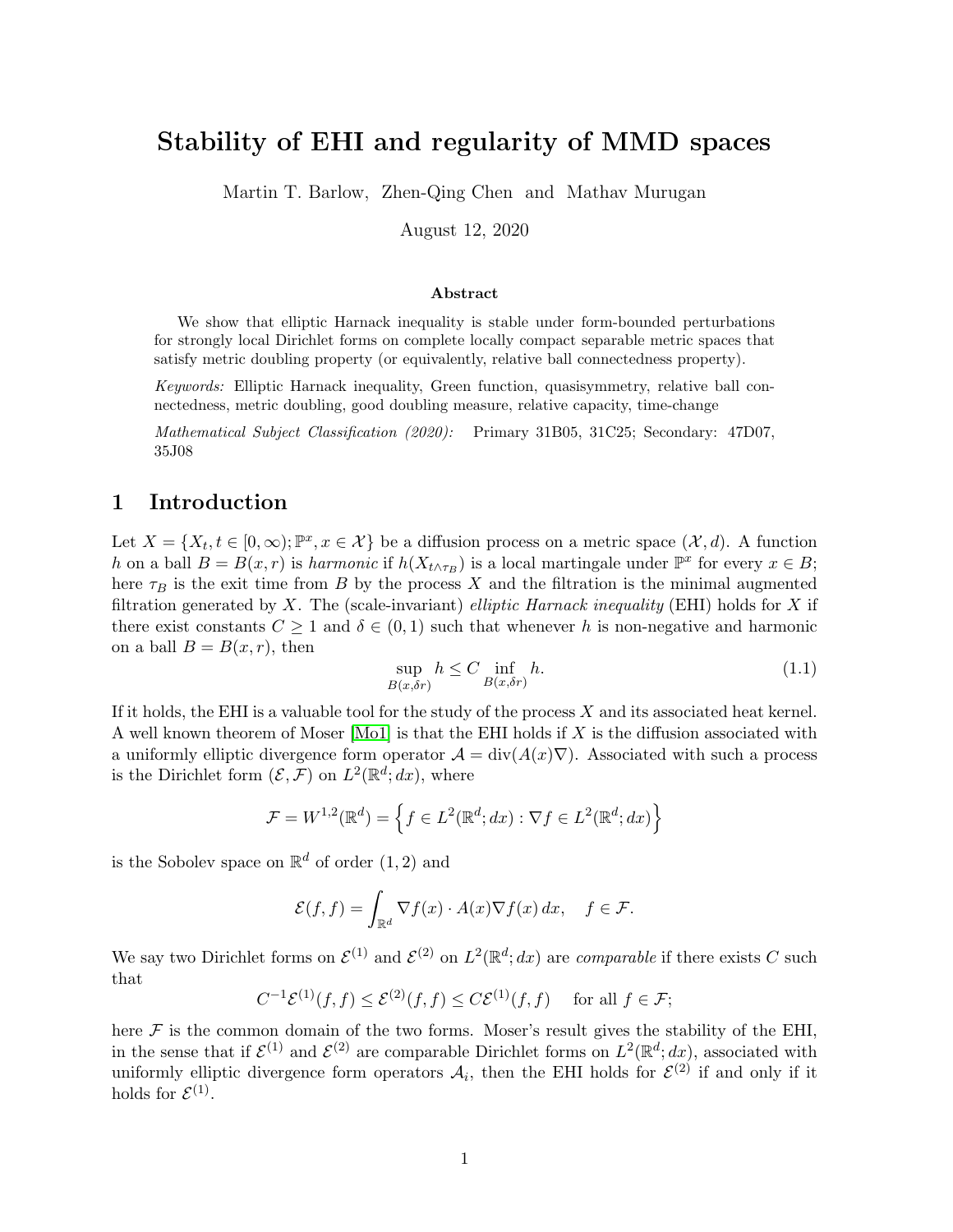A few years later, Moser [\[Mo2,](#page-53-1) [Mo3\]](#page-53-2) proved a parabolic Harnack inequality PHI, which holds for non-negative solutions to the heat equation associated with a divergence form operator A. In particular, if u is any non-negative solution to the heat equation  $\frac{\partial u}{\partial t} = Au$  in a timespace cylinder  $Q = (0, r^2) \times B(x, r)$ , then writing  $T = R^2$ ,  $Q = (T/4, T/2) \times B(x, \delta r)$ ,  $Q_+ =$  $(3T/4, T) \times B(x, \delta r)$ , we have

$$
\operatorname*{ess\,sup}_{Q_{-}} u \leq C_{P} \operatorname*{ess\,inf}_{Q_{+}} u,
$$

where constants  $C_P > 1$  and  $\delta \in (0,1)$  do not depend on x, r or u. Subsequently Grigoryan and Saloff-Coste in [\[Gr0,](#page-52-0) [Sal92\]](#page-53-3) gave a characterization of the PHI, and the stability of the PHI follows immediately from this characterization. The methods of these papers are very robust, and this characterization of the PHI was extended to diffusions on locally compact separable metric spaces [\[St\]](#page-53-4), and to random walks on graphs [\[De1\]](#page-52-1).

For a number of years the stability of the apparently simpler EHI remained an open problem. Stability on a large class of unbounded spaces (including Riemannian manifolds and graphs) was proved by two of us recently in [\[BM1\]](#page-52-2). However, the result there relied on the metric space satisfying some strong local regularity conditions; one key use of this regularity was to ensure the existence of Green's functions.

The natural context for the study of the EHI is that of a metric measure space with a strongly local Dirichlet form, which we call MMD spaces. Examples include Riemannian manifolds, the cable systems of graphs [\[V\]](#page-53-5), as well as various classes of fractals. Not only do MMD spaces provide a common framework for all these examples, but also certain transformations (change of measure, quasi-symmetric change of metric) which are not so natural for manifolds and graphs are natural in the MMD space context. These transformations are key to the argument in [\[BM1\]](#page-52-2).

This paper has three main goals:

- (i) We give a weak sufficient condition (a local Harnack inequality) for a MMD space to have Green's functions. This improves significantly the results of earlier papers, such as [\[BM1,](#page-52-2) [BM2\]](#page-52-3), which needed some parabolic regularity. In particular, it allows us to drop the Green function assumption ([\[BM1,](#page-52-2) Assumption 2.3]) made in [\[BM1\]](#page-52-2).
- (ii) We carry through the program of [\[BM1\]](#page-52-2) in the context of a MMD space satisfying these weak regularity conditions. In particular, we drop the *bounded geometry* assumption (see [\[BM1,](#page-52-2) Assumption 2.5] for its definition) on the MMD space  $(\mathcal{X}, d, m, \mathcal{E}, \mathcal{F})$ , and relax the condition that  $(\mathcal{X}, d)$  is a length (or geodesic) space; both are needed in [\[BM1\]](#page-52-2). We make the weaker assumption that  $(\mathcal{X}, d)$  is 'relatively ball connected' – see Definition [1.1;](#page-1-0) this property has the advantage that is preserved by quasisymmetric changes of metric. Example [8.1](#page-49-0) shows that some regularity of the metric is needed if we are to have stability of the EHI.
- (iii) We cover metric spaces  $(\mathcal{X}, d)$  not only of infinite diameters but also of bounded diameters.

For a metric sapce  $(\mathcal{X}, d)$ , we use  $B(x, r)$  to denote the open ball centered at  $x \in \mathcal{X}$  with radius ball, and  $B(x, r) = \{y \in \mathcal{X} : d(y, x) \leq r\}$  its closure. The following definition is adapted from [\[GH,](#page-52-4) Definition 5.5].

<span id="page-1-0"></span>**Definition 1.1.** Let  $K > 1$ . A metric space  $(\mathcal{X}, d)$  is relatively K ball connected if for each  $\varepsilon \in (0,1)$  there exists an integer  $N = N_{\mathcal{X}}(\varepsilon)$  such that if  $x_0 \in \mathcal{X}, R > 0$  and  $x, y \in B(x_0, R)$  then there exists a chain of balls  $B(z_i, \varepsilon R)$  for  $i = 0, \ldots, N$  such that  $z_0 = x, z_N = y, B(z_i, \varepsilon R) \subset$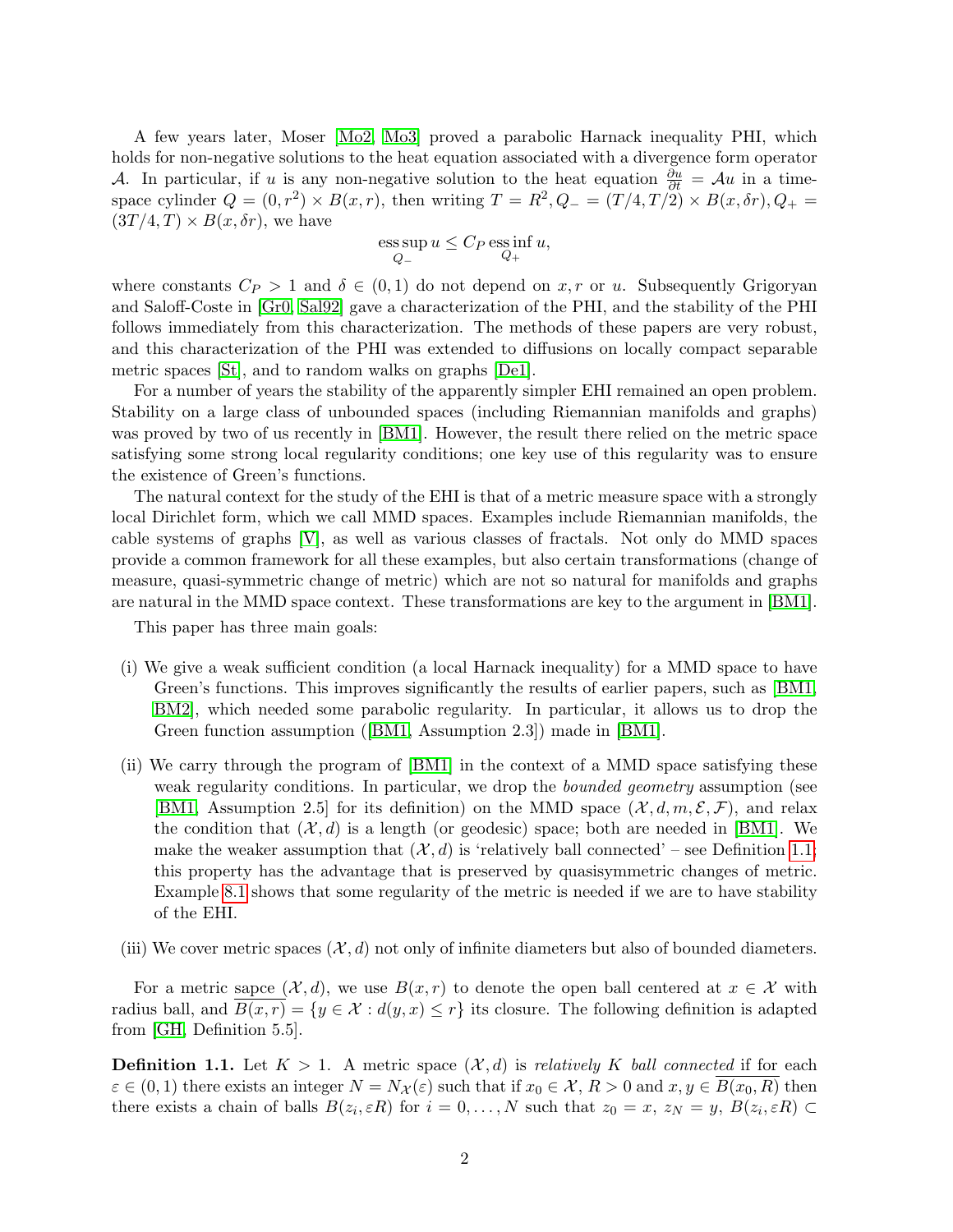$B(x_0, KR)$  for each i and  $d(z_{i-1}, z_i) < \varepsilon R$  for  $1 \leq i \leq N$ . We write  $N_{\mathcal{X}}$  for the integer  $N_{\mathcal{X}}(\varepsilon)$ with  $\varepsilon = 1/4$ . We say also that  $(\mathcal{X}, d)$  satisfies the property RBC(K). We say that  $(\mathcal{X}, d)$  is *relatively ball connected* if there exists  $K > 1$  such that  $(\mathcal{X}, d)$  is relatively K ball connected.

A relatively ball connected metric space  $(\mathcal{X}, d)$  is topologically connected; see Lemma [5.2\(](#page-21-0)a). Relatively ball connected property is equivalent to metric doubling property under the EHI; see Theorem [5.4.](#page-22-0) When  $(\mathcal{X}, d)$  is a locally compact metric space, a Dirichlet form  $(\mathcal{E}, \mathcal{F})$  on  $L^2(\mathcal{X}, m)$  is said to be *strongly local* if  $\mathcal{E}(u, v) = 0$  whenever  $u, v \in \mathcal{F}$  have compact support with v being constant in an open neighborhood of supp[u]. See Proposition [2.2](#page-6-0) below for its equivalent characterizations.

The main result of this paper is the following stability result on the (scale invariant) EHI. See Definition [4.1](#page-15-0) for a precise definition of the EHI.

<span id="page-2-0"></span>**Theorem 1.2.** Let  $(X, d)$  be a complete, locally compact, relatively ball connected separable metric space, and let m be a Radon measure on X with full support. Let  $(\mathcal{E}, \mathcal{F})$  be a strongly local regular Dirichlet form on  $L^2(\mathcal{X};m)$ . Suppose that  $(\mathcal{X}, d, m, \mathcal{E}, \mathcal{F})$  satisfies the EHI. Let  $(\mathcal{E}', \mathcal{F})$  be another strongly local Dirichlet form on  $L^2(\mathcal{X}; m)$  such that

$$
C^{-1}\mathcal{E}(f,f) \le \mathcal{E}'(f,f) \le C\mathcal{E}(f,f) \quad \text{ for all } f \in \mathcal{F}.
$$

Then  $(X, d, m, \mathcal{E}', \mathcal{F})$  satisfies the EHI.

Theorem [1.2](#page-2-0) is established based on equivalent characterizations of the EHI given in Theorem [7.9.](#page-47-0) This stability result is further extended in Theorem [7.11](#page-48-0) to strongly local MMD spaces that may have different symmetrizing measures.

The remaining of this paper is organized as follows. In Section [2,](#page-3-0) we present definitions and terminology associated with Dirichlet forms and some basic facts that will be used in this paper. Existence and regularity of Green functions are given in Section [3](#page-7-0) for transient Dirichlet forms. The transience condition is removed in Section [4.](#page-15-1) It is shown there that any strongly local regular Dirichlet form  $(\mathcal{E}, \mathcal{F})$  on a connected locally compact metric space X that satisfies the local EHI is irreducible and has regular Green function. Various consequences of the EHI are presented in Section [5.](#page-20-0) In particular, it is shown that for a complete locally compact metric space  $(\mathcal{X}, d)$ , under the EHI, relatively ball connected, metric doubling and quasi-arc connected properties are all mutually equivalent. In Section [6,](#page-31-0) a good doubling measure  $\mu$  is constructed on a MMD space  $(\mathcal{X}, d, m, \mathcal{E}, \mathcal{F})$  that satisfies the EHI and is relative ball connected. This measure relates well with capacities and is a smooth measure with full quasi support on  $X$ . It is shown in Section [7](#page-44-0) that the Dirichlet form time-changed by the positive continuous additive functional generated by this doubling measure  $\mu$  is a MMD space  $(\mathcal{X}, d, \mu, \mathcal{E}, \mathcal{F}^{\mu})$  that satisfies Poincare inequality PI( $\Psi$ ), the cutoff energy inequality CS( $\Psi$ ) and a capacity estimate cap( $\Psi$ ), where  $\Psi$  is a suitable regular scale function. From which we can obtain equivalent characterizations of the EHI in Theorem [7.9,](#page-47-0) and deduce the stability result of the EHI stated in Theorem [1.2.](#page-2-0) The aforementioned scale function  $\Psi$  varies both in space and in time; functions of this kind were considered in [\[Te\]](#page-53-6) who first studied such location dependent scaling functions in detail. An extension of Theorem [1.2](#page-2-0) is given at the end of Section [7](#page-44-0) that the second Dirichlet form  $\mathcal{E}'$  may have symmetrizing measure  $\mu$  different from m; see Theorem [7.11.](#page-48-0) Three examples are given in Section [8.](#page-49-1) The first example shows that without certain regularity of the metric, the stability of the EHI may fail. The second example is a strongly local regular Dirichlet form that fails to satisfy non-scale-invariant Harnack inequality. The third one fits into the setting of this paper and has the EHI but fails to satisfy the local regularity required in [\[BM1\]](#page-52-2).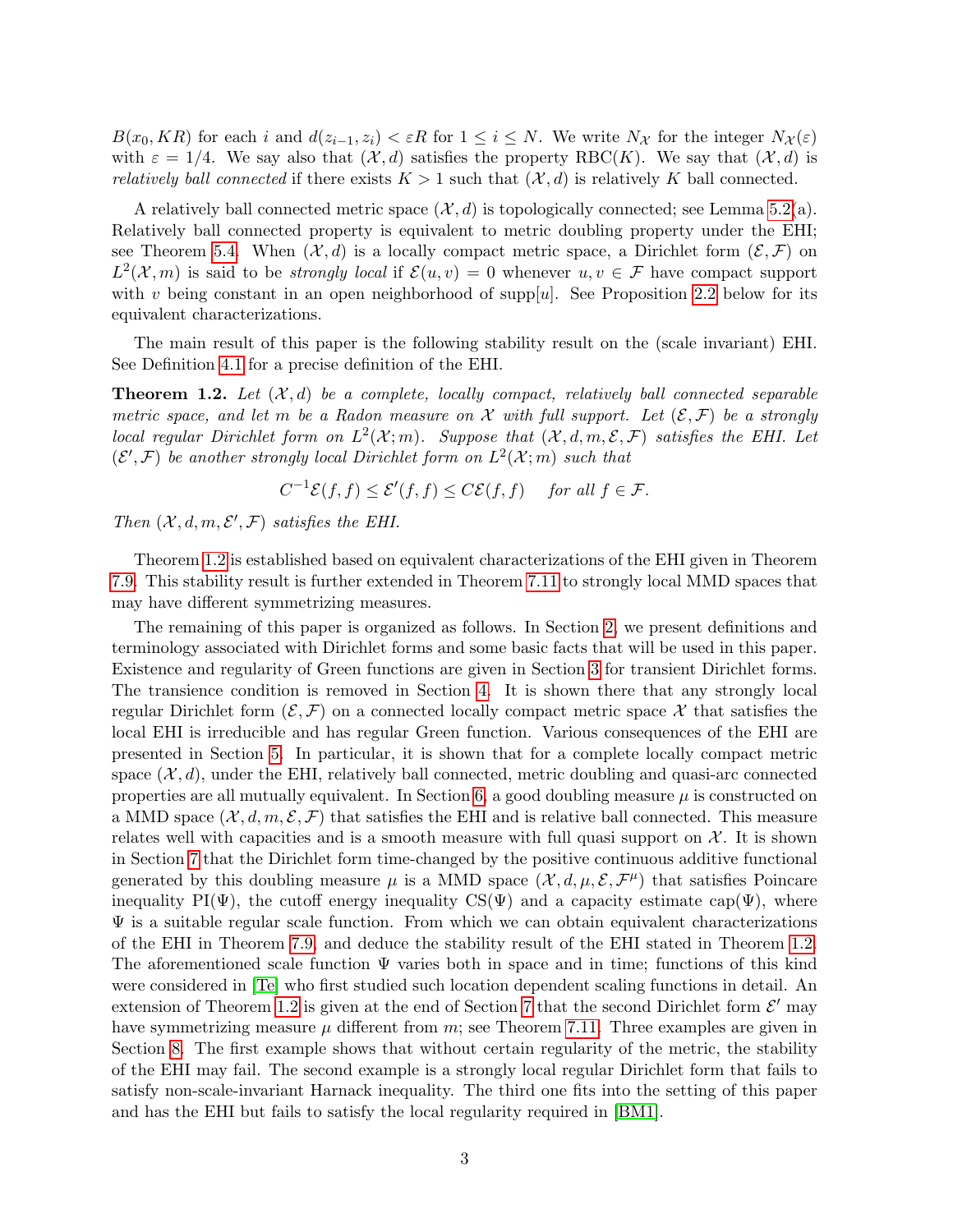### <span id="page-3-0"></span>2 Preliminaries

In this section, we give definitions of some terminology from Dirichlet form theory that are used in this paper and some basic facts. We refer the reader to [\[CF,](#page-52-5) [FOT\]](#page-52-6) for more details on the theory of symmetric Dirichlet forms. We use  $:=$  as a way of definition.

Let  $(\mathcal{X}, \mathcal{B}(\mathcal{X}))$  be a measurable space and m a  $\sigma$ -finite measure on X with full support. A bilinear form  $(\mathcal{E}, \mathcal{F})$  on  $L^2(\mathcal{X}; m)$  is said to be a symmetric Dirichlet form if

- (i) F is a dense linear subspace of  $L^2(\mathcal{X};m)$ ;
- (ii)  $\mathcal E$  is symmetric and bilinear on  $\mathcal F \times \mathcal F$  such that  $\mathcal E(f, f) \geq 0$  for every  $f \in \mathcal F$ ;
- (iii) F is a Hilbert space with inner product  $\mathcal{E}_1(f,g) := \mathcal{E}(f,g) + \int_{\mathcal{X}} f(x)g(x)m(dx);$
- (iv) For every  $f \in \mathcal{F}$ ,  $g := (0 \vee f) \wedge 1$  is in  $\mathcal{F}$  and  $\mathcal{E}(g, g) \leq \mathcal{E}(f, f)$ .

A bilinear form  $(\mathcal{E}, \mathcal{F})$  on  $L^2(\mathcal{X}; m)$  satisfying properties (i)-(iii) above is called a symmetric closed form. Any symmetric closed form is in one-to-one correspondence with a strongly continuous symmetric contraction semigroup  $\{T_t; t \geq 0\}$  on  $L^2(\mathcal{X}; m)$ . Property (iv) above is called a Markovian property which is equivalent to the corresponding semigroup  $\{T_t; t \geq 0\}$  being Markovian; that is,  $0 \le T_t f \le 1$  for any  $f \in L^2(\mathcal{X}; m)$  with  $0 \le f \le 1$ . A real-valued function f is said to be in the *extended Dirichlet space*  $\mathcal{F}_e$  if there is an  $\mathcal{E}\text{-Cauchy sequence }\{f_k; k \geq 1\} \subset \mathcal{F}$ so that  $\lim_{k\to\infty} f_k = f$  m-a.e. on X, and we define  $\mathcal{E}(f, f) = \lim_{k\to\infty} \mathcal{E}(f_k, f_k)$ . Clearly,  $\mathcal{F} \subset \mathcal{F}_e$ . It is known that  $\mathcal{F} = \mathcal{F}_e \cap L^2(\mathcal{X}; m)$ ; see [\[CF,](#page-52-5) Theorem 1.1.5(iii)].

The Dirichlet form  $(\mathcal{E}, \mathcal{F})$  on  $L^2(\mathcal{X}; m)$  is said to be *transient* if there exists a bounded  $L^1(\mathcal{X};m)$ -integrable function g that is strictly positive on X so that

$$
\int_{\mathcal{X}} |u(x)| g(x) m(dx) \leq \mathcal{E}(u, u) \quad \text{for every } u \in \mathcal{F}.
$$

Clearly, if  $(\mathcal{E}, \mathcal{F})$  is transient, then  $(\mathcal{F}_e, \mathcal{E})$  is a Hilbert space. The Dirichlet form  $(\mathcal{E}, \mathcal{F})$  on  $L^2(\mathcal{X};m)$  is said to be *recurrent* if  $1 \in \mathcal{F}_e$  and  $\mathcal{E}(1,1) = 0$ . Denote by  $\{T_t; t \geq 0\}$  the semigroup on  $L^2(\mathcal{X};m)$  corresponding to the Dirichlet form  $(\mathcal{E},\mathcal{F})$ . By Theorem 2.1.5 and Theorem 2.18 Of [\[CF\]](#page-52-5),  $(\mathcal{E}, \mathcal{F})$  is transient if and only if there is some  $L^1(\mathcal{X}; m)$ -integrable function g that is strictly positive on X so that  $Gg := \int_0^\infty T_t g dt < \infty$  m-a.e. on X; and  $(\mathcal{E}, \mathcal{F})$  is recurrent if and only if for any non-negative g on X with  $0 < \int_{\mathcal{X}} g(x) m(dx) < \infty$ ,  $Gg = \infty$  m-a.e. on X.

Denote by  $\mathcal{B}^*(\mathcal{X})$  the completion of the field  $\mathcal{B}(\mathcal{X})$  under the measure m. A set  $A \in \mathcal{B}^*(\mathcal{X})$ is said to be  $\{T_t\}_{t\geq 0}$ -invariant if  $T_t(1_{A^c}f) = 0$  m-a.e. on A for all  $t > 0$  and  $f \in L^2(\mathcal{X}; m)$ . By [\[CF,](#page-52-5) Proposition 2.1.6],  $A \in \mathcal{B}^*(\mathcal{X})$  is  $\{T_t\}_{t\geq 0}$ -invariant if and only if  $1_{A}u \in \mathcal{F}$  for every  $u \in \mathcal{F}$ and

<span id="page-3-1"></span>
$$
\mathcal{E}(u,v) = \mathcal{E}(1_A u, 1_A v) + \mathcal{E}(1_{A^c} u, 1_{A^c} v) \quad \text{for every } u, v \in \mathcal{F}.
$$
 (2.1)

The Dirichlet form  $(\mathcal{E}, \mathcal{F})$  on  $L^2(\mathcal{X}; m)$  is said to be *irreducible* if for any  $\{T_t\}_{t\geq 0}$ -invariant set A, either  $m(A) = 0$  or  $m(A<sup>c</sup>) = 0$ . An irreducible Dirichlet form is either transient or recurrent; see [\[CF,](#page-52-5) Proposition 2.1.3(iii)].

A Dirichlet form  $(\mathcal{E}, \mathcal{F})$  on  $L^2(\mathcal{X}; m)$  is said to be *regular* if

(i)  $(\mathcal{X}, d)$  is a locally compact separable metric space and m is a Radon measure on X with full support;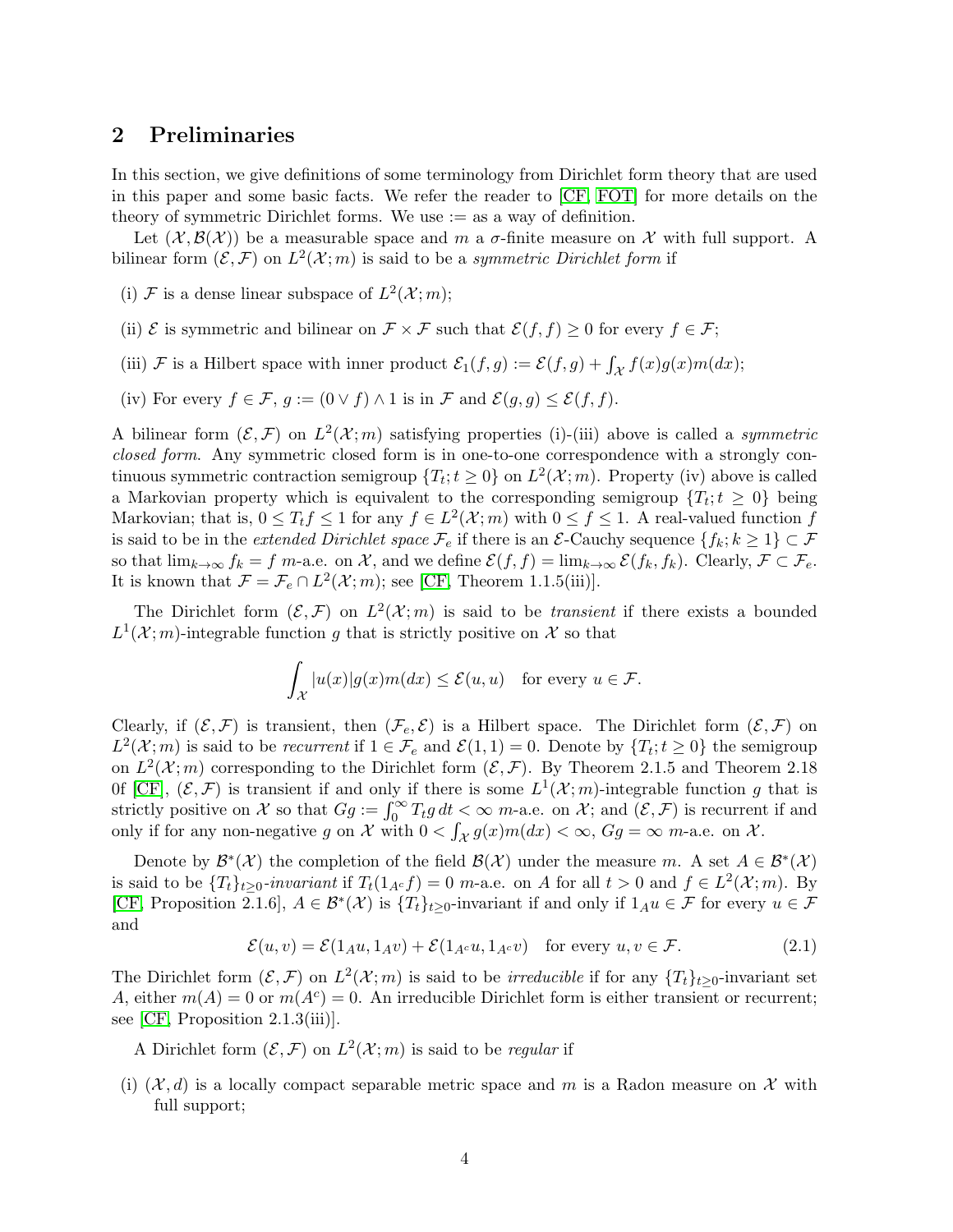- (ii)  $\mathcal{F} \cap C_c(\mathcal{X})$  is  $\sqrt{\mathcal{E}_1}$ -dense in  $\mathcal{F}$ , where  $C_c(\mathcal{X})$  is the space of continuous functions on  $\mathcal{X}$  having compact support;
- (ii)  $\mathcal{F} \cap C_c(\mathcal{X})$  is dense in  $C_c(\mathcal{X})$  with respect to the uniform norm  $||f||_{\infty} = \sup_{x \in \mathcal{X}} |f(x)|$ .

An increasing sequence  $\{F_k; k \geq 1\}$  of compact subsets of X is said to be an  $\mathcal{E}\text{-nest}$  if  $\cup_{k>1} \mathcal{F}_{F_k}$ An increasing sequence  $\{F_k; \kappa \geq 1\}$  or compact subsets of  $\lambda$  is said to be an  $\mathcal{L}$ -nest n  $\cup_{k\geq 1}$ ,  $F_k$  is  $\sqrt{\mathcal{E}_1}$ -dense in  $\mathcal{F}$ , where  $\mathcal{F}_{F_k} := \{f \in \mathcal{F} : f = 0 \text{ } m$ -a.e. on  $\mathcal{X} \setminus F_k\}$ . A E-polar if there is an E-nest  $\{F_k; k \geq 1\}$  so that  $N \subset \mathcal{X} \setminus \cup_{k \geq 1} \mathcal{F}_k$ . An E-polar set A always has  $m(A) = 0$ . E-polar sets can also be characterized by using capacity. Given a regular Dirichlet form  $(\mathcal{E}, \mathcal{F})$  on  $L^2(\mathcal{X}; m)$ , we can define 1-capacity Cap<sub>1</sub> as follows. For any open subset  $U \subset \mathcal{X}$ ,

$$
\operatorname{Cap}_1(U) := \inf \{ \mathcal{E}_1(f, f) : f \in \mathcal{F}, \ f \ge 1 \ \text{m-a.e. on } U \}
$$
\n
$$
(2.2)
$$

with the convention that inf  $\emptyset := \infty$ , and for any subset  $A \subset \mathcal{X}$ ,

$$
Cap1(A) := inf{Cap1(U) : U \supset A}.
$$
\n(2.3)

It is known (see [\[CF,](#page-52-5) Theorem 1.3.14]) that for a regular Dirichlet form  $(\mathcal{E}, \mathcal{F})$  on  $L^2(\mathcal{X}; m)$ ,  $A \subset \mathcal{X}$  is  $\mathcal{E}$ -polar if and only if it has zero 1-capacity. A statement depending on  $x \in A$  is said to hold  $\mathcal{E}\text{-}quasi-everywhere$  ( $\mathcal{E}\text{-}q$ .e. in abbreviation) if there is an  $\mathcal{E}\text{-}polar set$   $N \subset A$  so that the statement is true for every  $x \in A \setminus N$ . A function f is said to be  $\mathcal{E}$ -quasi-continuous on X if there is an  $\mathcal{E}$ -nest  $\{F_k; k \geq 1\}$  so that  $f \in C(F_k)$  for every  $k \geq 1$ . When there is no possible ambiguity, we often drop  $\mathcal{E}$ - from  $\mathcal{E}$ -quasi-everywhere and  $\mathcal{E}$ -quasi-continuous. For a regular Dirichlet form  $(\mathcal{E}, \mathcal{F})$  on  $L^2(\mathcal{X}; m)$ , every  $f \in \mathcal{F}_e$  has an *m*-version that is quasi-continuous on  $\mathcal{X}$ , which is unique up to an  $\mathcal{E}\text{-polar set}$ ; see [\[CF,](#page-52-5) Theorem 2.3.4] or [\[FOT,](#page-52-6) Theorem 2.1.7]. We always represent  $f \in \mathcal{F}_e$  by its quasi-continuous version.

Recall that a Hunt process  $X = \{X_t, t \geq 0, \mathbb{P}^x, x \in \mathcal{X}\}$  on a locally compact separable metric space  $\mathcal X$  is a strong Markov process that is right continuous and quasi-left continuous on the onepoint compactification  $\mathcal{X}_{\partial} := \mathcal{X} \cup \{\partial\}$  of X. A set  $C \subset \mathcal{X}$  is said to be nearly Borel measurable if for any probability measure  $\mu$  on X there are Borel sets  $A_1, A_2$  such that  $A_1 \subset C \subset A_2$  and

 $\mathbb{P}^{\mu}$  (there is some  $t \geq 0$  such that  $X_t \in A_2 \setminus A_1$ ) = 0.

Let m be a Radon measure with full support on  $\mathcal{X}$ . A Hunt process X is said to be m-symmetric if the transition semigroup is symmetric on  $L^2(\mathcal{X};m)$ . For an *m*-symmetric Hunt process X on  $\mathcal{X}$ , a set  $\mathcal{N} \subset \mathcal{X}$  is said to be properly exceptional for X if N is nearly Borel measurable,  $m(\mathcal{N}) = 0$  and

$$
\mathbb{P}^x(X_t \in \mathcal{X}_\partial \setminus \mathcal{N} \text{ and } X_{t-} \in \mathcal{X}_\partial \setminus \mathcal{N} \text{ for all } t > 0) = 1 \text{ for every } x \in \mathcal{X} \setminus \mathcal{N}.
$$

In 1971, Fukushima showed that any symmetric regular Dirichlet form  $(\mathcal{E}, \mathcal{F})$  on  $L^2(\mathcal{X}; m)$ has an *m*-symmetric Hunt process process  $X = \{X_t, t \geq 0, \mathbb{P}^x, x \in \mathcal{X}\}$  on  $\mathcal{X}$  associated with it in the sense that the transition semigroup of  $X$  is a version of the strongly continuous semigroup  ${T_t; t \geq 0}$  on  $L^2(\mathcal{X}; m)$  corresponding to  $(\mathcal{E}, \mathcal{F})$ , see [\[FOT,](#page-52-6) Theorem 7.2.1]. Furthermore, for any non-negative Borel measurable  $f \in L^2(\mathcal{X}; m)$  and  $t > 0$ ,

$$
P_t f(x) := \mathbb{E}^x[f(X_t)]
$$

is a quasi-continuous version of  $T_t f$  on  $\mathcal X$ . The Hunt process X associated with a regular Dirichlet form  $(\mathcal{E}, \mathcal{F})$  on  $L^2(\mathcal{X}; m)$  is unique in the following sense (see [\[FOT,](#page-52-6) Theorem 4.2.8]):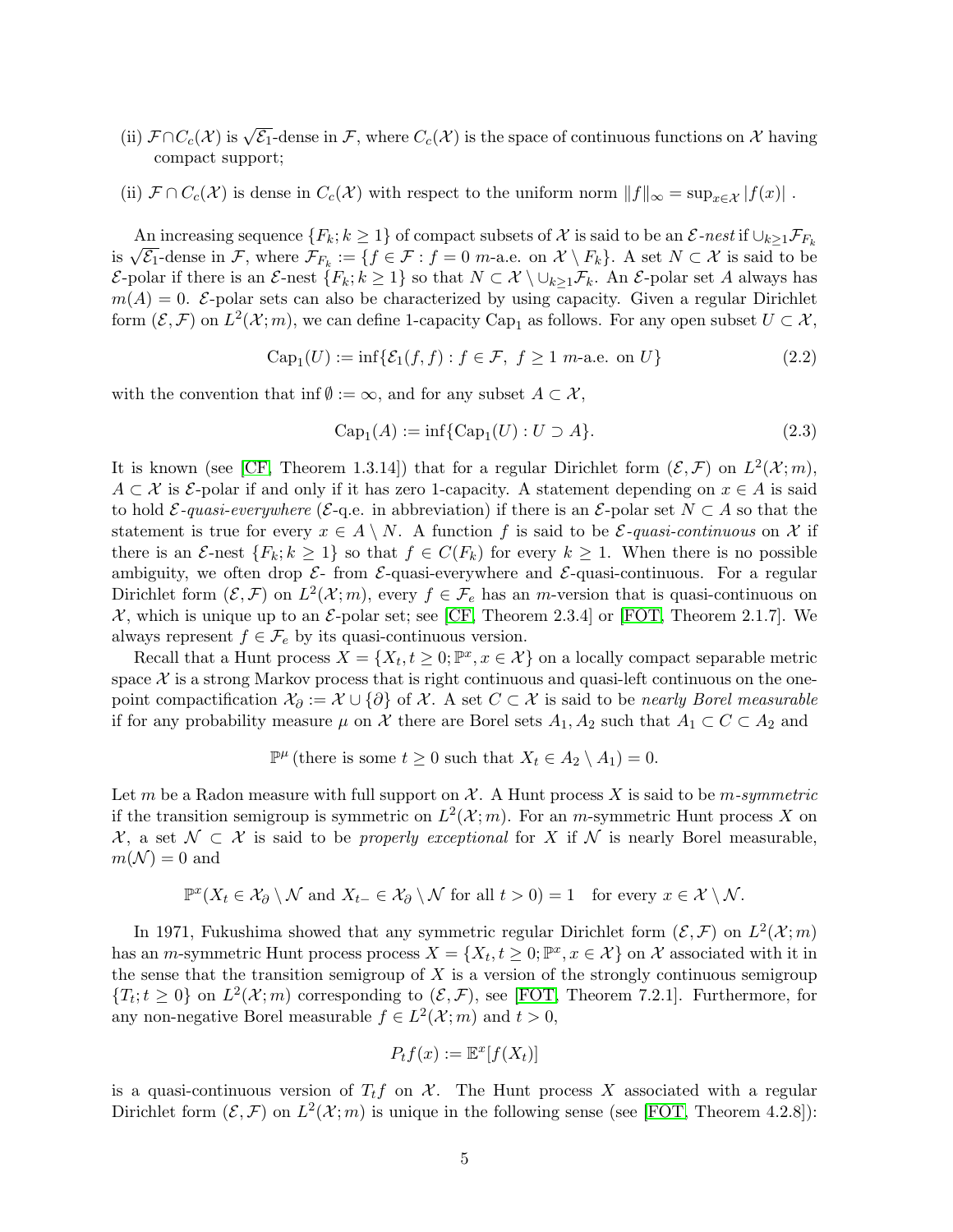if X' is another Hunt process associated with the regular Dirichlet form  $(\mathcal{E}, \mathcal{F})$  on  $L^2(\mathcal{X}; m)$ , then there is a common properly exceptional set outside which these two Hunt processes have the same transition functions. We say the m-symmetric Hunt process X on X is transient, recurrent, and *irreducible* if so does its associated Dirichlet form  $(\mathcal{E}, \mathcal{F})$  on  $L^2(\mathcal{X}; m)$ .

In the remaining of this section,  $(\mathcal{E}, \mathcal{F})$  is a regular Dirichlet form on  $L^2(\mathcal{X}; m)$  and  $X =$  $\{X_t, t \geq 0; \mathbb{P}^x, x \in \mathcal{X}\}\$ is the Hunt process associated with it. Let  $\zeta$  denote the lifetime of X, and  $\{\mathcal{F}_t; t \geq 0\}$  be the minumun augmented filtration generated by X.

A subset  $N \subset \mathcal{X}$  is said to be *m-polar* if there is a nearly Borel set  $\mathcal{N}_1 \supset \mathcal{N}$  so that  $\mathbb{P}^{x}(\sigma_{N_1} < \infty) = 0$  for *m*-a.e.  $x \in \mathcal{X}$ , where  $\sigma_{N_1} = \inf\{t > 0 : X_t \in N_1\}$ . It is known that a subset  $\mathcal{N} \subset \mathcal{X}$  is  $\mathcal{E}$ -polar if and only if it is m-polar, and any  $\mathcal{E}$ -polar set is contained in a Borel properly exceptional set for  $X$ ; see [\[CF,](#page-52-5) Theorems 3.1.3 and 3.1.5].

If  $(\mathcal{E}, \mathcal{F})$  is irreducible, then (see [\[CF,](#page-52-5) Theorem 3.5.6]) for any non- $\mathcal{E}$ -polar nearly Borel measurable set A,

<span id="page-5-0"></span>
$$
\mathbb{P}^x(\sigma_A < \infty) > 0 \quad \text{for } \mathcal{E}\text{-q.e. } x \in \mathcal{X}.\tag{2.4}
$$

Let D be an open subset of X. The part process  $X^D$  of X killed upon exiting D is a Hunt process on D whose associated Dirichlet form  $(\mathcal{E}, \mathcal{F}^D)$  on  $L^2(D; m|_D)$  is regular. Here  $m|_D$  is the measure  $m$  restricted to the open set  $D$  and

<span id="page-5-2"></span>
$$
\mathcal{F}^D = \{ f \in \mathcal{F} : f = 0 \ \mathcal{E}\text{-q.e. on } D^c \};\tag{2.5}
$$

see, e.g., Exercise 3.37 and Theorem 3.3.9 of [\[CF\]](#page-52-5). Property [\(2.4\)](#page-5-0) combined with [\[CF,](#page-52-5) Proposition 2.1.10] yields the following.

<span id="page-5-3"></span>**Proposition 2.1.** If  $(\mathcal{E}, \mathcal{F})$  is irreducible and  $D^c$  is not  $\mathcal{E}$ -polar, then the regular Dirichlet form  $(\mathcal{E}, \mathcal{F}^D)$  on  $L^2(D; m|_D)$  is transient.

For  $u \in \mathcal{F}_e$ , the following Fukushima decomposition holds (see [\[CF,](#page-52-5) Theorem 4.2.6] or [\[FOT,](#page-52-6) Theorem 5.2.2]):

$$
u(X_t) - u(X_0) = M_t^u + N_t^u, \quad t \ge 0,
$$
\n(2.6)

where  $M^u$  is a martingale additive functional of X having finite energy and  $N^u$  is a continuous additive functional of X having zero energy. The predictable quadratic variation  $\langle M^u \rangle$  of the square-integrable martingale  $M^u$  is a positive continuous additive functional of X, whose corresponding Revuz measure is denoted by  $\mu_{\langle u \rangle}$ . We call  $\mu_{\langle u \rangle}$  the energy measure of  $u \in \mathcal{F}_e$ . It is known that

$$
\frac{1}{2}\mu_{\langle u \rangle}(\mathcal{X}) \leq \mathcal{E}(u, u) \leq \mu_{\langle u \rangle}(\mathcal{X}) \quad \text{for } u \in \mathcal{F}_e.
$$

When  $(\mathcal{E}, \mathcal{F})$  admits no killings inside X, which is equivalent to the Hunt process admits no killings inside  $\mathcal X$  (that is,  $\mathbb{P}^x(X_{\zeta-} \in \mathcal X, \zeta < \infty) = 0$  for  $\mathcal E$ -q.e.  $x \in \mathcal X$ ), we have

<span id="page-5-1"></span>
$$
\mathcal{E}(u, u) = \frac{1}{2} \mu_{\langle u \rangle}(\mathcal{X}) \quad \text{for } u \in \mathcal{F}_e.
$$
 (2.7)

When  $u \in \mathcal{F}_e$  is bounded, its energy measure  $\mu_{\langle u \rangle}$  can be computed by the formula

<span id="page-5-4"></span>
$$
\int_{\mathcal{X}} v(x) \mu_{\langle u \rangle}(dx) = 2\mathcal{E}(u, uv) - \mathcal{E}(u^2, v) \quad \text{for all bounded } v \in \mathcal{F}.
$$
 (2.8)

For general  $u \in \mathcal{F}_e$ ,  $\mu_{\langle u \rangle}$  is the increasing limit of  $\mu_{\langle u_n \rangle}$  as  $n \to \infty$ , where  $u_n := (-n) \vee (u \wedge n) \in \mathcal{F}_e$ . See  $(4.3.12)-(4.3.13)$ , and Theorems  $4.3.10$  and  $4.3.11$  of  $\vert$ CF $\vert$  for the above stated properties of  $\mu_{\langle u \rangle}$ .

The following is taken from Theorem 2.4.3 and Theorem 4.3.4 of [\[CF\]](#page-52-5).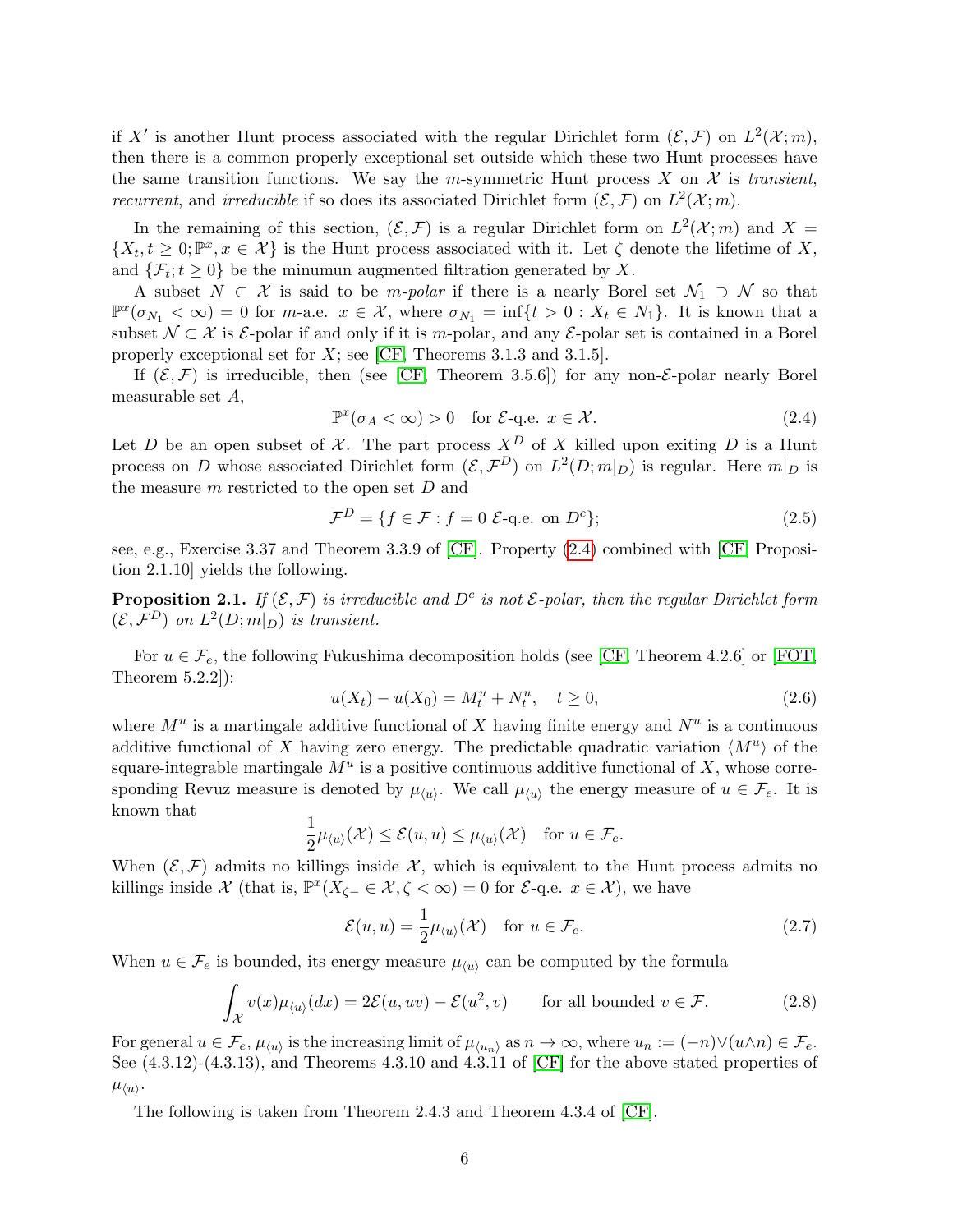<span id="page-6-0"></span>Proposition 2.2. The following are equivalent.

- (i)  $(\mathcal{E}, \mathcal{F})$  is strongly local;
- (ii)  $\mathcal{E}(u, v) = 0$  whenever  $u, v \in \mathcal{F}$  with  $u(v c) = 0$  m-a.e. on X for some constant c;
- (iii) The associated Hunt process X is a diffusion with no killings inside  $\mathcal{X}$ ; that is, there is a Borel properly exceptional set  $\mathcal{N}_0 \subset \mathcal{X}$  so that for every  $x \in \mathcal{X} \setminus \mathcal{N}_0$ ,

$$
\mathbb{P}^x(X_t \text{ is continuous in } t \in [0, \zeta)) = 1 \text{ and } \mathbb{P}^x(X_{\zeta-} \in \mathcal{X}, \zeta < \infty) = 0. \tag{2.9}
$$

In Theorem [4.5](#page-18-0) below, a new irreducible criteria will be given for strong local regular Dirichlet forms.

We use notation  $V \subseteq D$  for V being a relatively compact open subset of D. For any open set  $U$ , we define

$$
\mathcal{F}_{\text{loc}}^U := \left\{ f \mid \begin{matrix} f \text{ is an } m\text{-equivalence class of } \mathbb{R}\text{-valued Borel measurable} \\ \text{functions on } \mathcal{X} \text{ such that for each } V \in U, \text{ there is some} \\ g \in \mathcal{F} \text{ so that } f = g \text{ } m\text{-a.e. on } V. \end{matrix} \right\}.
$$
 (2.10)

Note that each  $f \in \mathcal{F}_{loc}^U$  admits a *m*-version that is  $\mathcal{E}$ -quasi-continuous on U, which is unique modulo an  $\mathcal{E}$ -polar set. We always represent a function in  $\mathcal{F}_{loc}^U$  by its quasi-continuous version. When  $U = \mathcal{X}$ , we simply write  $\mathcal{F}_{loc}$  for  $\mathcal{F}_{loc}^{\mathcal{X}}$ .

When the Dirichlet form  $(\mathcal{E}, \mathcal{F})$  is strongly local, the energy measure  $\mu_{\langle u \rangle}$  has the following strong local property; see [\[CF,](#page-52-5) Proposition 4.3.1 and Theorem 4.3.10(i)].

<span id="page-6-1"></span>**Proposition 2.3.** Suppose the Dirichlet form  $(\mathcal{E}, \mathcal{F})$  is strongly local and D is an open subset of  $X$ . Then

- (i)  $\mu_{\langle u \rangle}(D) = 0$  if  $u \in \mathcal{F}_e$  and u is constant  $\mathcal{E}\text{-}q.e.$  on  $D$ ;
- (ii)  $\mu_{\langle u \rangle} = \mu_{\langle v \rangle}$  on D for every  $u, v \in \mathcal{F}$  so that  $u v$  is a constant  $\mathcal{E}$ -q.e. on D.

Let  $\{U_k; k \geq 1\}$  be an increasing sequence of relative compact open subsets whose union is X. For  $u \in \mathcal{F}_{loc}$ , there is some  $u_k \in \mathcal{F}$  so that  $u_k = u$  m-a.e. on  $U_k$ . Define  $\mu_{\langle u \rangle} = \mu_{\langle u_k \rangle}$  on  $U_k$ . Since  $(\mathcal{E}, \mathcal{F})$  is strongly local,  $\mu_{\langle u \rangle}$  is uniquely defined by Proposition [2.3\(](#page-6-1)ii). In view of [\(2.7\)](#page-5-1), this allows us to extend the definition of  $\mathcal{E}$  to  $\mathcal{F}_{loc}$  by setting

$$
\mathcal{E}(u, u) := \frac{1}{2} \mu_{\langle u \rangle}(\mathcal{X}), \quad u \in \mathcal{F}_{loc}.
$$
\n(2.11)

In this paper, we will use time change of Dirichlet form and its associated Hunt process so we need the notion of smooth measure. The following definition is from [\[CF,](#page-52-5) Definition 2.3.13].

<span id="page-6-2"></span>**Definition 2.4.** Let  $(\mathcal{E}, \mathcal{F})$  be a regular Dirichlet space on  $L^2(\mathcal{X}; m)$ . A (positive) measure  $\mu$ on  $X$  is *smooth* if it satisfies the following conditions:

- (a)  $\mu$  charges no  $\mathcal{E}$ -polar set;
- (b) there exists an  $\mathcal{E}$ -nest  $\{F_k\}$  such that  $\mu(F_k) < \infty$  for all  $k \geq 1$ .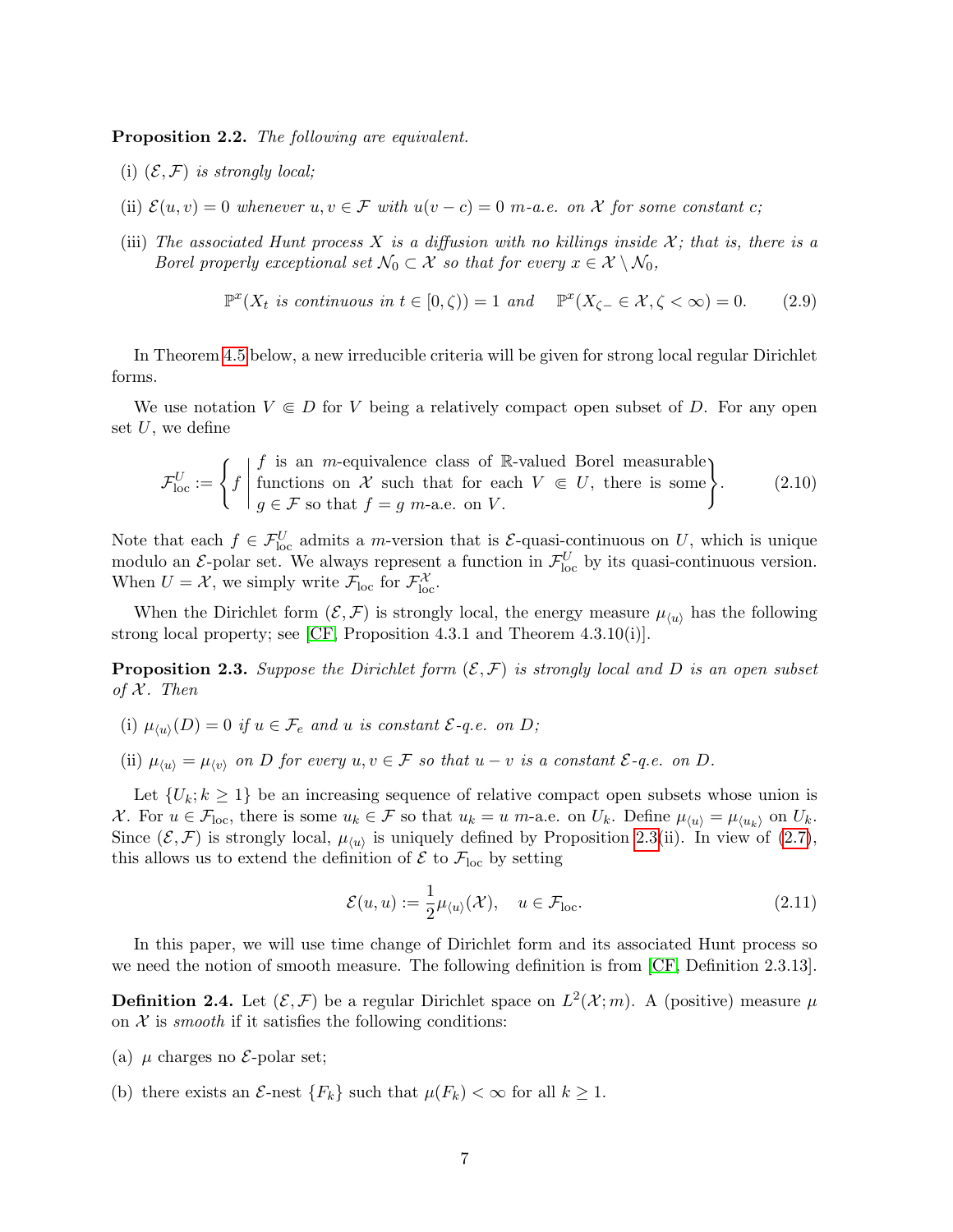By [\[CF,](#page-52-5) Theorem 1.2.14], the above definition of smooth measure is equivalent to that defined in [\[FOT,](#page-52-6) p.83]. Cleary every positive Radon measure charging no  $\mathcal{E}$ -polar set is smooth, as in this case we can take  $\mathcal{E}-$ nest  $\{F_k\}$  to be the closure of an increasing sequence of relatively compact open sets whose union is X. We say  $D \subset \mathcal{X}$  is quasi open if there exists an  $\mathcal{E}$ -nest  $\{F_n\}$  such that  $D \cap F_n$  is an open subset of  $F_n$  in the relative topology for each  $n \in \mathbb{N}$ . The complement of a quasi open set is called quasi closed.

<span id="page-7-5"></span>**Definition 2.5.** (See [\[CF,](#page-52-5) Definition 3.3.4] or [\[FOT,](#page-52-6) p.190].) Let  $\mu$  be a Borel smooth measure. A set  $F \subset \mathcal{X}$  is called a quasi support of  $\mu$  if it satisfies the following:

(a) F is quasi closed and  $\mu(\mathcal{X} \setminus F) = 0$ .

(b) If  $\tilde{F}$  is another set that satisfies (a), then  $F \setminus \tilde{F}$  is  $\mathcal{E}$ -polar.

We say that  $\mu$  has full quasi support if X is a quasi support of  $\mu$ .

Except in Remark [3.12,](#page-14-0) we assume in the remaining of this paper that  $(\mathcal{E}, \mathcal{F})$  is a symmetric strongly local regular Dirichlet form on  $L^2(\mathcal{X};m)$ . We call  $(\mathcal{X}, d, m, \mathcal{E}, \mathcal{F})$  a metric measure Dirichlet (MMD) space. Sometimes, to emphasize its dependence on the symmetrizing measure, we write  $\mathcal{F}^m$  for  $\mathcal{F}$ . Let  $X = \{X_t, t \geq 0; \mathbb{P}^x, x \in \mathcal{X}\}\$ be the diffusion process associated with  $(\mathcal{X}, d, m, \mathcal{E}, \mathcal{F})$ , whose lifetime is denoted as  $\zeta$ . The one-point compactification of the locally compact metric space  $(\mathcal{X}, d)$  is denoted as  $\mathcal{X}_{\partial} := \mathcal{X} \cup \{\partial\}.$ 

# <span id="page-7-0"></span>3 Local regularity for transient spaces

Since  $(\mathcal{E}, \mathcal{F})$  is strongly local, by Proposition [2.2,](#page-6-0) its corresponding Hunt process X is a diffusion that admits no killings inside X. Thus there exists a Borel properly exceptional set  $\mathcal{N}_0$  so that the Hunt process X, whose lifetime is denoted by  $\zeta$ , can start from every point in  $\mathcal{X}\setminus\mathcal{N}_0$  and that

<span id="page-7-4"></span> $\mathbb{P}^{x}(X_t \text{ is continuous in } t \in [0,\zeta) \text{ and } X_{\zeta-} = \partial) = 1$  for every  $x \in \mathcal{X} \setminus \mathcal{N}_0$ . (3.1)

Here we used the convention that  $X_{\infty-} := X_{\infty} := \partial$ . It follows that

<span id="page-7-1"></span>
$$
\mathbb{P}^x(X_t = x \text{ for all } t \in [0, \zeta) \text{ and } \zeta < \infty) = 0 \qquad \text{for every } x \in \mathcal{X} \setminus \mathcal{N}_0. \tag{3.2}
$$

In this section we assume in addition that  $(\mathcal{E}, \mathcal{F})$  is transient. In view of [\[CF,](#page-52-5) Theorem 3.5.2], by enlarging the Borel properly exceptional set  $\mathcal{N}_0$  if needed, we may and do assume that

<span id="page-7-2"></span>
$$
\mathbb{P}^x\left(\zeta = \infty \text{ and } \lim_{t \to \infty} X_t = \partial\right) = \mathbb{P}^x\left(\zeta = \infty\right) \quad \text{for every } x \in \mathcal{X} \setminus \mathcal{N}_0. \tag{3.3}
$$

For a nearly Borel measurable set  $A \subset \mathcal{X}$ , define the stopping times

$$
\sigma_A = \inf\{t > 0 : X_t \in A\}, \quad \tau_A = \sigma_{A^c} = \inf\{t > 0 : X_t \notin A\},\
$$

and write  $\tau_x$  for  $\tau_{\{x\}}$ .

<span id="page-7-3"></span>**Lemma 3.1.** For each fixed  $x \in \mathcal{X}$ ,  $\mathbb{P}^x(\tau_x > 0) = 0$  for every  $x \in \mathcal{X} \setminus \mathcal{N}_0$ .

**Proof.** We have by [\(3.2\)](#page-7-1) and [\(3.3\)](#page-7-2) that  $\tau_x < \zeta$   $\mathbb{P}^x$ -a.s. for every  $x \in \mathcal{X} \setminus \mathcal{N}_0$ . Clearly  $X_{\tau_x} = x$ on  $\{\tau_x < \zeta\}$  since X is a diffusion. Let  $A_x := \{\tau_x > 0\}$ . Since  $A_x = A_x^c \circ \theta_{\tau_x}$  on  $\{0 < \tau_x < \zeta\}$ , we have by the strong Markov property of X that for  $x \in \mathcal{X} \setminus \mathcal{N}_0$ ,

$$
\mathbb{P}^x(A_x) = \mathbb{E}^x \left[ \mathbb{P}^{X_{\tau_x}}(A_x^c); 0 < \tau_x < \zeta \right] = \mathbb{P}^x(A_x^c) \mathbb{P}^x(0 < \tau_x < \zeta) = (1 - \mathbb{P}^x(A_x)) \mathbb{P}^x(A_x).
$$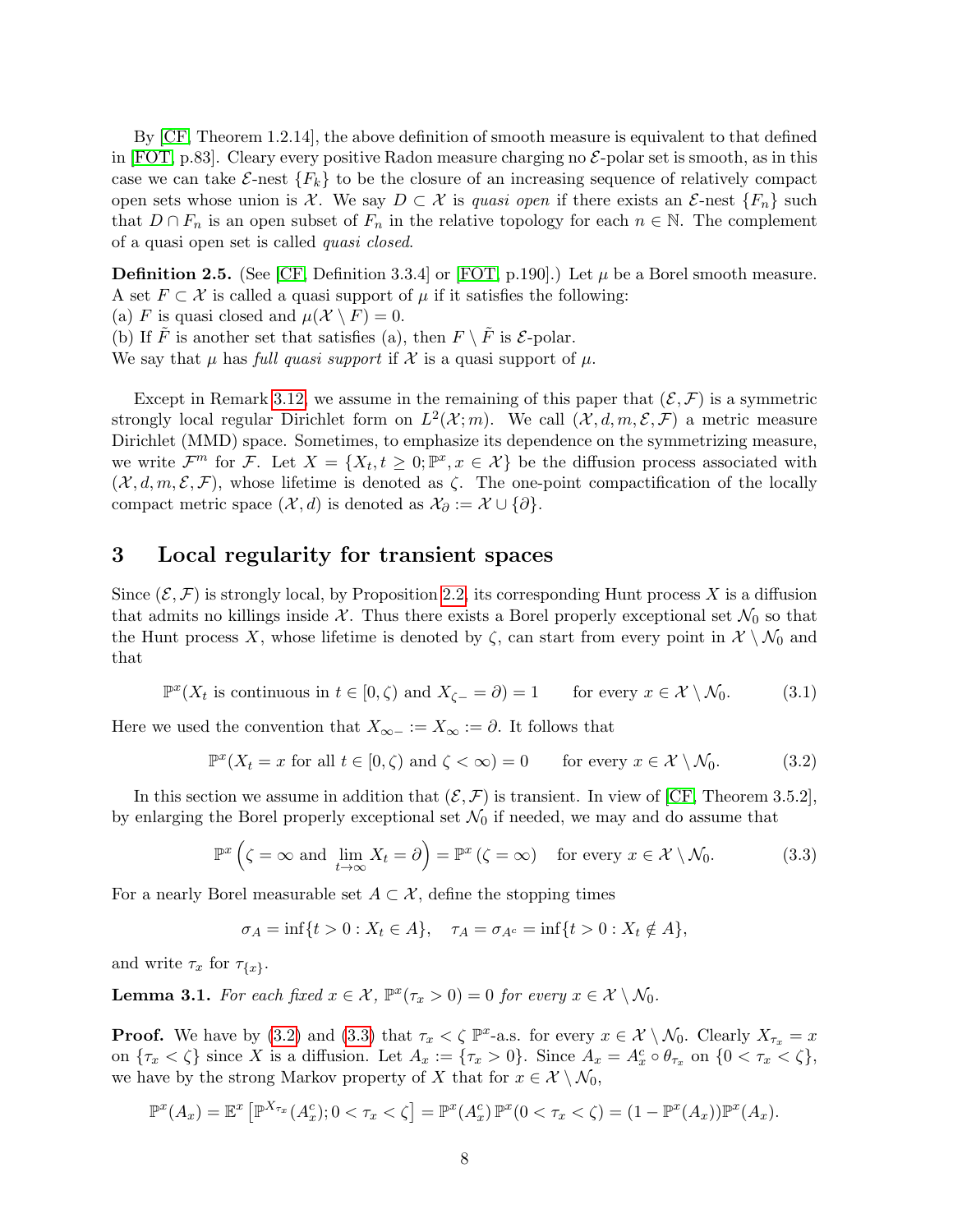It follows that  $\mathbb{P}^x$  $(A_x) = 0.$ 

Denote by  $\{P_t; t \geq 0\}$  the transition semigroup of the process X; that is,

$$
P_t f(x) = \mathbb{E}^x[f(X_t)], \qquad x \in \mathcal{X} \setminus \mathcal{N}_0, t > 0, f \in \mathcal{B}_+(\mathcal{X}),
$$

with the convention that  $f(\partial) := 0$ . Define the Green operator G by

$$
Gf(x) := \mathbb{E}^x \int_0^\infty f(X_t) dt = \int_0^\infty \mathbb{E}^x [f(X_t)] dt = \int_0^\infty P_t f(x) dt, \quad x \in \mathcal{X} \setminus \mathcal{N}_0, f \in \mathcal{B}_+(\mathcal{X}).
$$

<span id="page-8-2"></span>**Lemma 3.2.** By enlarging the Borel properly exceptional set  $\mathcal{N}_0$  if necessary, there is an  $L^1(\mathcal{X};m)$ -integrable function  $g_0$  that takes values in  $(0,1]$  on  $\mathcal X$  such that

<span id="page-8-0"></span>
$$
Gg_0(x) \le 1 \text{ for } x \in \mathcal{X} \setminus \mathcal{N}_0, \quad Gg_0 \in \mathcal{F}_e \quad \text{and} \quad \mathcal{E}(Gg_0, Gg_0) \le 1. \tag{3.4}
$$

*Proof.* By [\[CF,](#page-52-5) Theorem 2.1.5(i)], there is an  $L^1(\mathcal{X}; m)$ -integrable function  $g_1$  bounded by 1, strictly positive on X, such that  $Gg_1 < \infty$  m-a.e. on X and  $Gg_1 \in \mathcal{F}_e$  with  $\mathcal{E}(Gg_1, Gg_1) \leq 1$ . Since  $Gg_1$  is excessive and hence finely continuous, by enlarging the properly exceptional set  $\mathcal{N}_0$  if necessary, we may and do assume that  $Gg_1(x) < \infty$  for every  $x \in \mathcal{X} \setminus \mathcal{N}_0$ . Let  $g_0 =$  $\sum_{k=1}^{\infty} k^{-1}2^{-k}1_{\{Gg_1\leq k\}}g_1+1_{\mathcal{N}_0}$ . Then  $g_0$  is strictly positive on X,

$$
Gg_0(x) \le 1 \quad \text{for every } x \in \mathcal{X} \setminus \mathcal{N}_0,
$$

 $Gg_0 \in \mathcal{F}_e$  and  $\mathcal{E}(Gg_0, Gg_0) \leq \mathcal{E}(Gg_1, Gg_1) \leq 1.$ 

It follows from [\(3.4\)](#page-8-0) that for every  $x \in \mathcal{X} \setminus \mathcal{N}_0$ ,  $G(x, dy)$ , defined by  $G(x, A) = G1_A(x)$ , is a  $\sigma$ -finite measure on X. By the symmetry of the process X, each  $P_t$  is a symmetric operator in  $L^2(\mathcal{X};m)$ . Hence

<span id="page-8-1"></span>
$$
\int_{\mathcal{X}} g(x)Gf(x)m(dx) = \int_{\mathcal{X}} f(x)Gg(x)m(dx) \quad \text{for } f, g \in \mathcal{B}_{+}(\mathcal{X}).
$$
\n(3.5)

**Definition 3.3.** For a nearly Borel measurable non-negative function u on  $\mathcal{X}$ , we say it is harmonic in a ball  $B(x_0, r_0)$  if there is a Borel properly exceptional set  $\mathcal{N} \supset \mathcal{N}_0$  such that for every  $r \in (0, r_0)$ ,

$$
\mathbb{E}^x\left[|u(X_{\tau_{B(x_0,r)}}|)\right] < \infty \quad \text{ and } \quad u(x) = \mathbb{E}^x\left[u(X_{\tau_{B(x_0,r)}})\right] \quad \text{for every } x \in B(x_0,r) \setminus \mathcal{N}.
$$

We say u is harmonic in an open subset  $D \subset \mathcal{X}$  if for every  $x_0 \in D$ , u is harmonic in an open ball  $B(x_0, r) \subset D$  centered at  $x_0$ .

The equivalence of the above probabilistic definition of harmonic functions with the analytic characterization of harmonic functions can be found in [\[Che\]](#page-52-7). Clearly, for every bounded  $0 \leq$  $f \leq cg_0$  for some  $c > 0$ ,  $u(x) := Gf(x)$  is harmonic in  $\mathcal{X} \setminus \text{supp}[f].$ 

**Definition 3.4.** We say condition (HC) holds if there is an  $\mathcal{E}$ -nest  $\{F_n; 1 \geq 1\}$  consisting of an increasing sequence of compact subsets with  $\mathcal{N}_0 \subset \mathcal{X} \setminus \cup_n F_n$  such that if  $x_0 \in \mathcal{X}$  and  $r \in (0,1],$ and f has compact support in  $B(x_0, 2r)^c$ , and satisfies  $0 \le f \le cg_0$  for some  $c > 0$ , then  $Gf(x)$ is continuous in  $B(x_0, r) \cap F_n$  for every  $n \geq 1$ .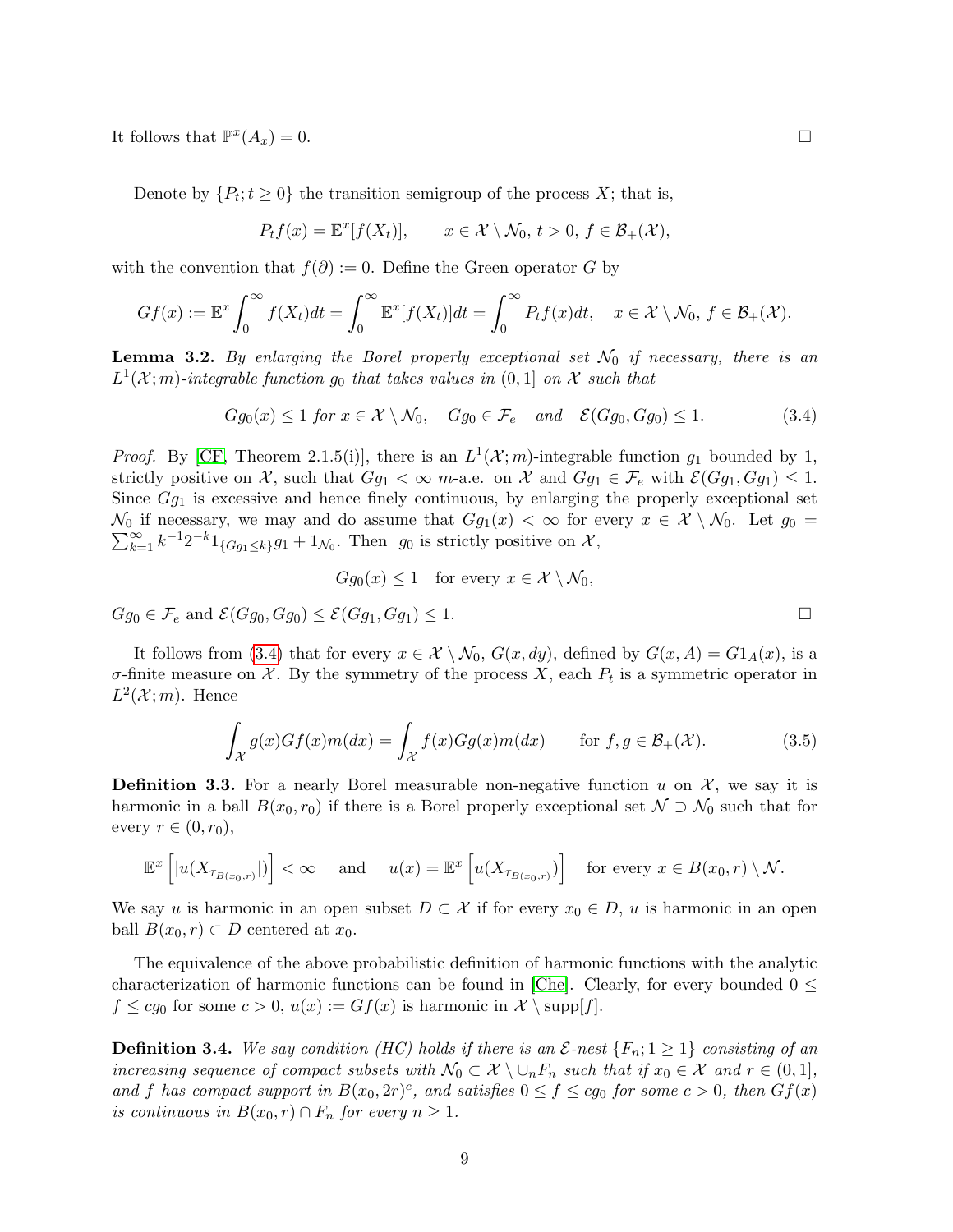Note that it follows from the definition of  $\mathcal{E}$ -nest in Section [2,](#page-3-0) if  $\{F_n: n \geq 1\}$  is an  $\mathcal{E}$ -nest, then so is  $\{K_n; n \geq 1\}$ , where  $K_n = \text{supp}[1_{F_n}m]$ . Thus without loss of generality, in this paper we always assume that the  $\mathcal{E}$ -nest in (HC) has the property that  $F_n = \text{supp}[1_{F_n}m]$  for every  $n \geq 1$ . For an  $\mathcal{E}$ -nest  $\{F_n\}, \mathcal{N} = \mathcal{X} \setminus \cup_n F_n$  is  $\mathcal{E}$ -polar and, in particular, has zero m-measure.

<span id="page-9-1"></span>**Theorem 3.5.** Assume that condition (HC) holds with  $\mathcal{E}$ -nest  $\{F_n\}$ . Let N be a Borel properly exceptional set that contains  $\mathcal{X} \setminus \cup_n F_n \supset \mathcal{N}_0$ . Then for every  $x \in \mathcal{X} \setminus \mathcal{N}$ ,  $G(x, dy)$  is absolutely continuous with respect to m. Consequently, for every  $x \in \mathcal{X} \backslash \mathcal{N}$  and  $t > 0$ ,  $P_t(x, dy) := \mathbb{P}^x(X_t \in$ dy) is absolutely continuous with respect to m.

**Proof.** It follows from [\(3.5\)](#page-8-1) that  $G(x, A) = 0$  m-a.e. on X for every  $A \subset \mathcal{X}$  with  $m(A) = 0$ (by taking  $f = 1_A$  and  $g = 1$ ). Let  $g_0$  be the strictly positive function from Lemma [3.2.](#page-8-2) Fix  $x_0 \in \mathcal{X} \setminus \mathcal{N}$  and  $r > 0$ . For  $j \geq 1$ , let  $E_j = \{x \in \mathcal{X} : 2^{-j} < g_0(x) \leq 2^{1-j}\}$ . Then the  $E_j$ form a partition of  $\mathcal{X} \setminus \mathcal{N}_0$ . Let  $A \subset B(x_0, r)^c$  with  $m(A) = 0$ . Since  $1_{A \cap E_j} \leq 2^j g_0$ , we have by condition (HC) that for each  $k \geq 1$  and  $i \geq 1$  the function  $x \mapsto G(x, A \cap F_i \cap E_j)$  is continuous and therefore zero on  $B(x_0, r) \cap F_k$ . Thus  $G(x, A \cap F_i \cap E_j) = 0$  for every  $x \in B(x_0, r) \setminus \mathcal{N}$ . Consequently,  $G(x, A) = \sum_{i,j=1}^{\infty} G(x, A \cap F_j \cap E_j) = 0$  for every  $x \in B(x_0, r) \setminus \mathcal{N}$ . In particular, this shows that for every  $x_0 \in \mathcal{X} \setminus \mathcal{N}$ ,

<span id="page-9-0"></span> $G(x_0, dy)$  is absolutely continuous with respect to  $m(dy)$  on  $\mathcal{X} \setminus \{x_0\}.$  (3.6)

We claim that  $G(x_0, dy)$  is absolutely continuous with respect to  $m(dy)$  on X. This is clearly true if  $m({x_0}) > 0$ . We thus assume  $m({x_0}) = 0$  and set

$$
h(x) := (G1_{\{x_0\}})(x) = \mathbb{E}^x \int_0^{\zeta} 1_{\{x_0\}}(X_s) ds.
$$

Then h is a harmonic function on  $\mathcal{X} \setminus \{x_0\}$  and since  $m(\{x_0\}) = 0$ , we have by [\(3.5\)](#page-8-1) that  $h = 0$ m-a.e. on X. Further, by condition (HC),  $h(x) = 0$  on  $\mathcal{X} \setminus (\mathcal{N} \cup \{x_0\})$ . Thus if  $A = \{y : h(y) > 0\}$ then  $A \subset \mathcal{N} \cup \{x_0\}$ . Since  $\mathcal{N}$  is properly exceptional and  $x_0 \notin \mathcal{N}$ ,  $\mathbb{P}^{x_0}(T_{\mathcal{N}} < \infty) = 0$ . Let  $\delta > 0$ . Let  $F = \{(t, \omega) : 0 < t < \delta, X_t(\omega) \in \mathcal{X} \setminus (\mathcal{N} \cup \{x_0\}\}\)$ , and  $D_F(\omega) = \inf\{t : (t, \omega) \in F\}$  be the 'debut' of F. By Lemma [3.1](#page-7-3) we have  $\mathbb{P}^{x_0}(D_F < \infty) = 1$ . So by the section theorem [\[DM,](#page-52-8) Theorem 44 there exists a stopping time T such that  $\mathbb{P}^{x_0}(T < \infty) = 1$  and  $(T(\omega), \omega) \in F$  for all  $\omega$ . Hence  $h(X_T(\omega)) = 0$  for all  $\omega$  such that  $T(\omega) < \infty$ , and so

$$
h(x_0) \le \delta + \mathbb{E}^{x_0} h(X_T) = \delta.
$$

As  $\delta$  is arbitrary we deduce that  $h(x_0) = 0$ . This together with [\(3.6\)](#page-9-0) shows that  $G(x, dy)$  is absolutely continuous with respect to  $m(dy)$  on X for every  $x \in \mathcal{X} \setminus \mathcal{N}$ . That  $\mathbb{P}^x(X_t \in dy)$  is absolutely continuous with respect to m for every  $x \in \mathcal{X} \setminus \mathcal{N}$  and  $t > 0$  follows immediately from [\[CF,](#page-52-5) Proposition 3.1.11] or [\[FOT,](#page-52-6) Theorem 4.2.4].

With Theorem [3.5](#page-9-1) at hand, we can deduce the following. Denote by  $\mathcal{B}^*(\mathcal{X})$  and  $\mathcal{B}^*(\mathcal{X} \times \mathcal{X})$ the completion of Borel  $\sigma$ -fields  $\mathcal{B}(\mathcal{X})$  and  $\mathcal{B}(\mathcal{X} \times \mathcal{X})$  under m and  $m \times m$ , respectively.

<span id="page-9-2"></span>**Theorem 3.6.** Assume that condition (HC) holds with  $\mathcal{E}$ -nest  $\{F_n\}$ . Let N be a Borel properly exceptional set that contains  $\mathcal{X}\setminus\cup_n F_n\supset \mathcal{N}_0$ . Then there exists a non-negative jointly  $\mathcal{B}^*(0,\infty)\times$  $\mathcal{B}^*(\mathcal{X} \times \mathcal{X})$ -measurable function  $p(t,x,y)$  on  $(0,\infty) \times (\mathcal{X} \setminus \mathcal{N}) \times (\mathcal{X} \setminus \mathcal{N})$  such that

(i) for every 
$$
f \in \mathcal{B}_+(\mathcal{X})
$$
,  $x \in \mathcal{X} \setminus \mathcal{N}$  and  $t > 0$ ,  $\mathbb{E}^x f(X_t) = \int_{\mathcal{X}} p(t, x, y) f(y) m(dy)$ ;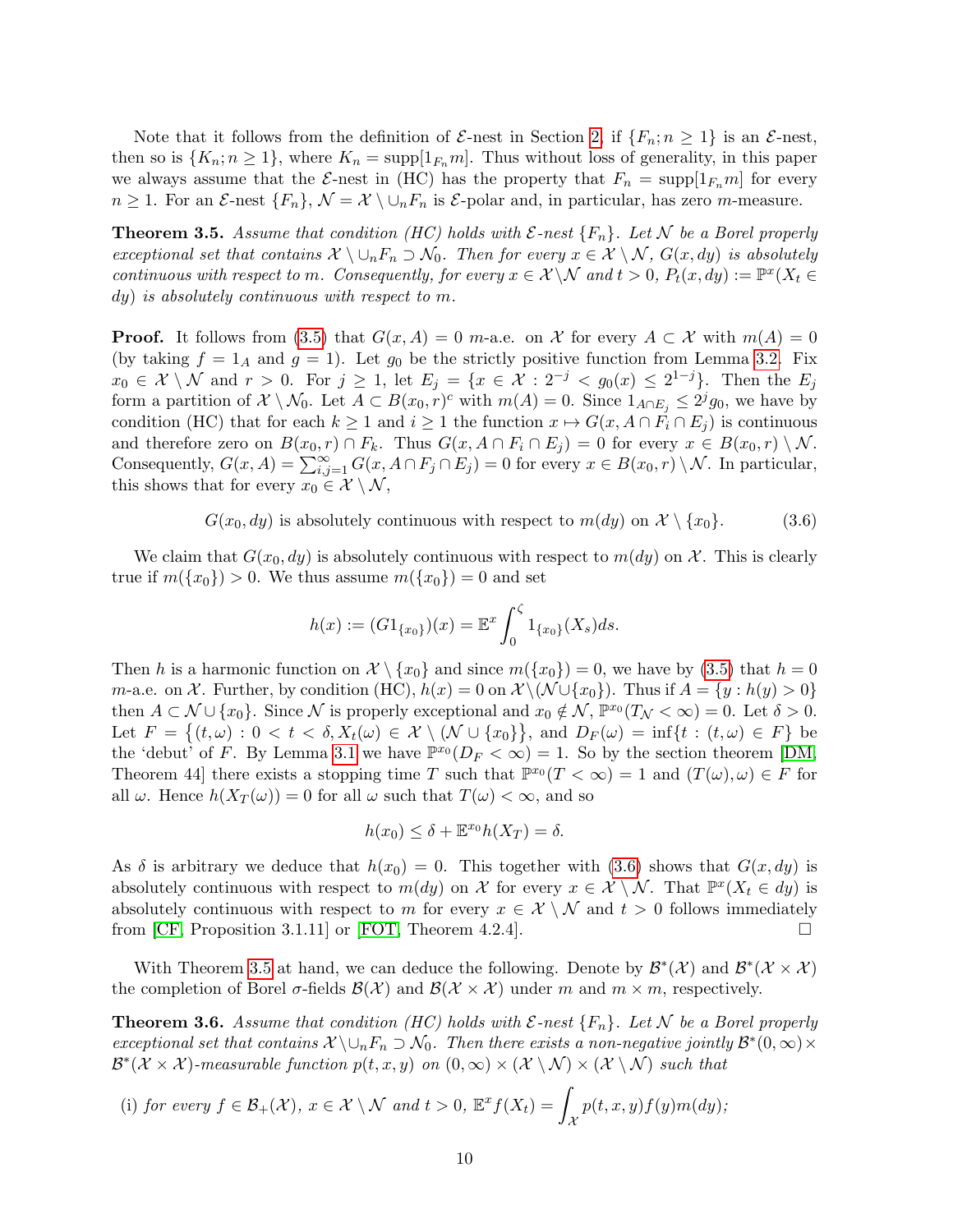- (ii)  $p(t, x, y) = p(t, y, x)$  for every  $x, y \in \mathcal{X} \setminus \mathcal{N}$  and  $t > 0$ ;
- (iii) For every  $t, s > 0$  and  $x, y \in \mathcal{X} \setminus \mathcal{N}$ ,  $p(t + s, x, y) = \emptyset$  $\mathcal X$  $p(t, x, z)p(s, z, y)m(dy).$

Consequently,  $g(x, y) := \int_0^\infty p(t, x, y) dt$ ,  $x, y \in \mathcal{X} \setminus \mathcal{N}$ , is a non-negative jointly  $\mathcal{B}^*(\mathcal{X} \times \mathcal{X})$ measurable function on  $(\mathcal{X}\setminus\mathcal{N})\times(\mathcal{X}\setminus\mathcal{N})$  such that

- (iv)  $Gf(x) =$  $\mathcal{X}_{0}^{(n)}$  $g(x,y)f(y)m(dy)$  for every  $x \in \mathcal{X} \setminus \mathcal{N}$  and  $f \in \mathcal{B}_+(\mathcal{X})$ ;
- (v)  $g(x, y) = g(y, x)$  for every  $x, y \in \mathcal{X} \setminus \mathcal{N}$ , and  $x \mapsto g(x, y)$  is excessive for every  $y \in \mathcal{X} \setminus \mathcal{N}$ . (vi) For every  $y_0 \in \mathcal{X} \setminus \mathcal{N}, x \mapsto g(x, y_0)$  is harmonic in  $\mathcal{X} \setminus \{y_0\}.$

**Proof.** We first show that for each  $x \in \mathcal{X} \setminus \mathcal{N}$  and  $t > 0$ , X has a pointwisely defined transition density function  $p(t, x, y)$ . This part is almost the same as that for [\[BBCK,](#page-52-9) Theorem 3.1]. For reader's convenience, we spell out the details here.

By Theorem [3.5,](#page-9-1) for every  $t > 0$  and  $x \in \mathcal{X} \setminus \mathcal{N}$  there is an integrable kernel  $y \mapsto p_0(t, x, y)$ defined on  $\mathcal X$  such that

<span id="page-10-2"></span>
$$
\mathbb{E}^x \left[ f(X_t) \right] = P_t f(x) = \int_{\mathcal{X}} p_0(t, x, y) f(y) dy \quad \text{for every } f \in \mathcal{B}_b(\mathcal{X}). \tag{3.7}
$$

From the semigroup property  $P_{t+s} = P_t P_s$ , we have for every  $t, s > 0$  and  $x \in \mathcal{X} \setminus \mathcal{N}$ ,

<span id="page-10-0"></span>
$$
p_0(t+s,x,y) = \int_{\mathcal{X}} p_0(t,x,z) p_0(s,z,y) m(dz) \quad \text{for } m\text{-a.e. } y \in \mathcal{X}.
$$
 (3.8)

Note that since  $P_t$  is symmetric, we have for each fixed  $t > 0$ ,

<span id="page-10-1"></span>
$$
p_0(t, x, y) = p_0(t, y, x) \quad \text{for } m\text{-a.e. } (x, y) \in \mathcal{X} \times \mathcal{X}. \tag{3.9}
$$

For every  $t > 0$  and  $x, y \in \mathcal{X} \setminus \mathcal{N}$ , let  $s \in (0, t/3)$  and define

<span id="page-10-3"></span>
$$
p(t, x, y) := \int_{\mathcal{X}} p_0(s, x, w) \left( \int_{\mathcal{X}} p_0(t - 2s, w, z) p_0(s, y, z) m(dz) \right) m(dw). \tag{3.10}
$$

By [\(3.8\)](#page-10-0) and [\(3.9\)](#page-10-1), the above definition is independent of the choice of  $s \in (0, t/3)$ . Clearly by [\(3.9\)](#page-10-1) with  $t - 2s$  in place of t and  $(w, z)$  in place of  $(x, y)$ , we see that

<span id="page-10-5"></span><span id="page-10-4"></span>
$$
p(t, x, y) = p(t, y, x) \quad \text{for every } x, y \in \mathcal{X} \setminus \mathcal{N}.
$$
 (3.11)

By the semigroup property, [\(3.7\)](#page-10-2) and [\(3.9\)](#page-10-1), we have for any  $\phi \geq 0$  on X and  $x \in \mathcal{X} \setminus \mathcal{N}$ ,

$$
\mathbb{E}^{x} [\phi(X_t)]
$$
\n
$$
= \int_{\mathcal{X}} \left( \int_{\mathcal{X}} p_0(s, x, w) \left( \int_{\mathcal{X}} p_0(t - 2s, w, z) p_0(s, z, y) m(dz) \right) m(dw) \right) \phi(y) m(dy)
$$
\n
$$
= \int_{\mathcal{X}} \left( \int_{\mathcal{X}} p_0(s, x, w) \left( \int_{\mathcal{X}} p_0(t - 2s, w, z) p_0(s, y, z) m(dz) \right) m(dw) \right) \phi(y) m(dy)
$$
\n
$$
= \int_{\mathcal{X}} p(t, x, y) \phi(y) m(dy).
$$
\n(3.12)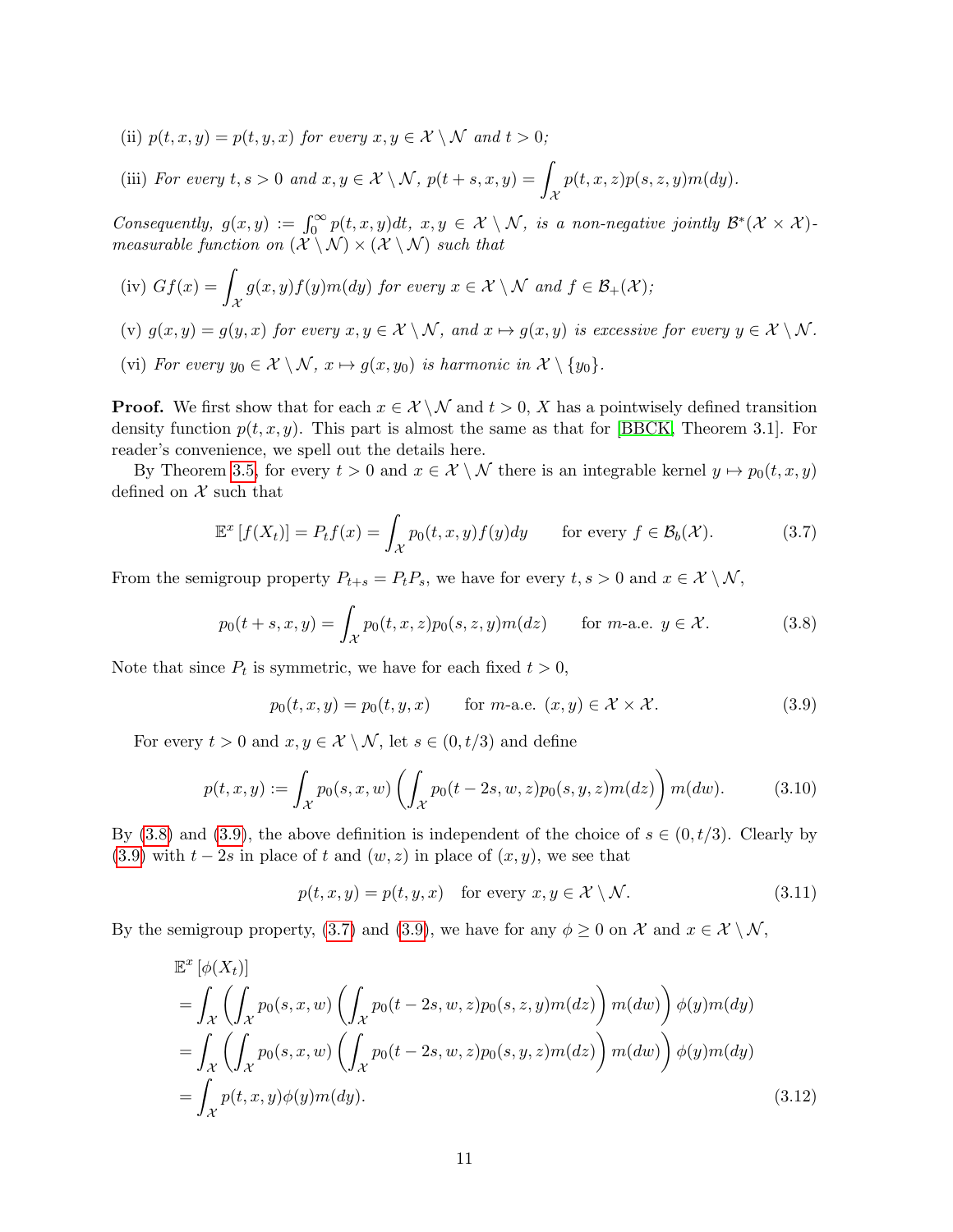Thus for each  $x \in \mathcal{X} \setminus \mathcal{N}$ ,  $p(t, x, y)$  coincides with  $p_0(t, x, y)$  for m-a.e.  $y \in \mathcal{X}$ . For  $t, s > 0$  and  $x, y \in \mathcal{X} \setminus \mathcal{N}$ , take  $s_0 \in (0, (t \wedge s)/3)$ . We have by  $(3.8)$ - $(3.10)$ 

<span id="page-11-0"></span>
$$
p(t+s, x, y)
$$
  
=  $\int_{\mathcal{X}} p_0(s_0, x, w) \left( \int_{\mathcal{X}} p_0(t+s-2s_0, w, z) p_0(s_0, y, z) m(dz) \right) m(dw)$   
=  $\int_{\mathcal{X}^5} p_0(s_0, x, w) p_0(t-2s_0, w, u_1) p_0(s_0, u_1, u_2) p_0(s_0, u_2, v) p_0(s-2s_0, v, z)$   

$$
p_0(s_0, y, z) m(dw) m(du_1) m(du_2) m(dz) m(dv)
$$
  
=  $\int_{\mathcal{X}} p(t, x, v) p(s, v, y) m(dv).$  (3.13)

Note that for each  $t > 0$ ,  $||P_t||_{L^2 \to L^2} \leq 1$ . Since

$$
\int_{\mathcal{X}} f(x) P_t g(x) m(dx) = \int_{\mathcal{X}} f(x) \left( \int_{\mathcal{X}} p(t, x, y) g(y) m(dy) \right) m(dx), \quad f, g \in L^2(\mathcal{X}; m),
$$

we conclude from [\[FOT,](#page-52-6) Lemma 1.4.1(i)] that  $p(t, x, y)$  is a  $\mathcal{B}^*(X \times X)$ -measurable function in  $(x, y)$  on  $\mathcal{X} \times \mathcal{X}$ . As  $P_t$  is a strongly continuous semigroup in  $L^2(\mathcal{X}; m)$ , we have by [\[DS,](#page-52-10) Theorem III.11.17 that  $p(t, x, y)$  is jointly  $\mathcal{B}^*([0, \infty) \times \mathcal{B}^*(\mathcal{X} \times \mathcal{X})$ -measurable on  $[0, \infty) \times (\mathcal{X} \times \mathcal{X})$ .

Define  $g(x, y) := \int_0^\infty p(t, x, y) dt$  for  $x, y \in \mathcal{X} \setminus \mathcal{N}$ . It follows from [\(3.12\)](#page-10-4) and Fubini theorem that for every  $f \in \mathcal{B}_+(\mathcal{X}),$ 

$$
Gf(x) := \mathbb{E}^x \int_0^\infty f(X_s)ds = \int_{\mathcal{X}} g(x, y)f(y)m(dy) \text{ for every } x \in \mathcal{X} \setminus \mathcal{N}.
$$

Clearly by [\(3.11\)](#page-10-5),  $g(x, y) = g(y, x)$  for every  $x, y \in \mathcal{X} \setminus \mathcal{N}$ . Note that for each fixed  $y \in \mathcal{X} \setminus \mathcal{N}$ and  $t > 0$ , by Fubini theorem and  $(3.13)$ ,

$$
P_t G(\cdot, y)(x) = \int_{\mathcal{X}} p(t, x, z) g(z, y) dz = \int_t^{\infty} p(s, x, y) ds \le g(x, y) \quad \text{for every } x \in \mathcal{X} \setminus \mathcal{N},
$$

and  $\lim_{t\downarrow 0} P_t g(\cdot, y)(x) = g(x, y)$ . This shows that for each fixed  $y \in \mathcal{X} \setminus \mathcal{N}, x \mapsto g(x, y)$  is an excessive function of X.

The proof of (vi) is similar to that for [\[KW,](#page-53-7) Proposition 6.2]. Let  $y_0 \in \mathcal{X} \setminus \mathcal{N}$ . For any  $x_0 \in (\mathcal{X} \setminus \mathcal{N}) \setminus \{y_0\}$ , take  $0 < r < d(x_0, y_0)$  and  $0 < r_1 < d(x, y_0) - r$ . For any nonnegative  $f \in C_c(B(y_0, r_1))$ , by Fubini theorem and the strong Markov property of X, for each  $x \in B(x_0, r)$ ,

$$
\int_{B(y_0,r_1)} \mathbb{E}^x \left[ g(X_{\tau_{B(x_0,r)}}, y) \right] f(y) m(dy) = \mathbb{E}^x \left[ (Gf)(X_{\tau_{B(x_0,r)}}) \right]
$$
  
=  $Gf(x) = \int_{B(y_0,r_1)} g(x, y) f(y) m(dy).$ 

Hence for each  $x \in B(x_0, r)$ ,

$$
\mathbb{E}^x\left[g(X_{\tau_{B(x_0,r)}},y)\right] = g(x,y) \text{ for } m\text{-a.e. } y \in B(y_0,r_1).
$$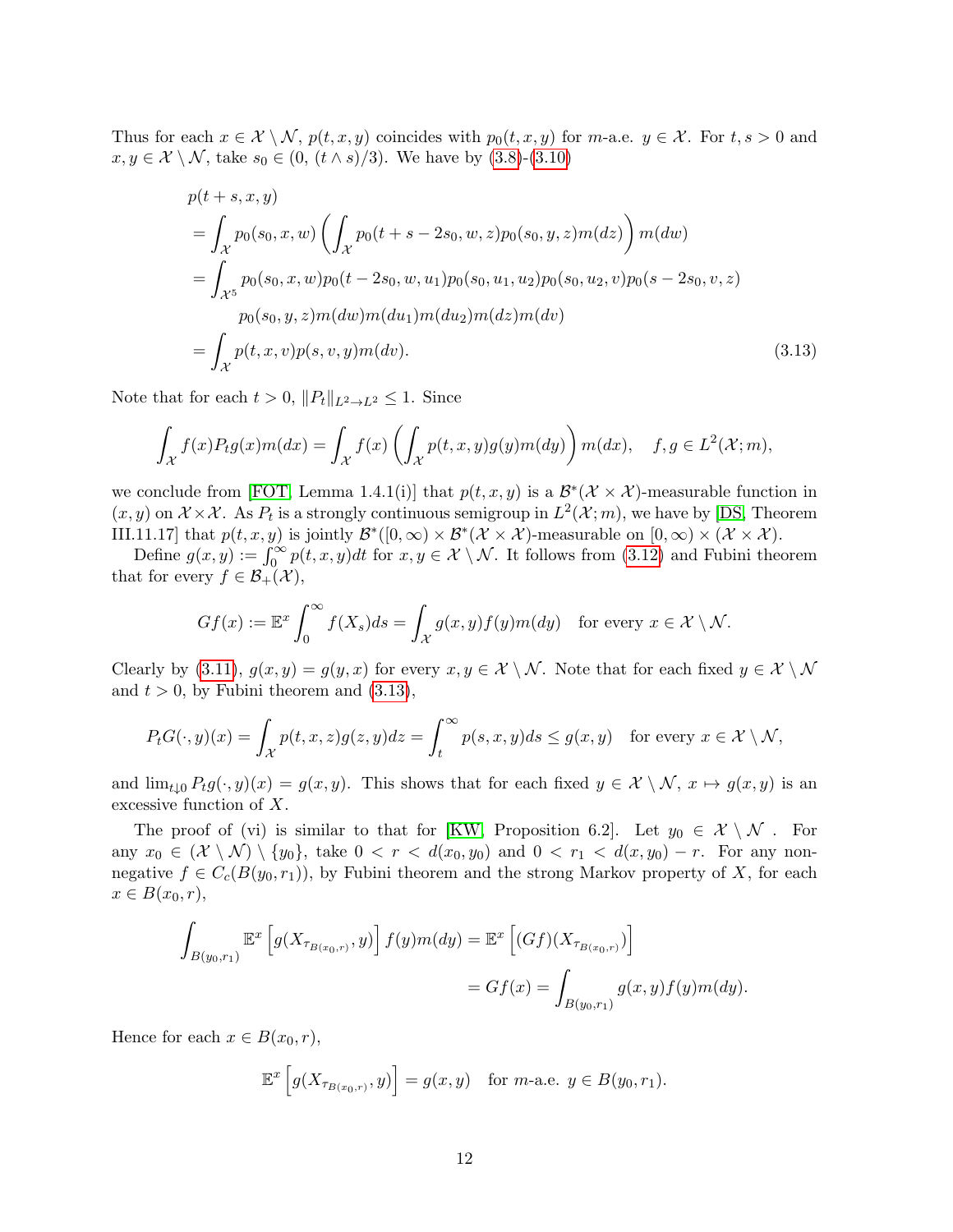Since  $y \mapsto g(z, y)$  is excessive, it follows from the monotone convergence theorem, Fubini theorem, the fine continuity of  $y \mapsto g(z, y)$  and Fatou's lemma that

$$
\mathbb{E}^{x} \left[ g(X_{\tau_{B(x_0,r)}}, y_0) \right] = \lim_{t \downarrow 0} \left( P_t \mathbb{E}^{x} g(X_{\tau_{B(x_0,r)}}, \cdot) \right) (y_0)
$$
  
\n
$$
\geq \lim_{t \downarrow 0} \sup \left( P_t g(x, \cdot) 1_{B(y_0,r_1)} \right) (y_0)
$$
  
\n
$$
\geq \mathbb{E}^{y_0} \left[ \liminf_{t \downarrow 0} g(x, X_t) 1_{B(y_0,r_1)} (X_t) \right]
$$
  
\n
$$
= g(x, y_0).
$$

On there other hand, clearly  $\mathbb{E}^x\left[g(X_{\tau_{B(x_0,r)}},y_0)\right] \leq g(x,y_0)$  as  $x \mapsto g(x,y_0)$  is excessive for X. Thus we have  $\mathbb{E}^x\left[g(X_{\tau_{B(x_0,r)}},y_0)\right] = g(x,y_0)$  for every  $x \in B(x_0,r)$ . This proves that  $x \mapsto g(x, y_0)$  is harmonic in  $\mathcal{X} \setminus \{y_0\}.$ 

Remark 3.7. There are gaps in the proofs of the existence of a Green function in [\[BBK\]](#page-52-11) and [\[GH,](#page-52-4) Lemma 5.2]. For details of the gap in [\[GH\]](#page-52-4), see [\[BM2,](#page-52-3) Remark 4.19]. The gap in [BBK] is that it is not proven that the Green's function is an integral kernel of the Green operator (cf. Theorem  $3.6$  (iv)).

We next give a sufficient condition for (HC).

- **Definition 3.8.** (i) A positive function  $\rho_0(x)$  on X is said to be *distance to the boundary like* function on X if for any  $x \in \mathcal{X}$  and  $y \in B(x, \rho_0(x)), \rho_0(y) \ge \rho_0(x) - d(x, y)$ .
- (ii) We say that the *(non-scale-invariant) elliptic Harnack inequality* (Ha) holds on  $\mathcal X$  if there is a positive distance to the boundary like function  $\rho_0$  on X bounded by 1 so that for any ball  $B = B(x_0, r)$  in X with  $0 < r < \rho_0(x)$ , there is a constant  $C_B > 1$  and  $\delta_B \in (0, 1)$ such that for any non-negative  $u \in \mathcal{F}$  that is harmonic in  $B(x_0, r)$ ,

<span id="page-12-0"></span>
$$
\underset{\text{esssup}}{\text{esssup}}_{B(x_0, \delta_B r)} u \le C_B \underset{\text{essinf}}{\text{essinf}}_{B(x_0, \delta_B r)} u. \tag{3.14}
$$

Remark 3.9. (i) Any positive constant function is a distance to the boundary like function on X. If  $\rho_1$  and  $\rho_2$  are two distance to the boundary like functions on X, then so is  $\rho_1(x) \wedge \rho_2(x)$ . If  $(\mathcal{X}, d)$  is an open subset of another metric space  $(\mathcal{Y}, d)$ , then clearly

$$
\rho_0(x) := \inf\{x : d(x, y) : y \in \mathcal{Y} \setminus \mathcal{X}\}\
$$

is a distance to the boundary like function on  $\mathcal{X}$ .

(ii) Note that if property [\(3.14\)](#page-12-0) holds for a ball  $B = B(x, r)$  with constants  $C_B$  and  $\delta_B$  then it holds for any larger ball  $B(x, R)$  with constants  $C_B$  and  $\delta_B r/R$ .

<span id="page-12-1"></span>Proposition 3.10. Assume that (Ha) holds and that

 $\lambda_{\mathcal{X}} := \inf \left\{ \mathcal{E}(f, f) : f \in \mathcal{F} \text{ with } ||f||_{L^2(\mathcal{X};m)} = 1 \right\} > 0.$ 

Then (HC) holds.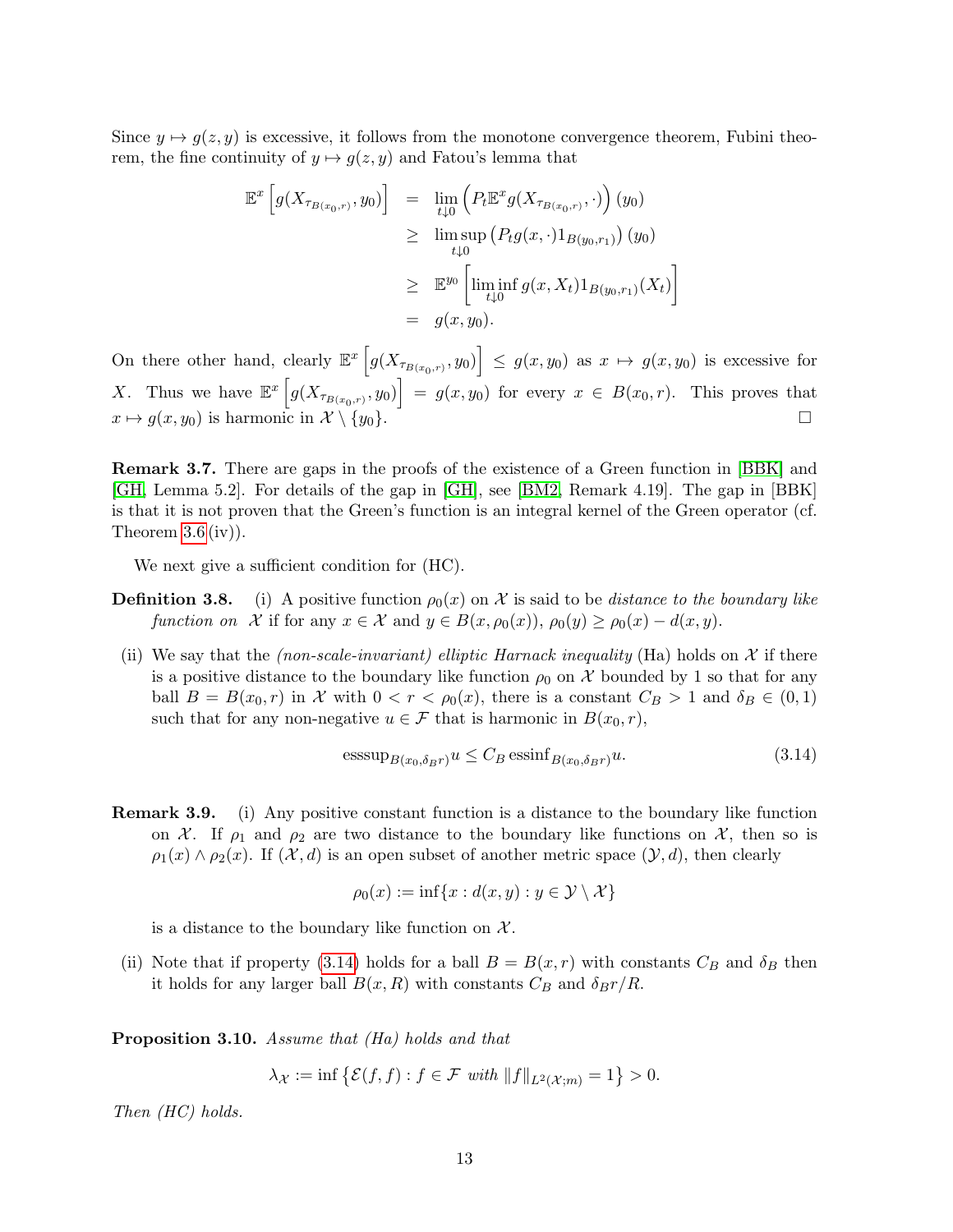**Proof.** Since  $\lambda_{\mathcal{X}} > 0$ ,  $Gf \in L^2(\mathcal{X}; m)$  for every  $f \in L^2(\mathcal{X}; m)$  with  $||Gf||_{L^2} \leq \lambda_{\mathcal{X}}^{-1}||f||_{L^2}$ . Under  $\lambda_X > 0$  and (Ha), for every  $x_0 \in \mathcal{X}$ ,  $r \in (0,1]$ , and any ball  $B(y_0, R) \subset \mathcal{X} \setminus B(x_0, r)$  with  $R \in (0,1]$ , by the same argument as that for [\[GH,](#page-52-4) (5.10)], we have for any  $f \in L^1(\mathcal{X};m)$  with  $f = 0$  on  $B(y_0, \delta_{B(y_0, R)}R))^c$ ,

<span id="page-13-0"></span>
$$
\text{esssup}_{B(x_0, \delta r)} |Gf| \le \frac{C_{B(x_0, r)} C_{B(y_0, R)}}{\lambda_{\mathcal{X}} \sqrt{m(B(x_0, \delta_{B(x_0, r)} r)) m(B(y_0, \delta_{B(y_0, R)} R))}} \|f\|_{L^1(\mathcal{X}; m)}.
$$
(3.15)

Let  $\{x_k; k \geq 1\} \subset \mathcal{X}$  be a dense sequence of points in  $\mathcal{X}$ , and

$$
\Lambda := \{ \eta = (x_i, x_j, r_k, r_l) : i, j, k, l \ge 1, r_k \in \mathbb{Q} \cap (0, \rho_0(x_i)), r_l \in \mathbb{Q} \cap (0, \rho_0(x_j)) \text{with } B(x_i, r_k) \cap B(x_j, r_l) = \emptyset \}.
$$

Let  $C_{i,k} > 1$  and  $\delta_{i,k} \in (0,1)$  be the constants in (Ha) for Harnack inequality in the ball  $B(x_i, r_k)$ . Note that  $\Lambda$  is a countable set. For each  $\eta = (x_i, x_j, r_k, r_l) \in \Lambda$ , let  $\{f_p, p \geq 1\} \subset C_c(B(x_j, \delta_{j,l}r_l))$ be dense in  $L^1((B(x_j, \delta_{j,l}r_l); m)$ . Since  $f_k \in L^2(\mathcal{X}; m)$ ,  $Gf_k \in \mathcal{F}$  and it is quasi-continuous by the 0-order version of [\[CF,](#page-52-5) Proposition 3.1.9] or [\[FOT,](#page-52-6) Theorem 4.2.3]. Thus there is an E-nest  $\{F_n^{(\eta)}, n \geq 1\}$  consisting of an increasing sequence of compact sets such that  $Gf_p$  is continuous on each  $F_n^{(\eta)}$  for every integer  $p \geq 1$ ; see [\[CF,](#page-52-5) Lemma 1.3.1]. Let  $\mathcal{N}_\eta := \mathcal{X} \setminus \cup_{n=1}^{\infty} F_n^{(\eta)}$ , which is  $\mathcal{E}$ -polar and in particular has zero m-measure, and  $C_\eta := \frac{C_{i,k}C_{j,l}}{\sqrt{\eta}(\rho(\sigma,\tilde{\lambda}-\tilde{\lambda}))^{2}}$  $\frac{C_{i,k}C_{j,l}}{\lambda_{\mathcal{X}}\sqrt{m(B(x_i,\delta_{i,k}r_k))m(B(x_j,\delta_{j,l}r_l))}}.$ Inequality[\(3.15\)](#page-13-0) yields that for every  $n \geq 1$ ,

$$
\sup_{x \in B(x_i, \delta_{i,k}r_k) \cap F_n^{(\eta)}} |Gf_{k_1}(x) - Gf_{k_2}(x)| \le C_\eta \|f_{k_1} - f_{k_2}\|_{L^1(B(x_j, \delta_{j,l}r_l);m)}
$$

Since  $\{f_p, p \geq 1\} \subset C_c(B(x_j, \delta_j r_j))$  is dense in  $L^1(B(x_j, \delta_{j,l}r_l); m)$ , it follows that  $Gf$  is continuous on each  $B(x_i, \delta_{i,k}r_k) \cap F_n^{(\eta)}$  and

$$
\sup_{x \in B(x_i, \delta_{i,k}r_k)\setminus \mathcal{N}_\eta} |Gf(x)| \leq C_\eta \|f\|_{L^1(B(x_j, \delta_{j,l}r_l);m)},
$$

for every  $f \in L^1(\mathcal{X};m)$  with  $f=0$  on  $B(x_j,\delta_{j,l}r_l)^c$ . By [\[CF,](#page-52-5) Lemma 1.3.1] and its proof, by taking suitable intersections of  $F_{n_k}^{(\eta)}$ 's, there is an  $\mathcal{E}$ -nest  $\{F_n, n \geq 1\}$  consisting of an increasing sequence of compact subsets of X such that for every  $\eta \in \Lambda$ ,  $Gf$  is continuous on each  $B(x_i, \delta_{i,k}r_k) \cap F_n$  and

<span id="page-13-1"></span>
$$
\sup_{x \in B(x_i, \delta_{i,k}r_k)\setminus\mathcal{N}} |Gf(x)| \le C_\eta \|f\|_{L^1(B(x_j, \delta_{j,l}r_l);m)}
$$
(3.16)

for every  $f \in L^1(\mathcal{X};m)$  with  $f=0$  on  $B(x_j,\delta_{j,l}r_l)^c$ , where  $\mathcal{N} := \mathcal{X} \setminus \cup_n F_n$  which is  $\mathcal{E}\text{-polar}$ .

As  $\{x_i\}$  is dense in X, For any compact subset K of X, one can deduce from [\(3.16\)](#page-13-1) by finite covering that for any  $f \in L^1(\mathcal{X};m)$  that vanishes outside K,  $Gf$  is continuous on each  $K^c \cap F_n$ , and for any  $x_0 \in K^c$ , there is some  $r_0 > 0$  with  $B(x_0, r_0) \subset K^c$  so that

<span id="page-13-2"></span>
$$
\sup_{x \in B(x_0, r) \backslash \mathcal{N}} |Gf(x)| \le C(K, B) \|f\|_{L^1(K; m)}
$$
\n(3.17)

 $\Box$ 

.

Under the assumption of Theorem [3.10,](#page-12-1) we have by  $(3.17)$  that for every compact subset  $K \subset \mathcal{X}, G(x,K) < \infty$  for  $x \in (\mathcal{X} \setminus \mathcal{N}) \setminus K$ .

Using a time change argument, we can remove the assumption of  $\lambda_{\mathcal{X}} > 0$  in Proposition [3.10.](#page-12-1)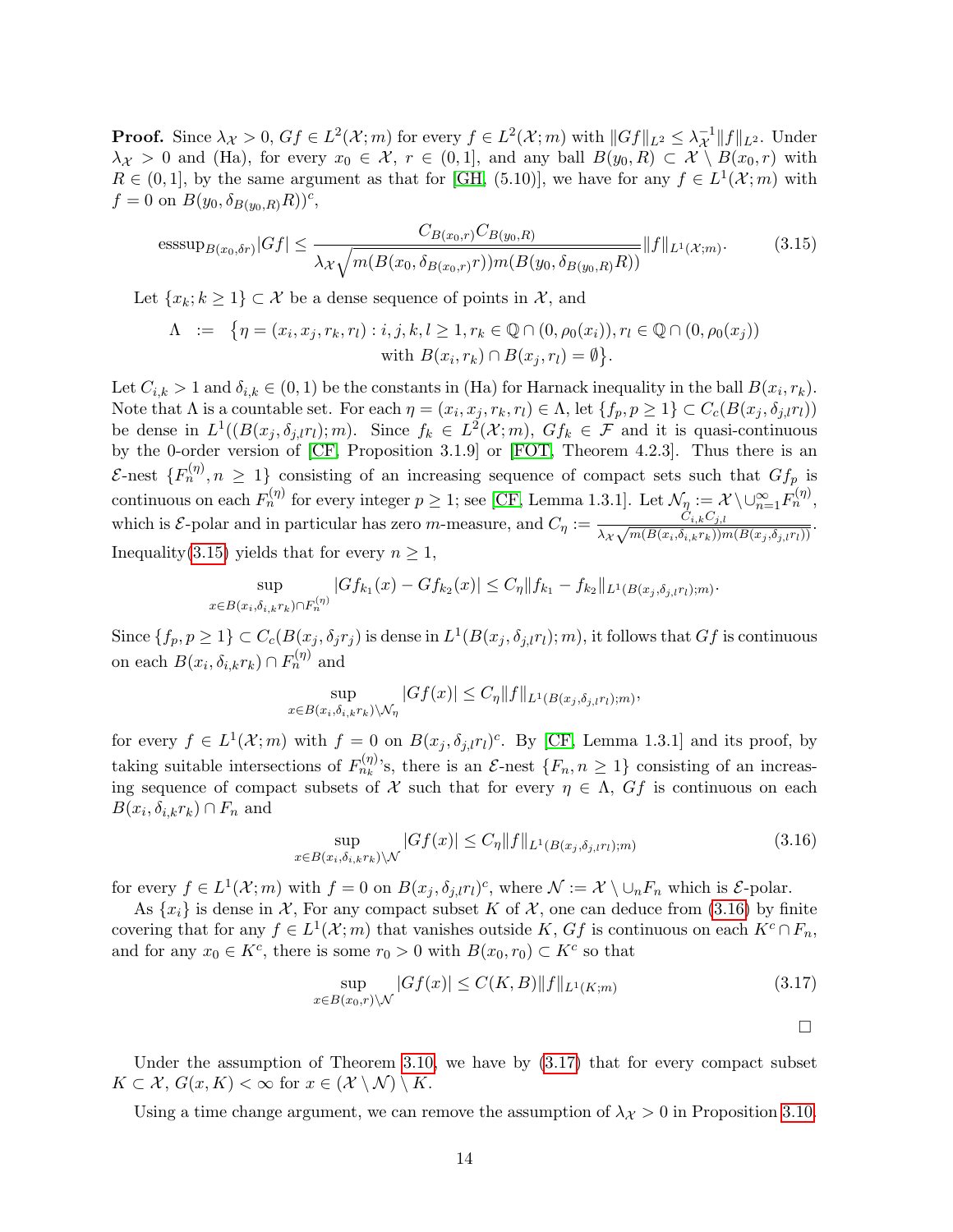<span id="page-14-3"></span>**Theorem 3.11.** Assume that  $(Ha)$  holds. Then  $(HC)$  holds. Consequently, the conclusions of Theorems [3.5](#page-9-1) and [3.6](#page-9-2) hold.

**Proof.** Recall that our running assumption is that the Dirichlet form  $(\mathcal{E}, \mathcal{F})$  on  $L^2(\mathcal{X}; m)$ (or equivalently, its associated Hunt process  $X$ ) is transient. Let  $g_0$  be as in Lemma [3.2,](#page-8-2) and  $\mu(dx) = g_0(x)m(dx)$ . We now make a time change of X via the inverse of the positive continuous additive functional  $A_t := \int_0^t g_0(X_s)ds$ . That is, let  $Y_t = X_{\tau_t}$ , where  $\tau_t := \inf\{s > 0 : A_s > t\}.$ Then Y is  $\mu$ -symmetric and transient, and its extended Dirichet form is the same as that of X; see [\[CF,](#page-52-5) [FOT\]](#page-52-6) (since  $\mu$  and m are mutually absolutely continuous). So the Dirichlet form of Y is  $(\mathcal{E}, \mathcal{F}_e \cap L^2(\mathcal{X};\mu))$  on  $L^2(\mathcal{X};\mu)$ . Since Y and X share the same family of harmonic functions,  $(Ha)$  holds for Y. We claim that

<span id="page-14-2"></span>
$$
\lambda^Y_{\mathcal{X}} := \inf \{ \mathcal{E}(f, f) : f \in \mathcal{F}_e \cap L^2(\mathcal{X}; \mu) \text{ with } ||f||_{L^2(\mathcal{X}; \mu)} = 1 \} \ge 1. \tag{3.18}
$$

Denote by  $\widetilde{G}$  the Green potential of Y, that is, for  $f \geq 0$  on X,

$$
\widetilde{G}f(x) := \mathbb{E}^x \int_0^\infty f(Y_t) dt = \mathbb{E}^x \int_0^\infty f(X_{\tau_t}) dt.
$$

Using the time change, we see that  $\widetilde{G}f(x) = \mathbb{E}^x \int_0^\infty (fg_0)(X_t)dt = G(fg_0)(x)$ . In particular, we have  $\tilde{G}$ 1 =  $Gg_0 \leq 1$ . Thus for  $u \in L^2(\mathcal{X}; \mu)$ , by Cauchy-Schwarz and the symmetry of  $\tilde{G}$  with respect to  $\mu$ ,

<span id="page-14-1"></span>
$$
\int_{\mathcal{X}} (\widetilde{G}u)^{2}(x)\mu(dx) \leq \int_{\mathcal{X}} \widetilde{G}(u^{2})(x)\widetilde{G}1(x)\mu(dx) \leq \int_{\mathcal{X}} \widetilde{G}(u^{2})(x)\mu(dx)
$$
\n
$$
\leq \int_{\mathcal{X}} u(x)^{2}\widetilde{G}1(x)\mu(dx) \leq \int_{\mathcal{X}} u(x)^{2}\mu(dx). \tag{3.19}
$$

Since the spectrum of  $\tilde{G}$  as a symmetric operator from  $L^2(\mathcal{X}; \mu)$  into itself is the reciprocal of that of the infinitesimal generator of Y, we conclude from [\(3.19\)](#page-14-1) that  $\lambda^Y_{\mathcal{X}} \geq 1$ . Alternatively, for any  $u \in L^2(\mathcal{X};\mu)$ ,  $\int_{\mathcal{X}} u(x) \widetilde{G}u(x)\mu(dx) \leq \int_{\mathcal{X}} u(x)^2 \mu(dx) < \infty$  by [\(3.19\)](#page-14-1). It follows (cf. [\[CF,](#page-52-5) Theorem 2.1.12 or [\[FOT\]](#page-52-6)) that  $\widetilde{G}u \in \mathcal{F}_e \cap L^2(\mathcal{X};\mu)$  with  $\mathcal{E}(\widetilde{G}u, \widetilde{G}u) \leq \int_{\mathcal{X}} u(x) \widetilde{G}u(x) \mu(dx)$ . Hence for  $u \in \mathcal{F}_e \cap L^2(\mathcal{X};\mu)$ , we have by [\(3.19\)](#page-14-1) and the Cauchy-Schwarz,

$$
\int_{\mathcal{X}} u^2(x)\mu(dx) = \mathcal{E}(\widetilde{G}u, u) \le \mathcal{E}(u, u)^{1/2} \mathcal{E}(\widetilde{G}u, \widetilde{G}u)^{1/2} \le \mathcal{E}(u, u)^{1/2} ||u||_{L^2(\mathcal{X};\mu)}.
$$

Consequently,

$$
||u||_{L^2(\mathcal{X};\mu)} \leq \mathcal{E}(u,u)^{1/2} \quad \text{for every } u \in \mathcal{F}_e \cap L^2(\mathcal{X};\mu).
$$

This again proves the claim [\(3.18\)](#page-14-2).

For process Y, we can take  $g_0^Y = 1$  in the role of  $g_0$  for X in [\(3.4\)](#page-8-0) as  $\widetilde{G}1 = Gg_0 \le 1$ . By Theorem [3.10,](#page-12-1) (HC) holds for process Y. Since  $Gf = G(fg_0)$ , we conclude that (HC) holds for process  $X$ .

<span id="page-14-0"></span>Remark 3.12. All the results in this section in fact hold for any transient strong local quasiregular Dirichlet form  $(\mathcal{E}, \mathcal{F})$  on a metrizable Lusin space  $(\mathcal{X}, d, m)$  that has the property that  $m(B) < \infty$  for any finite ball B. This is because any such Dirichlet form is quasi-homeomorphic to a transient strongly local regular Dirichlet form on a locally compact separable metric space;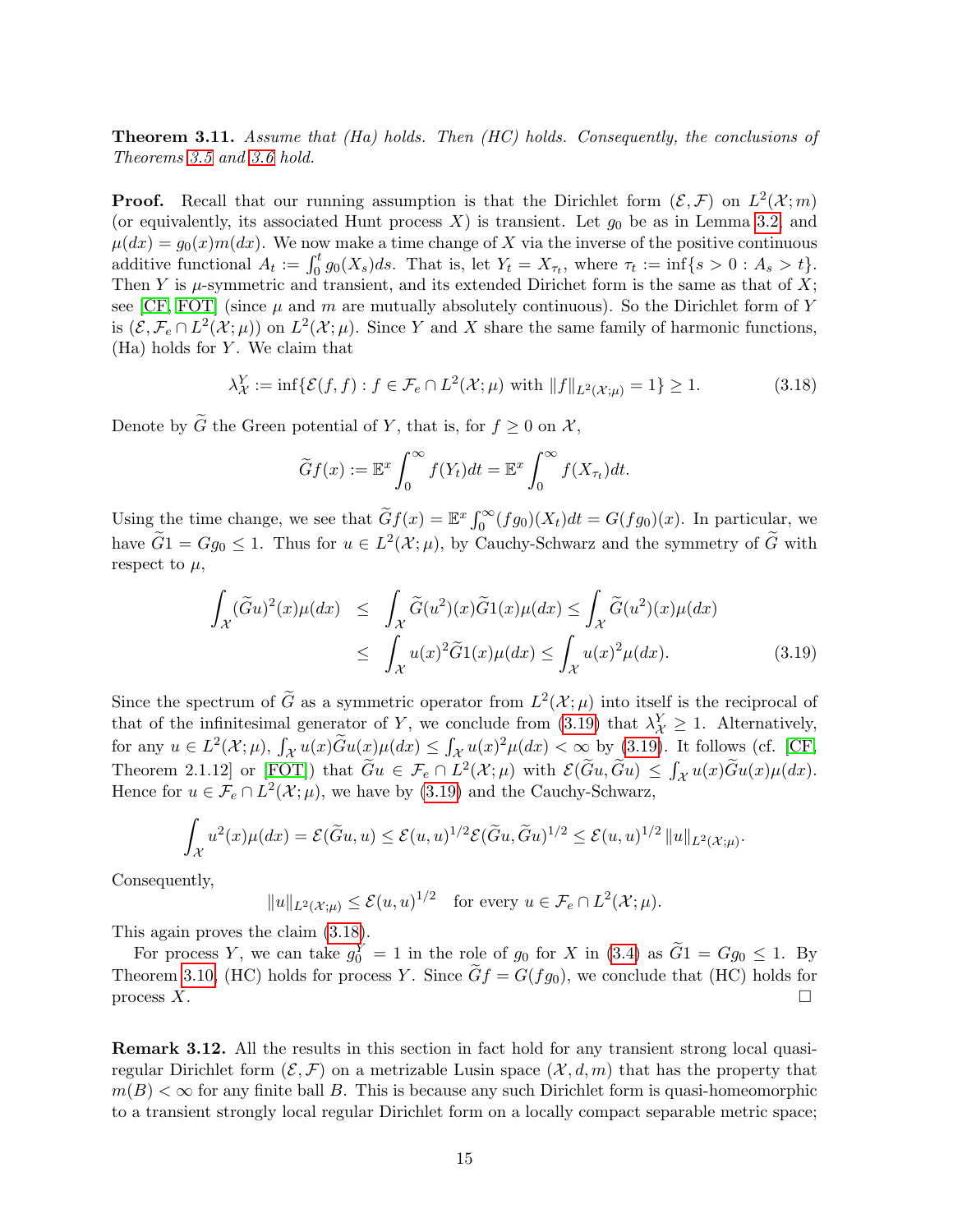see, e.g., [\[CF,](#page-52-5) Chapter 1] for this and related terminologies. Thus Lemma [3.1](#page-7-3) holds for a transient strong local quasi-regular Dirichlet form on a Lusin space through this quasi-homeomorphism. The remaining results in this section do not need to require the strongly local Dirichlet form is regular except that  $m(B) < \infty$  for every finite ball. It is shown in [\[BG\]](#page-52-12) that the non-scaleinvariant Harnack inequality fails for infinite-dimensional Ornstein-Uhlenbeck process but any of its bounded harmonic functions are Lipschitz continuous. This gives us an example of a strongly local quasi-regular Dirichlet form on a (non-locally-compact) infinite-dimensional Hilbert space that such that (Ha) fails but (HC) holds. In Example [8.2,](#page-50-0) we will given an example of an irreducible strongly local Dirichlet form for which (Ha) fails. Moreover, (HC) fails for its part Dirichlet form on an open ball.

### <span id="page-15-1"></span>4 Green functions

We now drop the hypothesis that  $(\mathcal{E}, \mathcal{F})$  is transient.

<span id="page-15-0"></span>**Definition 4.1.** For a MMD space  $(\mathcal{X}, d, m, \mathcal{E}, \mathcal{F})$ , we say

(i) the (scale invariant) elliptic Harnack inequality (EHI) holds if there exist constants  $\delta_H \in$  $(0, 1)$  and  $C_H \in (1, \infty)$  so that for any  $x \in \mathcal{X}, R > 0$ , and for any nonnegative harmonic function h on a ball  $B(x, R)$ , one has

<span id="page-15-2"></span>
$$
\underset{B(x,\delta_H R)}{\text{ess sup}} h \le C_H \underset{B(x,\delta_H R)}{\text{ess inf}} h; \tag{4.1}
$$

- (ii) the EHI<sub> $\leq$ 1</sub> holds if [\(4.1\)](#page-15-2) holds for nonnegative harmonic function on balls  $B(x, R)$  with  $0 < R \leq 1$ ;
- (iii) the *(scale invariant)* local elliptic Harnack inequality  $EHI<sub>loc</sub>$  if there is a distance to the boundary like function  $\rho_0(x)$  on X bounded by 1 (see Definition [3.8\(](#page-0-0)i)) so that [\(4.1\)](#page-15-2) holds for nonnegative harmonic function on balls  $B(x, R)$  with  $0 < R < \rho_0(x)$ .
- **Remark 4.2.** (i) Clearly, the EHI implies the  $EHI_{\leq 1}$ , the  $EHI_{\leq 1}$  implies the  $EHI_{\text{loc}}$ , and the  $EHI<sub>loc</sub>$  implies (Ha).
- (ii) If  $(\mathcal{X}, d)$  is a geodesic metric space and inequality [\(4.1\)](#page-15-2) holds for some value of  $\delta$ , then it holds for any other  $\delta' \in (0,1)$  with a constant  $C_H(\delta')$ .
- (iii) If the  $EHI<sub>loc</sub>$  holds, then iterating the condition [\(4.1\)](#page-15-2) gives a.e. Hölder continuity of harmonic functions, and it follows that any harmonic function has a continuous modification.

Let D be an open set of X. Note that if  $(\mathcal{X}, d, m, \mathcal{E}, \mathcal{F})$  satisfies the EHI<sub>loc</sub>, then so does  $(D, d, m|_D, \mathcal{E}, \mathcal{F}^D)$ , where  $(\mathcal{E}, \mathcal{F}^D)$  is the Dirichlet form for the part process  $X^D$  of X killed upon leaving D (see [\(2.5\)](#page-5-2)). Let  $D_{\text{diag}}$  denote the diagonal in  $D \times D$ . For a subset  $A \subset \mathcal{X}$ , we use  $\overline{A}$ to denote its closure and  $\partial A$  its boundary.

**Definition 4.3.** Let D be a non-empty open subset of X such that  $D<sup>c</sup>$  is not  $\mathcal{E}$ -polar. We say that  $(\mathcal{E}, \mathcal{F})$  has a regular Green function on D if there exists a Green function  $g_D(x, y)$  on  $D \times D \setminus D_{\text{diag}}$  with the following properties:

(i) (Symmetry)  $g_D(x, y) = g_D(y, x)$  for all  $(x, y) \in D \times D \setminus D_{\text{diag}}$ ;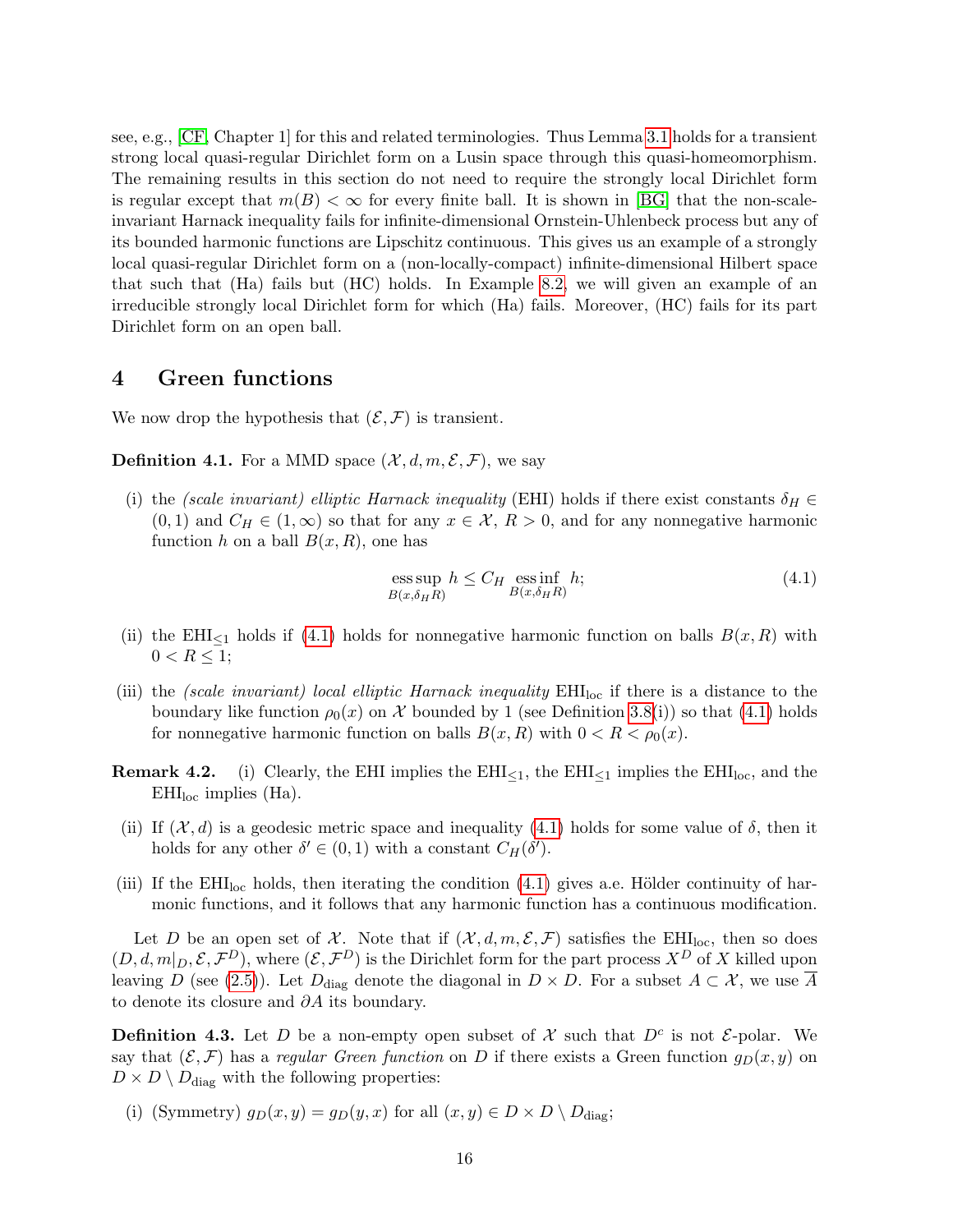- (ii) (Continuity)  $g_D(x, y)$  is jointly continuous in  $(x, y) \in D \times D \setminus D_{\text{diag}}$ ;
- (iii) (Occupation density) There is a Borel properly exceptional set  $\mathcal N$  of X such that

$$
\mathbb{E}^x \int_0^{\tau_D} f(X_s) ds = \int_D g_D(x, y) f(y) m(dy), \quad x \in D \setminus \mathcal{N},
$$

for any  $f \in C_c(D)$ .

- (iv) (Harmonicity) For any fixed  $x \in D$ , the function  $y \mapsto g_D(x, y)$  is in  $\mathcal{F}_{loc}^{D\setminus\{x\}}$  and is harmonic in  $D \setminus \{x\}.$
- (v) (Maximum principles) If  $x_0 \in U \subseteq D$ , then

<span id="page-16-2"></span>
$$
\inf_{U \setminus \{x_0\}} g_D(x_0, \cdot) = \inf_{\partial U} g_D(x_0, \cdot), \qquad \sup_{D \setminus U} g_D(x_0, \cdot) = \sup_{\partial U} g_D(x_0, \cdot). \tag{4.2}
$$

We say that  $(\mathcal{E}, \mathcal{F})$  has regular Green functions if for any bounded, non-empty open set  $D \subset \mathcal{X}$  whose complement  $D^c$  is not  $\mathcal{E}\text{-polar}, (\mathcal{E}, \mathcal{F})$  has a regular Green function on D.

<span id="page-16-1"></span>**Theorem 4.4.** Suppose that the MMD space  $(\mathcal{X}, d, m, \mathcal{E}, \mathcal{F})$  is irreducible and D is an open subset of  $X$  such that  $D^c$  is not  $\mathcal{E}\text{-}polar$ .

(i) Assume that  $(D, d, m|_D, \mathcal{E}, \mathcal{F}^D)$  satisfies (Ha). Then  $(\mathcal{E}, \mathcal{F}^D)$  has a Green function  $g_D(x, y)$ in the sense that

(i.a)  $g_D(x, y)$  is a non-negative jointly  $\mathcal{B}^*(D \times D)$ -measurable function and there is a Borel properly exceptional set  $\mathcal{N}_D$  of  $X^D$  such that

$$
\mathbb{E}^x \int_0^{\tau_D} f(X_s) ds = \int_D g_D(x, y) f(y) m(dy), \quad x \in D \setminus \mathcal{N}_D,
$$
\n(4.3)

for any  $f \in C_c(D)$ ;

- (i.b)  $g_D(x, y) = g_D(y, x)$  for every  $x, y \in D \setminus \mathcal{N}_D$ ;
- (i.c) For every  $y_0 \in D \setminus \mathcal{N}_D$ ,  $x \mapsto g(x, y_0)$  is harmonic in  $D \setminus \{y_0\}.$
- (ii) If  $(D, d, m|_D, \mathcal{E}, \mathcal{F}^D)$  satisfies the EHI<sub>loc</sub>, then  $(\mathcal{E}, \mathcal{F})$  has a regular Green function on D.

**Proof.** Since  $(\mathcal{E}, \mathcal{F})$  is irreducible and  $D^c$  is not  $\mathcal{E}$ -polar, the regular Dirichlet form  $(\mathcal{E}, \mathcal{F}^D)$  on  $L^2(D; m|_D)$  is transient by Proposition [2.1.](#page-5-3)

(i) The conclusion of this part follows directly from Theorem [3.11](#page-14-3) by replacing  $\mathcal X$  and X by D and  $X^D$ , respectively.

(ii) Suppose now that  $(D, d, m|_D, \mathcal{E}, \mathcal{F}^D)$  satisfies the EHI<sub>loc</sub> in D. Let u be a bounded harmonic function in  $B(x_0, 2r) \subset D$ . Iterating the condition [\(4.1\)](#page-15-2) yields that there are constants  $c_0 > 0$  and  $\beta \in (0,1)$  that depend only  $\delta_H(D)$  and  $C_H(D)$  in [\(4.1\)](#page-15-2) (with D in place of X) such that

<span id="page-16-0"></span>
$$
|u(x) - u(y)| \le c_0 \|u\|_{L^\infty(B(x_0, 2r)} |x - y|^\beta \quad \text{for a.e. } x, y \in B(x_0, r). \tag{4.4}
$$

Since (Ha) holds on D, we have by (i) a Green function  $g_D(x, y)$  in D. For each fixed  $y_0 \in D \backslash \mathcal{N}_D$ ,  $x \mapsto g_D(x, y_0) < \infty$  m-a.e. and is harmonic in  $D \setminus \{y_0\}$ . It follows from the EHI<sub>loc</sub> that  $x \mapsto g_D(x, y_0)$  is (essentially) locally bounded in  $D \setminus \{y_0\}$ . By the characterization of harmonic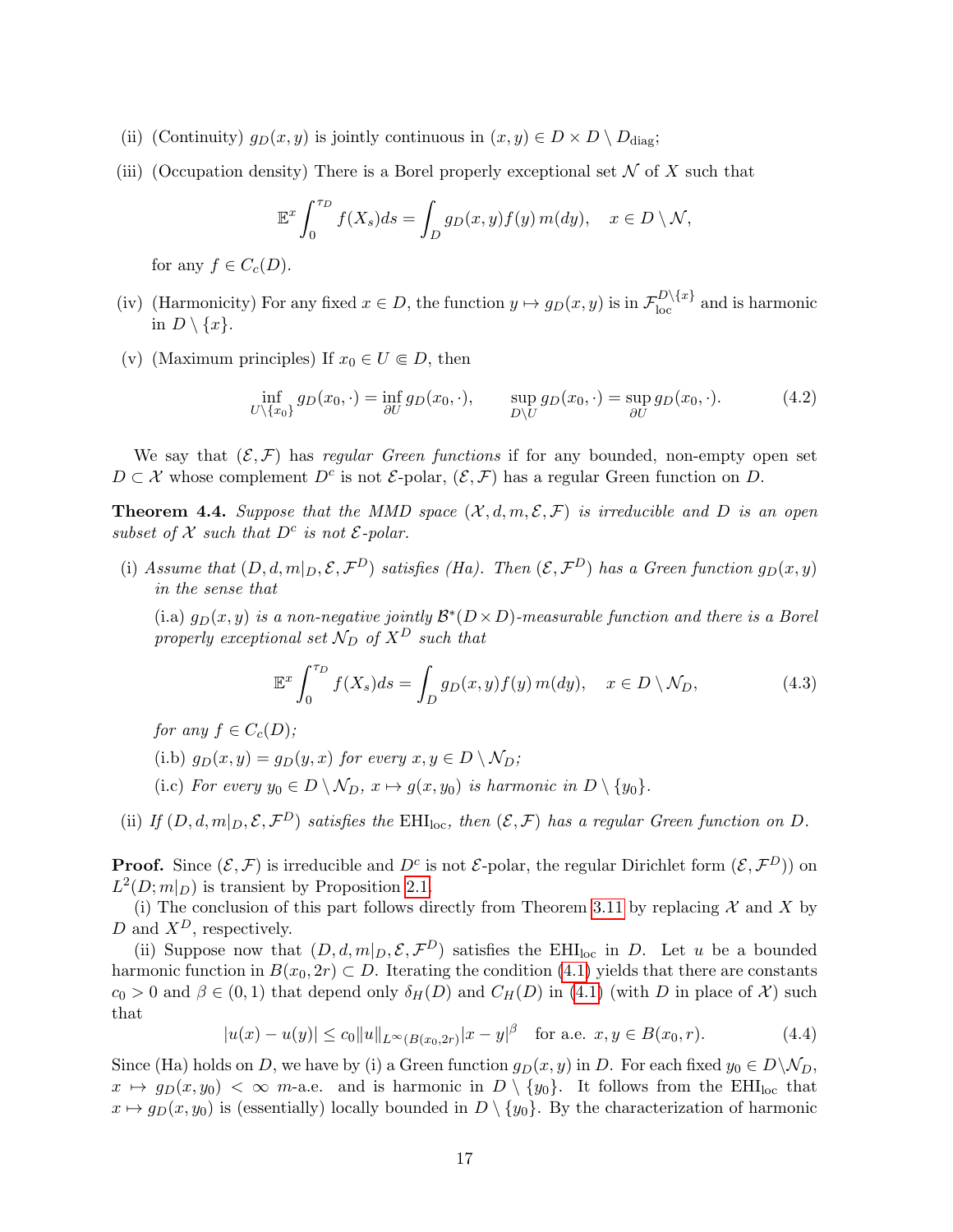functions in [\[Che\]](#page-52-7),  $g_D(\cdot, y_0) \in \mathcal{F}_{\text{lock}}^{D \setminus \{y_0\}}$ . So there is an  $\mathcal{E}$ -nest  $\{F_k; k \ge 1\}$  for  $D \setminus \{y_0\}$  consisting of an increasing sequence of compact subset of  $D \setminus \{y_0\}$  such that  $g_D(\cdot, y_0) \in C(F_k)$  for every  $k \geq 1$ . Hölder estimate [\(4.4\)](#page-16-0) implies that there is a locally Hölder continuous function  $\widetilde{g}_D(\cdot, y_0)$ on  $D \setminus \{y_0\}$  such that  $\widetilde{g}_D(x, y_0) = g_D(x, y_0)$  for every  $x \in \bigcup_{k \geq 1} F_k$ . Since  $g_D(\cdot, y_0)$  is  $X^D$ -excessive, we have for every  $x \in D \setminus (\mathcal{N}_D \cup \{y_0\}), \mathbb{P}^{x}$ -a.s.,

$$
g_D(x, y_0) = \lim_{t \to 0} g_D(X_t^D, y_0) = \lim_{t \to 0} \widetilde{g}_D(X_t^D, y_0) = \widetilde{g}_D(x, y_0).
$$

This establishes that  $g_D(x, y_0) = \widetilde{g}_D(x, y_0)$  for every  $x \in D \setminus (N_D \cup \{y_0\}).$ 

For  $x_0 \in D\setminus \mathcal{N}_D$ , define  $\widetilde{g}_D(x_0, y) = \widetilde{g}(y, x_0)$  for  $y \in D$ . Note that  $y \mapsto \widetilde{g}_D(x_0, y)$  is continuous in  $D \setminus \{x_0\}$ . Clearly we have by (i.b) that  $\widetilde{g}_D(x, y) = g_D(x, y)$  for every  $x, y \in D \setminus \mathcal{N}_D$  with  $x \neq y$ . We next show that such defined  $\widetilde{g}_D(x, y)$  on  $(D \times D) \setminus (N_D \times N_D \cup D_{\text{diag}})$  is locally jointly Hölder continuous and hence can be extended to  $(D \times D) \setminus D_{\text{diag}}$ .

Let  $x_0, y_0 \in D \setminus \mathcal{N}_D$  with  $x_0 \neq y_0$ . There is  $r > 0$  such that  $B(x_0, 2r) \cap B(y_0, 2r) = \emptyset$ . By the EHI<sub>loc</sub> in D, for every  $x \in B(x_0, r) \setminus \mathcal{N}_D$  and  $y \in B(y_0, r) \setminus \mathcal{N}_D$ ,

$$
\widetilde{g}_D(x,y) \le C_H(D)\widetilde{g}_D(x,y_0) \le C_H(D)^2 \widetilde{g}_D(x_0,y_0).
$$

It follows from [\(4.4\)](#page-16-0) that for  $x_1, x_2 \in B(x_0, r/2) \setminus \mathcal{N}_D$  and  $y_1, y_2 \in B(y_0, r/2) \setminus \mathcal{N}_D$ ,

$$
|\widetilde{g}_D(x_1,y_1)-\widetilde{g}_D(x_2,y_2)| \leq |\widetilde{g}_D(x_1,y_1)-\widetilde{g}_D(x_2,y_1)|+|\widetilde{g}_D(x_2,y_1)-\widetilde{g}_D(x_2,y_2)|
$$
  

$$
\leq C_H(D)^2 \widetilde{g}_D(x_0,y_0)c_0\left(|x_1-x_2|^\beta+|y_1-y_2|^\beta\right).
$$

Consequently  $\widetilde{g}_D(x, y)$  can be extended continuously to  $B(x_0, r) \times B(y_0, r)$  and hence to  $D \times$  $D \setminus D_{\text{diag}}$  as a locally Hölder continuous function. Clearly,  $\widetilde{g}_D(x, y) = \widetilde{g}_D(y, x)$  for  $x, y \in D$  with  $x \neq y$ , and for each fixed  $y, x \mapsto \tilde{g}_D(x, y)$  is harmonic in  $D \setminus \{y\}$ . From now on, we take this jointly continuous version  $\tilde{g}_D(x, y)$  for the Green function  $g_D(x, y)$  in D and drop the tilde from  $\widetilde{q}_D(x, y)$ .

Suppose U is a relatively compact open subset of D and  $x_0 \in U$ . Let  $r_0 > 0$  be such that  $B(x_0, r_0) \subset U$ . For every  $y \in D \setminus U$  and for every  $r \in (0, r_0)$ , we have by the strong Markov property of  $X$  that

$$
\int_{B(x_0,r)} g_D(x,y)m(dx) = \mathbb{E}^y \int_0^{\tau_D} 1_{B(x_0,r)}(X_s)ds = \mathbb{E}^y \mathbb{E}^{X_{\sigma_U}^D} \int_0^{\tau_D} 1_{B(x_0,r)}(X_s)ds
$$

$$
= \int_{B(x_0,r)} \mathbb{E}^y t g_D(x,X_{\sigma_U}^D)m(dx).
$$

Dividing both sides by  $m(B(x_0, r))$  and then taking  $r \to 0$  yields that  $g_D(x_0, y) = \mathbb{E}^y g_D(x_0, X_{\sigma_U}^D)$ . It follows then  $\sup_{y\in D\setminus U} g_D(x_0, y) = \sup_{y\in \partial U} g_D(x_0, y)$ .

For each fix  $x \in U \backslash \mathcal{N}_D$  and any Borel measurable function  $f \geq 0$  on D, by the strong Markov property of  $X$ ,

$$
\int_D g_D(x,y)f(y)m(dy) = \mathbb{E}^x \int_0^{\tau_D} f(X_s)ds \geq \mathbb{E}^x G_Df(X_{\tau_U}) = \int_D \mathbb{E}^x [g_D(X_{\tau_U},y)]f(y)m(dy).
$$

Hence  $g_D(x,y) \geq \mathbb{E}^x[g_D(X_{\tau_U},y)]$  for m-a.e.  $y \in D$ . Since for every  $z \in D$ ,  $y \mapsto g_D(z,y)$  is continuous on  $D \setminus \{z\}$ , we have by Fatou's lemma that

$$
g_D(x, y) \ge \mathbb{E}^x[g_D(X_{\tau_U}, y)]
$$
 for every  $y \in U \setminus \{x\}.$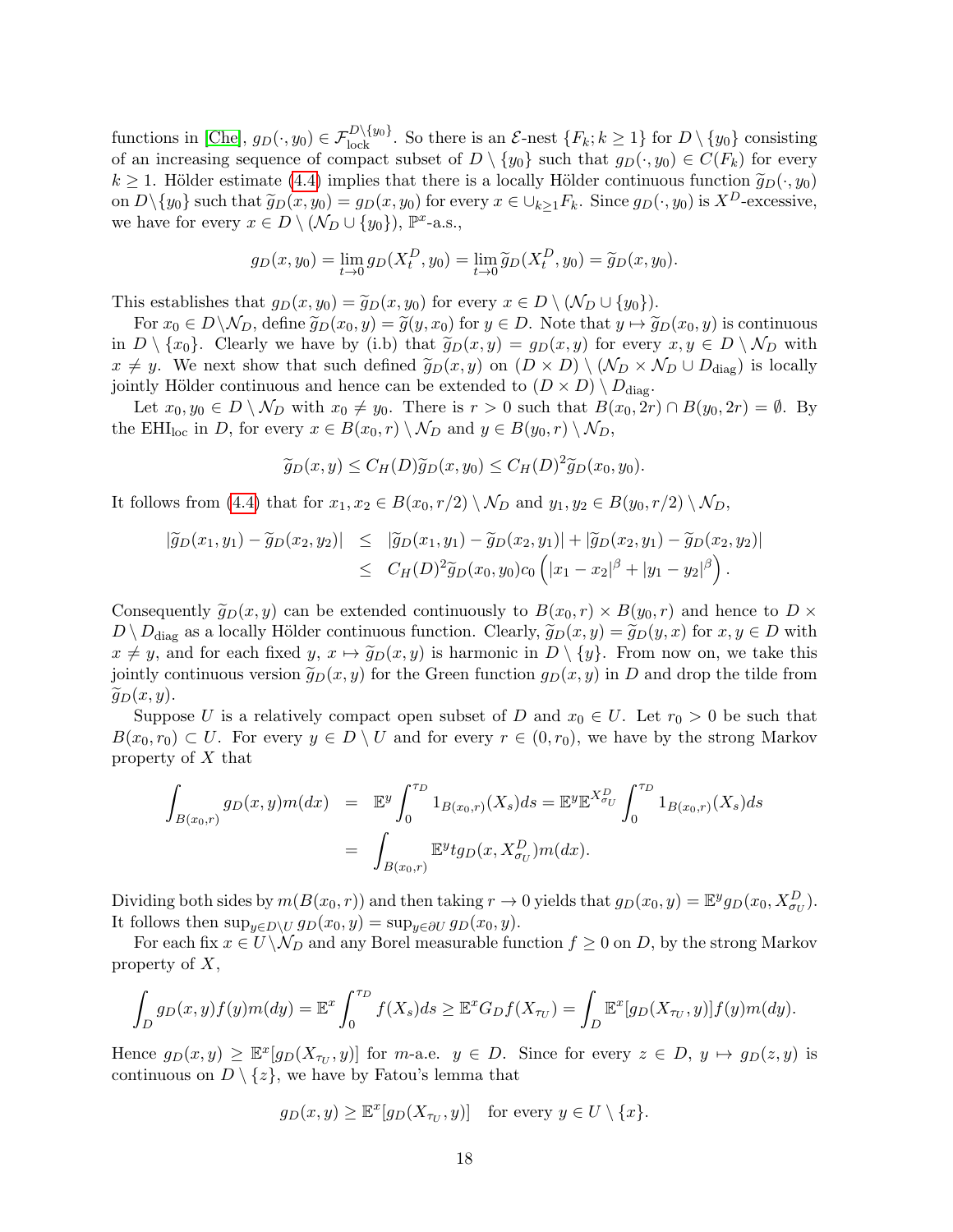Taking  $y = x_0$  and by the symmetry of  $g_D(x, y)$ , we get for every  $x \in U \setminus (N_D \cup \{x_0\}),$ 

$$
g_D(x_0, x) \geq \mathbb{E}^x[g_D(x_0, X_{\tau_U})] \geq \inf_{y \in \partial U} g_D(x_0, y).
$$

In the last inequality, we used the fact that  $\mathbb{P}^x(\tau_U < \infty) = 1$ , which follows from the transience of  $X^D$  and compactness of  $\partial U$  in view of [\(3.1\)](#page-7-4) and [\(3.3\)](#page-7-2). By the continuity of  $x \mapsto g_D(x_0, x)$ on  $D \setminus \{x_0\}$ , one deduces

$$
\inf_{y \in U \setminus \{x_0\}} g_D(x_0, y) = \inf_{y \in \partial U} g_D(x_0, y).
$$

This shows that  $g_D(x, y)$  is a regular Green function on D.

We next give a sufficient condition for a strongly local MMD space  $(\mathcal{X}, d, m, \mathcal{E}, \mathcal{F})$  to be irreducible. First we present a characterization of irreducibility for such a Dirichlet form, which in fact holds also for any strongly local quasi-regular Dirichlet forms by using quasi-homeomorphism. See [\[CF,](#page-52-5) Theorem 5.2.16] for an irreducible characterization for recurrent Dirichlet forms.

<span id="page-18-0"></span>**Theorem 4.5.** Let  $\mathcal{E}, \mathcal{F}$ ) be a strongly local regular Dirichlet form on  $L^2(\mathcal{X};m)$ . Then the following are equivalent.

- (i)  $(\mathcal{E}, \mathcal{F})$  is irreducible;
- (ii) If  $u \in \mathcal{F}_{loc}$  having  $\mathcal{E}(u, u) = 0$ , then u is constant  $\mathcal{E}\text{-}q.e.$  on  $\mathcal{X}$ .

**Proof.** (i)  $\Rightarrow$  (ii): Suppose  $u \in \mathcal{F}_{loc}$  and  $\mathcal{E}(u, u) = 0$ . Let  $\{U_k; k \geq 1\}$  be an increasing sequence of relative compact open subsets whose union is X. Then for each  $k \geq 1$ , there is some  $u_k \in \mathcal{F}$ so that  $u_k = u$  m-a.e. on  $U_k$ . By Fukushima's decomposition,

$$
u_k(X_t) - u_k(X_0) = M_t^{u_k} + N_t^{u_k}, \quad t \ge 0,
$$

where  $M^{u_k}$  is a martingale additive functional of X having finite energy and  $N^{u_k}$  is a continuous additive functional of X having zero energy. Since  $\mu_{\langle u_k \rangle}(U_k) = \mu_{\langle u \rangle}(U_k) = 0$ , we have  $M_t^{u_k} = 0$ for every  $t \in [0, \tau_{U_k}]$  and

$$
\mathcal{E}(u_k, \varphi) = 0 \quad \text{for every } \varphi \in \mathcal{F} \cap C_c(U_k).
$$

The last display implies by [\[FOT,](#page-52-6) Theorem 5.4.1] that  $N_t^{u_k} = 0$  for  $t \in [0, \tau_{U_k}]$ . Consequently, we have for each  $k \geq 1$  that almost surely

$$
u(X_t) - u(X_0) = u_k(X_t) - u_k(X_0) = 0 \text{ for } t \in [0, \tau_{U_k}].
$$

As  $\lim_{k\to\infty} \tau_{U_k} = \zeta$ , we have for quasi-every  $x \in \mathcal{X}$ ,  $\mathbb{P}^x$ -a.s.,

<span id="page-18-1"></span>
$$
u(X_t) = u(X_0) \quad \text{for every } t \in [0, \zeta). \tag{4.5}
$$

For  $a \in \mathbb{R}$ , define  $A_a = \{x \in \mathcal{X} : u(x) > a\}$ , which is quasi open. In view of  $(4.5)$ ,  $P_t 1_{A_a} \leq 1_{A_a}$ *m*-a.e. on X. Hence by the irreducibility of  $(\mathcal{E}, \mathcal{F})$ , either  $m(A_a) = 0$  or  $m(\mathcal{X} \setminus A_a) = 0$ . This proves that u is constant m-a.e. and hence  $\mathcal{E}$ -q.e. on  $\mathcal{X}$ .

(ii)  $\Rightarrow$  (i): Were the Dirichlet form  $(\mathcal{E}, \mathcal{F})$  on  $L^2(\mathcal{X}; m)$  not irreducible, there would exist a nearly Borel measurable set A with  $m(A) > 0$  and  $m(A<sup>c</sup>) > 0$  such that for  $1_{A}u \in \mathcal{F}$  for any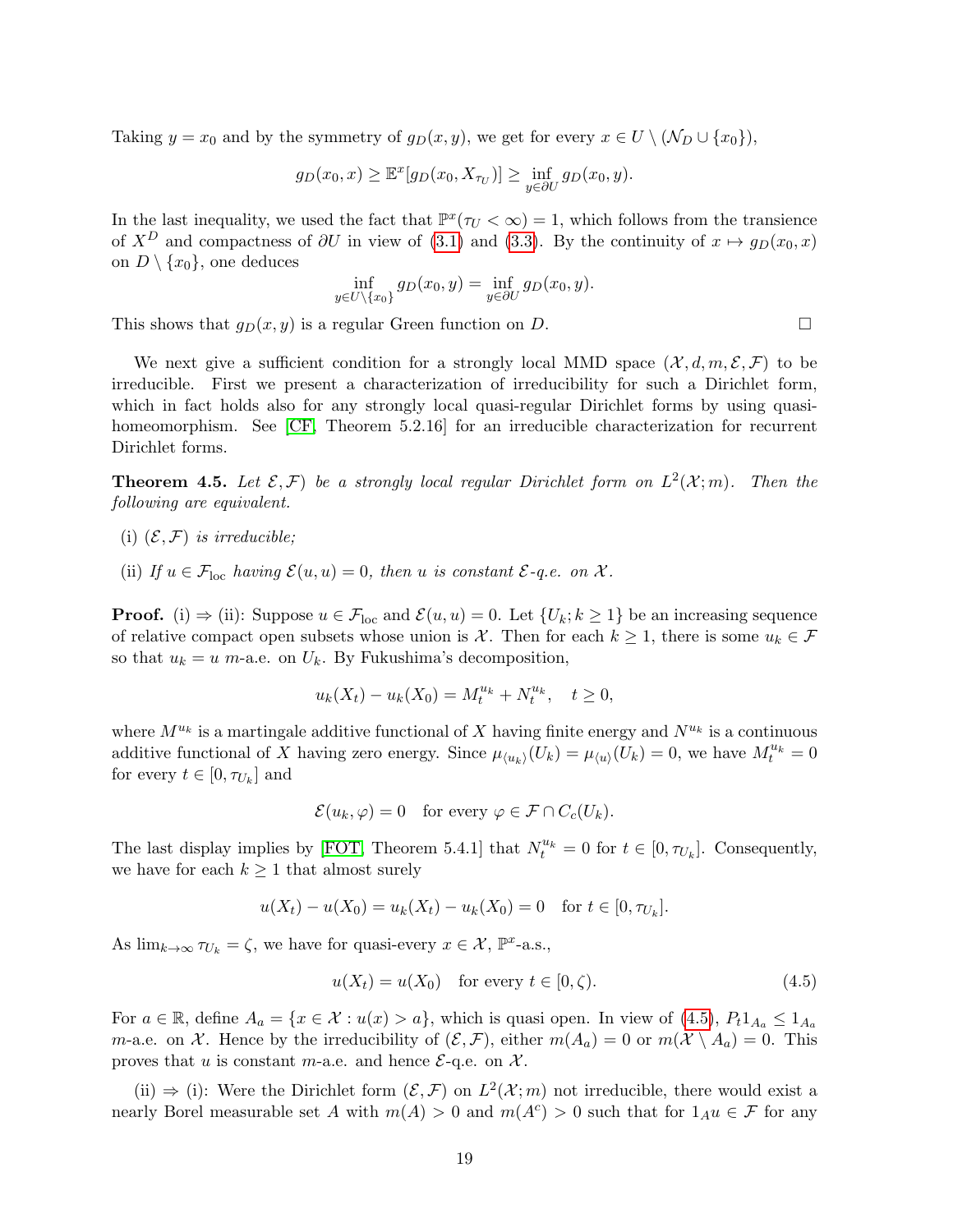$u \in \mathcal{F}$  and [\(2.1\)](#page-3-1) holds. In particular, both  $1_A$  and  $1_{A^c}$  are in  $\mathcal{F}_{loc}$ . Since  $(\mathcal{E}, \mathcal{F})$  is strong local, by Proposition [2.2,](#page-6-0)

$$
\mathcal{E}(1_A u, 1_{A^c} v) = 0 \quad \text{for every } u, v \in \mathcal{F}.
$$

This together with [\(2.8\)](#page-5-4) gives that for any bounded  $u, v \in \mathcal{F}$ ,

$$
\int_{\mathcal{X}} v(x) \mu_{\langle 1_A u \rangle}(dx) = 2\mathcal{E}(1_A u, 1_A u v) - \mathcal{E}(1_A u^2, v)
$$

$$
= 2\mathcal{E}(u, (1_A v)u) - \mathcal{E}(u^2, 1_A v)
$$

$$
= \int_{\mathcal{X}} (1_A v)(x) \mu_{\langle u \rangle}(dx).
$$

This yields

<span id="page-19-0"></span>
$$
\mu_{(1_A u)}(dx) = 1_A(x)\mu_{(u)}(dx). \tag{4.6}
$$

Let  $\{U_k; k \geq 1\}$  be an increasing sequence of relative compact open subsets whose union is X and  $u_k \in \mathcal{F} \cap C_c(\mathcal{X})$  such that  $u_k = 1$  on  $U_k$ . We have by [\(4.6\)](#page-19-0) and Proposition [2.3\(](#page-6-1)i) that

$$
\mu_{\langle 1_A \rangle}(U_k) = \mu_{\langle 1_A u_k \rangle}(U_k) = \mu_{\langle u_k \rangle}(U_k \cap A) = 0 \text{ for each } k \ge 1,
$$

and so

$$
\mathcal{E}(1_E, 1_E) = \frac{1}{2}\mu_{\langle 1_A \rangle}(\mathcal{X}) = 0.
$$

This contradiction, as  $1_A$  is not constant m-a.e. on X, establishes that the Dirichlet form  $(\mathcal{E}, \mathcal{F})$ on  $L^2(\mathcal{X};m)$  is irreducible.

Theorem [4.5](#page-18-0) in particular implies that irreducibility is invariant under form-bounded perturbations in the following sense. If  $(X, d, m, \mathcal{E}, \mathcal{F})$  and  $(X, d, \mu, \mathcal{E}', \mathcal{F})$  are two strongly local regular MMD spaces such that the Radon measure  $\mu$  does not change  $\mathcal{E}$ -polar sets and full quasi support on  $\mathcal{X}$ , and there is a constant  $C \geq 1$  so that

$$
C^{-1}\mathcal{E}(u,u) \le \mathcal{E}'(u,u) \le C\mathcal{E}(u,u) \quad \text{for } u \in \mathcal{F},
$$

then  $(\mathcal{E}, \mathcal{F})$  on  $L^2(\mathcal{X}, m)$  is irreducible if and only if so is  $(\mathcal{E}, \mathcal{F})$  on  $L^2(\mathcal{X}, \mu)$ . Note that, by [\[CF,](#page-52-5) Theorem 5.2.11 and Exercise 3.3.2(iii)], the condition that  $\mu$  is a smooth measure of  $(\mathcal{X}, d, m, \mathcal{E}, \mathcal{F})$  with full quasi support on X ensures that two extended Dirichlet spaces coincide.

<span id="page-19-1"></span>**Theorem 4.6.** Suppose that  $(X, d)$  is connected. If a strongly local  $(X, d, m, \mathcal{E}, \mathcal{F})$  satisfies (Ha) and any function that is harmonic in a ball is continuous there, then  $(\mathcal{X}, d, m, \mathcal{E}, \mathcal{F})$  is irreducible.

**Proof.** Suppose  $u \in \mathcal{F}_{loc}$  and  $\mathcal{E}(u, u) = 0$ . By the proof of (i)  $\Rightarrow$  (ii) part of Theorem [4.5,](#page-18-0) we know u is harmonic on  $\mathcal X$  and

$$
u(X_t) = u(X_0) \quad \text{for all } t \in [0, \zeta)
$$
\n
$$
(4.7)
$$

 $\mathbb{P}^x$ -a.s. for  $\mathcal{E}$ -q.e.  $x \in \mathcal{X}$ . By assumption, u has a continuous version; we will use this continuous version and still denote it by u. Since  $(\mathcal{E}, \mathcal{F})$  is strongly local,  $1 \in \mathcal{F}_{loc}$  and  $\mathcal{E}(1, 1) = 0$ . Let  $x_0$ be an arbitrary point in X and denote  $u(x_0)$  by  $a_0$ . Then  $u - a_0 \in \mathcal{F}_{\text{loc}}$  and  $\mu_{\langle u-a_0 \rangle} = \mu_{\langle u \rangle}$  by Proposition [2.3\(](#page-6-1)i). Thus

$$
\mathcal{E}(u-a_0,u-a_0)=\frac{1}{2}\mu_{\langle u-a_0\rangle}(\mathcal{X})=\frac{1}{2}\mu_{\langle u\rangle}(\mathcal{X})=\mathcal{E}(u,u)=0.
$$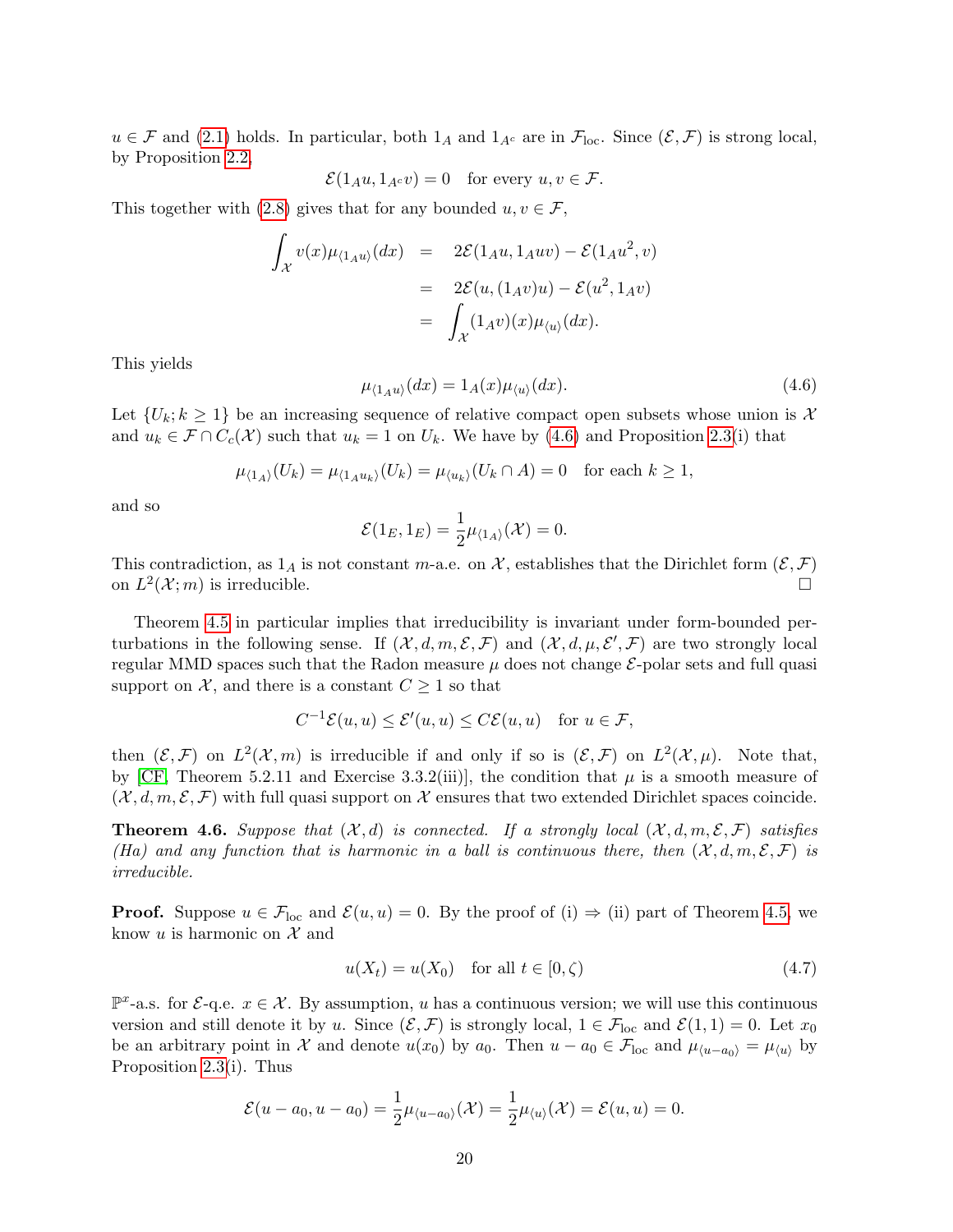Let  $v = |u - a_0|$ . By [\[CF,](#page-52-5) Theorem 4.3.10],  $v \in \mathcal{F}_{loc}$  and  $\mathcal{E}(v, v) = 0$ . By the same reasoning as that for u in the above, v is harmonic on X. Since  $v(x_0) = 0$ , by (Ha)  $v(x) = 0$  on  $B(x_0, r)$  for some  $r > 0$ ; that is,  $u(x) = u(x_0)$  on  $B(x_0, r)$  for some  $r > 0$ . This shows that for any constant  $a \in \mathbb{R}$ , both  $A_a := \{x \in \mathcal{X} : u(x) > a\}$  and its complement  $A_a^c = \{x \in \mathcal{X} : u(x) \leq a\}$  are open subsets of X. If u is not a constant, then there is a constant a so that neither  $A_a$  nor  $A_a^c$  are empty sets. This would contradict to the assumption that  $(\mathcal{X}, d)$  is connected. So u must be constant. This establishes the irreducibility of  $(\mathcal{X}, d, m, \mathcal{E}, \mathcal{F})$  by Theorem [4.5.](#page-18-0)

<span id="page-20-1"></span>**Theorem 4.7.** Suppose that  $(X, d, m, \mathcal{E}, \mathcal{F})$  is irreducible and satisfies the EHI<sub>loc</sub>. Then  $(\mathcal{E}, \mathcal{F})$ has regular Green functions.

**Proof.** Since  $(\mathcal{X}, d, m, \mathcal{E}, \mathcal{F})$  satisfies the EHI<sub>loc</sub>, every locally bounded harmonic function is locally Hölder continuous, and  $(D, d, m|_D, \mathcal{E}, \mathcal{F}^D)$  satisfies the EHI<sub>loc</sub> for every non-empty open subset D of X whose complement  $D^c$  is not  $\mathcal{E}$ -polar. The conclusion of this corollary follows directly from Proposition [2.1](#page-5-3) and Theorem [4.4\(](#page-16-1)ii).  $\Box$ 

Combining Theorem [4.6](#page-19-1) with Theorem [4.7](#page-20-1) shows that if  $(\mathcal{X}, d)$  is connected and  $(\mathcal{X}, d, m, \mathcal{E}, \mathcal{F})$ satisfies the EHI<sub>loc</sub>, then  $(\mathcal{E}, \mathcal{F})$  has regular Green functions.

# <span id="page-20-0"></span>5 Implications of EHI

Recall the definition of relative K ball connected from Definition [1.1.](#page-1-0) We introduce a few related properties.

- **Definition 5.1.** (i) A metric space  $(\mathcal{X}, d)$  is said to be *metric doubling* (MD) if there exists  $N \geq$ 2 such that given  $x \in \mathcal{X}, R > 0$  there exist  $z_1, \ldots, z_N$  such that  $B(x, R) \subset \bigcup_{i=1}^N B(z_i, R/2)$ .
- (ii) A metric space  $(\mathcal{X}, d)$  is said to be uniformly perfect, if there exists  $C > 1$  such that for all  $x \in \mathcal{X}, r > 0$  with  $B(x, r)^c \neq \emptyset$  satisfies  $B(x, r) \setminus B(x, r/C) \neq \emptyset$ .
- (iii) A metric space  $(\mathcal{X}, d)$  is said be L-linearly connected (for some  $L > 1$ ), if for all  $x, y \in \mathcal{X}$ , there exists a connected compact set J such that  $x, y \in J$  and  $\text{diam}(J) \leq Ld(x, y)$ .
- (iv) A distortion function is a homeomorphism of  $(0, \infty)$  onto itself. Let  $\eta$  be a distortion function. A map  $f : (\mathcal{X}_1, d_1) \to (\mathcal{X}_2, d_2)$  between metric spaces is said to be  $\eta$ -quasisymmetric, if  $f$  is a homeomorphism and

$$
\frac{d_2(f(x), f(a))}{d_2(f(x), f(b))} \le \eta \left( \frac{d_1(x, a)}{d_1(x, b)} \right)
$$

for all triples of points  $x, a, b \in \mathcal{X}_1$ ,  $x \neq b$ . We say f is a quasisymmetry if it is  $\eta$ quasisymmetric for some distortion function  $\eta$ . We say that metric spaces  $(\mathcal{X}_1, d_1)$  and  $(\mathcal{X}_2, d_2)$  are quasisymmetric, if there exists a quasisymmetry  $f : (\mathcal{X}_1, d_1) \to (\mathcal{X}_2, d_2)$ . We say that metrics  $d_1$  and  $d_2$  on X are quasisymmetric (or,  $d_1$  is quasisymmetric to  $d_2$ ), if the identity map Id :  $(\mathcal{X}, d_1) \rightarrow (\mathcal{X}, d_2)$  is a quasisymmetry.

(v) We say a metric space  $(\mathcal{X}, d)$  is quasi-arc connected, if there exists a distortion function  $\eta : [0, \infty) \to [0, \infty)$  such that for all pairs of distinct points  $x, y \in X$ , there exists a subset  $J \subset \mathcal{X}$  and a  $\eta$ -quasisymmetry  $\gamma : [0, 1] \to J$  such that  $\gamma(0) = x$  and  $\gamma(1) = y$ . Here J is endowed with the metric  $d$  and  $[0, 1]$  has the Euclidean metric.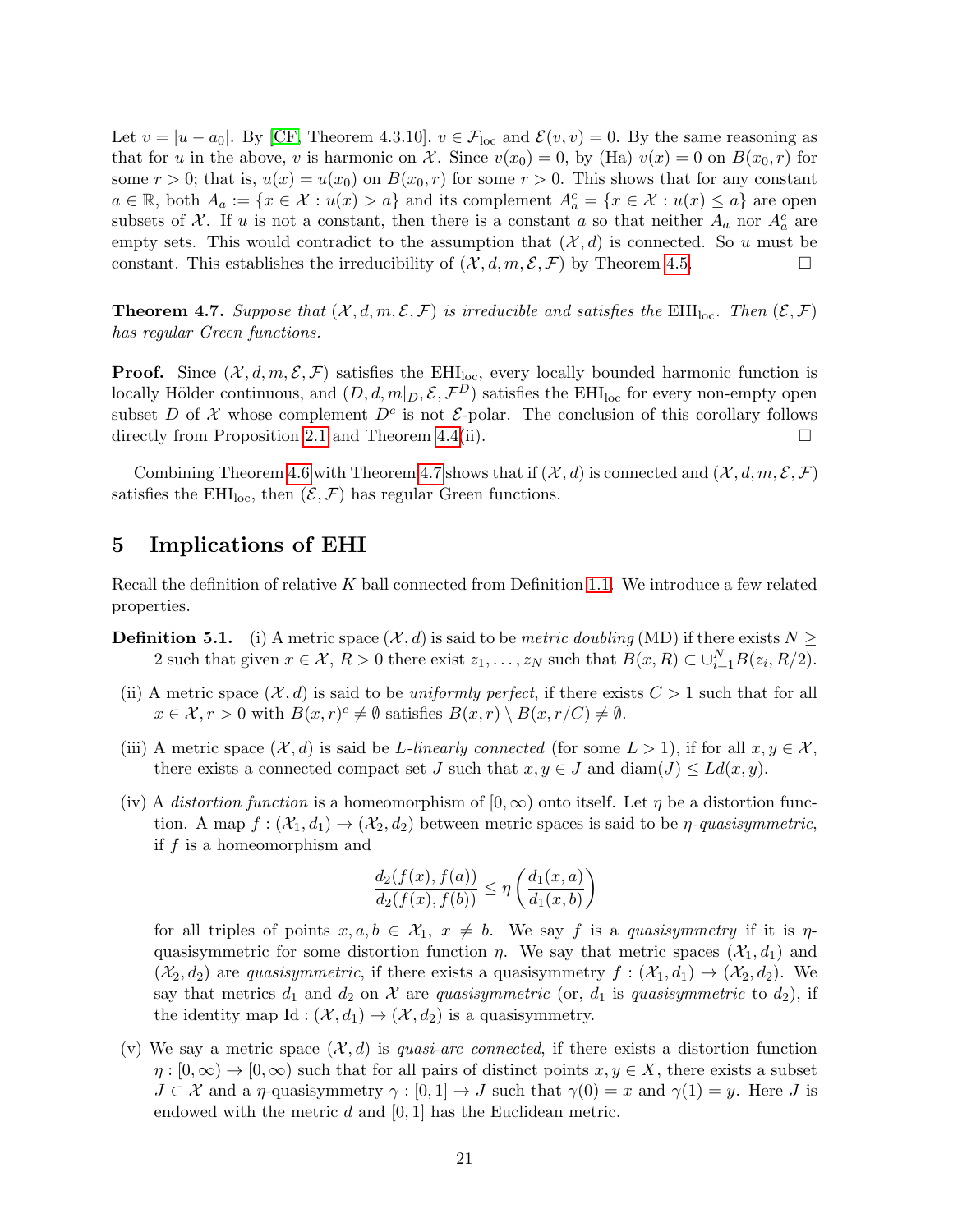The following lemma clarifies some relationships between these conditions.

<span id="page-21-0"></span>**Lemma 5.2.** Let  $(\mathcal{X}, d)$  be a complete metric space.

- (a) Assume that  $(\mathcal{X}, d)$  is relatively K ball connected metric space. Then exists  $L > 1$ , such that for all  $x, y \in \mathcal{X}$ , there exists a curve  $\gamma : [0, 1] \to \mathcal{X}$  such that  $\gamma(0) = x, \gamma(1) = y$ , and  $\text{diam}(\gamma[0,1]) \leq Ld(x,y)$ . In particular,  $(\mathcal{X}, d)$  is L-linearly connected.
- (b) If  $(X, d)$  is L-linearly connected then it is uniformly perfect.
- (c) If  $(\mathcal{X}, d)$  is relatively ball connected and satisfies metric doubling, then  $(\mathcal{X}, d)$  is quasi-arc connected.
- (d) If  $(X, d)$  is quasi-arc connected, then  $(X, d)$  is relatively ball connected.
- (e) Assume that  $(\mathcal{X}, d)$  is relatively K ball connected metric space. If  $\rho$  is quasisymmetric to d, then  $(\mathcal{X}, \rho)$  is also relatively ball connected metric space. In other words, the property of being relatively ball connected is a quasisymmetry invariant.

*Proof.* (a) Fix  $\varepsilon \in (0,1)$  and let  $K, N = N_{\mathcal{X}}(\varepsilon)$  be the constants of relative ball connectivity.

Let  $x, y \in \mathcal{X}$  a pair of distinct points. For each  $k \in \mathbb{N}$ , we define  $\gamma_k : [0, 1] \to \mathcal{X}$  as follows. Let  $z_0^{(1)}$  $\stackrel{(1)}{0},\stackrel{(1)}{z_1}$  $\binom{1}{1}, \ldots, z_N^{(1)}$  $_N^{(1)}$  be a sequence of points in  $B(x, K d(x, y))$  such that  $d(z_i^{(1)})$  $\zeta_i^{(1)}, z_{i+1}^{(1)}) < \varepsilon d(x, y),$ with  $z_0^{(1)} = x, z_N^{(1)} = y$ . Let  $\gamma_1 : [0,1] \to \mathcal{X}$  be a piecewise constant function on intervals defined by

$$
\gamma_1(t) = z_i^{(1)}
$$
, for all  $i = 0, 1, ..., N$  and for all  $i/(N + 1) \le t < (i + 1)/(N + 1)$ 

and  $\gamma_1(1) = y$ . Similarly, for all  $i = 0, \ldots, N$ , we chose  $z_i^{(2)}$  $j_j^{(2)}, j = i(N+1), i(N+1)+1, \ldots, i(N+1)$ 1) + N such that  $z_{i(N+1)}^{(2)} = z_i^{(1)}$  $\chi_i^{(1)}, z_{i(N+1)+N}^{(2)} = z_{i+1}^{(1)}, d(z_j^{(2)})$  $\zeta_j^{(2)}, z_{j+1}^{(2)}) < \varepsilon^2 d(x, y)$  and set

$$
\gamma_2(t) = z_j^{(2)}
$$
, for all  $i = 0, 1, ..., (N + 1)^2 - 1$  and for all  $i/(N + 1)^2 \le t < (i + 1)/(N + 1)^2$ ,

with  $\gamma_2(1) = y$ . We similarly define  $\gamma_k : [0,1] \to \mathcal{X}$  a piecewise constant function on intervals  $[j/(N+1)^k, (j+1)/(N+1)^k), j = 0, 1, ..., (N+1)^k-1.$  Since for all  $t \in [0,1], d(\gamma_k(t), \gamma_{k+1}(t)) <$  $K\varepsilon^k d(x, y)$ , the sequence  $\{\gamma_k(t), k \in \mathbb{N}\}\$ is Cauchy, and hence converges to say  $\gamma(t) \in \mathcal{X}$ . This defines a function  $\gamma : [0, 1] \to \mathcal{X}$ . Note that

$$
d(x, \gamma(t)) \le \sum_{k=0}^{\infty} K \varepsilon^k d(x, y) = K d(x, y)/(1 - \varepsilon).
$$

If  $|t_1 - t_2| \leq \frac{1}{N^k}$  for some  $k \in \mathbb{N}$ , we have

$$
d(\gamma(t_1), \gamma(t_2)) \le d(\gamma_k(t_1), \gamma(t_1)) + d(\gamma_k(t_2), \gamma(t_2)) + d(\gamma_k(t_1), \gamma_k(t_2))
$$
  
\n
$$
\le 2\left(\sum_{l=k}^{\infty} K \varepsilon^l d(x, y)\right) + 2(K+1)\varepsilon^k d(x, y)
$$
  
\n
$$
\le 2(K+1)(1 + (1-\varepsilon)^{-1})\varepsilon^k d(x, y),
$$

which implies the continuity of  $\gamma$ .

This shows that the image  $J = \gamma([0,1])$  is a compact, connected set with  $x, y \in J$  with  $\text{diam}(J) \le Ld(x, y)$ , where  $L = 2K/(1 - \varepsilon)$ . Therefore  $(\mathcal{X}, d)$  is L-linearly connected.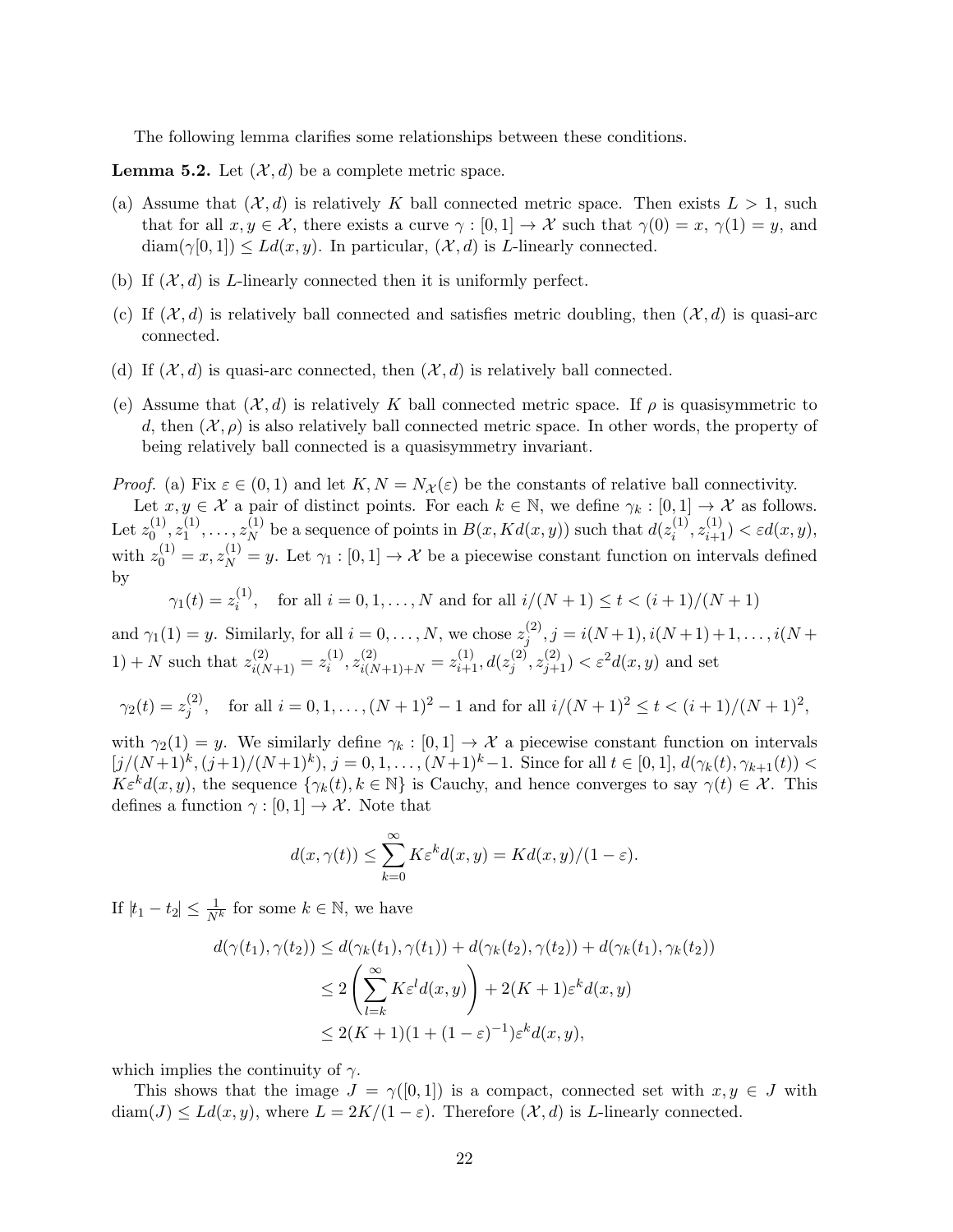(b) Let  $B(x,r)$  be a ball such that  $B(x,r)^c \neq \emptyset$ . Let  $y \in B(x,r)^c$  and let J be a compact connected set containing x and y. Let  $r' \leq r$ . By the continuity of the map  $z \mapsto d(x, z)$ , for all  $z \in J$ , there exists z' such that  $d(x, z') = r'$ . Therefore  $B(x, r) \setminus B(x, r/C) \neq \emptyset$  for all  $C > 1$ . (c) By part (a),  $(\mathcal{X}, d)$  is linearly connected. By Tukia's theorem (Mac, Corollary 1.2) and TV, Theorem 4.9,  $(\mathcal{X}, d)$  is quasi-arc connected.

(d) Let  $\eta$  be the distortion function corresponding to quasi-arc connectedness. Define  $K = 1 + \frac{1}{\eta}$  $\eta(1)$ . Let  $x, y \in B(x_0, R)$  and  $\gamma : [0, 1] \to J$  be a  $\eta$ -quasisymmetry such that  $\gamma(0) = x, \gamma(1) = y$ . For all  $t \in [0, 1]$ ,

$$
d(x, \gamma(t)) \le \eta(t) d(x, y) \le \eta(1) d(x, y),
$$

and hence  $B(\gamma(t), \varepsilon d(x, y)) \leq K d(x, y)$ .

Let  $\varepsilon \in (0,1)$  be arbitrary. Let  $N \in \mathbb{N}$  be such that  $2\eta(2/N)\eta(1) < \varepsilon$  and define  $z_i = \gamma(i/N)$ for  $i = 0, 1, \ldots, N$ . By  $\eta$ -quasisymmetry, we have

$$
d(z_i, z_{i+1}) \le \eta(2/N) d(z_i, w) \le \eta(2/N)\eta(1) d(x, y) \le 2\eta(2/N)\eta(1)R < \varepsilon R,
$$

where  $w = x$  if  $i \leq N/2$  and  $w = y$  otherwise. This implies that  $(\mathcal{X}, d)$  is relatively K ball connected, where  $K = 1 + \eta(1)$ .

(e) Let Id :  $(\mathcal{X}, \rho) \to (\mathcal{X}, d)$  be a  $\eta$ -quasisymmetry, where  $(\mathcal{X}, d)$  is relatively K ball connected. Let  $\varepsilon \in (0,1)$  and let  $x, y \in \mathcal{X}$  be arbitrary. Chose  $\varepsilon' \in (0,1)$  such that

$$
\eta(2\varepsilon')\left(\eta(K) + 1\right) < \varepsilon
$$

Choose points  $z_0, z_1, \ldots, z_N$  such that  $d(z_i, z_{i+1}) < \varepsilon d(x, y)$ , where  $N = N_{(\mathcal{X}, d)}(\varepsilon')$  is the constant associated with the relative ball connected property of  $(\mathcal{X}, d)$ . For any  $i = 0, 1, \ldots, N - 1$ , let  $w \in \{x, y\}$  be such that  $d(z_i, w) = \max(d(z_i, x), d(z_i, y))$ . Since  $d(x, y)/2 \leq d(z_i, w)$ , we obtain

$$
\rho(z_i, z_{i+1}) \leq \eta(d(z_i, z_{i+1})/d(z_i, w))\rho(z_i, w) \leq \eta(2\varepsilon')(\rho(x, z_i) + \rho(x, y)) \leq \eta(2\varepsilon')(\eta(K) + 1)\rho(x, y) < \varepsilon \rho(x, y).
$$

Since  $\rho(x, z_i) \leq \eta(K)\rho(x, y)$ ,  $(X, \rho)$  is relatively  $K_\rho$  ball connected, where  $K_\rho = 2 + \eta(K)$ .  $\Box$ 

**Remark 5.3.** See [\[GH\]](#page-52-4) for the definition of *relatively*  $(\varepsilon, K)$  ball connected. It is immediate that if  $(\mathcal{X}, d)$  is relatively K ball connected then it is relatively  $(\varepsilon, K)$  ball connected for any  $\varepsilon \in (0,1)$ . Conversely it is straightforward to show that if for some  $\varepsilon \in (0,1)$ ,  $K > 1$   $(\mathcal{X}, d)$  is relatively  $(\varepsilon, K)$  ball connected then it is relatively K' ball connected with  $K' = (1+K)/(1-\varepsilon)$ .

The main result of this section is the following.

<span id="page-22-0"></span>**Theorem 5.4.** Let  $(X, d)$  be a complete locally compact metric space. Assume that  $(X, d, m, \mathcal{E}, \mathcal{F})$ satisfies the EHI. The following are equivalent:

(a)  $(X, d)$  is relatively K ball connected for some  $K > 1$ .

- (b)  $(X, d)$  satisfies metric doubling.
- (c)  $(X, d)$  is quasi-arc connected.

*Proof.* (b)  $\Rightarrow$  (a). This follows by the argument in [\[GH,](#page-52-4) Proposition 5.6]: for any  $K > 1 + \delta_H^{-1}$ H we obtain relative K-ball connectedness. (The hypothesis of volume doubling there is only used to obtain metric doubling.)

 $(c) \Rightarrow (a), (a) + (b) \Rightarrow (c)$  (and so  $(b) \Rightarrow (c)$ ) are proved in Lemma [5.2.](#page-21-0)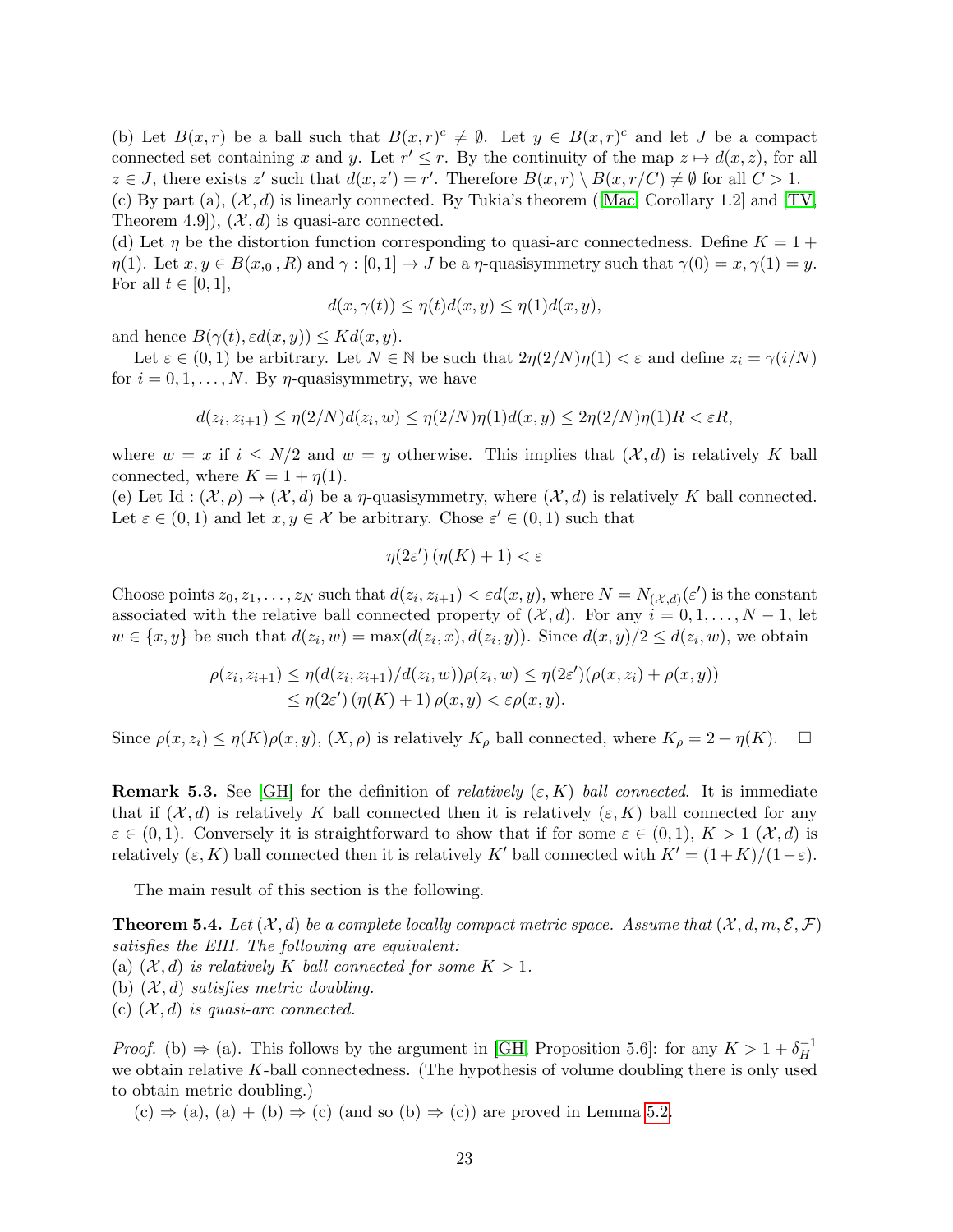The proof of (a)  $\Rightarrow$  (b) needs more preparation and will be given after Lemma [5.16.](#page-26-0)  $\Box$ 

For the proof of (a)  $\Rightarrow$  (b) in Theorem [5.4,](#page-22-0) we follow [\[BM1,](#page-52-2) Section 3]; however it was assumed there that the metric d was geodesic, and some changes are needed to handle the case when we only have that  $(\mathcal{X}, d)$  is relatively K ball connected. We now outline these changes.

**Definition 5.5.** We say that  $(\mathcal{X}, d, m, \mathcal{E}, \mathcal{F})$  satisfies the condition (HG) if  $(\mathcal{X}, d, m, \mathcal{E}, \mathcal{F})$  has regular Green functions and there exist constants  $C_G, K_G$  such that for any  $x_0 \in \mathcal{X}$  and  $R > 0$ and bounded domain D with  $B(x_0, K_G R) \subset D$  with  $D^c$  non-*E*-polar

$$
\sup_{y_2 \in D \setminus B(x_0, R)} g_D(x_0, y_2) \le C_G \inf_{y_1 \in \overline{B(x_0, R)} \setminus \{x_0\}} g_D(x_0, y_1). \tag{5.1}
$$

<span id="page-23-0"></span>Assumption 5.6. Throughout the remainder of this section except for Lemma [5.15,](#page-26-1) we assume that  $(\mathcal{X}, d)$  is a complete locally compact separable metric space, that  $(\mathcal{X}, d, m, \mathcal{E}, \mathcal{F})$  satisfies the (scale invariant) EHI with constants  $C_H$ ,  $\delta_H$  and is relatively K ball connected for some  $K \geq 2$ .

Recall that by Lemma [5.2\(](#page-21-0)a), a complete metric space  $(\mathcal{X}, d)$  that is relatively K ball con-nected is connected. Thus under Assumption [5.6,](#page-23-0)  $(\mathcal{X}, d, m, \mathcal{E}, \mathcal{F})$  is irreducible by Theorem [4.6](#page-19-1) and has regular Green functions by Theorem [4.7.](#page-20-1) By the maximum principle [\(4.2\)](#page-16-2) for the regular Green function  $q_D$  in Theorem [4.4\(](#page-16-1)ii), we have for any  $B = B(x_0, R) \in D$ ,

$$
\sup_{D \backslash B} g_D(x_0, \cdot) = \sup_{\partial B} g_D(x_0, \cdot), \quad \inf_{y \in \overline{B} \backslash \{x_0\}} g_D(x_0, \cdot) = \inf_{\partial B} g_D(x_0, \cdot). \tag{5.2}
$$

<span id="page-23-1"></span>**Proposition 5.7.** Let  $(X, d, m, \mathcal{E}, \mathcal{F})$  be a MMD space that satisfies Assumption [5.6.](#page-23-0) Then for any  $K_G > K$ , (HG) holds with constants  $C_G, K_G$ , where  $C_G$  depends only on  $C_H, \delta_H, K_G, N_K$ .

Proof. (a) This follows from the proof of [\[GH,](#page-52-4) Lemma 5.7]. (The statement of the result in [\[GH\]](#page-52-4) has stronger hypotheses, but these are only used to obtain the existence and regularity of the Green function, and prove that  $(\mathcal{X}, d)$  is relatively  $(\varepsilon, K)$  ball connected for some  $\varepsilon \in (0, 1)$  and  $K > 1.$ )

Under Assumption [5.6,](#page-23-0)  $(\mathcal{E}, \mathcal{F})$  has regular Green functions by Theorems [4.6](#page-19-1) and [4.7,](#page-20-1) and (HG) holds with constant  $K_G = K + 1$  and  $C_G > 1$  by Proposition [5.7.](#page-23-1)

<span id="page-23-2"></span>**Corollary 5.8.** (See [\[BM1,](#page-52-2) Corollary 3.2].) Let  $(X, d, m, \mathcal{E}, \mathcal{F})$  be a MMD space that satisfies Assumption [5.6.](#page-23-0) Let  $K_1 = K + 1$ . For any  $\delta \in (0, 1/2]$ , there exists a positive constant C that denotes only on  $\delta$  and the constants in Assumption [5.6](#page-23-0) such that the following holds: for any bounded domain D whose complement  $D^c$  is non- $\mathcal{E}$ -polar and for any  $B(x_0, K_1R) \subset D$ ,

$$
g_D(x_0, x) \leq Cg_D(x_0, y)
$$
 for  $x, y \in B(x_0, R) \setminus B(x_0, \delta R)$ .

*Proof.* Let  $x, y \in B(x_0, R) \setminus B(x_0, \delta R)$ . If  $d(x, x_0) \geq d(y, x_0)$  then the inequality is immediate from (HG). So suppose that  $d(x, x_0) < d(y, x_0)$ . We can assume that  $\delta_H < 1/2$ . Let  $\varepsilon = \delta \delta_H/(1+\varepsilon)$  $\delta_H$ ); we have  $\varepsilon < \delta/2$ . We connect y to  $x_0$  by a chain of balls  $B(z_i, \varepsilon R)$ ,  $i = 0, 1, \ldots N$ , with the properties given in Definition [1.1](#page-1-0) of relatively K ball connected. Let  $i_0$  be the first integer such that  $d(z_{i_0}, x_0) < \delta R$ . With the definition of  $\varepsilon$  given above,  $g_D(x_0, \cdot)$  is harmonic on  $B(z_i, \varepsilon R/\delta_H)$ for  $i = 0, \ldots, i_0 - 1$ , and so we can use the EHI to deduce that  $g_D(x_0, z_{i_0}) \leq C_H^N g_D(x_0, y)$ . Finally by (HG) we have  $g_D(x_0, x) \leq C_G g_D(x_0, z_{i_0}).$ ).  $\qquad \qquad \Box$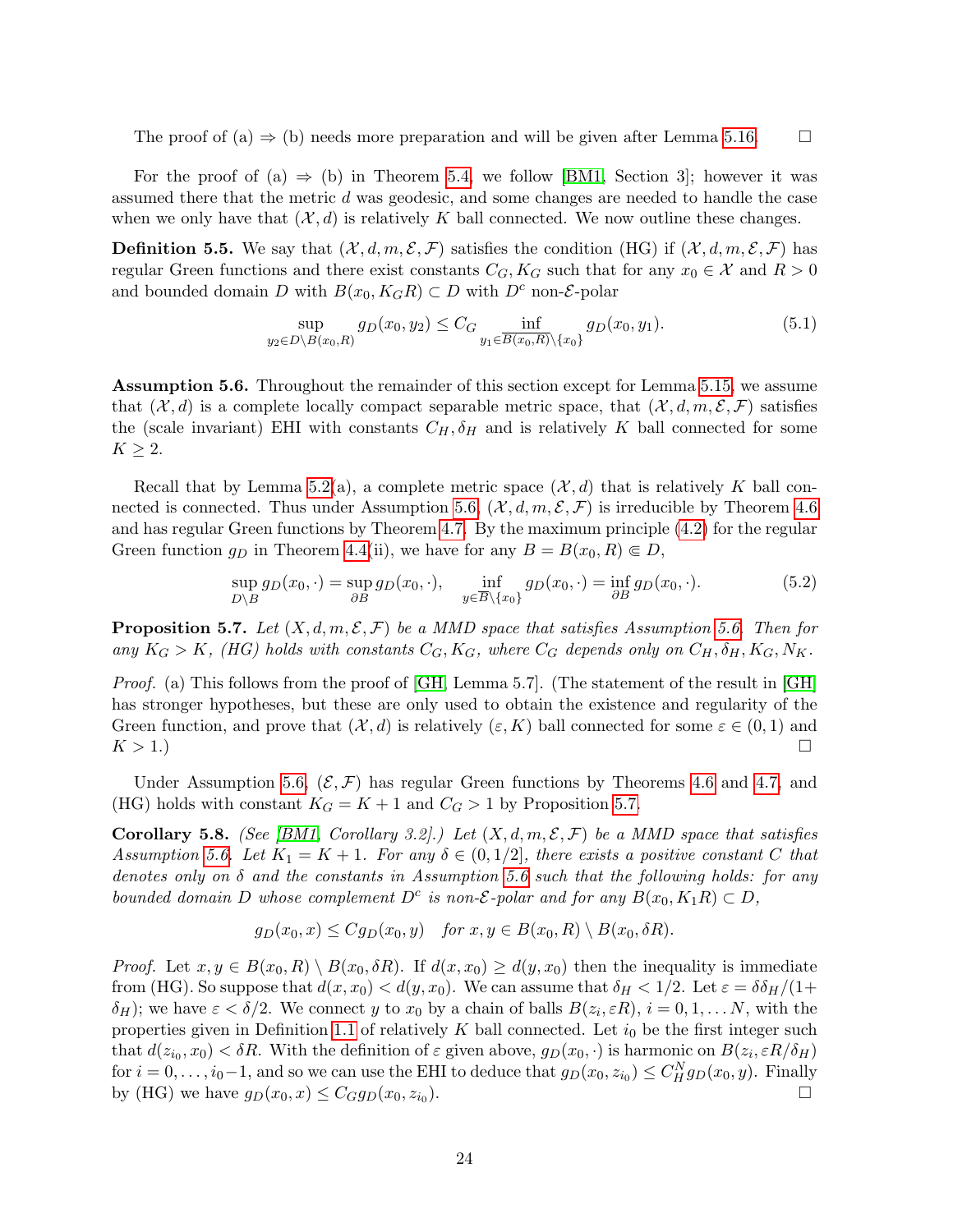<span id="page-24-4"></span>**Lemma 5.9.** (See [\[BM1,](#page-52-2) Lemma 3.3].) Let  $(X, d, m, \mathcal{E}, \mathcal{F})$  be a MMD space that satisfies Assumption [5.6.](#page-23-0) Let  $K_2 > 2K + 1$ . There exists  $C_0 > 1$  that depends only on the constants in Assumption [5.6](#page-23-0) such that the following holds: Let  $x_0 \in \mathcal{X}$ ,  $R > 0$  and let  $B(x_0, (2K+1)R) \subset D$ , where D is a bounded domain such that  $D^c$  is non-*E*-polar. Then if  $x_1, x_2, y_1, y_2 \in B(x_0, R)$  with  $d(x_i, y_i) \geq R/4$ , then

$$
g_D(x_1, y_1) \le C_0 g_D(x_2, y_2). \tag{5.3}
$$

*Proof.* Note that for any four numbers  $a_i \in [0, R)$ ,  $1 \leq i \leq 4$ ,

$$
|(0, R) \setminus \bigcup_{i=1}^{4} [a_i - (R/9), a_i + (R/9)]| \ge R - (8R/9) = R/9 > 0
$$

so there is some  $a_0 \in (0, R)$  so that  $|a_0 - a_i| > R/9$  for all  $1 \le i \le 4$ . As  $d(x_0, \cdot)$  is continuous and by the RBC(K) property and Lemma [5.2\(](#page-21-0)a),  $B(0, R)$  contains a connected path from  $x_0$  to  $B(0,R)^c$ , we have  $\{d(x_0,x): x \in B(x_0,R)\} = [0,R)$ . Thus there is  $a_0 \in (0,R)$  so that  $|a_0-d(x_0, w)| > R/9$  for  $w \in \{x_1, x_2, y_1, y_2\}$ . Let  $z \in B(0, R)$  having  $d(x_0, z) = a_0$ . Now applying Corollary [5.8](#page-23-2) to the balls  $B(x_1, 2R)$ ,  $B(z, 2R)$  and  $B(x_2, 2R)$  with  $\delta = 1/18$  consecutively, we get by the symmetry of the Green function  $g_D(x, y)$  that

$$
g_D(x_1, y_1) \le Cg_D(x_1, z) \le C^2 g_D(x_2, z) \le C^3 g_D(x_2, y_2).
$$

This establishes the lemma by taking  $C_0 = C^3$ 

As in [\[BM1\]](#page-52-2), we define for an open set  $D \subset \mathcal{X}$  with non-*E*-polar complement:

$$
g_D(x,r) = \inf_{y:d(x,y)=r} g_D(x,y),
$$
  
\n
$$
Cap_D(A) = \inf \{ \mathcal{E}(f,f) : f \in \mathcal{F}^D, f \ge 1 \text{ E-q.e. on } A \}, \quad A \subset D.
$$

We call  $\text{Cap}_D(A)$  the relative capacity of A in D. The maximum principle [\(4.2\)](#page-16-2) implies that  $g_D(x, r)$  is non-increasing in r, and an easy application of (HG) gives that if  $d(x, y) = r$  and  $B(x, K_{G}r) \cup B(y, K_{G}r) \subset D$  then

$$
g_D(x,r) \le C_G g_D(y,r). \tag{5.4}
$$

The proof of the next Lemma is the same as in [\[BM1,](#page-52-2) Lemma 3.5].

<span id="page-24-3"></span>**Lemma 5.10.** Let  $(X, d, m, \mathcal{E}, \mathcal{F})$  be a MMD space that satisfies Assumption [5.6.](#page-23-0) There is a constant  $C_G > 0$  depending only on the constants in Assumption [5.6](#page-23-0) such that for any bounded open set D whose complement  $D^c$  is non- $\mathcal{E}\text{-}polar$  and for any  $B(x_0, K_{G}r) \subset D$  where  $K_G > K$ ,

$$
g_D(x_0, r) \leq \text{Cap}_D(B(x_0, r))^{-1} \leq C_G g_D(x_0, r),\tag{5.5}
$$

<span id="page-24-0"></span>**Remark 5.11.** For any  $x \in \mathcal{X}$ ,  $0 \leq R \leq \text{diam}(\mathcal{X}, d)/2$ , the ball  $B(x, R)^c$  is non-*E*-polar. This is because by the arc-connectedness of  $(\mathcal{X}, d)$  and the triangle inequality, there exists  $z \in \mathcal{X}$  and  $0 < r < \text{diam}(\mathcal{X}, d)/2 - R$  so that  $B(z, r) \subset B(x, R)^c$ . Since m has full support,  $m(B(x,R)^c) \geq m(B(z,t)) > 0$  and thus  $B(x,R)^c$  has positive capacity.

<span id="page-24-2"></span>**Lemma 5.12.** Let  $(X, d, m, \mathcal{E}, \mathcal{F})$  be a MMD space that satisfies Assumption [5.6](#page-23-0) (with  $K \geq 2$ there). Let  $B = B(x_0, R) \subset \mathcal{X}$ , and  $B_1 = B(x_1, R/(8K))$  with  $x_1 \in B(x_0, R/(4K))$ . There exists  $p_0 > 0$  depending only on the constants in Assumption [5.6](#page-23-0) such that

<span id="page-24-1"></span>
$$
\mathbb{P}^y(T_{B_1} < \tau_B) \ge p_0 > 0 \quad \text{for } y \in B(x_0, R/(2K)).\tag{5.6}
$$

.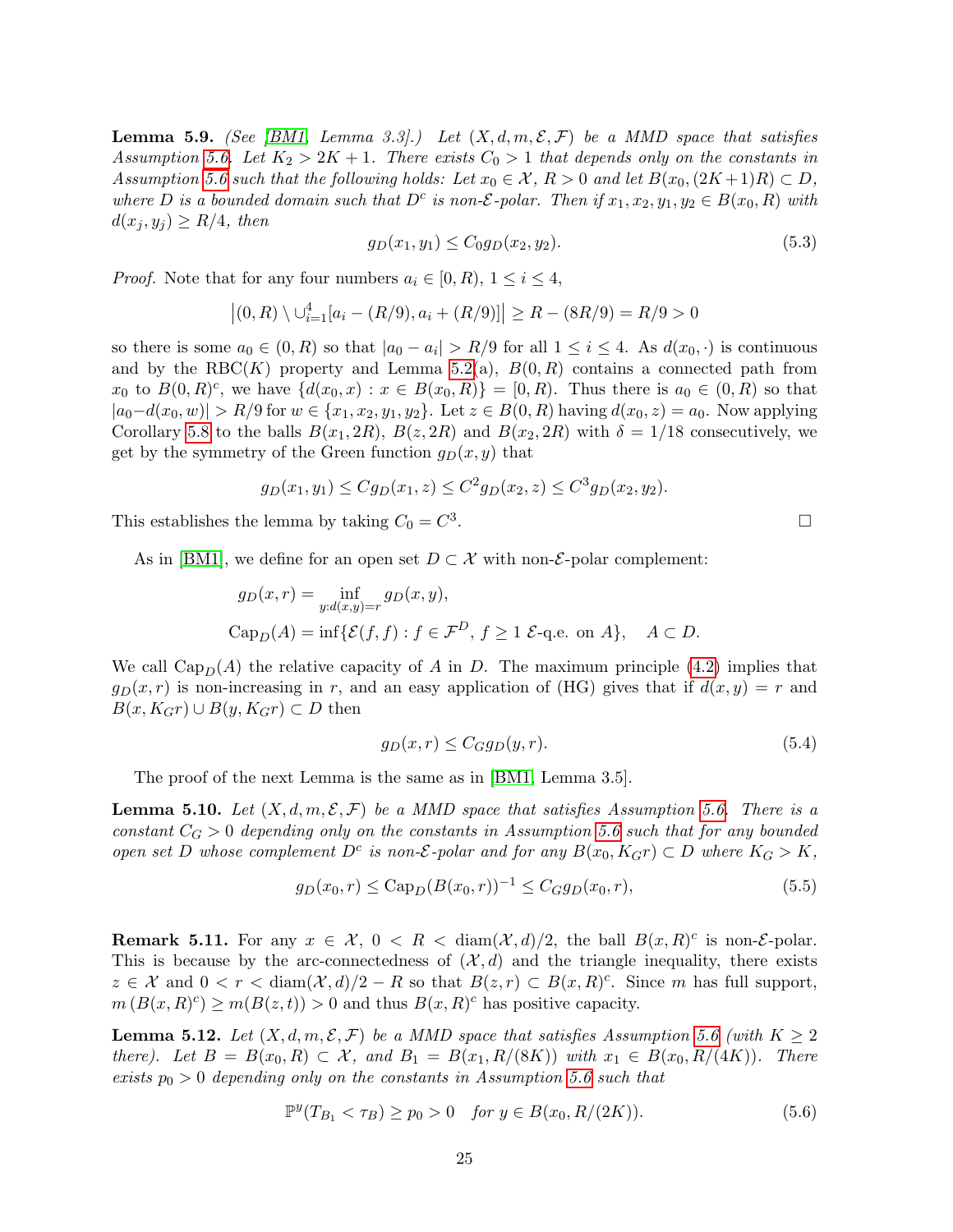Proof. We consider two cases.

(i) Suppose  $B(x, R)^c$  is non-*E*-polar. By the maximum principle it is enough to prove this for  $y \in \partial B(x_0, R/(2K))$ . The argument, which uses Corollary [5.8,](#page-23-2) is the same as in [\[BM1,](#page-52-2) Lemma 3.7].

(ii) Now suppose  $B(x,R)^c$  is  $\mathcal{E}\text{-polar}$ . By Remark [5.11,](#page-24-0)  $R \geq \text{diam}(\mathcal{X}, d)/2$  and  $\text{diam}(\mathcal{X}, d)$  $\infty$ . If  $R > 2$  diam $(\mathcal{X}, d)$ , then  $B_1 = \mathcal{X}$  and [\(5.6\)](#page-24-1) is obviously true. Therefore, it suffices to consider the case when  $R \leq 2 \operatorname{diam}(\mathcal{X}, d) < \infty$ .

Similar to the first case, it suffices to consider  $x_0 \in \mathcal{X}, x_1 \in B(x_0, R/(4K)), y \in \partial B(x_0, R/(2K)).$ Let  $\varepsilon = 1/(33K)$  and let  $B_i = B(z_i, \varepsilon R), 1 \le i \le N := N_{\mathcal{X}}(\varepsilon)$  be a chain of balls with  $z_0 = y$ ,  $z_N = x_1, B_i \subset B(x_0, R/4)$  for all each i and  $d(z_{i-1}, z_i) < \varepsilon R/(4K)$  for  $1 \le i \le N$  as in Definition [1.1](#page-1-0) with  $R/(4K)$  in place of R there. Since  $8K\varepsilon R \leq 16K\varepsilon \operatorname{diam}(\mathcal{X}, d) < \operatorname{diam}(\mathcal{X}, d)/2$ , by Case 1 and Remark [5.11,](#page-24-0) we have

$$
\mathbb{P}^w(T_{B(z_i,\varepsilon R)} < \tau_{B(z_{i-1},8K\varepsilon R)}) > p_0 \quad \text{for } w \in B(z_{i-1},4\varepsilon R).
$$

Since  $B(z_i, 8K\varepsilon R) \subset B(x_0, R/2)$  for all i, using the strong Markov property, we conclude that

$$
\mathbb{P}^y(T_{B_1} < \tau_B) \ge p_0^N > 0 \quad \text{for } y \in B(x_0, R/(2K)).
$$

By replacing  $p_0$  by  $p_0^N$ , we obtain [\(5.6\)](#page-24-1) in the second case as well.

- **Remark 5.13.** (i) In [\[BM1,](#page-52-2) Lemma 3.7], the corresponding result held for  $y \in B(x_0, 7R/8)$ ; we cannot expect that here, since such a point y might not be connected to  $B_1$  by a path inside B.
- (ii) Let  $B_i = B(z_i, \varepsilon R)$ ,  $0 \le i \le n$  be a chain of balls as in Definition [1.1.](#page-1-0) Using this Lemma we have for each  $i$

$$
\mathbb{P}^y(T_{B(z_i,\varepsilon R)} < \tau_{B(z_{i-1},8K\varepsilon R)}) > p_0 \text{ for } y \in B(z_{i-1},\varepsilon R).
$$

Thus if

$$
D=\cup_{i=0}^n B(z_i,8K\varepsilon R),
$$

then

$$
\mathbb{P}^y(T_{B_n} < \tau_D) \ge p_0^n \quad \text{for} \quad y \in B(z_0, \varepsilon R). \tag{5.7}
$$

<span id="page-25-0"></span>Corollary 5.14. (See [\[BM1,](#page-52-2) Corollary 3.8]). Let  $B(x, R) \subset D$ , where D is a bounded domain and  $D^c$  is non-*E*-polar. There exist positive constants c and  $\theta$  that depend only on the constants in Assumption [5.6](#page-23-0) such that if  $0 < s < r < R/(K + 1)$  then

$$
\frac{g_D(x,r)}{g_D(x,s)} \ge c \left(\frac{s}{r}\right)^{\theta}.\tag{5.8}
$$

*Proof.* This follows easily from Corollary [5.8.](#page-23-2)

The following Lemma is used to regularize chains of balls obtained by the using the  $RBC(K)$ property.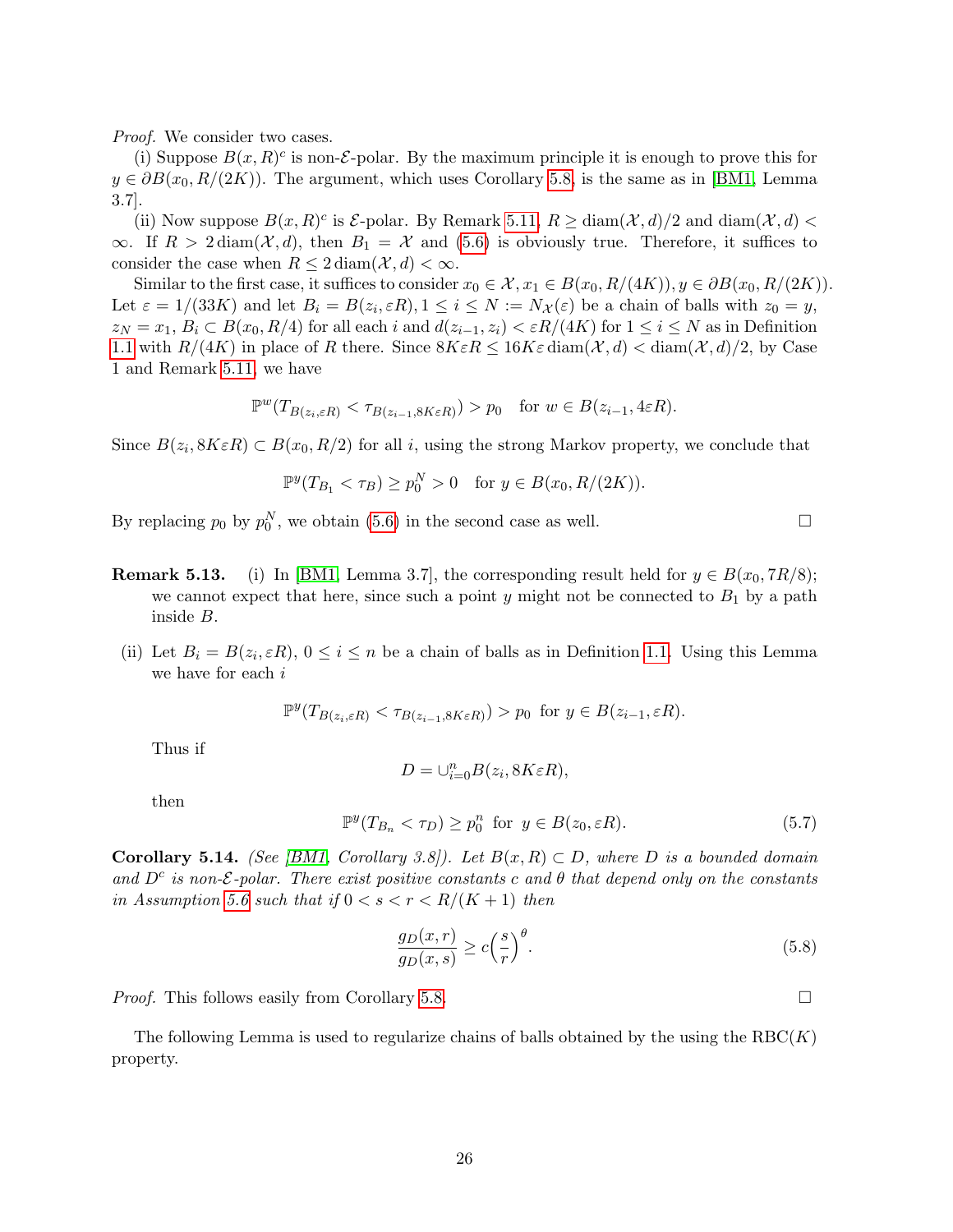<span id="page-26-1"></span>**Lemma 5.15.** Suppose that  $(\mathcal{X}, d)$  satisfies the RBC(K) property. Let  $d(x, y) < R$ ,  $\varepsilon \in (0, 1)$ and  $\epsilon R < r < R$ . There exists a chain of balls  $B(z_i, \epsilon R)$ ,  $0 \le i \le n$  with the following properties: (i)  $z_0 = x$ ,  $z_n = y$  and  $d(z_{i-1}, z_i) < \varepsilon R$  for  $1 \le i \le n$ ; (ii)  $B(z_i, \varepsilon R) \subset B(x, KR)$  for  $0 \leq i \leq n$ ; (iii) If  $j = \max\{i : z_i \in B(x,r)\}\$  then  $B(z_i, \varepsilon R) \subset B(x, Kr)$  for  $0 \le i \le j$ ; (iv)  $n \leq N_{\mathcal{X}}(\varepsilon) + N_{\mathcal{X}}(\varepsilon R/r)$ .

*Proof.* Using the RBC(K) property there exists a chain of balls  $B(w_i, \varepsilon R)$ ,  $0 \le i \le m_1$  connecting x and y and satisfying the conditions of Definition [1.1.](#page-1-0) Let  $k = \max\{i : w_i \in B(x, r)\}\.$  Using the property again for x and  $w_k$ , and with  $\varepsilon$  replaced by  $\varepsilon' = \varepsilon R/r$ , there exists a chain  $B(w'_i, \varepsilon R)$ ,  $0 \leq i \leq m_2$  with  $B(w'_i, \varepsilon R) \subset B(x, Kr)$ . Joining the paths  $w'_0, \ldots, w'_{m_2}$  and  $w_{k+1}, \ldots w_{m_1}$  gives a path  $(z_i)$  which satisfies the conditions (i)–(iv).

<span id="page-26-0"></span>**Lemma 5.16.** Let  $(X, d, m, \mathcal{E}, \mathcal{F})$  be a MMD space that satisfies Assumption [5.6.](#page-23-0) There exists an integer  $N \geq 1$  that depends only on the constants in Assumption [5.6](#page-23-0) such that if  $x_0 \in \mathcal{X}$ ,  $R > 0$  and  $B(z_i, R/8)$ ,  $1 \leq i \leq m$ , are disjoint balls with  $z_i \in B(x_0, R) \setminus B(x_0, R/2)$ , then  $m \leq N$ .

*Proof.* This lemma corresponds to [\[BM1,](#page-52-2) Lemma 3.10]. The proof in [\[BM1\]](#page-52-2), where the metric d on  $\mathcal X$  is assumed to be geodesic distance, uses the geodesic property quite strongly. The proof here is much longer since we only have the weaker property that  $(\mathcal{X}, d)$  is relatively K ball connected.

Let  $(z_k, 1 \leq k \leq m)$  satisfy the hypotheses of the Lemma, and write  $B_k = B(z_k, R/8)$ . Choose  $\varepsilon = 1/(120K^2)$ , and let  $n = N_{\mathcal{X}}(\varepsilon) + N_{\mathcal{X}}(8\varepsilon)$ . For each k we use Lemma [5.15](#page-26-1) with  $r = R/12K$  to find a chain of balls  $B(w_{ki}, \varepsilon R)$  with  $0 \le i \le n$  connecting  $z_k$  to  $x_0$ . Note that by taking  $w_{k,i} = x_0$  for large i if necessary, we can assume that all the chains have length n. We set  $i_k = \max\{i : B(w_{ki} \in B(z_i, R/12K)\}\)$ , and write  $z'_k = w_{k,i_k}$ .

We now find a subset I of the balls  $B_i$  such that the chain  $(w_{ik}, 0 \leq k \leq n)$  associated with one ball does not hit any other ball with index in I.

For  $1 \leq i, j \leq m$  set  $a_{ij} = 1$  if  $\{w_{ik}, 1 \leq k \leq n\} \cap B_j \neq \emptyset$ , and let  $a_{ij} = 0$  otherwise. Let  $b_j = \sum_i a_{ij}$ . Since each  $w_{ik}$  is in at most one ball  $B_j$ , we have  $\sum_j a_{ij} \leq n$ , and hence  $\sum_j b_j = \sum_i \sum_j a_{ij} \le mn$ . Thus if  $J = \{j : b_j \le 2n\}$  then  $|J| \ge m/2$ .

We now consider the collection of balls  $(B_i, i \in J)$ , and relabel them  $B_1, \ldots, B_{m_1}$  where  $m_1 = |J| \ge m/2$ . We now start with the ball  $B_1$ , and remove from the collection of balls  $B_2, \ldots, B_{m_1}$  any ball  $B_j$  such that either  $a_{1j} = 1$  or  $a_{j1} = 1$ . Since  $1 \in J$ , at most 3n balls are removed. Set  $j_1 = 1$ . Let  $j_2$  be the smallest label of a ball which has not been removed; we now repeat the procedure above with this ball, and remove any ball  $B_i$  such that  $i > j_2$  and  $a_{j_2,i} + a_{i,j_2} \geq 1$ . We continue until there are no balls left, and write  $I = \{j_k, 1 \leq k \leq m'\}\;$  for the set of balls which are retained. Since at each step we remove at most  $3n$  balls, we have  $3nm' \geq \frac{1}{2}m$ .

By the construction above we have that

$$
w_{ik} \notin \bigcup_{j \neq i} B_j
$$
 for  $i \in I, k = 0, ..., n$ .

For  $i \in I$  set  $B_i' = B(z_i, \varepsilon R)$ ,  $A_i = B(z_i', \varepsilon R)$ , and let

$$
D=B(x_0, 2KR)\setminus \cup_{i\in I} B'_i.
$$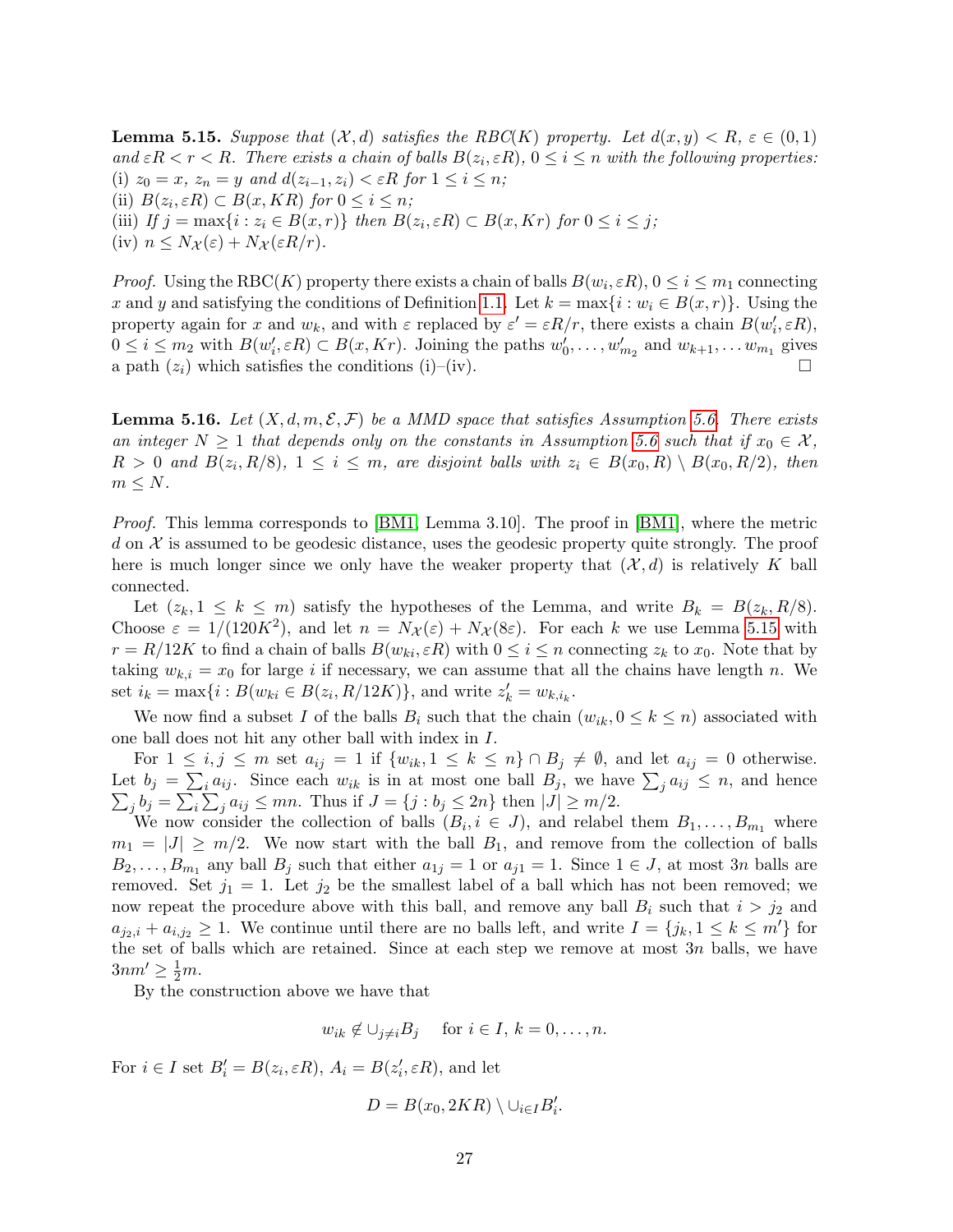We now claim that

$$
\mathbb{P}^y(T_{B_i'} < \tau_{B_i}) > p_0^n \quad \text{for } y \in A_i,\tag{5.9}
$$

$$
\mathbb{P}^{x_0}(T_{A_i} < \tau_D) > p_0^n. \tag{5.10}
$$

Both these inequalities follow by chaining the bound in Lemma [5.12,](#page-24-2) as in Remark [5.13\(](#page-0-0)2), along a sequence of balls. For [\(5.9\)](#page-27-0) we use the sequence  $B(w_{ij}, \varepsilon R)$ ,  $0 \le j \le j_i$ , and for [\(5.10\)](#page-27-1) we use  $B(w_{ij}, \varepsilon R), j_i \leq j \leq n$ . (We start at  $j = n$  and end at  $j = j_1$ .)

The remainder of the proof is as in [\[BM1,](#page-52-2) Lemma 3.10]. Let  $F_i = \{T_{A_i} < \tau_D\}$ , and

<span id="page-27-1"></span><span id="page-27-0"></span>
$$
Y = \sum_{i \in I} 1_{F_i}
$$

be the number of distinct balls  $A_i$  hit by  $(X_t, 0 \le t \le \tau_D)$ . The bound [\(5.9\)](#page-27-0) implies that if X hits  $A_i$  then with probability at least  $p_0^n$  it leaves D before it hits any other ball  $A_j$  with  $j \neq i$ . Thus Y is stochastically dominated by a geometric r.v. with mean  $p_0^{-n}$ , and so

$$
\mathbb{E}^{x_0} Y \le p_0^{-n}.
$$

However, by [\(5.10\)](#page-27-1) we also have

$$
\mathbb{E}^{x_0} Y = \sum_{i \in I} \mathbb{P}^{x_0}(F_i) \ge |I| p_0^n = m' p_0^n.
$$

Using the bound on  $m'$  given above, it follows that  $m \leq 6np_0^{-2n}$ 

Now we can finish the proof of Theorem [5.4](#page-22-0) by giving the

*Proof of (a)*  $\Rightarrow$  *(b) in Theorem [5.4.](#page-22-0)* (i) Suppose that a metric space  $(\mathcal{X}, d)$  has the property that there is an integer  $N' \geq 1$ , so that any ball  $B(x, R)$  contains at most N' points that are at distance of at least  $R/2$ . Given any ball  $B(x, R) \subset \mathcal{X}$ , take  $z_1 \in B(x, R)$ ,  $z_2 \in B(x, R) \setminus B(z_1, R/2)$ , and for  $k \geq 3$ ,  $z_k \in B(x, R) \setminus \cup_{j=1}^{k-1} B(z_j, R/2)$  if the set is non-empty. By the assumption, we can only proceed this procedure up to some number  $k_0$  no larger than N'. Clearly  $\cup_{j=1}^{k_0} B(z_j, R/2) \supset$  $B(x, R)$ . Thus  $(\mathcal{X}, d)$  is metric doubling. Conversely, suppose  $(\mathcal{X}, d)$  is metric doubling with positive integer  $N \geq$  in Definition [5.1\(](#page-0-0)i). For any ball  $B(x, R)$ , applying the definition of (MD) to  $B(x, R)$  and to balls with radius  $R/2$ , there are  $N^2$  number of points  $x_1, \ldots, x_{N^2}$  in  $B(x, R)$ so that  $\bigcup_{j=1}^{N^2} B(x_j, R/4) \supset B(x, R)$ . Suppose  $\{z_1, \ldots, z_n\}$  are n points in  $B(x, R)$  that are at distance of at least  $R/2$ , then each  $z_i$  can be in exactly one of the balls  $\{B(x_k, R/4); 1 \leq k \leq N^2\}$ . Thus  $n \leq N^2$ . This proves that a metric space  $(\mathcal{X}, d)$  is (MD) if and only if there is some constant N' so that any ball  $B(x, R)$  contains at most N' points that are at distance of at least  $R/2$  from each other.

(ii) Now let  $N \ge 1$  be the integer in Lemma [5.16.](#page-26-0) Let  $x_0 \in \mathcal{X}, R > 0$ , and let  $z_i \in B(x_0, R)$ ,  $1 \leq i \leq n$ , with the property that the balls  $B(z_i, R/8)$  are disjoint. By Lemma [5.16](#page-26-0) applied first to  $B(x_0, R)$  and then to  $B(x_0, R/2)$ , there are at most 2N of the  $z_i$  in  $B(x_0, R) \setminus B(x_0, R/4)$ . Using the K-ball connectivity of X, we can find  $x_1$  such that  $R/2 < d(x_0, x_1) < 3R/4$ . Thus  $B(x_0, R/4) \subset B(x_1, R) \setminus B(x_1, R/4)$ . So by Lemma [5.16](#page-26-0) applied to  $B(x_1, R)$ , there are at most 2N points  $z_i$  in  $B(x_0, R/4)$ . Consequently,  $m \le 4N$ . This proves that  $(\mathcal{X}, d)$  is (MD) in view of its equivalent characterization given in (i).  $\Box$ 

We need to compare the Green function in two domains.

. — Процессиональные производствование и производствование и производствование и производствование и производс<br>В 1990 году в 1990 году в 1990 году в 1990 году в 1990 году в 1990 году в 1990 году в 1990 году в 1990 году в<br>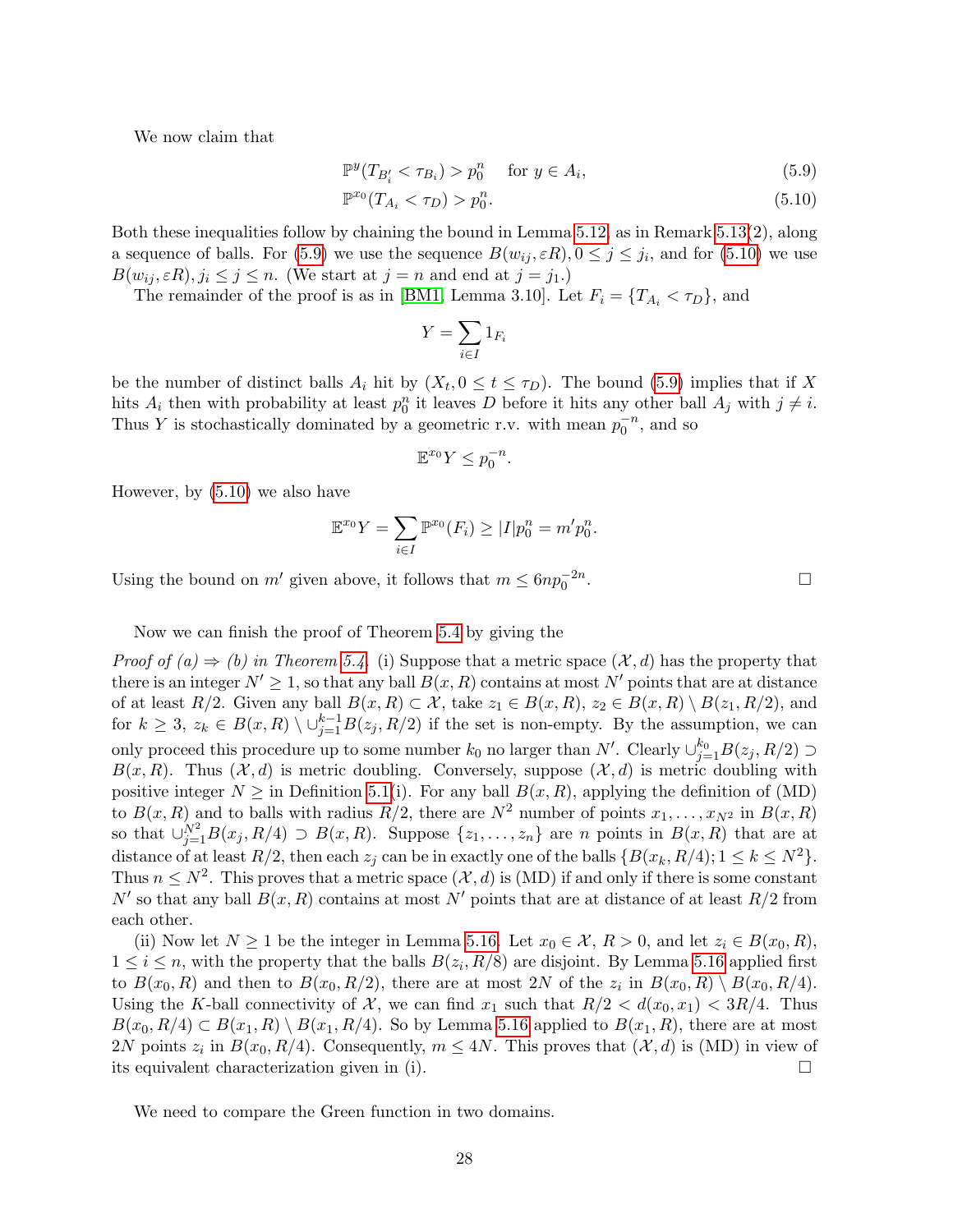<span id="page-28-2"></span>**Lemma 5.17.** (See [\[BM1,](#page-52-2) Lemma 3.12].) Let  $(X, d, m, \mathcal{E}, \mathcal{F})$  be a MMD space that satisfies Assumption [5.6.](#page-23-0) There exists a constant  $C_1$  that depends only on the constants in Assumption [5.6](#page-23-0) such that if  $B = B(x_0, R)$ ,  $2B = B(x_0, 2R)$  and  $B(x_0, (2+1/(64K^2))R)^c$  is non-empty, then

$$
g_{2B}(x, y) \le C_1 g_B(x, y)
$$
 for  $x, y \in B(x_0, R/(16K))$ .

*Proof.* Let  $a_1 = 1/(8K)$ ,  $a_2 = 1/(4K)$ ,  $a_3 = R/(2K)$ ,  $\varepsilon = 1/(64K^2)$  and  $B_i = B(x_0, a_iR)$ . Let  $p_1 > 0$ . Suppose that for each  $y \in B_1$  there exists a domain D with  $B_3 \subset D \subset B$  and a set A such that

<span id="page-28-1"></span><span id="page-28-0"></span>
$$
\mathbb{P}^x(X_{\tau_D} \in A) \ge p_1, \text{ for } x \in \overline{B}_2,\tag{5.11}
$$

$$
\mathbb{P}^w(\tau_{2B} < T_{B_2}) \ge p_1 \text{ for } w \in A. \tag{5.12}
$$

Let  $x_1 = x_1(y) \in \partial B_2$  be chosen to maximize  $g_{2B}(x', y)$  for  $x' \in \partial B_2$ . Write  $h(w) = \mathbb{P}^w(\tau_{2B} <$  $T_{B_2}$ ). Then

$$
g_{2B}(x_1, y) = g_D(x_1, y) + \mathbb{E}^{x_1} g_{2B}(X_{\tau_D}, y) \le g_B(x_1, y) + \mathbb{E}^{x_1} (1 - h(X_{\tau_D})) g_{2B}(x_1, y).
$$

Using [\(5.11\)](#page-28-0) and [\(5.12\)](#page-28-1),

$$
g_B(x_1, y) \ge g_{2B}(x_1, y) \mathbb{E}^{x_1} h(X_{\tau_D}) \ge g_{2B}(x_1, y) p_1^2.
$$

Then if  $x \in B_1$ ,

$$
g_{2B}(x,y) \le g_{B_2}(x,y) + \mathbb{E}^x g_{2B}(X_{\tau_{B_2}},y) \le g_B(x,y) + g_{2B}(x_1,y)
$$
  
 
$$
\le g_B(x,y) + p_1^{-2}g_B(x_1,y).
$$

Let  $x'_1$  be the point in  $\partial B_2$  which minimizes  $g_B(x', y)$ . By the maximum principle [\(4.2\)](#page-16-2),  $g_B(x,y) \geq g_B(x'_1,y)$ . We now apply Corollary [5.8](#page-23-2) to the ball  $B(y,a_1R + a_2R)$  to deduce that  $g_B(x_1, y) \leq c g_B(x_1', y)$ . Combining this with the inequalities above we obtain the bound  $g_{2B}(x, y) \leq Cg_B(x, y)$ . (Note that the constant C only depends on  $p_1$  and the constants in Corollary [5.8;](#page-23-2) it does not depend on  $y$ .)

It remains to find  $p_1 > 0$  such that for each  $y \in B_1$  there exist sets D and A satisfying [\(5.11\)](#page-28-0) and [\(5.12\)](#page-28-1). Let  $y_0 \in \mathcal{X} \setminus B(x_0,(2+\varepsilon)R)$ . By Lemma [5.15](#page-26-1) there exists a sequence  $x_0 = z_0, \ldots, z_n = y_0$  such that if  $j = \max\{i : z_i \in B_3\}$  then  $B(z_i, \varepsilon R) \subset B(x_0, Ka_3R)$  for  $0 \leq i \leq j$ . Write  $B_i' = B(z_i, \varepsilon R)$ . Now let  $D = B \setminus \overline{B}_j'$  $'_{j}$ , and  $A = \partial B'_{j}$ . Using the EHI, it is sufficient to prove [\(5.11\)](#page-28-0) for  $x \in B_2$ , and [\(5.12\)](#page-28-1) for  $w \in B'_j$ .

If  $i \geq j$  then  $B(z_i, 8K\varepsilon R) \cap B_2 = \emptyset$ . So we can chain along the sequence of balls  $B_j, \ldots B_n$ to obtain [\(5.12\)](#page-28-1) with  $p_1 = p_0^n$ .

If  $0 \le i \le j$  then  $d(x_0, z_i) \le Ka_3R$  and so  $B(z_i, 8\varepsilon KR) \subset B(x_0, Ka_3R+8\varepsilon KR) \subset B$ . Hence, chaining along this sequence we obtain

$$
\mathbb{P}^x(T_{\tau_D} \in A) > p_0^j \text{ for } x \in B'_0.
$$

To complete the proof of [\(5.11\)](#page-28-0) we need to extend this estimate to  $x \in \overline{B}_2$ .

Let  $x \in B_2$ . Then there exists a chain of balls  $B(w_j, \varepsilon R)$ ,  $0 \le j \le k$  with  $w_0 = x$ ,  $w_k = x_0$ and with  $B(w_i, \varepsilon R) \subset B(x_0, Ka_2R)$ . Since then  $B(w_i, \varepsilon K R) \subset B$ , we deduce that

$$
\mathbb{P}^x(T_{B'_0} < \tau_B) \ge p_0^k.
$$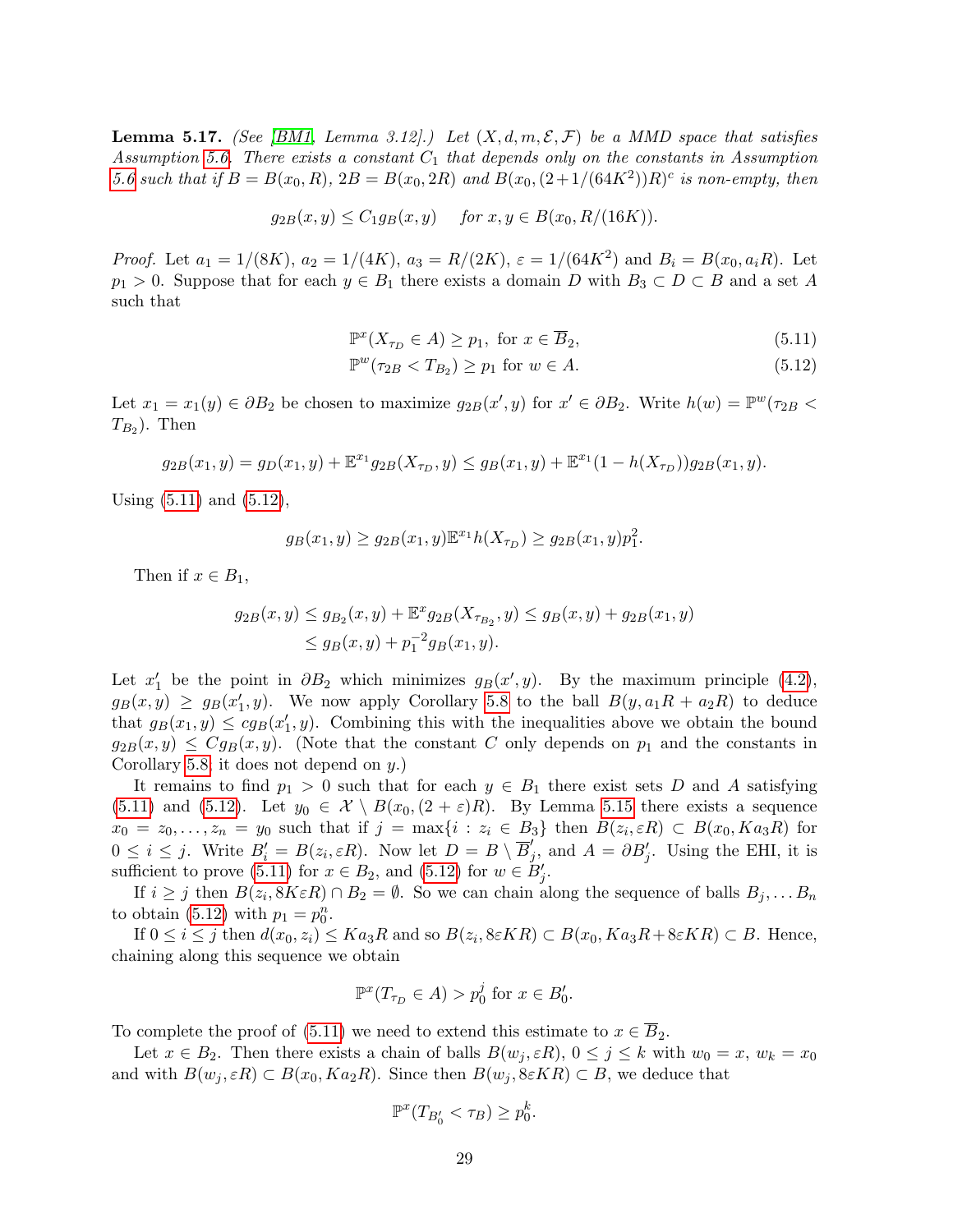It follows that

$$
\mathbb{P}^x(T_{\tau_D} \in A) > p_0^{k+n}.
$$

Since l and n only depend on the constants  $N_{\mathcal{X}}(\varepsilon)$ , this completes the proof of [\(5.11\)](#page-28-0).

The following corollary is a direct consequence of Lemmas [5.10](#page-24-3) and [5.17](#page-28-2) and Remark [5.11.](#page-24-0)

<span id="page-29-0"></span>**Corollary 5.18.** (See [\[BM1,](#page-52-2) Corollary 3.13].) Let  $(X, d, m, \mathcal{E}, \mathcal{F})$  be a MMD space that satisfies Assumption [5.6.](#page-23-0) There exists  $C_1 = C(\delta_H, C_H, K)$  such that for all  $A > 16K$  and for all  $0 < r < \text{diam}(\mathcal{X}, d)/6A, x \in \mathcal{X},$ 

$$
Cap_{B(x,2Ar)}(B(x,r)) \le Cap_{B(x,Ar)}(B(x,r)) \le C_1 Cap_{B(x,2Ar)}(B(x,r)).
$$
\n(5.13)

In the following, notations  $f \approx g$ ,  $f \lesssim g$  and  $f \gtrsim g$  mean that there are positive constants  $c_1, c_2$  so that  $c_1 g \le f \le c_2 g$ ,  $f \le c_2 g$  and  $f \ge c_1 g$ , respectively, on the common domain of definition of  $f$  and  $g$ .

<span id="page-29-1"></span>**Lemma 5.19.** (See [\[BM1,](#page-52-2) Lemma 3.14].) Let  $(X, d, m, \mathcal{E}, \mathcal{F})$  be a MMD space that satisfies Assumption [5.6](#page-23-0) with  $K \geq 2$ .

(a) Let D be a bounded domain in X such that  $D^c$  is non-*E*-polar. Let  $x \in \mathcal{X}$  and  $r > 0$  be such that  $B(x, C_0r) \subset D$ , where  $C_0 > 2K + 1$ . There exists a constant  $C_1 > 0$  such that

 $Cap_D(B(x, r)) \leq C_1 Cap_D(B(y, r))$  for  $y \in B(x, r)$ .

(b) Let  $A > 16K$ . There exists a constant  $C_2 > 0$  such that

 $\text{Cap}_{B(x, Ar)}(B(x, r)) \leq C_2 \text{Cap}_{B(y, Ar)}(B(y, r))$  for  $y \in B(x, r)$ ,  $0 < r < \text{diam}(\mathcal{X}, d)/(6A)$ .

(c) Let  $A > 16K$  and  $A_1 > 0$ . There exists a constant  $C_3 > 0$  such that

$$
\operatorname{Cap}_{B(x, Ar)}(B(x, r)) \le C_3 \operatorname{Cap}_{B(y, Ar)}(B(y, r)) \quad \text{for } y \in B(x, A_1r), \ 0 < r < \operatorname{diam}(\mathcal{X}, d) \setminus (6A).
$$

Here the constants  $C_1, C_2, C_3$  depend only on A,  $A_1$  and the constants in Assumption [5.6.](#page-23-0)

*Proof.* (a) As in the proof of Lemma [5.9,](#page-24-4) choose  $z \in B(x,r)$  be such that  $\min(d(z,x), d(z,y)) \ge$ r/4. By Corollary [5.8](#page-23-2) and Lemma [5.10,](#page-24-3)  $Cap_D(B(x,r)) \approx g_D(x,z)^{-1}$  and  $Cap_D(B(y,r)) \approx$  $g_D(x, z)^{-1}$ . The conclusion now follows from Lemma [5.9.](#page-24-4) (b) By Corollary [5.18](#page-29-0) and part(a), we have

$$
\mathrm{Cap}_{B(x,Ar)}(B(x,r)) \lesssim \mathrm{Cap}_{B(x,2Ar)}(B(x,r)) \asymp \mathrm{Cap}_{B(x,2Ar)}(B(y,r)).
$$

Since  $B(y, Ar) \subset B(x, 2Ar)$ , we have  $\text{Cap}_{B(x, 2Ar)}(B(y, r)) \leq \text{Cap}_{B(y, Ar)}(B(y, r))$ .

(c) The case  $A_1 \leq 1$  follows from (b). For  $A_1 \geq 1$ , by the RBC(K) condition there exists N such that for  $x, y \in \mathcal{X}$  with  $d(x, y) < A_1r$ , can be connected by a sequence of points  $x_0 =$  $x, x_1, \ldots, z_N = y$ , where N depends only on  $A_1$  and the constants in RBC(K) condition. By applying (b) repeatedly, we obtain (c) with  $C_3 = C_2^N$ , where  $C_2$  is the constant in (b).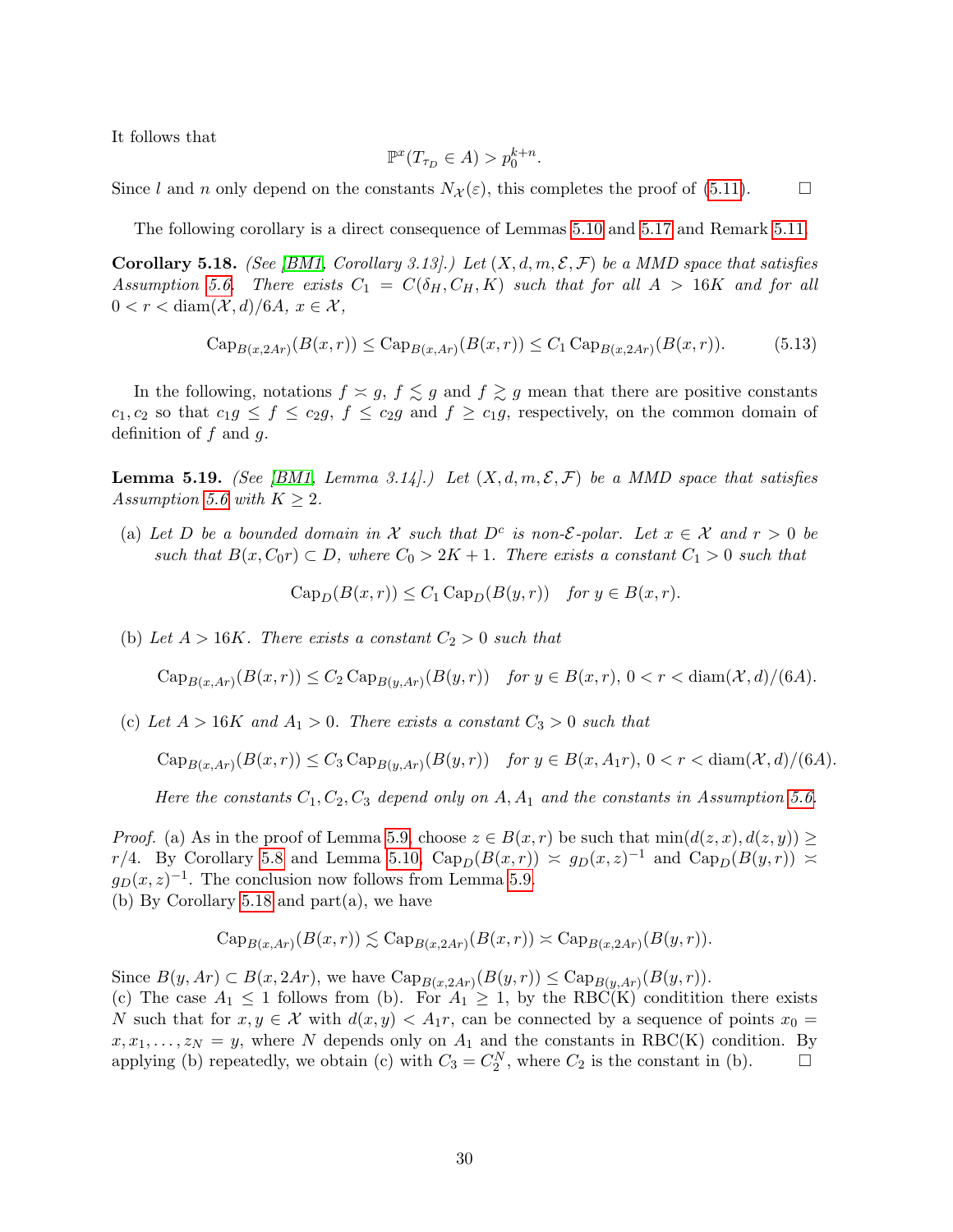<span id="page-30-1"></span>**Proposition 5.20.** (See [\[BM1,](#page-52-2) Proposition 3.15]) Let  $(X, d, m, \mathcal{E}, \mathcal{F})$  be a MMD space that satisfies Assumption [5.6](#page-23-0) with  $K \geq 2$ . Let  $D \subset \mathcal{X}$  be a bounded open set such that  $D^c$  is non- $\mathcal{E}\text{-}polar$  and let  $B(x_0, 2KR) \subset D$ . Let  $b \geq 24$ . Suppose there exist disjoint Borel subsets  $\{Q_i, 1 \leq i \leq n\}$  of  $\mathcal X$  with  $n \geq 2$  such that

$$
F=\cup_{i=1}^n Q_i
$$

and for each i, there exists  $z_i \in \mathcal{X}$  so that  $B(z_i, R/b) \subset Q_i$ . Then there exists  $\delta =$  $\delta(\delta_H, b, C_H, K) > 0$  such that

$$
Cap_D(F) \le (1 - \delta) \sum_{i=1}^{n} Cap_D(Q_i).
$$

Proof. The proof is similar to that of [\[BM1,](#page-52-2) Proposition 3.15]. The only difference is that we use  $RBC(K)$  condition, a chaining argument using the EHI along with Lemma [5.12](#page-24-2) to obtain the lower bound on the equilibrium potentials  $h_i$  for  $\text{Cap}_D(Q_i)$ .

The following lemma is an extension of Corollary [5.18.](#page-29-0)

<span id="page-30-0"></span>**Lemma 5.21.** Let  $(X, d, m, \mathcal{E}, \mathcal{F})$  be a MMD space that satisfies Assumption [5.6](#page-23-0) with  $K \geq 2$ . Let  $1 < A_1 \leq A_2 < \infty$ . There exist positive constants  $C_1$  and  $C_2$  that depend only on the constants in Assumption [5.6](#page-23-0) such that for all  $0 < r < \text{diam}(\mathcal{X}, d)/C_1$ ,

$$
Cap_{B(x,A_2r)}(B(x,r)) \leq Cap_{B(x,A_1r)}(B(x,r)) \leq C_2 Cap_{B(x,A_2r)}(B(x,r)).
$$

*Proof.* The estimate  $\text{Cap}_{B(x,A_2r)}(B(x,r)) \leq \text{Cap}_{B(x,A_1r)}(B(x,r))$  follows from domain monotonicity. For the other estimate, by domain monotonicity we may assume  $A_2 > 16K$ .

Choose  $A_3 > 16K$  so that  $A_2/A_3 < A_1 - 1$ . Then  $B(y, A_2r/A_3) \subset B(x, A_1r)$  for all  $y \in$  $B(x, r)$ . By the metric doubling property, there exists  $N \in \mathbb{N}$  (depending only on  $A_3$  and the constant associated with metric doubling) such that  $y_1, \ldots, y_N \in B(x, r)$  and  $\cup_{i=1}^N B(y, r/A_3) \supset$  $B(x,r)$ . By considering the function  $e = \max_{1 \leq i \leq N} e_i$  where  $e_i$  is the equilibrium potential corresponding to  $\text{Cap}_{B(y_i,A_2r/A_3)}(B(y_i,r/A_3))$ , we obtain

Cap<sub>B(x,A\_1r)</sub>
$$
(B(x,r)) \le \sum_{i=1}^N \text{Cap}_{B(y_i,A_2r/A_3)}(B(y_i,r/A_3)).
$$

By connecting the points x and  $y_i$  using a  $r/A_3$  chain and using Lemma [5.19\(](#page-29-1)b), we obtain

$$
\mathrm{Cap}_{B(y_i, A_2r/A_3)}(B(y_i, r/A_3)) \simeq \mathrm{Cap}_{B(x, A_2r/A_3)}(B(x, r/A_3)),
$$

for all  $x \in \mathcal{X}$ ,  $r \leq \text{diam}(\mathcal{X}, d)$ , and  $i = 1, ..., N$ . By Corollary [5.18](#page-29-0) and domain monotonicity, we have

$$
Cap_{B(x,A_2r/A_3)}(B(x,r/A_3)) \times Cap_{B(x,A_2r)}(B(x,r/A_3)) \le Cap_{B(x,A_2r)}(B(x,r)),
$$

for all  $x \in \mathcal{X}, r \lesssim \text{diam}(\mathcal{X}, d)$ . We obtain the desired bound

$$
\mathrm{Cap}_{B(x,A_1r)}(B(x,r)) \lesssim \mathrm{Cap}_{B(x,A_2r)}(B(x,r))
$$

by combining the above three estimates.

The following lemma is used to compare capacities at different scales.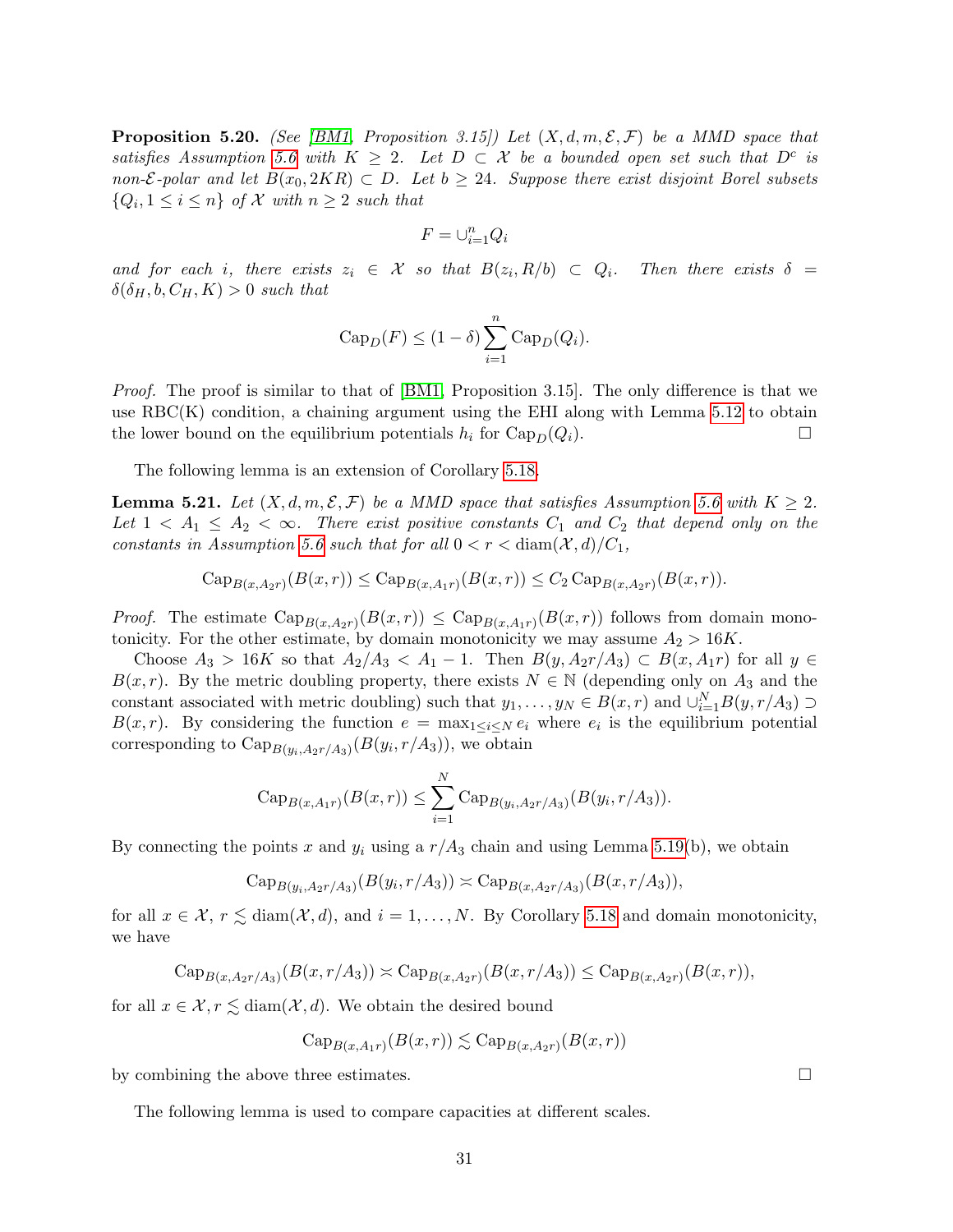<span id="page-31-3"></span>**Lemma 5.22.** Let  $(X, d, m, \mathcal{E}, \mathcal{F})$  be a MMD space that satisfies Assumption [5.6.](#page-23-0) Let  $A_1 > 1$ . There exist constants  $C_1, C_2 > 1$  and  $\gamma > 0$  that depend only on the constants in Assumption [5.6](#page-23-0) such that for all  $x, y \in \mathcal{X}$  and  $0 < s \leq r < \text{diam}(\mathcal{X}, d)/C_1$ , we have

$$
C_2^{-1} \left(\frac{r}{s}\right)^{-\gamma} \mathrm{Cap}_{B(x,A_1s)}(B(x,s)) \leq \mathrm{Cap}_{B(x,A_1r)}(B(x,r)) \leq C_2 \left(\frac{r}{s}\right)^{\gamma} \mathrm{Cap}_{B(x,A_1s)}(B(x,s)).
$$

*Proof.* By Lemma [5.21,](#page-30-0) we may assume without loss of generality that  $A > 16K$ , where  $K \ge 2$ is the constant in RBC(K) condition. By Remark [5.11,](#page-24-0) Corollary [5.14,](#page-25-0) Lemma [5.10](#page-24-3) and domain monotonicity, we have

$$
\operatorname{Cap}_{B(x,Ar)}(B(x,r)) \asymp g_{B(x,Ar)}(x,r)^{-1} \lesssim \left(\frac{r}{s}\right)^{\theta} g_{B(x,Ar)}(x,s)^{-1} \lesssim \operatorname{Cap}_{B(x,As)}(B(x,s))
$$

for all  $x \in \mathcal{X}, 0 < s \leq r \leq \text{diam}(\mathcal{X}, d)$ , where  $\theta > 0$  is as given in Corollary [5.14.](#page-25-0)

For the reverse inequality, we use Corollary [5.18](#page-29-0) repeatedly and domain monotonicity to obtain

$$
\mathrm{Cap}_{B(x,As)}(B(x,s)) \lesssim \left(\frac{r}{s}\right)^{\theta_1} \mathrm{Cap}_{B(x,Ar)}(B(x,s)) \le \left(\frac{r}{s}\right)^{\theta_1} \mathrm{Cap}_{B(x,Ar)}(B(x,r)),
$$

for all  $x \in \mathcal{X}, 0 < s \leq r \leq \text{diam}(\mathcal{X}, d)$ , where  $\theta_1 = \log_2 C_1 > 0$ , where  $C_1$  is as given in Corollary [5.18.](#page-29-0) Setting  $\gamma = \max(\theta, \theta_1)$ , we obtain the desired conclusion.

## <span id="page-31-0"></span>6 Good doubling measures

As in [\[BM1,](#page-52-2) Section 4] we now use the argument of Volberg and Konyagin [\[VK\]](#page-53-10) to construct a new measure  $\mu$  such that  $(\mathcal{X}, d, \mu)$  satisfies volume doubling; that is, there is a constant  $c > 1$ so that  $\mu(B(x, 2r)) \leq c \mu(B(x, r))$  for all  $x \in \mathcal{X}$  and  $r > 0$ . We need further that  $\mu$  relates well with capacities – see Definition [6.1](#page-31-1) below. One key difference from [\[BM1\]](#page-52-2) is that we do not assume bounded geometry condition on the original MMD space  $(\mathcal{X}, d, m, \mathcal{E}, \mathcal{F})$ ). Another difference from [\[BM1\]](#page-52-2) is that we do not have any cutoff at small length scales. This means that  $\mu$  need not be absolutely continuous with respect to m, and it is not a priori clear that  $\mu$  is a smooth measure having full quasi support on  $\mathcal X$ . This property is established in Proposition [6.17](#page-42-0) of this section. The key inputs from the previous section are inequalities controlling capacities Corollary [5.18,](#page-29-0) Lemma [5.19](#page-29-1) and Proposition [5.20.](#page-30-1)

### 6.1 Construction of a doubling measure

The following definition is a simplification of [\[BM1,](#page-52-2) Definition 4.1]: we do not require absolute continuity with respect to the reference measure  $m$ . We do not require the volume doubling property for the measure  $\nu$  either – this will follow from Lemma [6.3.](#page-32-0)

<span id="page-31-1"></span>**Definition 6.1.** Let D be either a finite ball  $B(x_0, R) \subset \mathcal{X}$  or the whole space X. If  $D = \mathcal{X}$ , fix  $x_0 \in \mathcal{X}$ . Let  $C_0 \in (1,\infty)$  and  $0 < \beta_1 \leq \beta_2$ . Let A denote the constant in Corollary [5.18.](#page-29-0) If  $D = B(x_0, R)$  with  $R < \infty$ , let  $I = (0, A^{-2}R^2)$ ; and if  $D = \mathcal{X}$  with  $\text{diam}(\mathcal{X}, d) = \infty$ , then let  $I = (0, \infty)$ . We say a Borel measure  $\nu$  on D is  $(C_0, A, \beta_1, \beta_2)$ -capacity good if for all  $x \in B(x_0, R)$ and  $s_1, s_2 \in I$  with  $s_1 < s_2$ ,

<span id="page-31-2"></span>
$$
C_0^{-1} \left(\frac{s_2}{s_1}\right)^{\beta_1} \le \frac{\nu(B(x, s_2)) \operatorname{Cap}_{B(x, As_1)}(B(x, s_1))}{\nu(B(x, s_1)) \operatorname{Cap}_{B(x, As_2)}(B(x, s_2))} \le C_0 \left(\frac{s_2}{s_1}\right)^{\beta_2}.\tag{6.1}
$$

Since  $\nu$  is locally finite, any capacity good measure  $\nu$  is a Radon measure.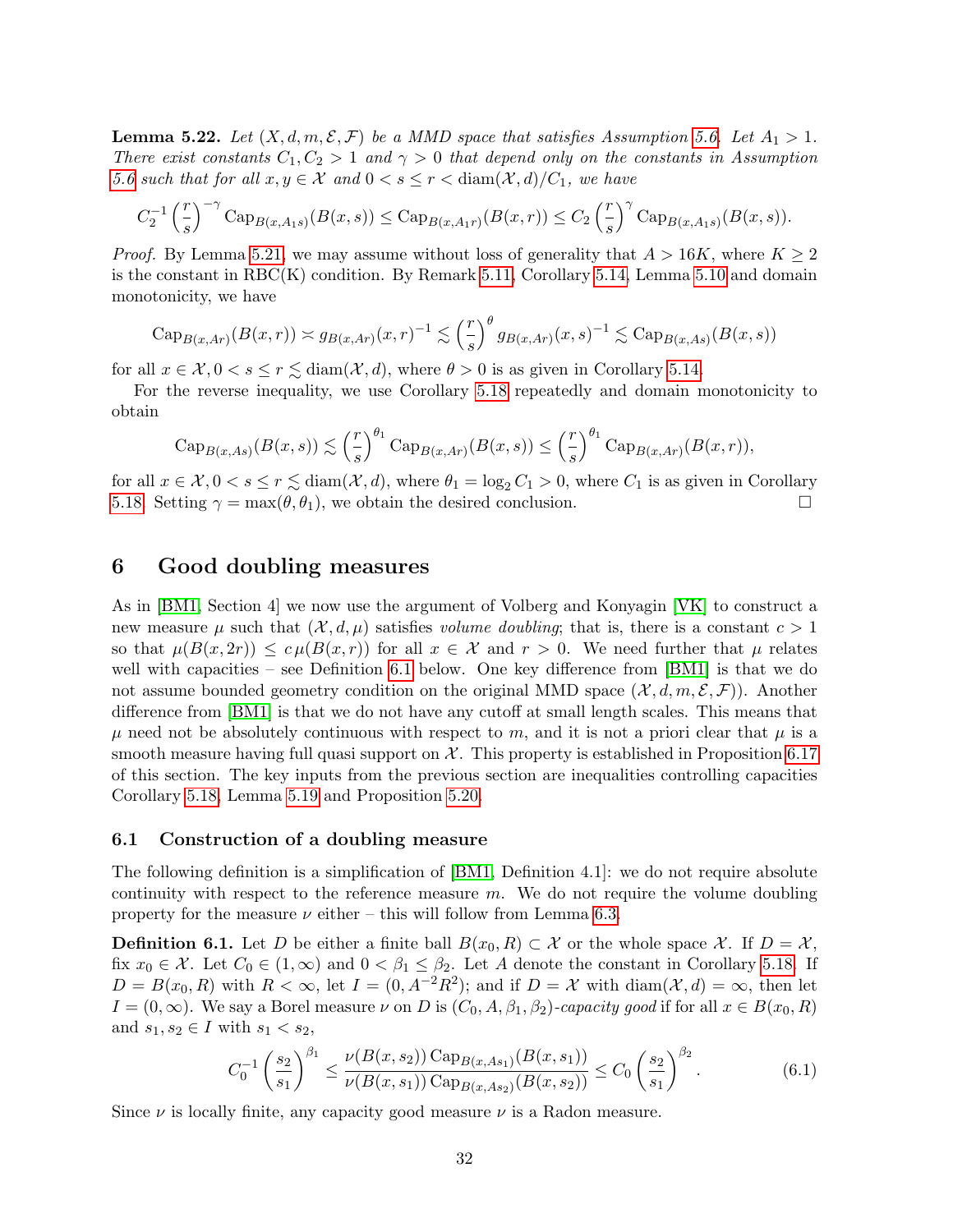In this section, we often make the following assumption.

<span id="page-32-1"></span>**Assumption 6.2.** We assume that  $(\mathcal{X}, d)$  is a complete locally compact separable metric space, that  $(\mathcal{X}, d, m, \mathcal{E}, \mathcal{F})$  satisfies the (scale invariant) EHI with constants  $C_H$ ,  $\delta_H$ . Furthermore, we assume that the metric space  $(X, d)$  satisfies one (and hence all) of the equivalent conditions in Theorem [5.4.](#page-22-0)

Under Assumption [6.2,](#page-32-1) we observe by Corollary [5.18](#page-29-0) that the second inequality in [\(6.1\)](#page-31-2) of Definition [6.1](#page-31-1) implies the volume doubling property for  $\nu$ .

<span id="page-32-0"></span>**Lemma 6.3.** Let  $(X, d, m, \mathcal{E}, \mathcal{F})$  be a MMD space that satisfies Assumption [6.2.](#page-32-1) Let  $\nu$  be a  $(C_0, A, \beta_1, \beta_2)$ -capacity good measure on X. Then it satisfies the volume doubling property.

*Proof.* If diam( $\mathcal{X}, d$ ) =  $\infty$ , then the volume doubling property follows from Corollary [5.18](#page-29-0) and domain monotonicity of capacity, since  $\text{Cap}_{B(x, As)}(B(x, s)$  and  $\text{Cap}_{B(x,2As)}(B(x, 2s))$  are comparable.

In the case diam( $\mathcal{X}, d$ )  $< \infty$ , we view  $\mathcal X$  as the closed ball  $\overline{B(x_0, \text{diam}(\mathcal{X}, d))}$  and use Corollary [5.18](#page-29-0) to obtain the volume doubling property for balls  $B(x, s)$  with  $s \lesssim \text{diam}(\mathcal{X}, d)$ . The volume doubling property for larger balls follows from a covering argument and the metric doubling  $\Box$ 

The following is the main result of this section.

<span id="page-32-2"></span>**Theorem 6.4** (Construction of a doubling measure). Let  $(X, d, m, \mathcal{E}, \mathcal{F})$  be a MMD space that satisfies Assumption [6.2.](#page-32-1) Then there exist constants  $C_0 > 1$ ,  $0 < \beta_1 \leq \beta_2$  and a measure  $\mu$  on X which is  $(C_0, A, \beta_1, \beta_2)$ -capacity good.

The proof of Theorem [6.4](#page-32-2) requires a preparation of a few results. We begin by adapting the argument in [\[VK\]](#page-53-10) to construct a measure with the desired properties on a family of compact sets. We then follow [\[LuS\]](#page-53-11) and obtain  $\mu$  as a weak<sup>\*</sup> limit of measures defined on an increasing family of compact sets.

The proof uses a family of generalized dyadic cubes, which provide a family of nested partitions of a space. Such a decomposition of space was introduced by Christ [\[Chr,](#page-52-13) Theorem 11]. The following is a slight modification of the construction in [\[KRS,](#page-53-12) Theorem 2.1]. Since the requirement (f) and (g) are new, we provide some details.

<span id="page-32-3"></span>**Lemma 6.5.** Let  $(\mathcal{X}, d)$  be a complete, metric space satisfying RBC(K) property. Let  $x_0 \in \mathcal{X}$ and  $A \geq 8$ . Then there exists a collection  $\{Q_{k,i}: k \in \mathbb{Z}, i \in I_k \subset \mathbb{Z}_+\}$  of Borel sets satisfying the following properties:

- (a)  $\mathcal{X} = \bigcup_{i \in I_k} Q_{k,i}$  for all  $k \in \mathbb{Z}_+$ .
- (b) If  $m \leq n$  and  $i \in I_n$ ,  $j \in I_m$ , then either  $Q_{n,i} \cap Q_{m,j} = \emptyset$  or  $Q_{n,i} \subset Q_{m,j}$ .
- (c) For every  $k \in \mathbb{Z}$  and  $i \in I_k$ , there exists  $x_{k,i} \in Q_{k,i}$  such that

$$
B(x_{k,i}, c_A A^{-k}) \subset Q_{k,i} \subset \overline{B(x_{k,i}, C_A A^{-k})},
$$

where  $c_A = \frac{1}{2} - \frac{1}{A-1}$ , and  $C_A = \frac{A}{A-1}$ .

(d) The sets  $N_k = \{x_{k,i} : i \in I_k\}$ , where  $x_{k,i}$  are as defined in (c), are increasing in k and  $x_0 \in N_k$  for all  $k \in \mathbb{Z}$ ; that is  $N_k \subset N_{k+1}$  for all  $k \in \mathbb{Z}$  and  $x_0 \in \bigcap_{k \in \mathbb{Z}} N_k$ .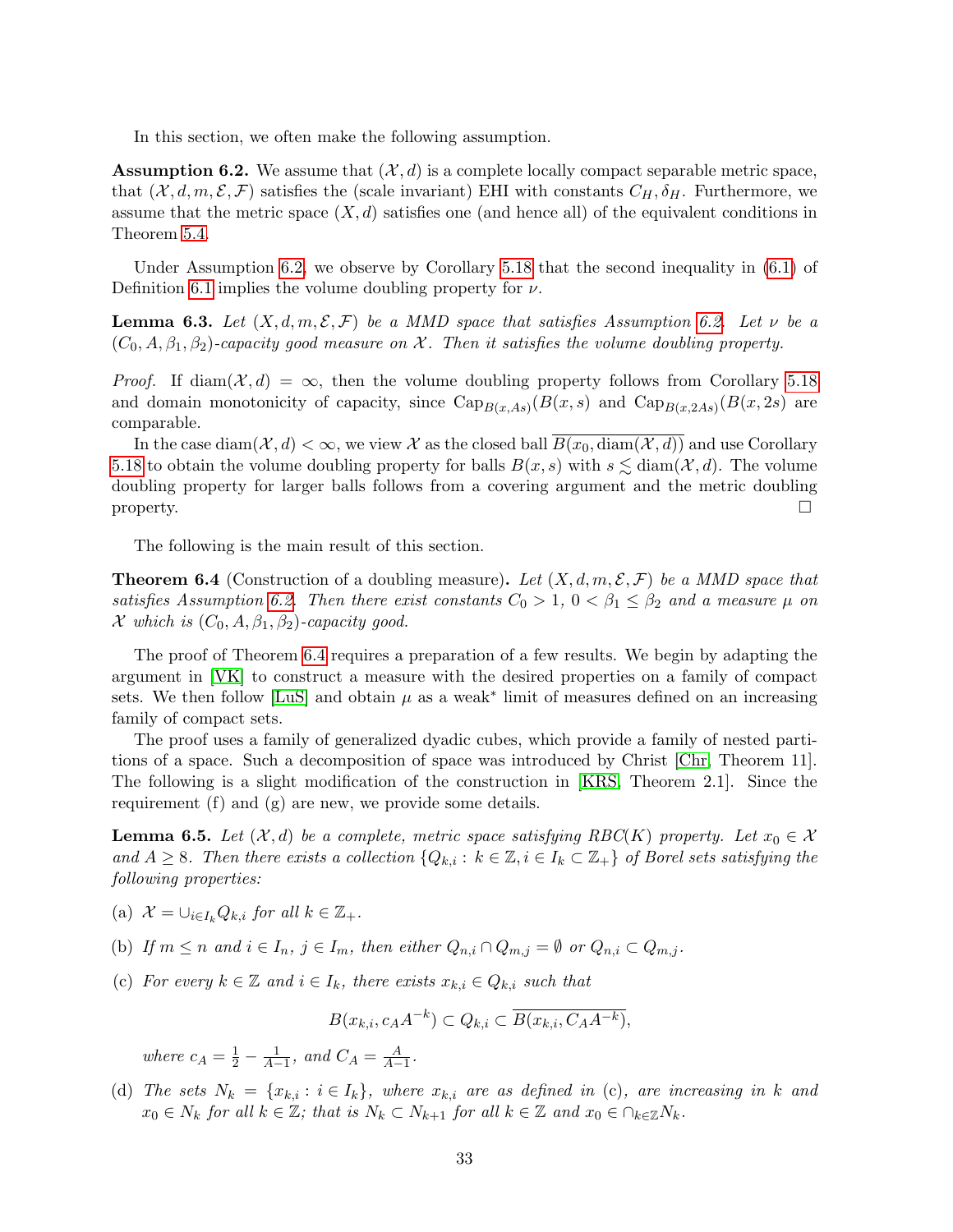- (e) Property (b) defines a partial order  $\prec$  on  $\mathcal{I} = \{(k,i): k \in \mathbb{Z}_+, i \in I_k\}$  by inclusion, where  $(k, i) \prec (m, j)$  whenever  $Q_{k,i} \subset Q_{m,i}$ .
- (f) There exists  $C_M = C_M(A) > 0$  such that, for all  $k \in \mathbb{Z}_+$  and for all  $x_{k,i} \in N_k$ , the 'successors'

$$
S_k(x_{k,i}) = \{x_{k+1,j} : (k+1,j) \prec (k,i)\}
$$

satisfy

$$
|S_k(x_{k,i})| \le C_M \quad \text{for all } k \in \mathbb{Z}, i \in I_k. \tag{6.2}
$$

Furthermore, we have  $d(x_{k,i}, y) \leq A^{-k}r$  for all  $y \in S_k(x_{k,i}).$ 

 $(g)$  Let

<span id="page-33-1"></span>
$$
k_0 = \inf \{ k \in \mathbb{Z} : |I_k| > 1 \},\tag{6.3}
$$

where  $|I_k|$  denotes the cardinality of  $I_k$ . Then  $k_0 \in \mathbb{Z} \cup \{-\infty\}$  satisfies

<span id="page-33-0"></span>
$$
c_A A^{-k_0} \le \text{diam}(\mathcal{X}, d) \le 2C_A A^{1-k_0}.
$$
\n(6.4)

For all  $k \geq k_0$ ,  $k \in \mathbb{Z}$  and  $i \in I_k$ , we have  $|S_k(x_{k,i})| \geq 2$ .

(h) For all  $k \in \mathbb{Z}$ ,  $Q_{k,0}$  is compact and  $x_{k,0} = x_0$ .

*Proof.* The sets  $Q_{k,j}, k \in \mathbb{Z}, j \in I_k$  are refered to as 'generalized dyadic cubes'. We follow the construction in [\[KRS\]](#page-53-12) with a minor modification so as to ensure the property (h).

We choose  $N_0 \subset \mathcal{X}$  such that  $x_0 \in N_0$  and  $N_0 = \{x_{0,i} : i \in I_0\}$  is a maximal subset of X such that  $d(x_{0,i}, x_{0,j}) \geq 1$  for all  $i \neq j$  with  $i, j \in I_0$ . For  $k > 0$ , we define  $N_k = \{x_{k,i} : i \in I_k\}$ is a maximal subset of X such that  $N_{k-1} \subset N_k$   $d(x_{k,i}, x_{k,j}) \geq A^{-k}$  for all distinct  $x_{k,i}, x_{k,j} \in$  $N_k$ . For  $k < 0$ , we define  $N_k = \{x_{k,i} : i \in I_k\}$  as a maximal set such that  $x_0 \in N_k \subset N_{k+1}$ ,  $d(x_{k,i}, x_{k,j}) \geq A^{-k}$  for all distinct  $x_{k,i}, x_{k,j} \in N_k$ .

We label the indices  $I_k$  such that  $x_{k,0} = x_0$  for all  $k \in \mathbb{Z}$ . For each  $(k, i) \in \mathbb{Z} \times I_k$ , we pick an element  $(k-1, j) \in \mathbb{Z} \times I_{k-1}$  such that

$$
d(x_{k,i}, x_{k-1,j}) = \min_{l \in I_{k-1}} d(x_{k,i}, x_{k-1,l}).
$$

We define  $\prec$  as the smallest partial order that contains the relations  $(k, i) \prec (k - 1, j)$  for all  $(k, i) \in \mathbb{Z} \times I_k$ , where  $(k - 1, j) \in \mathbb{Z} \times I_{k-1}$  is chosen as above.

We relabel the indices of  $I_0$  of  $N_0$  such that for all  $k < 0$ ,

$$
l_1 < l_2
$$
 for all  $k < 0, l_1 \in \{i \in I_0 : (0, i) \prec (k, 0)\}$  and  $l_2 \in I_0 \setminus \{i \in I_0 : (0, i) \prec (k, 0)\}$ . (6.5)

This relabeling exists since  $\{i \in I_0 : (0, i) \prec (k, i)\}\$  is finite for all  $k < 0$  (by the doubling property).

Define the sets  $Q_{0,i}$  as

$$
Q_{0,i} = \overline{\{x_{l,k} : (l,k) \prec (0,i)\}} \setminus \bigcup_{j
$$

For  $k < 0$ , we define the sets  $Q_{k,i}$  inductively as

$$
Q_{k,i} = \bigcup_{(k+1,j)\prec (k,i)} Q_{k+1,j},
$$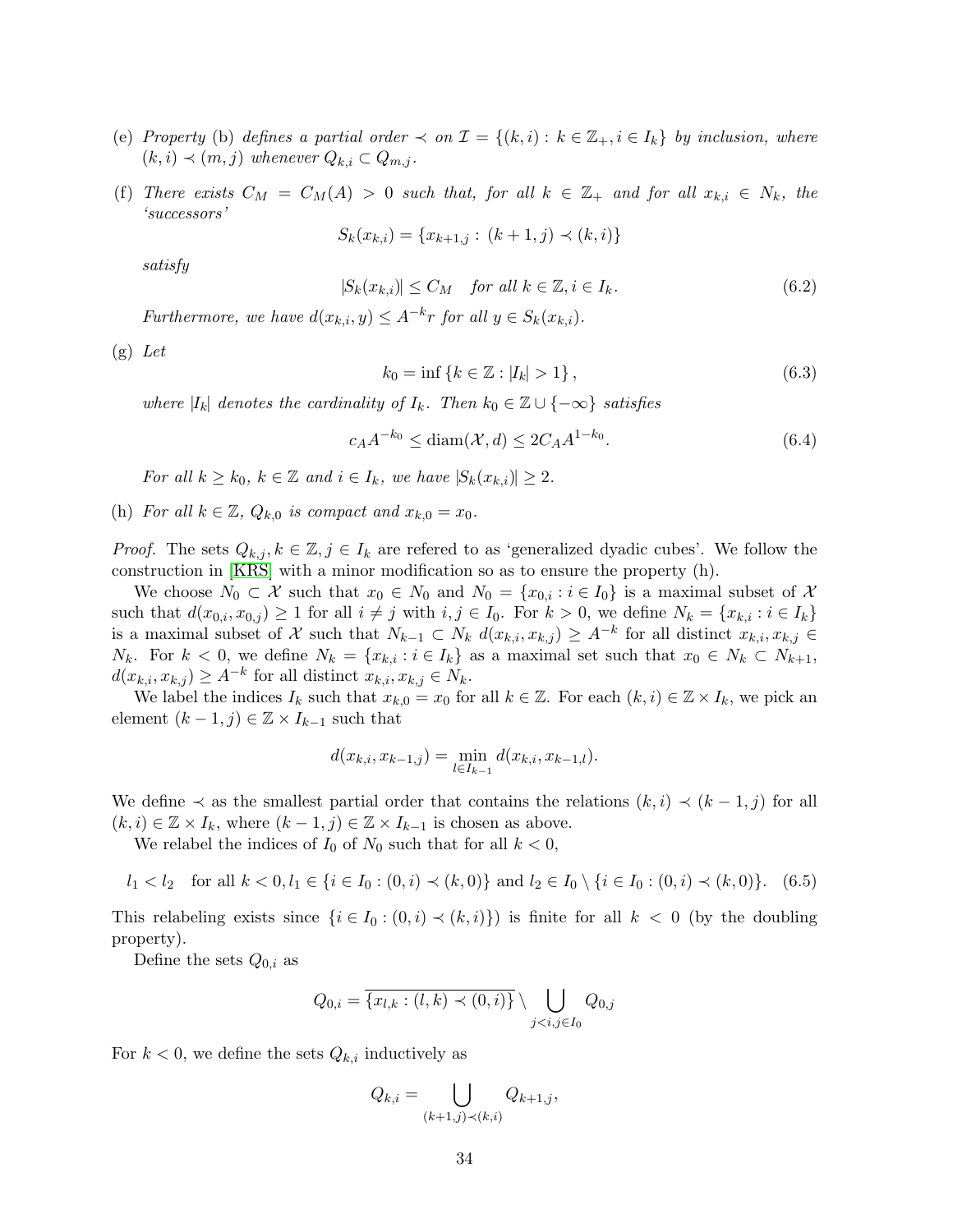whereas for  $k > 0$ , we define

$$
Q_{k,i} = Q_{k-1,j} \cap \overline{\{x_{l,j} : (l,j) \prec (k,i)\}} \setminus \bigcup_{j < i,j \in I_k} Q_{k,j}, \quad \text{where } (k,i) \prec (k-1,j).
$$

Properties (a)-(f) are contained in [\[KRS,](#page-53-12) Theorem 2.1].

(g) The estimate  $|S_k(x_{k,i})| \geq 2$  relies on the following consequence of RBC(K):  $r \leq \text{diam}(B(x,r)) \leq$ 2r for all  $B(x, r) \neq \mathcal{X}$ . Since  $2C_A/c_A = 4A/(A-3) < A$  for all  $A \geq 8$ , we have

$$
\operatorname{diam}(Q_{k,i}) \ge c_A A^{-k} > 2C_A A^{-k-1} \ge \operatorname{diam}(Q_{k+1,j}) \quad \text{for all } k > k_0, k \in \mathbb{Z}.
$$

Hence  $Q_{k,i} \neq Q_{k+1,j}$  for all  $k > k_0, i \in I_k, j \in I_{k+1}$ , and therefore  $|S_k(x_{k,i})| > 2$  for all  $k > k_0$ .

Clearly by (c), diam( $\mathcal{X}, d$ ) =  $\infty$  if and only if  $k_0 = -\infty$ . If  $k_0 \in \mathbb{Z}$ , the estimate [\(6.4\)](#page-33-0) follows from  $B(x_0, c_A A^{-k_0}) \subset Q_{k_0,0} \subsetneq \mathcal{X} = Q_{k_0-1,0} \subset B(x_0, C_A A^{-k_0+1}).$ (h) By [\(6.4\)](#page-33-0),  $Q_{k,0}$  is closed for all  $k \in \mathbb{Z}$ , since  $Q_{k,0} = \overline{\{(l,j) : (l,j) \prec (k,0)\}}$ . By (c) and [\(MD\),](#page-0-0)  $Q_{k,0}$  is compact for all  $k \geq 0$ .

We fix a family

$$
\{Q_{k,i}:\,k\in\mathbb{Z},i\in I_k\subset\mathbb{Z}_+\},\
$$

of generalized dyadic cubes as given by Lemma [6.5,](#page-32-3) and define the nets  $N_k$  and successors  $S_k(x)$ as in the lemma.

<span id="page-34-5"></span>**Definition 6.6.** We define the *predecessor*  $P_k(x)$  of  $x \in N_k$  to be the unique element of  $N_{k-1}$ such that  $x \in S_{k-1}(P_k(x))$ . Note that for  $x \in N_k$ ,  $S_k(x) \subset N_{k+1}$  whereas  $P_k(x) \in N_{k-1}$ . For  $x \in B_0$ , we denote by  $Q_k(x)$  the unique  $Q_{k,i}$  such that  $x \in Q_{k,i}$ .

Let  $k_0 \in \mathbb{Z} \cup \{-\infty\}$  be as defined in [\(6.3\)](#page-33-1). For  $k \in \mathbb{Z}$  with  $k \geq k_0 + 2$ , denote by  $c_k(x)$  the relative capacity

<span id="page-34-1"></span>
$$
c_k(x) = \text{Cap}_{B(x, A^{-k+1})}(Q_k(x)).
$$
\n(6.6)

The following lemma provides useful estimates on  $c_k$ . Note that if  $k \geq k_0 + 2$ , then

$$
A^{-k+1} \le A^{-k_0 - 1} \le c_A^{-1} A^{-1} \operatorname{diam}(\mathcal{X}, d) = \frac{2(A - 1)}{(A - 3)A} \operatorname{diam}(\mathcal{X}, d).
$$

<span id="page-34-0"></span>**Lemma 6.7** (Relative capacity estimates for generalized dyadic cubes). Let  $(X, d, m, \mathcal{E}, \mathcal{F})$  be a MMD space that satisfies Assumption [6.2.](#page-32-1) There exists  $A_0 \geq 8$  such that the following hold.

(a) For all  $A \geq A_0$ , there exists  $C_1 = C_1(A)$  such that for all  $k \geq k_0 + 2, x, y \in N_k$  with  $d(x, y) \leq 4A^{-k}$ , we have

<span id="page-34-2"></span>
$$
C_1^{-1}c_k(y) \le c_k(x) \le C_1c_k(y). \tag{6.7}
$$

(b) For all  $A \geq A_0$ , there exists  $C_1 = C_1(A)$  such that for all  $k \geq k_0 + 2, x \in N_k$  and  $y \in S_k(x)$ , we have

<span id="page-34-3"></span>
$$
C_1^{-1}c_k(x) \le c_{k+1}(y) \le C_1c_k(x). \tag{6.8}
$$

(c) For all  $A \geq A_0$ , there exists  $C_1 = C_1(A)$  such that for all  $x \in \mathcal{X}$  and  $s < \text{diam}(\mathcal{X}, d)/A^4$ ,

<span id="page-34-4"></span>
$$
C_1^{-1}c_k(x) \le \text{Cap}(B(x, s), B(x, As)) \le C_1c_k(x)
$$
\n(6.9)

where  $k \in \mathbb{Z}$  is the unique integer such that  $A^{-k} \leq s < A^{-k+1}$ .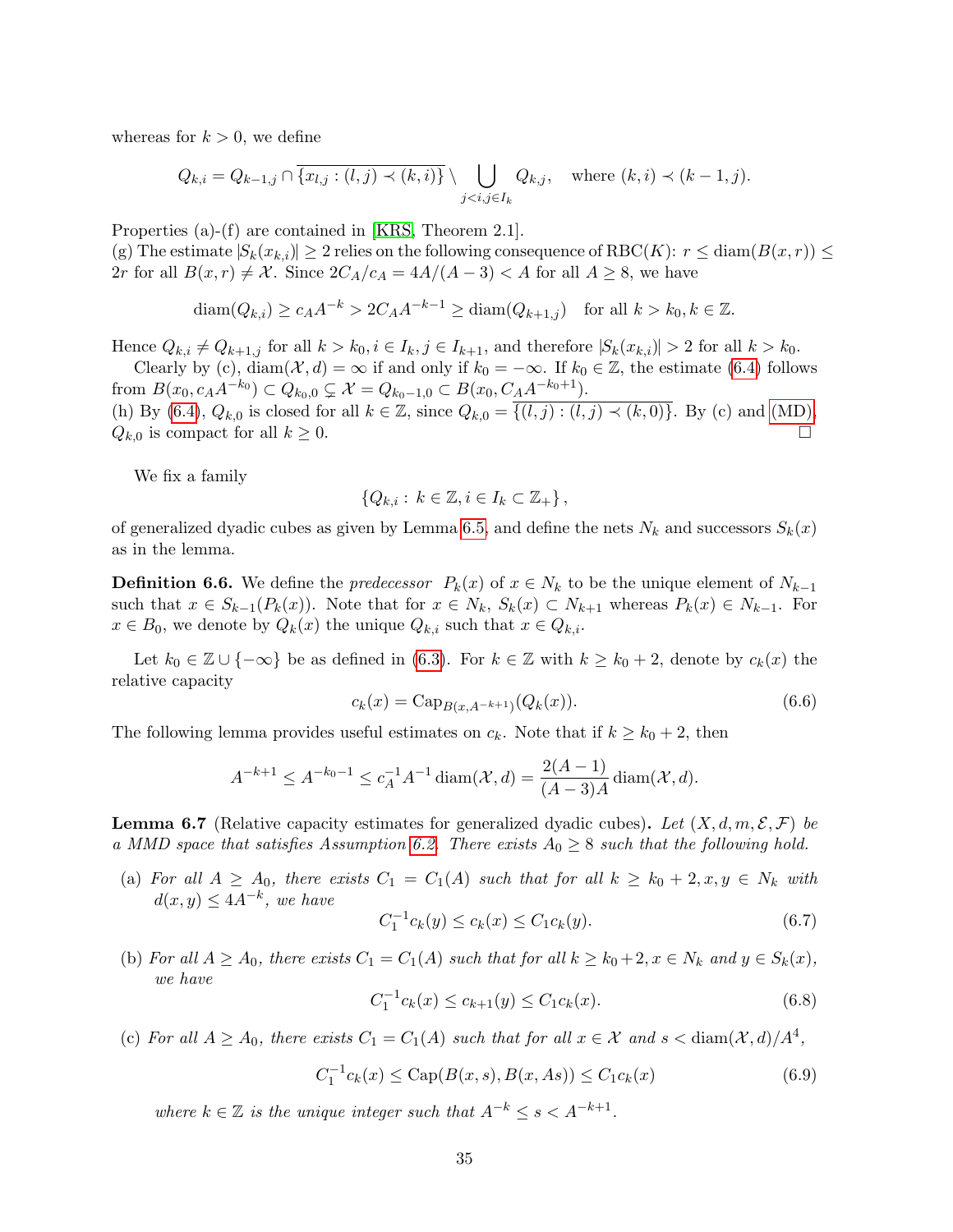Proof. We use domain monotonicity of capacity along with Corollary [5.18](#page-29-0) and Lemma [5.19](#page-29-1) to obtain the above the estimates. For (c), note that  $A^{-k} \le s < \text{diam}(\mathcal{X}, d)/A^4 \le 2C_A A^{-k_0-3}$  $A^{-k_0-2}$  implies  $k \ge k_0+2$ .

We record one more estimate regarding the subadditivity of  $c_k$ , which will play an essential role in ensuring [\(6.1\)](#page-31-2).

<span id="page-35-0"></span>**Lemma 6.8.** ([\[BM1,](#page-52-2) Lemma 4.6]) Let  $(X, d, m, \mathcal{E}, \mathcal{F})$  be a MMD space that satisfies Assumption [6.2.](#page-32-1) There exists  $A_0 \ge 4$ ,  $\delta = \delta(A) \in (0,1)$  such that for all  $k \in \mathbb{Z}$ ,  $k \ge k_0 + 2$ ,  $A \ge A_0$ , for all  $x \in N_k$ , we have

$$
c_k(x) \le (1 - \delta) \sum_{y \in S_k(x)} c_{k+1}(y).
$$

Henceforth, we fix an  $A \geq 8$  large enough such that the conclusions of Lemmas [6.7](#page-34-0) and [6.8](#page-35-0) hold.

We need the following modification of [\[VK,](#page-53-10) Lemma, p. 631], which was stated in [\[BM1,](#page-52-2) Lemma 4.7] without a proof. For reader's convenience, we provide its full proof below.

<span id="page-35-2"></span>**Lemma 6.9.** Let  $(X, d, m, \mathcal{E}, \mathcal{F})$  be a MMD space that satisfies Assumption [6.2.](#page-32-1) Let  $c_k(\cdot)$ ,  $k \geq k_0 + 2$ ,  $k \in \mathbb{Z}$  denote the capacities of the corresponding generalized dyadic cubes as defined in [\(6.6\)](#page-34-1). There exists  $C > 1$  satisfying the following. Let  $\mu_k$  be a probability measure on  $N_k$ such that

<span id="page-35-3"></span>
$$
\frac{\mu_k(e')}{c_k(e')} \le C^2 \frac{\mu_k(e'')}{c_k(e'')} \quad \text{for all } e', e'' \in N_k \text{ with } d(e', e'') \le 4A^{-k}.\tag{6.10}
$$

Then there exists a probability measure  $\mu_{k+1}$  on  $N_{k+1}$  such that

(1) For all  $g', g'' \in N_{k+1}$  with  $d(g', g'') \leq 4A^{-k-1}$  we have

$$
\frac{\mu_{k+1}(g')}{c_{k+1}(g')} \le C^2 \frac{\mu_{k+1}(g'')}{c_{k+1}(g'')}.
$$
\n(6.11)

(2) Let  $\delta \in (0,1)$  be the constant in Lemma [6.8.](#page-35-0) For all points  $e \in N_k$  and  $g \in S_k(e)$ ,

<span id="page-35-4"></span>
$$
C^{-1} \frac{\mu_k(e)}{c_k(e)} \le \frac{\mu_{k+1}(g)}{c_{k+1}(g)} \le (1-\delta) \frac{\mu_k(e)}{c_k(e)}.
$$
\n(6.12)

(3) The construction of the measure  $\mu_{k+1}$  from the measure  $\mu_k$  can be regarded as the transfer of masses from the points  $N_k$  to those of  $N_{k+1}$ , with no mass transferred over a distance greater than  $(1+4/A)A^{-k}$ .

Proof. By the metric doubling property

<span id="page-35-1"></span>
$$
\sup_{k \in \mathbb{Z}} \sup_{x \in N_k} |S_k(x)| = S < \infty,\tag{6.13}
$$

where  $S_k(x)$  is as define in Lemma [6.5\(](#page-32-3)f). We choose

$$
C=C_1S,
$$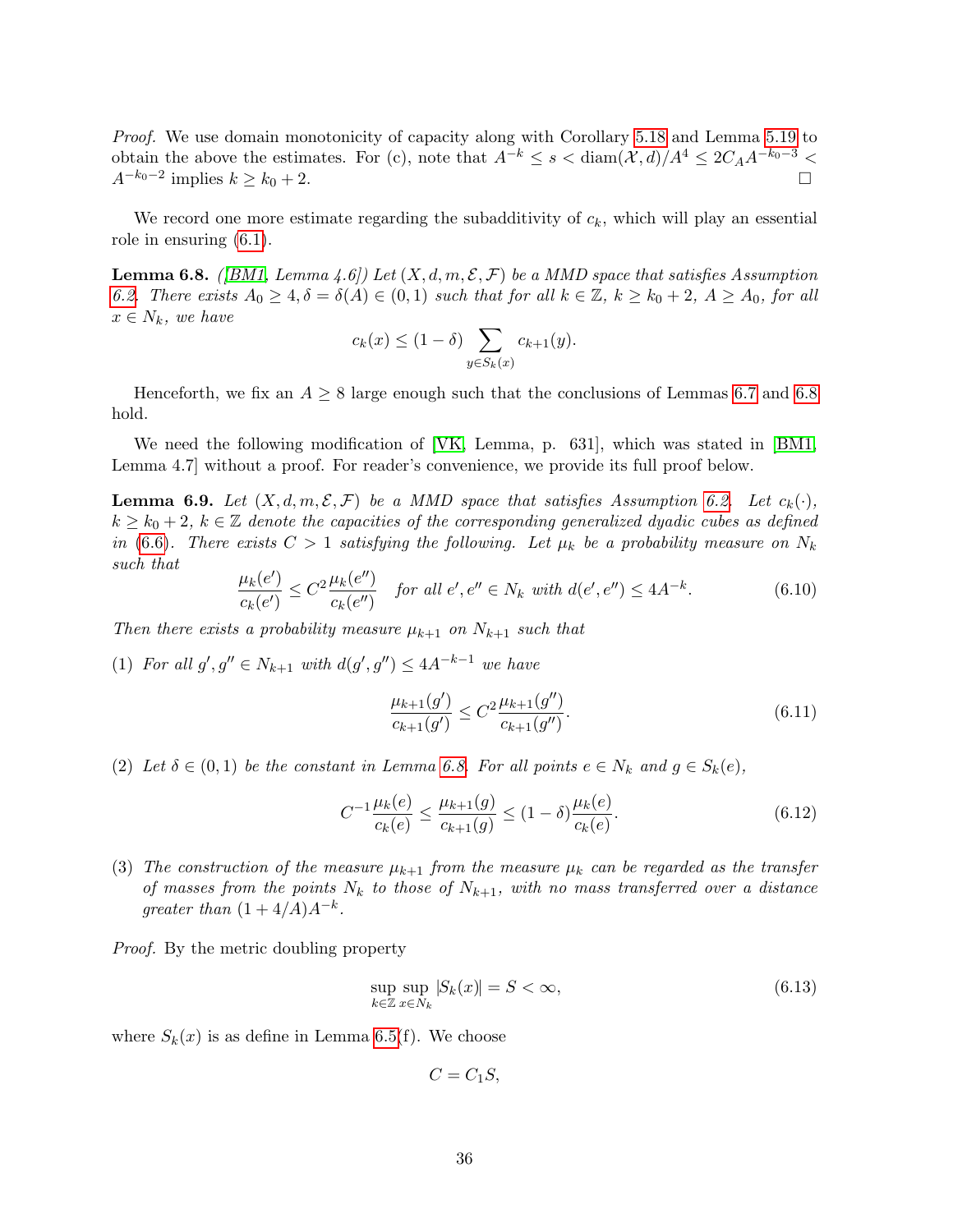where  $C_1$  is chosen such that [\(6.7\)](#page-34-2), [\(6.8\)](#page-34-3) and [\(6.9\)](#page-34-4) hold. For any probability measure  $\mu_k$  on  $N_k$ supported on  $N_k$  such that

$$
\frac{\mu_k(e')}{c_k(e')} \leq C^2 \frac{\mu_k(e'')}{c_k(e'')}
$$

for any points  $e', e'' \in N_k$  with  $d(e', e'') \leq 4A^{-k}$ .

The transfer of mass is accomplished in two steps. In the first step we distribute the mass  $\mu_k(e)$  to all its successors  $S_k(e)$  such that mass of  $g \in S_k(e)$  is proportional to  $c_{k+1}(g)$ , that is

$$
f_1(g) = \frac{c_{k+1}(g)}{\sum_{g' \in S_k(e)} c_{k+1}(g')} \mu_k(e),
$$

for all  $e \in N_k$  and  $g \in S_k(e)$ .

By [\(6.13\)](#page-35-1), Lemma [6.7](#page-34-0) and Lemma [6.8,](#page-35-0) we have

<span id="page-36-0"></span>
$$
C^{-1} \frac{\mu_k(e)}{c_k(e)} \le \frac{f_0(g)}{c_{k+1}(g)} \le (1 - \delta) \frac{\mu_k(e)}{c_k(e)},
$$
\n(6.14)

for all points  $e \in N_k$  and  $g \in S_k(e)$ . If the measure  $f_1$  on  $N_{k+1}$  satisfies condition (1) of the Lemma, we set  $\mu_{k+1} = f_1$ . This is the desired measure. Condition (2) is satisfied by [\(6.14\)](#page-36-0), and  $(3)$  and  $(4)$  are obviously satisfied by Lemma  $6.5(c)$ . The second step is not necessary in this case.

But if  $f_0$  does not satisfy condition (1) of the Lemma, then we proceed as follows at the second step. Let  $p_1, \ldots, p_T$  be the indexed pairs of points  $\{g', g''\}$  with  $g', g'' \in N_{k+1}$  with  $0 < d(g', g'') \leq$  $4A^{-k-1}r$ . Take the pair  $p_1 = \{g'_1, g''_1\}$ . If  $\frac{f_0(g'_1)}{c_{k+1}(g'_1)}$  $\frac{f_0(g_1')}{c_{k+1}(g_1')} \leq C^2 \frac{f_0(g_1'')}{c_{k+1}(g_1'')}$  $\frac{f_0(g_1'')}{c_{k+1}(g_1'')}$  and  $\frac{f_0(g_1'')}{c_{k+1}(g_1'')}$  $\frac{f_0(g_1^{ij})}{c_{k+1}(g_1^{ij})} \leq C^2 \frac{f_0(g_1^j)}{c_{k+1}(g_1^j)}$  $\frac{J(0, g_1)}{c_{k+1}(g'_1)}$ , then we set  $f_1 = f_0$ . Assume one of the inequalities is violated, say  $\frac{f_0(g_1')}{g_{b+1}(g_1')}$  $\frac{f_0(g_1')}{c_{k+1}(g_1')} > C^2 \frac{f_0(g_1'')}{c_{k+1}(g_1'')}$  $\frac{J(0, g_1)}{c_{k+1}(g_1^{\prime\prime})}$ . Then we construct a measure  $f_1$  from  $f_0$  such that

$$
f_1(g'_1) = f_0(g'_1) - \alpha_1,
$$
  
\n
$$
f_1(g''_1) = f_0(g''_1) + \alpha_1,
$$
  
\n
$$
f_1(g) = f_0(g), \quad g \neq g'_1, g''_1,
$$

where  $\alpha_1 > 0$  is chosen such that

$$
\alpha_1 \left( \frac{C^2}{c_{k+1}(g_1'')} + \frac{1}{c_{k+1}(g_1')} \right) = \frac{f_0(g_1')}{c_{k+1}(g_1')} - C^2 \frac{f_0(g_1'')}{c_{k+1}(g_1'')}.
$$

It is clear that  $\frac{f_1(g_1')}{g_1 \ldots g_n'}$  $\frac{f_1(g'_1)}{c_{k+1}(g'_1)} = C^2 \frac{f_1(g''_1)}{c_{k+1}(g''_1)}$  $\frac{J_1(g_1)}{c_{k+1}(g_1'')}$ .

The next step is the construction of measure  $f_2$  from  $f_1$  in exactly the same way that  $f_1$  was constructed from  $f_0$ . Here we consider the pair  $p_2$ . A measure  $f_3$  is next constructed from  $f_2$ and so on. We claim that  $\mu_{k+1} = f_T$  is the desired measure in the lemma.

We first verify that for all  $e \in N_k$ , for all  $g \in S_k(e)$  and for all  $s = 0, 1, ..., T$ , we have

<span id="page-36-1"></span>
$$
C^{-1} \frac{\mu_k(e)}{c_k(e)} \le \frac{f_s(g)}{c_{k+1}(g)} \le (1 - \delta) \frac{\mu_k(e)}{c_k(e)}.
$$
\n(6.15)

By [\(6.14\)](#page-36-0), it is clear that [\(6.15\)](#page-36-1) holds for  $s = 0$ . We now show (6.15) by induction. Suppose (6.15) holds for  $s = j$ , we will verify it for  $s = j + 1$ . Let  $p_{j+1} = (g', g'')$ ,  $e' = P_{k+1}(g')$ ,  $e'' = P_{k+1}(g'')$ . If  $f_j = f_{j+1}$ , there is nothing to prove. But if  $f_{j+1} \neq f_j$ , then assume, say, that

<span id="page-36-2"></span>
$$
\frac{f_j(g')}{c_{k+1}(g')} > C^2 \frac{f_j(g'')}{c_{k+1}(g'')}.
$$
\n(6.16)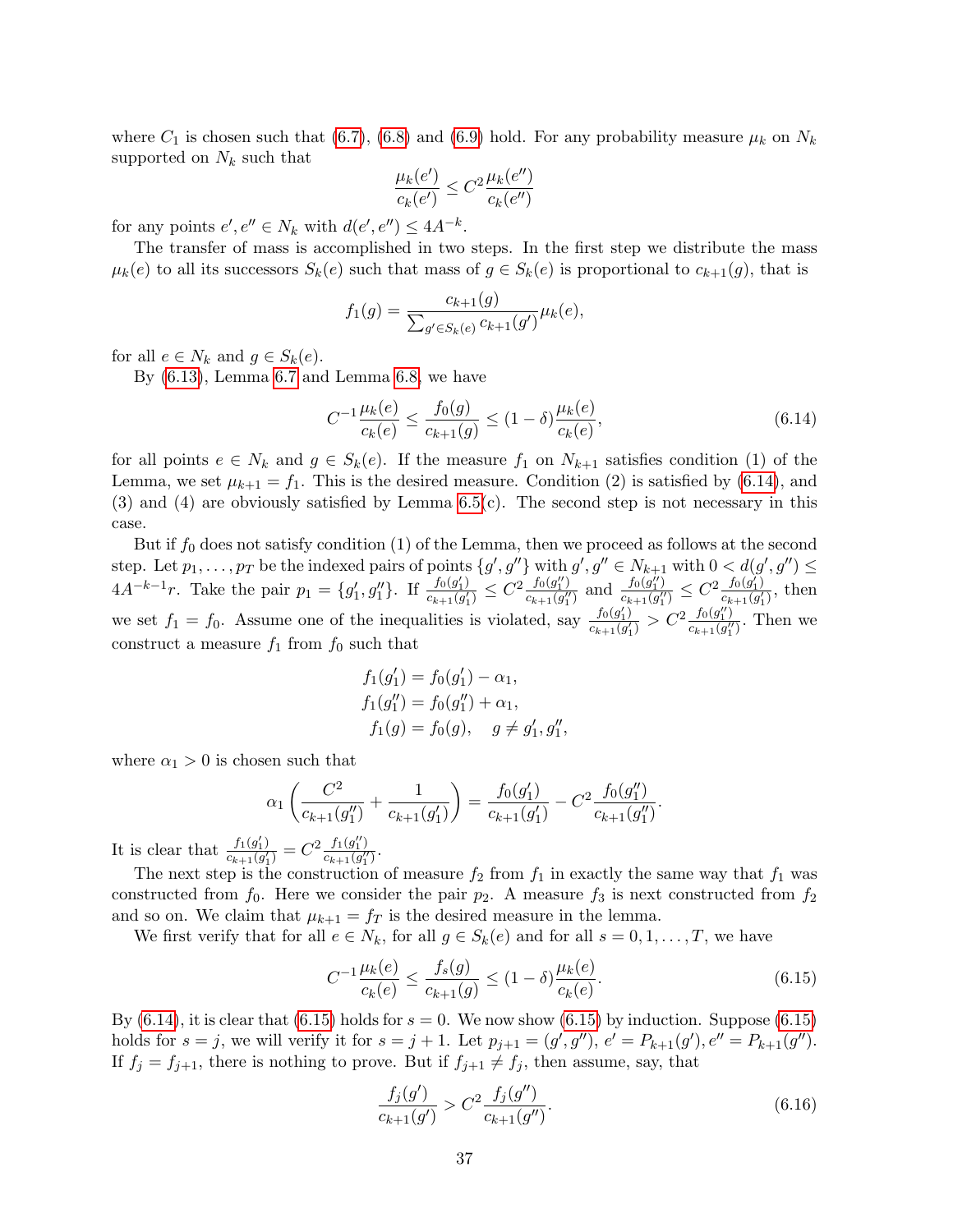By [\(6.16\)](#page-36-2) and the construction, we have

<span id="page-37-0"></span>
$$
f_{j+1}(g') < f_j(g'), \quad f_{j+1}(g'') > f_j(g''). \tag{6.17}
$$

Therefore by the induction hypothesis [\(6.15\)](#page-36-1) for  $s = j$  and [\(6.17\)](#page-37-0), we have

$$
\frac{f_{j+1}(g')}{c_{k+1}(g')} \le (1-\delta) \frac{\mu_k(e')}{c_k(e')}, \quad \frac{f_{j+1}(g'')}{c_{k+1}(g'')} \ge C^{-1} \frac{\mu_k(e')}{c_k(e')}.
$$

Therefore it suffices to verify that

<span id="page-37-1"></span>
$$
\frac{f_{j+1}(g')}{c_{k+1}(g')} \ge C^{-1} \frac{\mu_k(e')}{c_k(e')}, \quad \frac{f_{j+1}(g'')}{c_{k+1}(g'')} \le (1-\delta) \frac{\mu_k(e'')}{c_k(e'')}.
$$
\n(6.18)

Suppose the first inequality in [\(6.18\)](#page-37-1) fails to be true, then by construction, [\(6.17\)](#page-37-0) and the induction hypothesis [\(6.15\)](#page-36-1) for  $s = j$ , we have

$$
C^{-1}\frac{\mu_k(e')}{c_k(e')} > \frac{f_{j+1}(g')}{c_{k+1}(g')} = C^2 \frac{f_{j+1}(g'')}{c_{k+1}(g'')} > C^2 \frac{f_j(g'')}{c_{k+1}(g'')} \ge C \frac{\mu_k(e'')}{c_k(e'')},
$$
(6.19)

which implies  $\frac{\mu_k(e')}{g_k(e')}$  $\frac{\mu_k(e')}{c_k(e')} > C^2 \frac{\mu_k(e'')}{c_k(e'')}$  $\frac{\mu_k(e'')}{c_k(e'')}$ . However  $\frac{\mu_k(e')}{c_k(e')}$  $\frac{\mu_k(e')}{c_k(e')} \leq C^2 \frac{\mu_k(e'')}{c_k(e'')}$  $\frac{\mu_k(e^{\prime\prime})}{c_k(e^{\prime\prime})}$ , by the assumption on  $\mu_k$ , since

$$
d(e', e'') \le d(e', g') + d(g', g'') + d(e'', g'') \le 2A^{-k}r + 4A^{-k-1}r \le 4A^{-k}r.
$$

This proves the first inequality in [\(6.18\)](#page-37-1). The proof of the second inequality in [\(6.18\)](#page-37-1) is similar. Indeed, assume to the contrary that  $\frac{f_{j+1}(g'')}{g_{j+1}(g'')}$  $\frac{f_{j+1}(g'')}{c_{k+1}(g'')} > (1-\delta)\frac{\mu_k(e'')}{c_k(e'')}$  $\frac{\mu_k(e^{\alpha})}{c_k(e^{\prime\prime})}$ ; then we have

$$
(1 - \delta) \frac{\mu_k(e')}{c_k(e')} \ge \frac{f_j(g')}{c_{k+1}(g')} > \frac{f_{j+1}(g')}{c_{k+1}(g')} = C^2 \frac{f_{j+1}(g'')}{c_{k+1}(g'')} > C^2 (1 - \delta) \frac{\mu_k(e'')}{c_k(e'')},
$$
(6.20)

which again implies  $\frac{\mu_k(e')}{c_k(e')}$  $\frac{\mu_k(e')}{c_k(e')} > C^2 \frac{\mu_k(e'')}{c_k(e'')}$  $\frac{\mu_k(e^{\alpha})}{c_k(e^{\alpha})}$ . Therefore [\(6.15\)](#page-36-1) follows by induction. In particular,  $\mu_{k+1} = f_T$  satisfies condition (2) of the lemma.

We now verify condition (1) for  $\mu_{k+1} = f_T$ . For this, it suffices to prove the following assertion:if

<span id="page-37-2"></span>
$$
C^{-2} \frac{f_j(g'')}{c_{k+1}(g'')} \le \frac{f_j(g')}{c_{k+1}(g')} \le C^2 \frac{f_j(g'')}{c_{k+1}(g'')}
$$
\n(6.21)

holds for a pair of points  $g', g'' \in N_{k+1}$  such that  $d(g', g'') \leq 4A^{-k-1}r$ , then the same inequalities hold when  $f_j$  is replaced by  $f_{j+1}$ .

We now prove this. If  $p_{j+1} = \{g', g''\}$ , then  $f_{j+1} = f_j$  and there is nothing to prove. If  $p \cap p_{j+1} = \emptyset$ , then again there is nothing to prove. Let  $p_{j+1} = \{g_1, g_2\}$ . Without loss of generality, we assume  $p_{j+1} \cap \{g', g''\} = \{g_1\}$  where  $g_1 = g''$  and  $f_j(g'')/c_{k+1}(g'') > C^2 f_j(g_2)/c_{k+1}(g_2)$ . Then

<span id="page-37-4"></span>
$$
\frac{f_{j+1}(g'')}{c_{k+1}(g'')} = C^2 \frac{f_{j+1}(g_2)}{c_{k+1}(g_2)}, \quad f_{j+1}(g'') < f_j(g''), \quad f_{j+1}(g') = f_j(g'). \tag{6.22}
$$

Therefore, only the second inequality in [\(6.21\)](#page-37-2) can fail for  $f_{j+1}$ . Suppose that this happens, that is

<span id="page-37-3"></span>
$$
\frac{f_{j+1}(g')}{c_{k+1}(g')} > C^2 \frac{f_{j+1}(g'')}{c_{k+1}(g'')}.
$$
\n(6.23)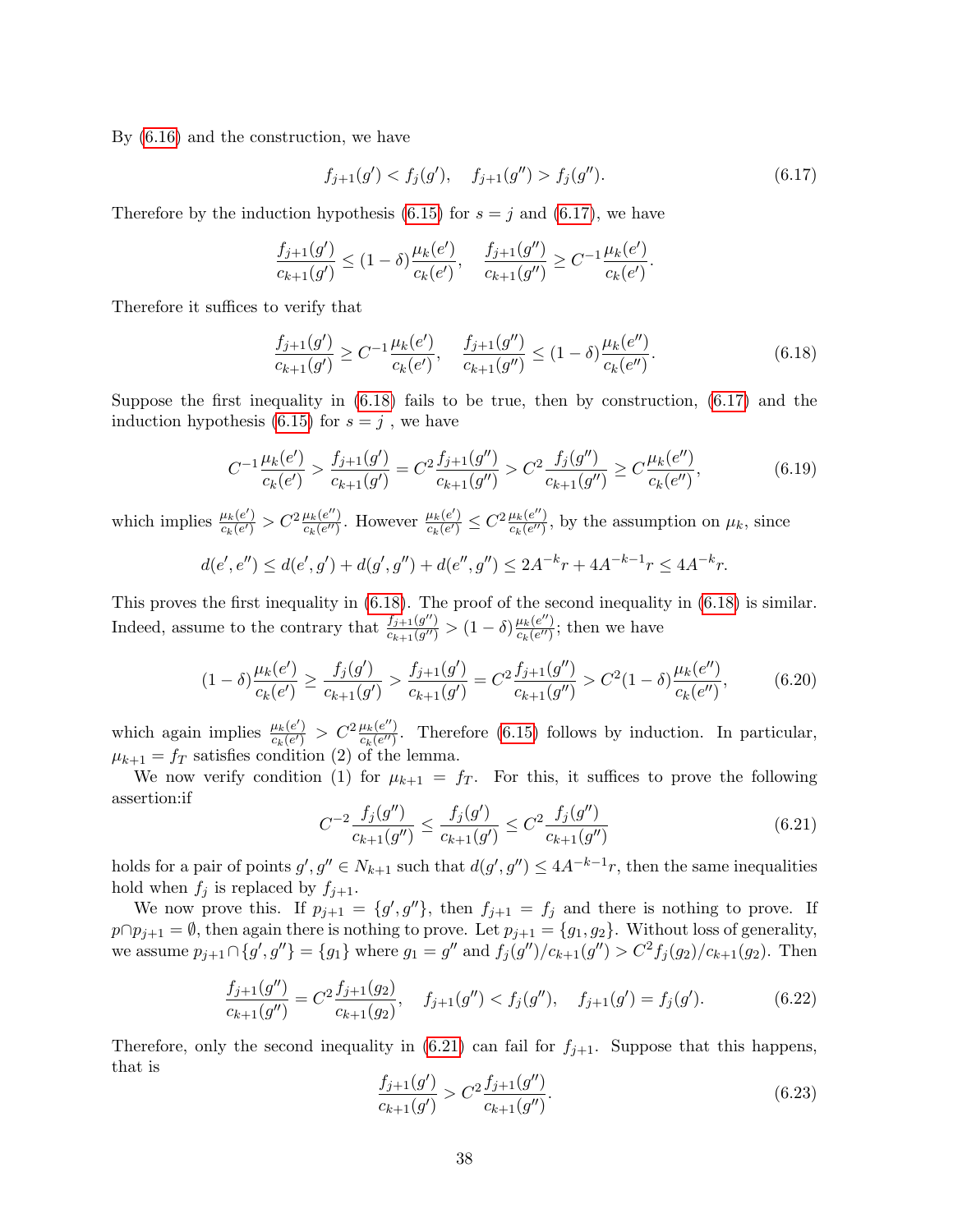Let  $e' = P_{k+1}(g')$  and  $e_2 = P_{k+1}(g_2)$ . Then by [\(6.23\)](#page-37-3), [\(6.22\)](#page-37-4) and [\(6.15\)](#page-36-1)

$$
(1 - \delta) \frac{\mu_k(e')}{c_k(e')} \ge \frac{f_{j+1}(g')}{c_{k+1}(g')} > C^2 \frac{f_{j+1}(g'')}{c_{k+1}(g'')} = C^4 \frac{f_{j+1}(g_2)}{c_{k+1}(g_2)} \ge C^3 \frac{\mu_k(e_2)}{c_k(e_2)},
$$
(6.24)

which implies that  $\frac{\mu_k(e')}{c_k(e')}$  $\frac{\mu_k(e')}{c_k(e')} > C^2 \frac{\mu_k(e_2)}{c_k(e_2)}$ . However since  $d(e', e_2) \leq d(e', g') + d(g', g'') + d(g_1, g_2) + d(g_2, g')$  $d(g_2, e_2) \leq 2(A^{-k} + 4A^{-k-1}) \leq 4A^{-k}$ , we have a contradiction and hence [\(6.23\)](#page-37-3) is false. This shows [\(6.21\)](#page-37-2) for the case  $f_j(g'')/c_{k+1}(g'') > C^2 f_j(g_2)/c_{k+1}(g_2)$ . The case  $f_j(g'')/c_{k+1}(g'') <$  $C^{-2}f_j(g_2)/c_{k+1}(g_2)$  is analyzed similarly and therefore the assertion given by [\(6.21\)](#page-37-2) is proved. It remains to observe that this assertion proves condition (2) of the lemma for the measure  $\mu_{k+1} = f_T$ . Along the path from  $f_0$  to  $f_T$ , we "correct" the measure at all pairs of points where condition (1) is violated, and the assertion given by [\(6.21\)](#page-37-2) shows that once a pair is corrected, it remains corrected when further changes are made.

Condition (3) is easily seen to be true. It remains to verify condition (4). Note that by Lemma [6.5,](#page-32-3) there was a mass transfer over a distance of at most  $A^{-k}$  while passing from  $\mu_k$  to f<sub>0</sub>. Therefore it suffices to verify that while passing from  $f_0$  to  $f_T = \mu_{k+1}$  there is a transfer over a distance of at most  $4A^{-k-1}$ .

We will now verify this. It suffices to verify that there are no pairs  $p_l = \{g_1, g_2\}, p_m = \{g_2, g_3\},$  $1 \leq l \leq m \leq T$ , such that mass is transferred from  $g_1$  to  $g_2$  (in the transition from  $f_{l-1}$  to  $f_l$ ) and then mass is transferred from  $g_2$  to  $g_3$  (in the transition from  $f_{m-1}$  to  $f_m$ ). Assume the opposite. First note that that the assertion given by [\(6.21\)](#page-37-2) can be modified as follows. If the second inequality in [\(6.21\)](#page-37-2) is true for  $f_j$  it remains true for  $f_{j+1}$ . The same argument as before goes through. Using this modified version of the assertion, as the assumption that there is mass transfer from  $g_1$  to  $g_2$  followed by mass transfer from  $g_2$  to  $g_3$ , we have

<span id="page-38-0"></span>
$$
\frac{f_0(g_1)}{c_{k+1}(g_1)} > C^2 \frac{f_0(g_2)}{c_{k+1}(g_2)}, \quad \frac{f_0(g_2)}{c_{k+1}(g_2)} > C^2 \frac{f_0(g_3)}{c_{k+1}(g_3)}.
$$
\n(6.25)

If  $e_1 = P_{k+1}(g_1)$ ,  $e_3 = P_{k+1}(g_3)$ , then

$$
d(e_1, e_3) \le d(e_1, g_1) + d(g_1, g_2) + d(g_2, g_3) + d(g_3, e_3) \le 2r(A^{-k} + 4A^{-k-1}) \le 4A^{-k}.
$$

Consequently by assumption,  $\mu_k(e_1)/c_k(e_1) \leq C^2 \mu_k(e_3)/c_k(e_3)$ . However the inequalities [\(6.25\)](#page-38-0) and [\(6.15\)](#page-36-1) imply the opposite inequality  $\mu_k(e_1)/c_k(e_1) > C^2 \mu_k(e_3)/c_k(e_3)$ . We have arrived at the desired contradiction and the proof of the lemma is complete.

<span id="page-38-1"></span>**Remark 6.10.** If  $M_k \subset N_k$  and if  $\mu_k$  is a probability measure on  $M_k$  satisfying the assumptions of Lemma [6.9,](#page-35-2) then the above construction yields a measure  $\mu_{k+1}$  on  $M_{k+1} \subset N_{k+1}$  satisfying the conclusion on Lemma [6.9,](#page-35-2) where  $M_{k+1} = \bigcup_{y \in M_k} S_{k+1}(y)$ .

We now adapt the method in [\[VK\]](#page-53-10) to construct the doubling measure.

<span id="page-38-2"></span>**Proposition 6.11** (Measure in a cube). Let  $(X, d, m, \mathcal{E}, \mathcal{F})$  be a MMD space that satisfies Assumption [6.2.](#page-32-1) Let  $l \geq k_0 - 1$ . There exist constants  $C_0$ ,  $A > 1$  and  $0 < \beta_1 \leq \beta_2$  such that for any integer  $l \geq k_0 - 1$ , there exists a  $(C_0, A, \beta_1, \beta_2)$ -capacity good measure  $\nu = \nu_l$  on  $Q_{l,0}$ .

*Proof.* Choose A large enough such that the conclusion of Lemma [6.9](#page-35-2) holds. The cubes  $Q_{k,0}$ for  $k \leq 0$  and  $Q_{k,j} \subset Q_{l,0}$  for  $k > l, j \in I_k$  form a generalized dyadic decomposition of the compact space  $Q_{k,0}$ . Let  $N_k, k \in \mathbb{Z}$  be as given in Lemma [6.5\(](#page-32-3)d) for the generalized dyadic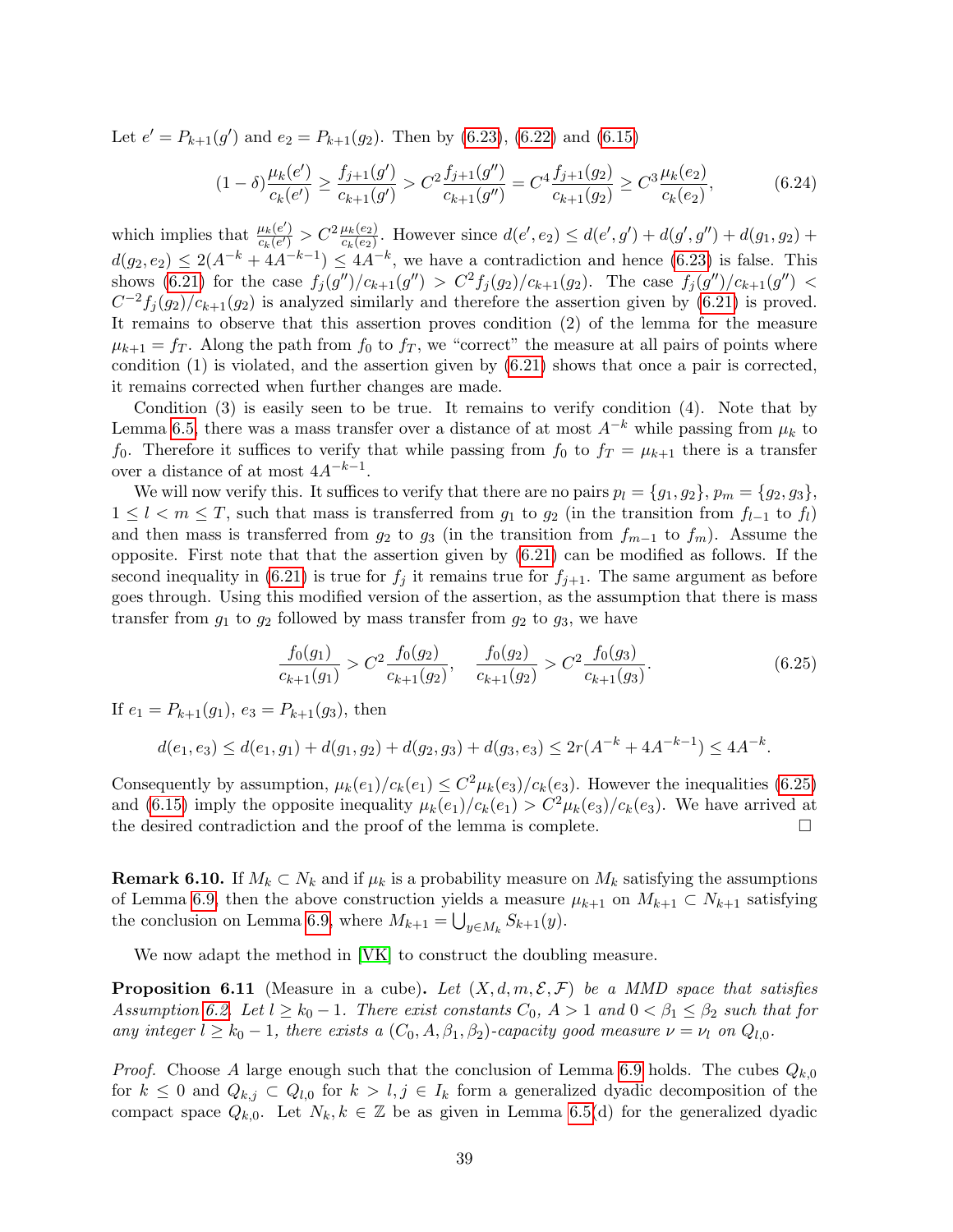decomposition of  $Q_{l,0}$  as mentioned above. Let  $\mu_{l+3}$  be the probability measure on  $N_{l+3}$  such that  $\mu_2$  is proportional to  $c_2$ ; that is

$$
\mu_{l+3}(x) = \frac{c_{l+3}(x)}{\sum_{y \in N_{l+3}} c_{l+3}(y)}, \quad \text{for all } x \in N_{l+3}.
$$

We use Lemma [6.9](#page-35-2) and Remark [6.10](#page-38-1) to inductively construct probability measures  $\mu_k$  on  $N_k$  for all  $k \geq l + 3$ . We define the measure  $\nu = \nu_l$  as a weak (sub-sequential) limit of the measures  $\mu_k$ as  $k \to \infty$  (the existence of such a limit follows from the compactness of  $Q_{l,0}$ ). We claim that

<span id="page-39-0"></span> $\nu$  is  $(C_0, A, \beta_1, \beta_2)$ -capacity good for some  $C_0, A, \beta_1, \beta_2 > 0$ . (6.26)

For each  $x \in Q_{l,0}$  and  $k \geq l+3$ , we choose a point  $e_{x,k} \in N_k$  such that

$$
d(x, N_k) = \min_{e \in N_k} d(x, e) = d(x, e_{x,k}) \le C_A A^{-k}.
$$

If  $s < A^{-4}$  diam $(Q_{l,0}) \leq A^{-3} 2C_A A^{-l} \leq A^{-l-3}$ , then  $s < A^{-l-3}$ . In order to show [\(6.26\)](#page-39-0), we prove the following two sided estimate on measure of balls: there exists  $C_2 \geq 1$  such that

<span id="page-39-2"></span>
$$
C_2^{-1} \mu_n(e_{x,n}) \le \nu(B(x,s) \cap Q_{l,0}) \le C_2 \mu_n(e_{x,n}), \quad \text{for all } x \in Q_{l,0}, s < A^{-l-3}, \tag{6.27}
$$

where *n* is the unique integer such that  $A^{-n-1} \leq s < A^{-n}$ .

Note that, by Lemma [6.9](#page-35-2) the mass from  $e \in N_k$  travels a distance of at most

<span id="page-39-3"></span>
$$
(1+4A^{-1})\sum_{l=k}^{\infty} A^{-l} = C_3 A^{-k}, \quad \text{where } C_3 := (1+4A^{-1})(1-A^{-1})^{-1} \le \frac{12}{7}.
$$
 (6.28)

Therefore, none of the mass outside  $N_n \cap B(x,(1+C_3)A^{-n})$  falls in  $B(x,s)$ , and therefore

<span id="page-39-1"></span>
$$
\nu(B(x,s)) \le \mu_n\left(N_n \cap B(x,(1+C_3)A^{-n})\right) \quad \text{for all } x \in Q_{l,0}, s \in (0,A^{-l-3}).\tag{6.29}
$$

By the triangle inequality, if  $e \in N_n \cap B(x, (1+C_3)A^{-n})$ , then

$$
d(e, e_{x,n}) \le d(e, x) + d(x, e_{x,n}) \le (1 + C_3)A^{-n} + C_A A^{-n} \le 4A^{-n}.
$$

Therefore by [\(6.29\)](#page-39-1), [\(6.10\)](#page-35-3), [\(6.7\)](#page-34-2), and the metric doubling property, we obtain the upper bound  $\nu(B(x, s)) \lesssim \mu_n(e_{x,n})$  in [\(6.27\)](#page-39-2).

For the lower bound in [\(6.27\)](#page-39-2), using [\(6.28\)](#page-39-3), we have that for all  $x \in Q_{l,0}$  and for all  $s < A^{-l-3}$ with  $A^{-n-1} \le s < A^{-n}$ ,  $n \in \mathbb{Z}_+$ , the mass from  $e_{x,n+2}$  travels a distance of at most  $C_3 A^{-n-2} \le \frac{12}{7} A^{-n-2}$  from  $e_{x,n+2}$ . Since  $d(x, e_{n+2,x}) \le A^{-n-2}$ , we have that the mass from  $e_{n+2,x}$  stays within

$$
B(x, \frac{19}{7}A^{-n-2}) \subset B(x, \frac{19}{7A}s) \subset B(x, s/2).
$$

Therefore

<span id="page-39-4"></span>
$$
\nu(B(x,s)) \ge \mu_{n+2}(e_{x,n+2})\tag{6.30}
$$

By [\(6.12\)](#page-35-4) and [\(6.8\)](#page-34-3), we obtain that  $\mu_{n+2}(e_{x,n+2})$  and  $\mu_n(P_{n+1}(P_{n+2}(e_{x,n+2})))$  are comparable, where  $P_{n+1}, P_{n+2}$  denote the predecessor as given in Definition [6.6.](#page-34-5) By triangle inequality, we obtain that  $d(e_{x,n}, P_{n+1}(P_{n+2}(e_{x,n+2}))) \leq 4A^{-n}$ , and therefore by [\(6.7\)](#page-34-2), we obtain that  $\mu_n(P_{n+1}(P_{n+2}(e_{x,n+2})))$  and  $\mu_n(e_{x,n})$  are comparable. Combining the above with [\(6.30\)](#page-39-4), we obtain the lower bound  $\nu(B(x, s)) \gtrsim \mu_n(e_{x,n})$  in [\(6.27\)](#page-39-2). This completes the proof of (6.27).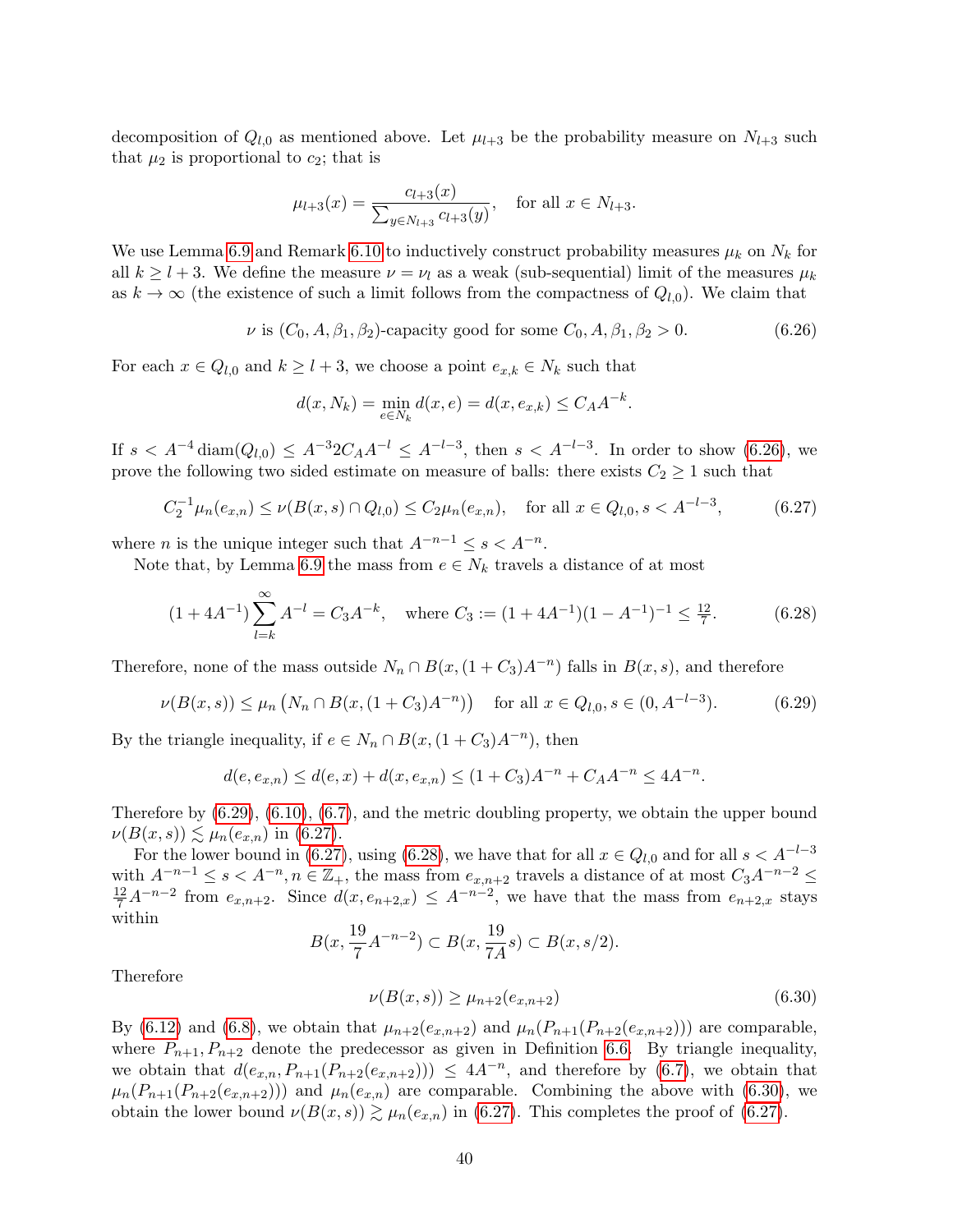Next, we obtain [\(6.26\)](#page-39-0) from [\(6.27\)](#page-39-2). Let  $0 < s_1 < s_2 < A^{-l-3}$ . Let  $n_1, n_2 \in \mathbb{Z}$  such that  $A^{-n_i-1} \leq s_i < A^{-n_i}$  for  $i = 1, 2$ . For  $x \in Q_{l,0}$ , let  $x_{n_i} \in N_{n_i}$  be unique point in  $N_{n_i}$  such that  $x_{n_i} \in Q_{n_i}(x)$ . By [\(6.27\)](#page-39-2) and Lemma [6.7\(](#page-34-0)c), we have

$$
\frac{\nu(B(x, s_2)) \operatorname{Cap}_{B(x, As_1)}(B(x, s_1))}{\nu(B(x, s_1)) \operatorname{Cap}_{B(x, As_2)}(B(x, s_2))} \asymp \frac{\mu_{n_2}(x_{n_2})c_{n_1}(x)}{\mu_{n_1}(x_{n_1})c_{n_2}(x)}
$$

Let  $\tilde{x}_{n_2}$  be the unique point in  $N_{n_2}$  such that  $x_{n_1} \in Q_{n_1}(\tilde{x}_{n_2})$ . By the triangle inequality and Lemma  $6.9(1)$ , we obtain

$$
\frac{\nu(B(x,s_2))\operatorname{Cap}_{B(x,As_1)}(B(x,s_1))}{\nu(B(x,s_1))\operatorname{Cap}_{B(x,As_2)}(B(x,s_2))} \asymp \frac{\mu_{n_2}(\tilde{x}_{n_2})c_{n_1}(x_{n_1})}{\mu_{n_1}(x_{n_1})c_{n_2}(\tilde{x}_{n_2})}
$$

Next, by using Lemma [6.9\(](#page-35-2)2), we obtain

$$
(1-\delta)^{n_1-n_2} \lesssim \frac{\nu(B(x,s_2)) \operatorname{Cap}_{B(x,As_1)}(B(x,s_1))}{\nu(B(x,s_1)) \operatorname{Cap}_{B(x,As_2)}(B(x,s_2))} \asymp \frac{\mu_{n_2}(\tilde{x}_{n_2})c_{n_1}(x_{n_1})}{\mu_{n_1}(x_{n_1})c_{n_2}(\tilde{x}_{n_2})} \lesssim C_2^{n_2-n_1}.
$$

The desired estimate [\(6.26\)](#page-39-0) follows by setting  $\beta_1 = -\log(1-\delta)/\log A$  and  $\beta_2 = \log C_2/\log A$ .  $\Box$ 

We are now in the position to give the

*Proof of Theorem [6.4.](#page-32-2)* The compact case follows by choosing  $l = k_0 - 1$  in Proposition [6.11.](#page-38-2)

It suffices to consider the non-compact case. For  $l \leq -1, l \in \mathbb{Z}$  let  $\nu_l$  be the measure given by Proposition [6.11](#page-38-2) on  $Q_{l,0}$ , and choose  $a_n > 0$ 

$$
a_l \nu_l(B(x_0, 1)) = 1, \quad \text{for all } l \in \mathbb{Z}, l < 0
$$

By a compactness argument similar to that in [\[LuS\]](#page-53-11) yields the existence of a measure  $\nu$  which is a sub-sequential weak\* limit of the sequence of measures  $a_l \nu_l$  as  $l \rightarrow -\infty$ , bounded on compacts, such that it is  $(C_0, A, \beta_1, \beta_2)$ -capacity good.

### 6.2 A criterion for smoothness of measure

In this section, we will provide a useful sufficient condition for a doubling measure to be smooth. The definition of a smooth measure is given in Definition [2.4.](#page-6-2)

<span id="page-40-0"></span>**Lemma 6.12.** (See [\[GH,](#page-52-4) Lemma 7.1 and 7.4] and [\[GNY,](#page-52-14) Lemma 2.5]) Let  $(X, d, m, \mathcal{E}, \mathcal{F})$ be a MMD space that satisfies Assumption [6.2.](#page-32-1) There exists  $C, A \geq 0$  such that for any ball  $B(x,r), n \in \mathbb{N}$  with  $A^n r < \text{diam}(\mathcal{X}, d)/A$ , denoting  $B_k = B(x, A^k r)$ , we have

$$
\sum_{k=0}^{n-1} \operatorname{Cap}_{B_{i+1}}(B_i)^{-1} \leq \operatorname{Cap}_{B_n}(B_0)^{-1} \leq C \sum_{k=0}^{n-1} \operatorname{Cap}_{B_{i+1}}(B_i)^{-1}.
$$

Proof. The upper bound is contained in [\[GH,](#page-52-4) Lemma 7.1 and 7.4]. The upper bound in [\[GH\]](#page-52-4) is under the additional volume doubling property assumption but the proof only uses the weaker metric doubling assumption. The lower bound is a general fact that does not require the EHI – see [\[GNY,](#page-52-14) Lemma 2.5].

The following lemma follows immediately from [\[CF,](#page-52-5) Theorem 3.3.8] or [\[FOT,](#page-52-6) Theorem 4.4.3] and the countable subadditivity for capacities.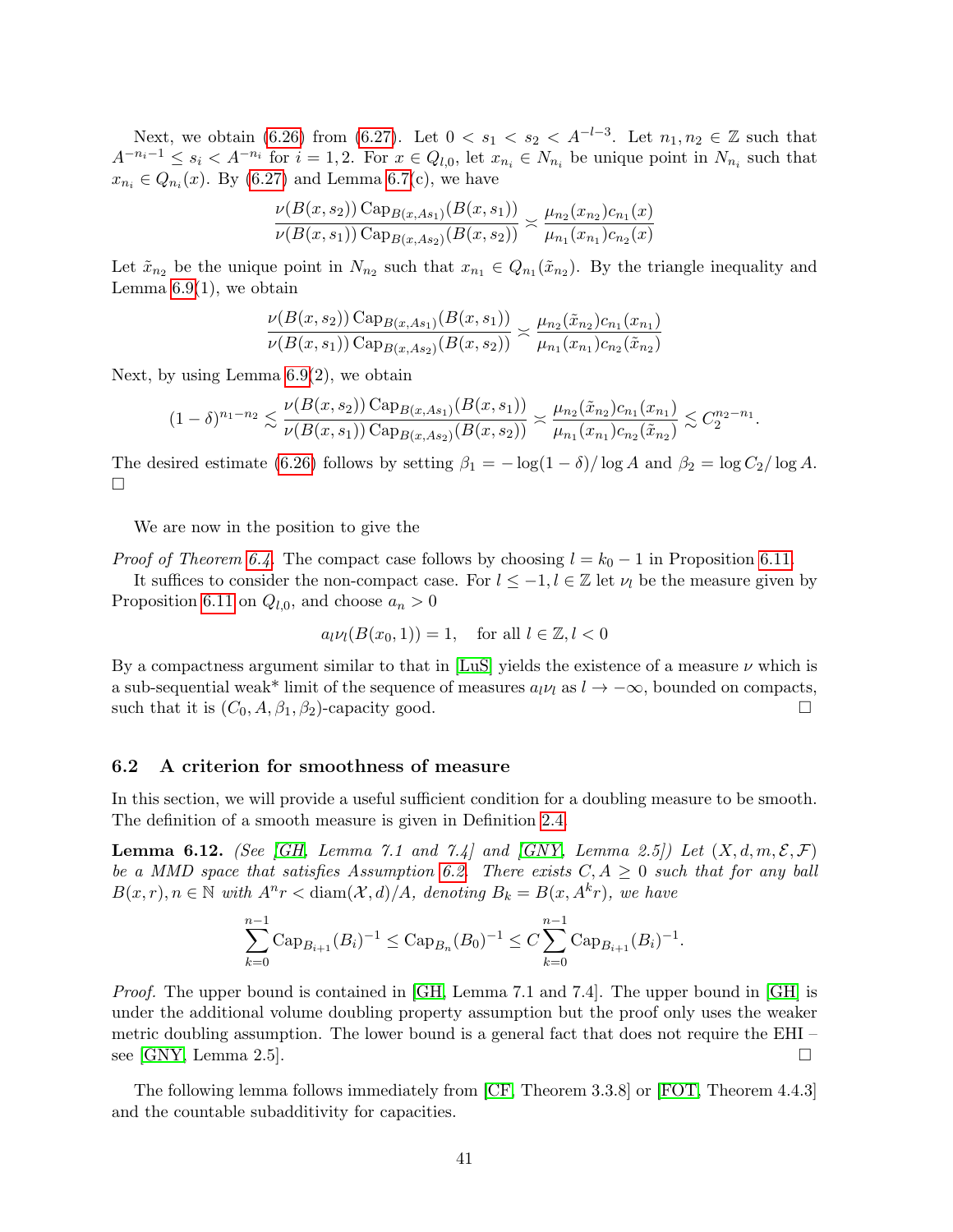<span id="page-41-0"></span>**Lemma 6.13.** Let  $(X, d, \mu, \mathcal{E}, \mathcal{F})$  be a MMD space. Let  $\{B_i : i \in I\}$  be a countable family of open balls such that  $\bigcup_{i\in I}B_i = X$ . Let  $U \subset X$  be a Borel set. Then A has zero capacity for  $(\mathcal{E}, \mathcal{F})$  if and only if  $U_i := U \cap B_i$  has zero capacity for the part Dirichlet form  $(\mathcal{E}^{2 \cdot B_i}, \mathcal{F}^{2 \cdot B_i})$  for all  $i \in I$ .

<span id="page-41-2"></span>**Proposition 6.14.** Let  $(X, d, m, \mathcal{E}, \mathcal{F})$  be a MMD space that satisfies the EHI. Let  $\mu$  be a capacity good measure. Then  $\mu$  is a smooth Radon measure.

*Proof.* Let A denote the constant in Lemma [6.12.](#page-40-0) Let  $B = B(x_0, r)$  denote any ball such that  $r \leq \text{diam}(\mathcal{X}, d)/A^2$ . For  $x \in \mathcal{X}, s < \text{diam}(\mathcal{X}, d)/A^2$ , we set  $\Psi(x, s) = \frac{\mu(B(x, s))}{\text{Cap}_{B(x, As)}(B(x, s))}$ .

We will show that  $x \mapsto \int_B g_B(x, y) \mu(dy)$  is bounded uniformly in B. Fix  $x \in B$  and set  $B_i = B(x, A^{1-i}d(x, y)), A_i = B_i \setminus B_{i+1}$  for  $i \in \mathbb{N}_{\geq 0}$ .

$$
\int_{B} g_{B}(x, y) \,\mu(dy) \leq \int_{B} g_{B(x, 4r)}(x, y) \,\mu(dy) \text{ (by domain monotonicity)}
$$
\n
$$
\leq \sum_{i=1}^{\infty} \int_{B \cap A_i} g_{B(x, 4r)}(x, y) \,\mu(dy) \quad (\text{since } \mu(\{x\}) = 0)
$$
\n
$$
\lesssim \sum_{i=0}^{\infty} \int_{B \cap A_i} \text{Cap}_{B_0}(B_{i+1})^{-1} \,\mu(dy) \quad (\text{by Lemma 5.10})
$$
\n
$$
\lesssim \sum_{i=0}^{\infty} \int_{B \cap A_i} \sum_{j=0}^{i} \text{Cap}_{B_j}(B_{j+1})^{-1} \,\mu(dy) \quad (\text{by Lemma 6.12})
$$
\n
$$
\lesssim \sum_{j=0}^{\infty} \text{Cap}_{B_j}(B_{j+1})^{-1} \sum_{i=j}^{\infty} \int_{B \cap A_i} d\mu \lesssim \sum_{j=0}^{\infty} \text{Cap}_{B_j}(B_{j+1})^{-1} \mu(B_j)
$$
\n
$$
\lesssim \sum_{j=0}^{\infty} \Psi(x, 2^{2-j}r) \lesssim \Psi(x_0, r). \quad (\text{by (6.1)}).
$$
\n(6.31)

Since the above bound is uniform in  $x \in \mathcal{X}$ , we obtain that

<span id="page-41-1"></span>
$$
\int_B \int_B g_B(x, y) \,\mu(dx) \,\mu(dy) \lesssim \Psi(x_0, r)\mu(B) < \infty
$$

for any ball  $B = B(x_0, r)$  with  $r < \text{diam}(\mathcal{X}, d)/A^2$ . This implies that  $\mu|_{B}$  is of finite energy for the part Dirichlet form  $(\mathcal{E}^B, \mathcal{F}^B)$  of  $(\mathcal{E}, \mathcal{F})$  on B, and hence smooth for  $(\mathcal{E}^B, \mathcal{F}^B)$ . Since balls of the form  $B = B(x_0, r)$  with  $r < \text{diam}(\mathcal{X}, d)/A^2$  can be used to form a countable cover of X, by [\[FOT,](#page-52-6) Lemma 2.2.3] and Lemma [6.13,](#page-41-0) the Radon measure  $\mu$  assigns zero measure to every set of capacity zero. Hence  $\mu$  is smooth for the Dirichlet form  $(\mathcal{E}, \mathcal{F})$  on  $L^2(\mathcal{X}; m)$ .

A smooth measure  $\mu$  on  $\mathcal X$  uniquely determines a positive continuous additive functional  $A^{\mu} = \{A^{\mu}_t$  $t^{\mu}_{t}$ ;  $t \geq 0$  of X. It can be used to define a time-changed process  $Y_{t} := X_{\tau_{t}}$ , where

$$
\tau_t := \inf\{r > 0 : A_r^{\mu} > t\}.
$$

Let  $S(\mu)$  denote the quasi support of  $\mu$  (see Definition [2.5\)](#page-7-5) and F be the topological support of  $\mu$ . Clearly  $S(\mu) \subset F$   $\mathcal{E}$ -q.e.. and  $\mu(F \setminus S(\mu)) = 0$ . Suppose  $\mu$  is a smooth Radon measure. Then the time-changed process  $Y$ , after possibly modification on a Borel properly exception set for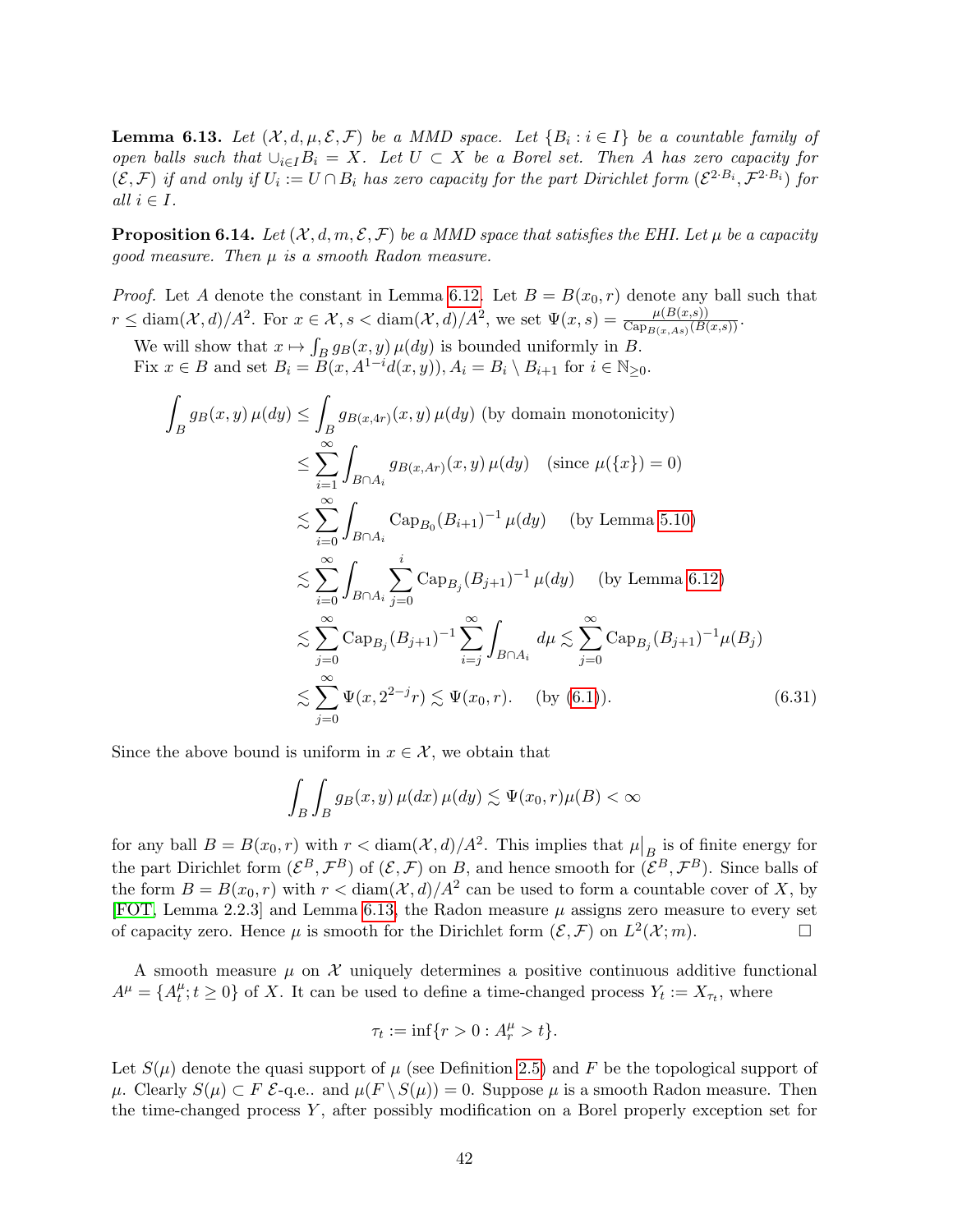X, is an  $\mu$ -symmetric Hunt process on F and its associated Dirichlet form  $(\mathcal{E}^{\mu}, \mathcal{F}^{\mu})$  on  $L^2(F; \mu)$ is regular. Moreover,

$$
\mathcal{F}^{\mu} = \{ \phi \in L^{2}(X, \mu) : \phi = u \quad \mu\text{-a.e. for some } u \in \mathcal{F}_{e} \},
$$
  

$$
\mathcal{E}^{\mu}(\phi, \phi) = \mathcal{E}(H_{S(\mu)}u, H_{S(\mu)}u), \quad \text{for } \phi \in \mathcal{F}^{\mu}, \text{ where } \phi = u \quad \mu\text{-a.e. for some } u \in \mathcal{F}_{e}, \quad (6.32)
$$

where  $\mathcal{F}_e$  is the extended Dirichlet space of  $(\mathcal{X}, d, m, \mathcal{E}, \mathcal{F})$  and  $H_{S(\mu)}u(x) = \mathbb{E}^x u(X_{\sigma_{S(\mu)}})$  for  $x \in \mathcal{X}$ . See [\[CF,](#page-52-5) Theorem 5.2.13] or [\[FOT,](#page-52-6) Theorem 5.1.5 and Theorem 6.2.1]. The Dirichlet form  $(\mathcal{E}^\mu, \mathcal{F}^\mu)$  is called the trace Dirichlet form of  $(\mathcal{E}, \mathcal{F})$  on  $L^2(S(\mu); \mu)$ . If  $\mu$  has full quasi support, then  $\mathcal{F}_e^{\mu} = \mathcal{F}_e$  by [\[CF,](#page-52-5) Theorem 5.2.15] and [\(6.32\)](#page-42-1) can be simplified as

<span id="page-42-2"></span><span id="page-42-1"></span>
$$
\mathcal{F}^{\mu} = \mathcal{F}_e \cap L^2(\mathcal{X}, \mu), \quad \mathcal{E}^{\mu}(u, u) = \mathcal{E}(u, u) \quad \text{for all } u \in \mathcal{F}_e \tag{6.33}
$$

Remark 6.15. The above mentioned properties for time-changed processes and Dirichlet forms in fact hold for any smooth measure  $\mu$  rather than just smooth Radon measures except that the time-changed process is a right process instead of being a Hunt process on  $F$  and the trace Dirichlet for  $(\mathcal{E}^{\mu}, \mathcal{F}^{\mu})$  is quasi-regular on  $L^2(S(\mu); \mu)$  instead of being regular on  $L^2(F; \mu)$ . See [\[CF,](#page-52-5) Theorem 5.2.7].

Recall the definition of quasi support of a smooth measure from Definition [2.5.](#page-7-5) In this work, we are interested in smooth measures with full quasi support as defined below.

**Definition 6.16** (Admissible smooth measures). Let  $(\mathcal{X}, d, m, \mathcal{E}, \mathcal{F})$  be a MMD space. We say that a smooth Radon measure  $\mu$  on X is *admissible* if  $\mu$  has full quasi support. In particular, the time-changed Dirichlet form is given by [\(6.33\)](#page-42-2).

<span id="page-42-0"></span>**Proposition 6.17.** Suppose that  $(X, d)$  is relatively K ball connected for some  $K > 1$  and  $(\mathcal{X}, d, m, \mathcal{E}, \mathcal{F})$  be a MMD space that satisfies the EHI. Let  $\mu$  be a capacity good (hence smooth) measure. Then  $\mu$  is admissible.

*Proof.* Let  $\mathcal{N}_0$  be a Borel properly exceptional set for the Hunt process X associated with the regular Dirichlet form  $(\mathcal{E}, \mathcal{F})$  on  $L^2(\mathcal{X}; m)$ . Denote by  $S(\mu)$  a quasi support of  $\mu$ . Following [\[BK,](#page-52-15) Proposition 2.6], it suffices to show that

<span id="page-42-3"></span>
$$
\mathbb{P}^x(\sigma_{S(\mu)} = 0) = 1 \qquad \text{for quasi every } x \in \mathcal{X}.
$$
 (6.34)

For the reader's convenience, we recall why  $(6.34)$  implies that  $\mu$  has full quasi support. By [\[FOT,](#page-52-6) Theorem 4.6.1(i)] we may assume that  $S(\mu)^c$  is nearly Borel and finely open, by adjusting  $S(\mu)$ on a set of capacity zero. Then since  $S(\mu)^c$  is nearly Borel and finely open for any  $x \in S(\mu)^c \setminus \mathcal{N}_0$ , we have  $\mathbb{P}^{x}(\sigma_{S(\mu)} > 0) = 1$ , which by [\(6.34\)](#page-42-3) implies that  $S(\mu)^{c}$  has capacity zero.

Note that  $(\mathcal{X}, d, m, \mathcal{E}, \mathcal{F})$  is irreducible by Theorem [4.6.](#page-19-1) Let  $x \in \mathcal{X} \setminus \mathcal{N}_0$ . Let  $t > 0$  and  $\varepsilon > 0$ be arbitrary. Applying Lemma [3.1](#page-7-3) to the subprocess  $X^{B(x,R_0)}$  of X killed upon leaving a ball  $B(x, R_0)$  whose complement has positive capacity, we can choose  $r = r(x, t, \varepsilon)$  so that

<span id="page-42-4"></span>
$$
\mathbb{P}^x(T < t) > 1 - \varepsilon, \quad \text{where } T = \sigma_{B(x,r)^c}.\tag{6.35}
$$

By decreasing  $r = r(x, t, \varepsilon)$  if necessary, we may assume that  $0 < r < \text{diam}(\mathcal{X}, d)/(4A)$ , where A is the constant in capacity good condition. Fixing  $r = r(x, t, \varepsilon)$  as above, we define

$$
K_n = (B(x, A^{-n}r) \setminus B(x, A^{-n-1}r)) \cap S(\mu),
$$
  
\n
$$
A_n = \{\sigma_{K_n} < T\}.
$$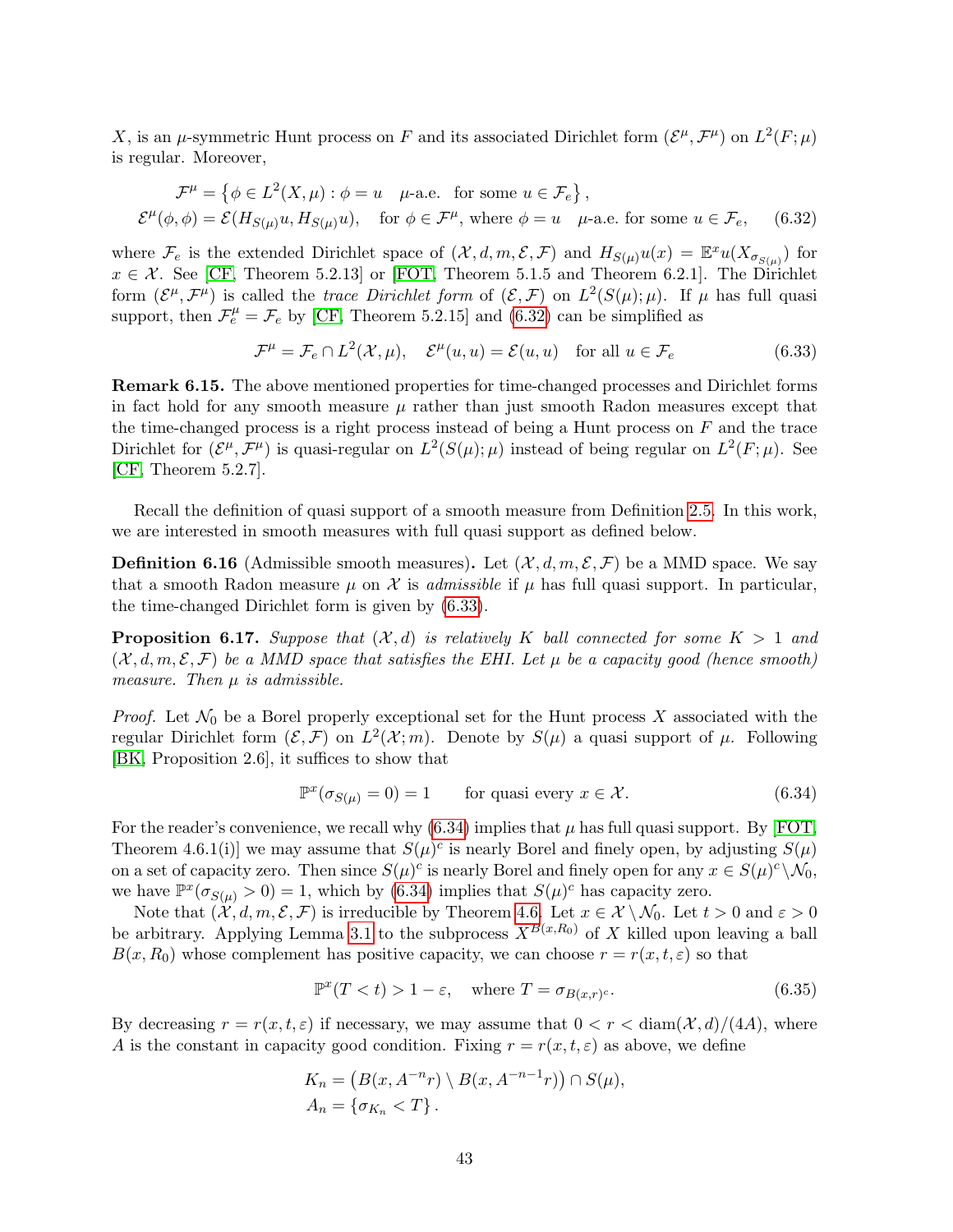We show that there exist constants  $c_0 \in (0,1)$  and  $N_0 \geq 1$  that depend only on the constants associated with Assumption [6.2\)](#page-32-1) such that

<span id="page-43-0"></span>
$$
\mathbb{P}^x(A_n) \ge c_0 \qquad \text{for all } n \ge N_0. \tag{6.36}
$$

Let  $e_n$  denote the equilibrium measure for  $K_n$  such that  $e_n(\overline{K_n}) = \text{Cap}_B(K_n)$ , where  $B =$  $B(x, r)$ . To prove [\(6.36\)](#page-43-0), by Proposition [5.7,](#page-23-1) there exists  $N_0$  such that

<span id="page-43-3"></span>
$$
\mathbb{P}^x(A_n) = \int_{\overline{K_n}} g_B(x, y) e_n(dy) \asymp g_B(x, A^{-n}r) \operatorname{Cap}_B(K_n), \quad \text{for all } n \ge N_0 \text{ and q.e. } x \in \mathcal{X}.
$$
\n
$$
(6.37)
$$

Using an argument similar to that of [\(6.31\)](#page-41-1), for all  $y \in \mathcal{X}, s > 0$  such that  $B(y, 2s) \subset B$ , we have

<span id="page-43-1"></span>
$$
\int_{B(y,s)} g_B(y,z) \,\mu(dz) \lesssim g_B(y,s)\mu(B(y,s)).\tag{6.38}
$$

Using the fact that  $(X, d)$  is relatively ball connected, for any  $n \geq 1$ , there exists  $y \in \mathcal{X}$  such that  $B(y, A^{-n-1}r(A-1)/3) \subset B(x, A^{-n}r) \setminus B(x, A^{-n-1}r)$ . Since  $\mu$  is a doubling measure and  $\mu(S(\mu)^c) = 0$ , we obtain

<span id="page-43-2"></span>
$$
\mu(K_n) = \mu\left(B(x, A^{-n}r) \setminus B(x, A^{-n-1}r)\right) \ge \mu\left(B(y, A^{-n-1}r(A-1)/3)\right) \gtrsim \mu\left(B(x, A^{-n}r)\right). \tag{6.39}
$$

We recall the following variational characterization of capacity (Kelvin's principle):

$$
Cap_B(K_n)^{-1} = \inf_{\nu} \int_{\overline{K}_n} \int_{\overline{K}_n} g_B(y, z) \nu(dy) \nu(dz),
$$

where  $\nu$  varies over all Borel probability measures supported in  $\overline{K}_n$ . By considering the measure  $\nu(\cdot) = \mu(K_n \cap \cdot) / \mu(K_n)$  and using Lemma [5.9,](#page-24-4) we obtain

$$
\text{Cap}_B(K_n)^{-1} \le \mu(K_n)^{-2} \int_{K_n} \int_{K_n} g_B(y, z) \,\mu(dy) \,\mu(dz)
$$
  
\n
$$
\le \mu(K_n)^{-2} \int_{B(x, A^{-n}r)} \int_{B(x, A^{-n}r)} g_B(y, z) \,\mu(dz) \,\mu(dy)
$$
  
\n
$$
\lesssim \mu(K_n)^{-2} \int_{B(x, A^{-n}r)} g_B(x, A^{-n}r) \mu(B(x, A^{-n}r)) \,\mu(dz) \quad \text{(by (6.38))}
$$
  
\n
$$
\lesssim g_B(x, A^{-n}r), \quad \text{(by (6.39))}. \tag{6.40}
$$

Combining [\(6.37\)](#page-43-3) and [\(6.40\)](#page-43-4) establishes the claim [\(6.36\)](#page-43-0). Choosing  $\varepsilon = c_0/2$  and  $n \ge N_0$ , we obtain

$$
\mathbb{P}^x(\sigma_{S(\mu)} \le t) \ge \mathbb{P}^x(\sigma_{K_n} < T) - \mathbb{P}^x(T \ge t) \quad \text{(since } \{\sigma_{K_n} < T\} \subset \{\sigma_{S(\mu)} \le t\} \cup \{T \ge t\})
$$
  
>  $c_0 - \varepsilon > \frac{1}{2}c_0$ . (by (6.35) and (6.36))

Since  $t > 0$  is arbitrary, the 0-1 law gives  $\mathbb{P}^{x}(\sigma_{S(\mu)} = 0) = 1$ .

<span id="page-43-4"></span>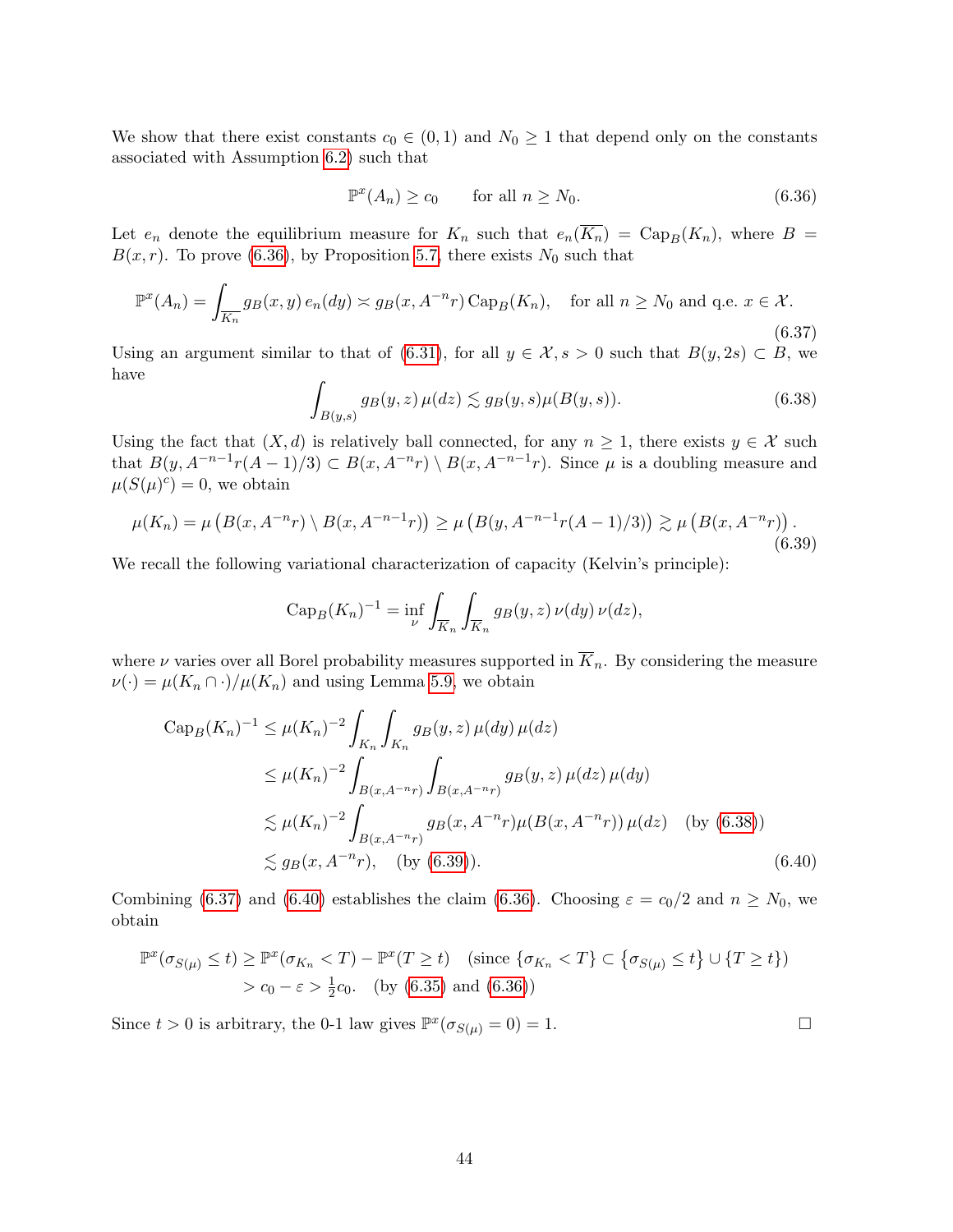### <span id="page-44-0"></span>7 Quasi-symmetry and stability

Although the assumption that all MMDs are strongly local is in force in this section, we remark that Lemma [7.1,](#page-44-1) Proposition [7.3,](#page-44-2) Lemma [7.5\(](#page-45-0)a) in fact hold for general Dirichlet forms as well.

The following is a straightforward consequence of the definition of quasisymmetry.

<span id="page-44-1"></span>**Lemma 7.1.** ([\[BM1,](#page-52-2) Lemma 5.3]) Let  $(X, d_i, \mu, \mathcal{E}, \mathcal{F}^{\mu}), i = 1, 2$  be two MMD spaces such that  $d_1$ and  $d_2$  are quasisymmetric. If  $(X, d_2, \mu, \mathcal{E}, \mathcal{F}^{\mu})$  satisfies the EHI, then so does  $(X, d_1, \mu, \mathcal{E}, \mathcal{F}^{\mu})$ .

The next definition is a slight modification of [\[BM1,](#page-52-2) Definition 5.4], the change being made so that it applies to both compact and non-compact spaces.

**Definition 7.2.** We say that a function  $\Psi : \mathcal{X} \times [0, \infty) \to [0, \infty)$  on a metric space  $(\mathcal{X}, d)$  is a regular scale function if  $\Psi(x, 0) = 0$  for all x and there exist constants  $C_1, \beta_1, \beta_2 > 0$  such that, for all  $x, y \in \mathcal{X}$  and finite  $0 < s \le r \le \text{diam}(\mathcal{X}, d)$ , we have with  $R := d(x, y)$ 

<span id="page-44-6"></span>
$$
C_1^{-1} \left(\frac{r}{R\vee r}\right)^{\beta_2} \left(\frac{R\vee r}{s}\right)^{\beta_1} \le \frac{\Psi(x,r)}{\Psi(y,s)} \le C_1 \left(\frac{r}{R\vee r}\right)^{\beta_1} \left(\frac{R\vee r}{s}\right)^{\beta_2}.\tag{7.1}
$$

Given a regular scale function  $\Psi$  on  $(\mathcal{X}, d)$ , we now define a metric  $d_{\Psi}$ . This is proved as in [\[BM1\]](#page-52-2) – the proof there still works when  $\text{diam}(\mathcal{X}, d) < \infty$ .

<span id="page-44-2"></span>**Proposition 7.3.** ([\[BM1,](#page-52-2) Proposition 5.7]) Let  $\Psi$  be a regular scale function on a metric space  $(\mathcal{X}, d)$ . There exists a metric  $d_{\Psi}: \mathcal{X} \times \mathcal{X} \to [0, \infty)$  satisfying the following properties:

(a) There exist  $C, \beta > 0$  such that for all  $x, y \in \mathcal{X}$ ,

<span id="page-44-3"></span>
$$
C^{-1}\Psi(x, d(x, y)) \le d_{\Psi}(x, y)^{\beta} \le C\Psi(x, d(x, y)).
$$
\n(7.2)

- (b) d and  $d_{\Psi}$  are quasisymmetric.
- (c) Assume in addition that  $(\mathcal{X}, d)$  (or equivalently  $(\mathcal{X}, d_{\Psi})$ ) is uniformly perfect. Fix  $A > 1$ . Let  $B_{\Psi}$  and B denote metric balls in  $(\mathcal{X}, d_{\Psi})$  and  $(\mathcal{X}, d)$  respectively. If either  $B_{\Psi}(x, s) \subset$  $B(x,r) \subset B_{\Psi}(x,As) \subsetneq \mathcal{X}$  or  $B(x,r) \subset B_{\Psi}(x,s) \subset B(x,Ar) \subsetneq \mathcal{X}$  holds for some  $x \in \mathcal{X}$ ,  $r >$ 0 and  $s > 0$ , then there is a constant  $C_1 > 1$  (which does not depend on  $x \in \mathcal{X}, r > 0, s > 0$ ) such that

$$
C_1^{-1}s^{\beta} \le \Psi(x,r) \le C_1s^{\beta},\tag{7.3}
$$

where  $\beta > 0$  is as given by [\(7.2\)](#page-44-3).

We now introduce Poincaré, cutoff energy inequalities, and capacity bounds with respect to a regular scale function  $\Psi$  on  $(\mathcal{X}, d)$ . This is again a slight modification of [\[BM1,](#page-52-2) Definition 5.8] and 5.13], so as to include both bounded and unbounded spaces. Recall that a *cutoff function*  $\varphi$ for  $B_1 \subset B_2$  is any function  $\varphi \in \mathcal{F}^{\mu}$  such that  $0 \le \varphi \le 1$  in  $\mathcal{X}, \varphi \equiv 1$  in an open neighbourhood of  $\overline{B_1}$ , and supp  $\varphi \in B_2$ . Recall also that  $\mu_{\langle f \rangle}$  is the energy measure of  $f \in \mathcal{F}$ ; see Section [2](#page-3-0)

**Definition 7.4.** Let  $\Psi$  be a regular scale function on  $(\mathcal{X}, d)$ , and  $(\mathcal{X}, d, \mu, \mathcal{E}, \mathcal{F}^{\mu})$  a MMD space.

(i) We say that  $(\mathcal{X}, d, \mu, \mathcal{E}, \mathcal{F}^{\mu})$  satisfies the *Poincaré inequality* PI( $\Psi$ ), if there exists constants  $C, A_1, A_2 \geq 1$  such that for all  $x \in \mathcal{X}, R \in (0, \text{diam}(\mathcal{X}, d)/A_2)$  and  $f \in \mathcal{F}^{\mu}$ 

<span id="page-44-5"></span><span id="page-44-4"></span>
$$
\int_{B(x,R)} (f - \overline{f})^2 d\mu \le C\Psi(x,R) \mu_{\langle f \rangle}(B(x,A_1R)), \qquad \text{PI}(\Psi)
$$

where  $\overline{f} = \frac{1}{\mu(R)}$  $\frac{1}{\mu(B(x,r))} \int_{B(x,R)} f d\mu.$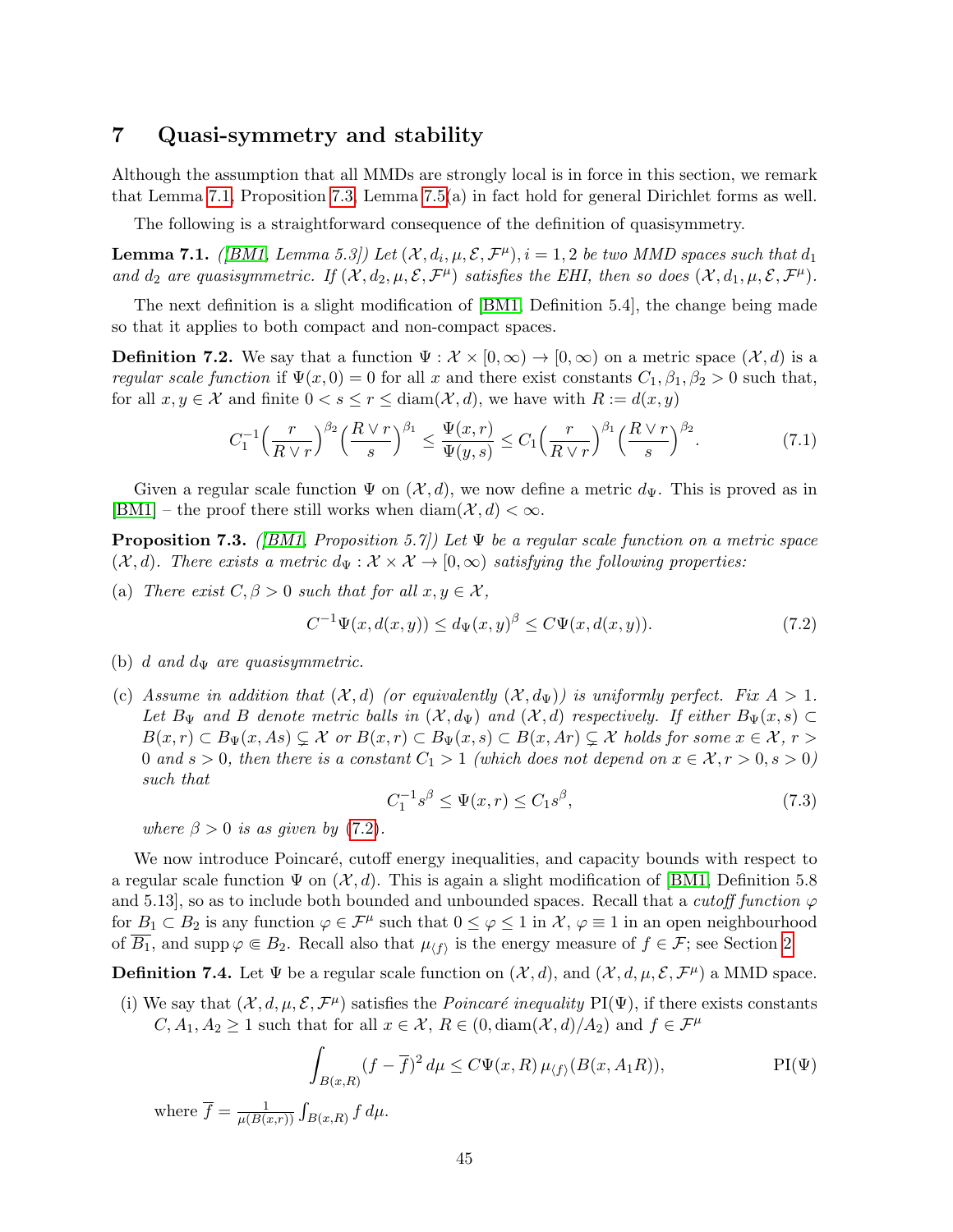(ii)We say that  $(\mathcal{X}, d, \mu, \mathcal{E}, \mathcal{F}^{\mu})$  satisfies the *cutoff energy inequality* CS( $\Psi$ ), if there exist  $C_1, C_2 > 0, A_1, A_2 > 1$  such that the following holds. For all  $R \in (0, \text{diam}(\mathcal{X}, d)/A_2)$ ,  $x \in \mathcal{X}$  with  $B_1 = B(x,R)$  and  $B_2 = B(x,A_1R)$ , there exists a cutoff function  $\varphi$  for  $B_1 \subset B_2$  such that for any  $u \in \mathcal{F}^{\mu} \cap L^{\infty}$ ,

<span id="page-45-3"></span><span id="page-45-1"></span>
$$
\int_{B_2 \setminus B_1} u^2 d\mu_{\langle \varphi \rangle} \le C_1 \mu_{\langle u \rangle} (B_2 \setminus B_1) + \frac{C_2}{\Psi(x, R)} \int_{B_2 \setminus B_1} u^2 d\mu.
$$
 CS(\Psi)

(iii) We say that  $(\mathcal{X}, d, \mu, \mathcal{E}, \mathcal{F}^{\mu})$  satisfies the *capacity estimate* cap( $\Psi$ ) if there exist positive constants  $C_1, A_1, A_2 > 1$  such that for all  $R \in (0, \text{diam}(\mathcal{X}, d)/A_2)$  and  $x \in \mathcal{X}$ 

$$
C_1^{-1} \frac{\mu(B(x, R)}{\Psi(x, R)} \le \text{Cap}\left(B(x, R), B(x, A_1 R)^c\right) \le C_1 \frac{\mu(B(x, R)}{\Psi(x, R)}.
$$
 cap $(\Psi)$ 

If  $\Psi(r) = r^{\beta}$ , we denote PI( $\Psi$ ), CS( $\Psi$ ), cap( $\Psi$ ) by PI( $\beta$ ), CS( $\beta$ ), cap( $\beta$ ) respectively.

The following lemma shows that the Poincaré and cutoff energy inequalities take a much simpler form with respect to the metric  $d_{\Psi}$ .

<span id="page-45-0"></span>**Lemma 7.5.** ([\[BM1,](#page-52-2) Lemma 5.9]) Let  $(X, d, \mu, \mathcal{E}, \mathcal{F}^{\mu})$  be a uniformly perfect MMD space and let  $\Psi$  be a regular scale function. Let  $d_{\Psi}$  be the metric constructed in Proposition [7.3](#page-44-2) with  $\beta > 0$ as given in [\(7.2\)](#page-44-3). Then

- (a)  $(\mathcal{X}, d, \mu, \mathcal{E}, \mathcal{F}^{\mu})$  satisfies [PI\(](#page-0-0) $\Psi$ ) if and only if  $(\mathcal{X}, d_{\Psi}, \mu, \mathcal{E}, \mathcal{F}^{\mu})$  satisfies PI( $\beta$ ).
- (b)  $(\mathcal{X}, d, \mu, \mathcal{E}, \mathcal{F}^{\mu})$  satisfies  $CS(\Psi)$  $CS(\Psi)$  if and only if  $(\mathcal{X}, d_{\Psi}, \mu, \mathcal{E}, \mathcal{F}^{\mu})$  satisfies  $CS(\beta)$ .

The following comparison of annuli follows readily from the definition.

<span id="page-45-4"></span>**Lemma 7.6.** ([\[MT,](#page-53-13) Lemma 1.2.18]) Let the identity map Id :  $(\mathcal{X}, d_1) \rightarrow (\mathcal{X}, d_2)$  be an  $\eta$ quasisymmetry for some distortion function  $\eta$ . Then for all  $A > 1, x \in \mathcal{X}, r > 0$ , there exists  $s > 0$  such that, writing  $B_i$  for balls in  $(\mathcal{X}, d_i)$ 

$$
B_2(x, s) \subset B_1(x, r) \subset B_1(x, Ar) \subset B_2(x, \eta(A)s). \tag{7.4}
$$

In [\(7.4\)](#page-44-5), s can be defined as

$$
s = \sup \{ 0 \le s_2 < 2 \operatorname{diam}(\mathcal{X}, d_1) : B_2(x, s_2) \subset B_1(x, r) \}
$$

Moreover, for all  $A > 1$ ,  $x \in \mathcal{X}$  and  $r > 0$ , there exists  $t > 0$  such that

<span id="page-45-2"></span>
$$
B_1(x,r) \subset B_2(x,t) \subset B_2(x,At) \subset B_1(x,A_1r),\tag{7.5}
$$

where  $A_1 = 1/\eta^{-1}(A^{-1})$ . In [\(7.5\)](#page-45-2), t can be defined as

$$
t = A^{-1} \sup \{ 0 \le r_2 < 2A \operatorname{diam}(\mathcal{X}, d_2) : B_2(x, Ar_2) \subset B_1(x, A_1 r) \}.
$$

The following is an analogue of Lemma [7.5](#page-45-0) for the capacity estimate  $cap(\Psi)$ .

<span id="page-45-5"></span>**Lemma 7.7.** Let  $(X, d, \mu, \mathcal{E}, \mathcal{F}^{\mu})$  be a quasi-arc connected MMD space that satisfies the EHI and let  $\Psi$  be a regular scale function. Suppose  $\mu$  satisfy the volume doubling property on  $(\mathcal{X}, d)$ . Let  $d_{\Psi}$  be the metric constructed in Proposition [7.3](#page-44-2) with  $\beta > 0$  as given in [\(7.2\)](#page-44-3). Then  $(\mathcal{X}, d, \mu, \mathcal{E}, \mathcal{F}^{\mu})$  satisfies [cap\(](#page-45-3) $\Psi$ ) if and only if  $(\mathcal{X}, d_{\Psi}, \mu, \mathcal{E}, \mathcal{F}^{\mu})$  satisfies cap( $\beta$ ).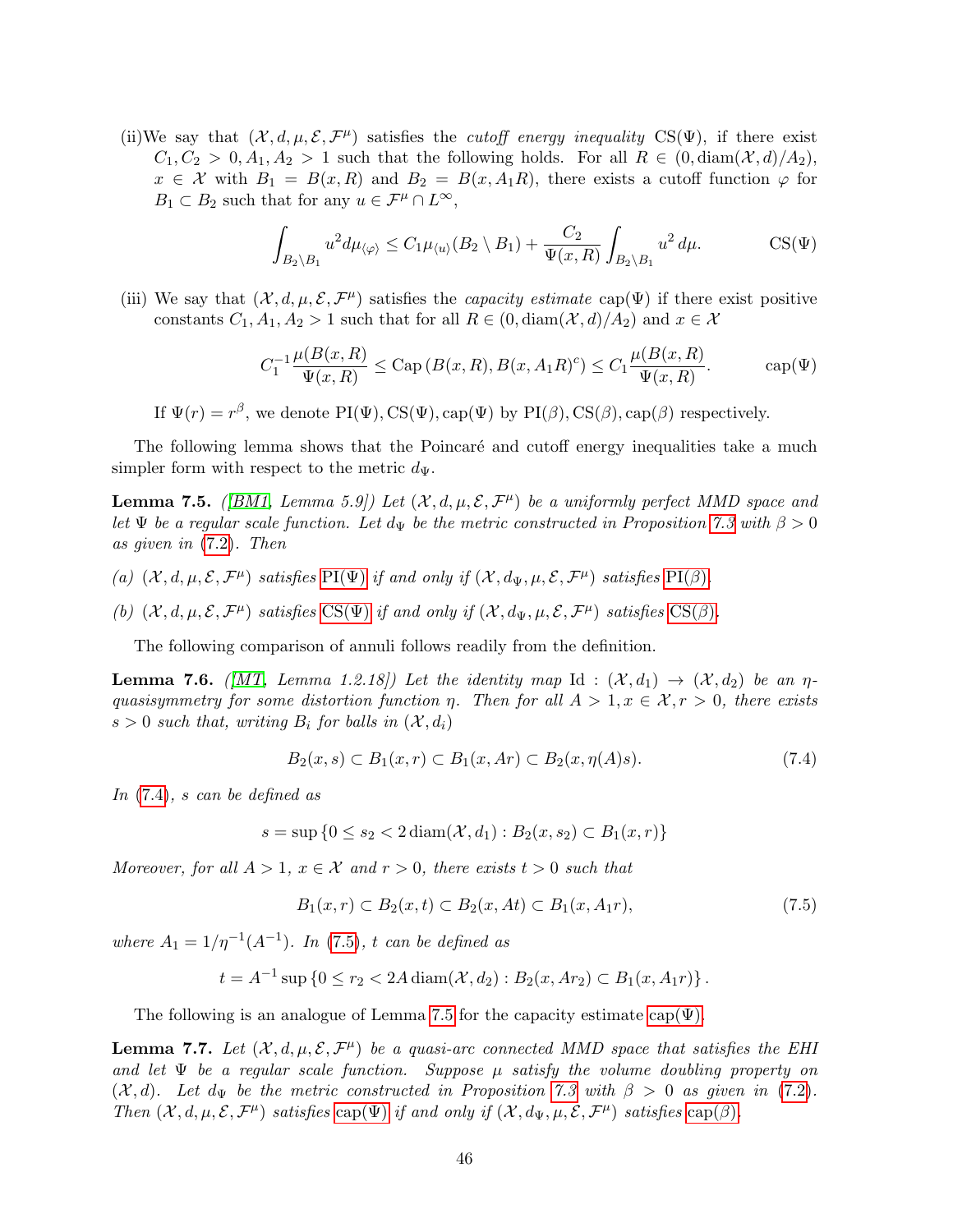*Proof.* Let B and  $B_{\Psi}$  denote balls in the metrics d and  $d_{\Psi}$  respectively. By Lemma [7.1,](#page-44-1)  $(X, d_{\Psi}, \mu, \mathcal{E}, \mathcal{F}^{\mu})$  also satisfies the EHI. Let the identity map Id:  $(X, d) \to (X, d_{\Psi})$  be an  $\eta$ quasisymmetry. Note that  $\mu$  satisfies the volume doubling property with respect to the metric d and  $d_{\Psi}$ .

Let  $(\mathcal{X}, d, \mu, \mathcal{E}, \mathcal{F}^{\mu})$  satisfies cap( $\Psi$ ). Set  $A_1 = \eta(2)$ . By Lemma [5.21,](#page-30-0) we may assume that

<span id="page-46-0"></span>
$$
\operatorname{Cap}_{B(x,A_1r)}(B(x,r)) \asymp \frac{\mu(B(x,r))}{\Psi(x,r)}, \quad \text{for all } x \in \mathcal{X}, 0 < r \lesssim \operatorname{diam}(\mathcal{X},d). \tag{7.6}
$$

By Lemma [7.6](#page-45-4) and Proposition [7.3\(](#page-44-2)c), for all  $0 < s < \text{diam}(\mathcal{X}, d_{\Psi})$ , there exists  $r > 0$  such that  $B(x,r) \subset B_{\Psi}(x,s) \subset B_{\Psi}(x,2s) \subset B(x,\eta(2)r)$  and  $s^{\beta} \times \Psi(x,r)$ . By the volume doubling property  $\mu(B(x,r)) \approx \mu(B_{\Psi}(x,s))$ . By domain monotonicity and [\(7.6\)](#page-46-0), we have

<span id="page-46-1"></span>
$$
\mathrm{Cap}_{B_{\Psi}(x,2s)}(B_{\Psi}(x,s)) \ge \mathrm{Cap}_{B(x,A_1r)}(B(x,r)) \asymp \frac{\mu(B(x,r))}{\Psi(x,r)} \asymp \frac{\mu(B_{\Psi}(x,s))}{s^{\beta}},\tag{7.7}
$$

for all  $x \in \mathcal{X}, 0 < s \lesssim \text{diam}(\mathcal{X}, d_{\Psi}).$ 

Set  $A_2 = 1/\eta^{-1}(A_1^{-1})$ . By Lemma [7.6](#page-45-4) and Proposition [7.3\(](#page-44-2)c), for all  $s \in (0, \text{diam}(\mathcal{X}, d_{\Psi}))$ , there exists  $r > 0$  such that  $B_{\Psi}(x, s) \subset B(x, r) \subset B(x, A_1 r) \subset B_{\Psi}(x, A_2 r)$  and  $\Psi(x, r) \approx s^{\beta}$ . By the volume doubling property,  $\mu(B(x, r)) \approx \mu(B_{\Psi}(x, s))$ . By Lemma [5.21,](#page-30-0) domain monotonicity and  $(7.6)$ , we have

<span id="page-46-2"></span>
$$
\text{Cap}_{B_{\Psi}(x,2s)}(B_{\Psi}(x,s)) \simeq \text{Cap}_{B_{\Psi}(x,A_{2}s)}(B_{\Psi}(x,s))
$$
  

$$
\leq \text{Cap}_{B(x,A_{1}r)}(B(x,r)) \simeq \frac{\mu(B(x,r))}{\Psi(x,r)} \simeq \frac{\mu(B_{\Psi}(x,s))}{s^{\beta}} \tag{7.8}
$$

for all  $x \in \mathcal{X}, 0 < s \lesssim \text{diam}(\mathcal{X}, d_{\Psi})$ . By [\(7.7\)](#page-46-1) and [\(7.8\)](#page-46-2),  $(\mathcal{X}, d_{\Psi}, \mu, \mathcal{E}, \mathcal{F}^{\mu})$  satisfies [cap\(](#page-45-3) $\beta$ ).

The converse follows from a similar argument.

We will now apply these results in the context of a change of measure on a MMD space. Let  $(\mathcal{X}, d, m, \mathcal{E}, \mathcal{F})$  be a MMD space which satisfies the EHI and satisfy one (and hence all) of the three equivalent conditions in Theorem [5.4.](#page-22-0) Let  $(\mathcal{E}, \mathcal{F}_e)$  be its corresponding extended Dirichlet space, and  $\mu$  be the measure constructed in Theorem [6.4.](#page-32-2) By Propositions [6.14](#page-41-2) and [6.17,](#page-42-0)  $\mu$  is a positive Radon measure charging no set of capacity zero and possessing full quasi-support. Let  $(\mathcal{E}^{\mu}, \mathcal{F}^{\mu})$  denote the time-changed Dirichlet space with respect to  $\mu$  as defined in [\(6.32\)](#page-42-1). We have  $\mathcal{F}^{\mu} = \mathcal{F}_e \cap L^2(\mathcal{X}, \mu), \, \mathcal{E}^{\mu}(\overline{f}, f) = \mathcal{E}(f, f)$  for all  $f \in \mathcal{F}^{\mu}$ , and  $\mathcal{F}_e^{\mu} = \mathcal{F}_e$  (cf. [\[CF,](#page-52-5) Theorems 5.2.2 and 5.2.15). Moreover, the Dirichlet form  $(\mathcal{E}^{\mu}, \mathcal{F}^{\mu})$  on  $L^2(\mathcal{X}; \mu)$  shares the same quasi notions as the original Dirichlet  $(\mathcal{E}, \mathcal{F})$  on  $L^2(\mathcal{X}; m)$ ; see [\[CF,](#page-52-5) Theorem 5.2.11].

<span id="page-46-3"></span>**Theorem 7.8.** Let  $(\mathcal{X}, d)$  be complete, locally compact and quasi-arc connected. Suppose that  $(\mathcal{X}, d, m, \mathcal{E}, \mathcal{F})$  is a MMD space which satisfies the EHI. Let  $\mu$  be a  $(C_0, A, \beta_1, \beta_2)$ -capacity good measure. Denote  $D = \text{diam}(\mathcal{X}, d)$ . Then the function  $\Psi$  defined by  $\Psi(x, 0) = 0$  and

$$
\Psi(x,r) = \begin{cases}\n\frac{\mu(B(x,r))}{\text{Cap}_{B(x,r/A^4)}(B(x,r/A^5))}, & \text{if } 0 < r < D, \\
\frac{\mu(B(x,D))}{\text{Cap}_{B(x,D/A^4)}(B(x,D/A^5))}, & \text{if } r \ge D \text{ and } D < \infty,\n\end{cases} \tag{7.9}
$$

is a regular scale function on  $(\mathcal{X}, d)$ . Furthermore, the MMD space  $(\mathcal{X}, d, \mu, \mathcal{E}, \mathcal{F}^{\mu})$  satisfies the Poincaré inequality [PI\(Ψ\)](#page-44-4), the cutoff energy inequality [CS\(Ψ\)](#page-45-1) and the capacity estimate [cap\(Ψ\)](#page-45-3).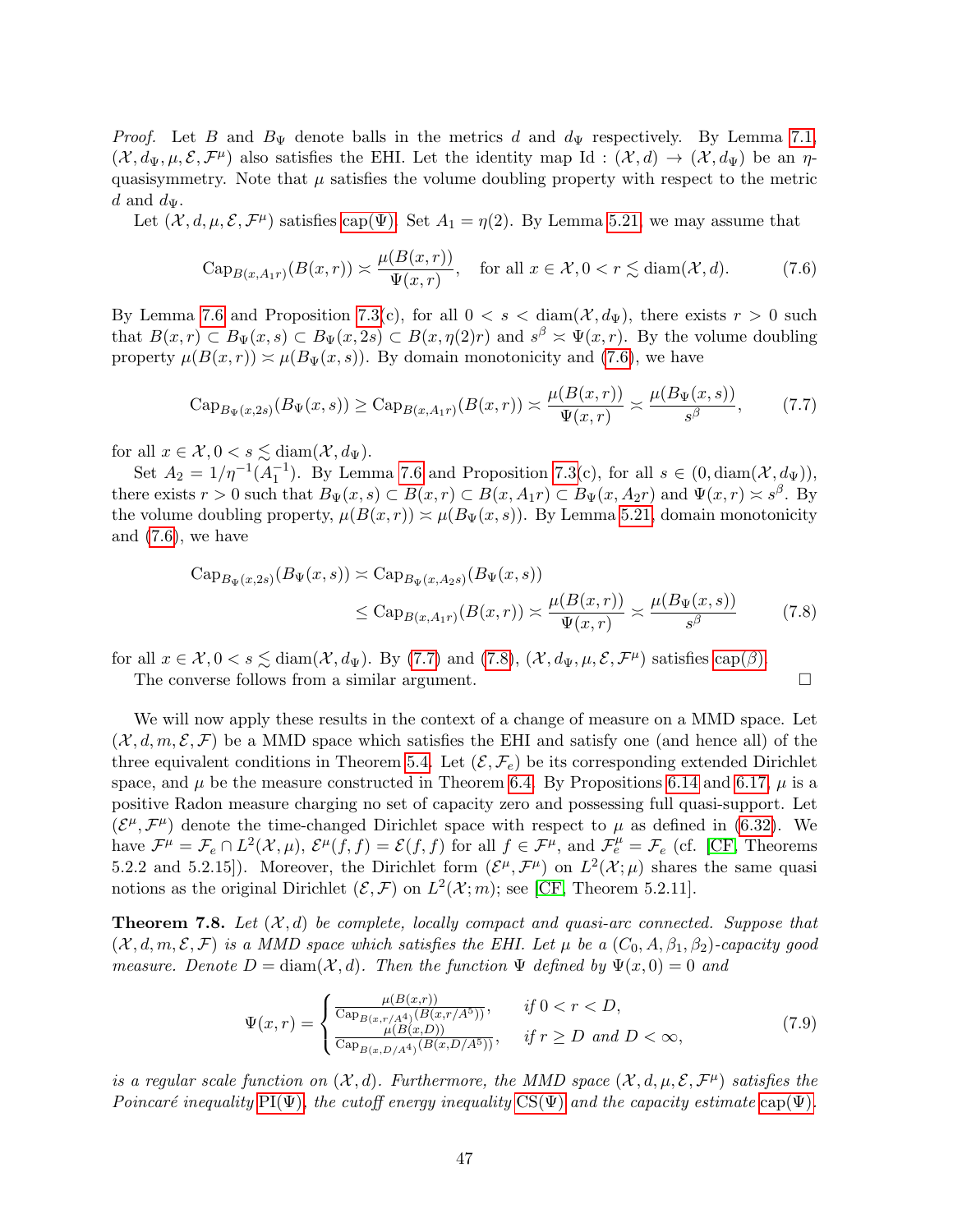*Proof.* By volume doubling and Lemma [5.19\(](#page-29-1)c), there exists  $C_2 > 0$  such that for all  $r > 0$  and for all  $x, y \in \mathcal{X}$  with  $d(x, y) \leq r$ , we have

<span id="page-47-1"></span>
$$
C_2^{-1} \Psi(x, r) \le \Psi(y, r) \le C_2 \Psi(x, r). \tag{7.10}
$$

If  $R \leq r$  the inequalities in [\(7.1\)](#page-44-6) are immediate from Theorem [6.4](#page-32-2) and [\(7.10\)](#page-47-1). If  $s < r < R$ , then writing

$$
\frac{\Psi(x,r)}{\Psi(y,s)} = \frac{\Psi(x,r)}{\Psi(x,R)} \cdot \frac{\Psi(y,R)}{\Psi(y,s)} \cdot \frac{\Psi(x,R)}{\Psi(y,R)},
$$

and bounding each of the three terms on the right using Theorem [6.4](#page-32-2) and [\(7.10\)](#page-47-1) gives [\(7.1\)](#page-44-6). Thus  $\Psi$  is a regular scale function.

By Lemma [5.22,](#page-31-3) the MMD space  $(\mathcal{X}, d, \mu, \mathcal{E}, \mathcal{F}^{\mu})$  satisfies cap( $\Psi$ ).

Let  $d_{\Psi}$  and  $\beta > 0$  be as given by Proposition [7.3.](#page-44-2) By Lemma [7.7,](#page-45-5) the MMD space  $(\mathcal{X}, d_{\Psi}, \mu, \mathcal{E}, \mathcal{F}^{\mu})$  satisfies [cap\(](#page-45-3) $\beta$ ). By Lemma [7.1](#page-44-1) and Proposition [7.3\(](#page-44-2)b),  $(\mathcal{X}, d_{\Psi}, \mu, \mathcal{E}, \mathcal{F}^{\mu})$  satisfies the EHI.

By Lemma [5.2](#page-21-0) the space  $(\mathcal{X}, d_{\Psi})$  is uniformly perfect, and hence the measure  $\mu$  on  $(\mathcal{X}, d_{\Psi})$ satisfies (RVD). Therefore by [\[GH,](#page-52-4) Theorem 3.14], since  $(\mathcal{X}, d_{\Psi}, \mu, \mathcal{E}, \mathcal{F}^{\mu})$  satisfies the EHI and  $cap(\beta)$  $cap(\beta)$ , it satisfies [PI\(](#page-0-0) $\beta$ ) and [CS\(](#page-0-0) $\beta$ ). We now conclude using Lemma [7.5.](#page-45-0)

The following gives equivalent characterization of the EHI for a MMD space  $(\mathcal{X}, d, m, \mathcal{E}, \mathcal{F})$ .

<span id="page-47-0"></span>**Theorem 7.9.** Let  $(X, d)$  be a complete, locally compact, quasi-arc connected metric space with a strongly local regular Dirichlet form  $(\mathcal{E}, \mathcal{F})$  on  $L^2(\mathcal{X}; m)$ . The following are equivalent:

- (a)  $(\mathcal{X}, d, m, \mathcal{E}, \mathcal{F})$  satisfies the EHI.
- (b) There exists an admissible smooth doubling Radon measure  $\mu$  on  $(\mathcal{X}, d)$  and a regular scale function  $\Psi$  such that the time-changed MMD space  $(\mathcal{X}, d, \mu, \mathcal{E}, \mathcal{F}^{\mu})$  satisfies the Poincaré inequality  $PI(\Psi)$  and the cutoff energy inequality  $CS(\Psi)$ .
- (c) There exists an admissible smooth doubling Radon measure  $\mu$  on  $(\mathcal{X}, d)$ , a metric dy on X that is quasisymmetric to d, and  $\beta > 0$ , such that the time-changed MMD space  $(X, d_\Psi, \mu, \mathcal{E}, \mathcal{F}^\mu)$  satisfies Poincaré inequality  $\text{PI}(\beta)$  and the cutoff energy inequality  $\text{CS}(\beta)$ for some  $\beta > 0$ .

*Proof.* (a)  $\Rightarrow$  (b) This is immediate from Theorems [6.4](#page-32-2) and [7.8.](#page-46-3)

(b)⇒(c) Let  $d_{\Psi}$  and  $\beta > 0$  be as given by Proposition [7.3.](#page-44-2) Quasisymmetry of  $d_{\Psi}$  follows from Proposition [7.3\(](#page-44-2)b). Then [PI\(](#page-0-0) $\beta$ ) and [CS\(](#page-0-0) $\beta$ ) for  $(\mathcal{X}, d_{\Psi}, \mu, \mathcal{E}, \mathcal{F}^{\mu})$  follow from Lemma [7.5.](#page-45-0)

 $(c) \Rightarrow (a)$  By Lemma [5.2\(](#page-21-0)a,b,d,e),  $(\mathcal{X}, d_{\Psi})$  is uniformly perfect. Thus  $\mu$  satisfies (RVD). Since  $\mu$  is doubling on  $(\mathcal{X}, d)$ , the space  $(\mathcal{X}, d)$  is metric doubling and therefore so is  $(\mathcal{X}, d_{\Psi})$ . So by [\[BM1,](#page-52-2) Proposition 5.11 and Remark 5.12], we obtain the condition (CSA) in [\[GHL\]](#page-52-16). Then by the implication (CSA) plus  $PI(\beta)$  implies the EHI in [\[GHL,](#page-52-16) Theorem 1.2], we obtain the EHI for  $(\mathcal{X}, d_{\Psi}, \mu, \mathcal{E}, \mathcal{F}^{\mu})$ . Since  $d_{\Psi}$  and d are quasisymmetric, the desired EHI follows from Lemma  $7.1.$ 

Remark 7.10. (i) Note that conditions (b) and (c) in the Theorem above do not include the requirement that  $(\mathcal{X}, d, m, \mathcal{E}, \mathcal{F})$  satisfies the conditions (HC) or (Ha) introduced in Section [3.](#page-7-0) (It would be undesirable to include (Ha) or (HC), since we do not know if they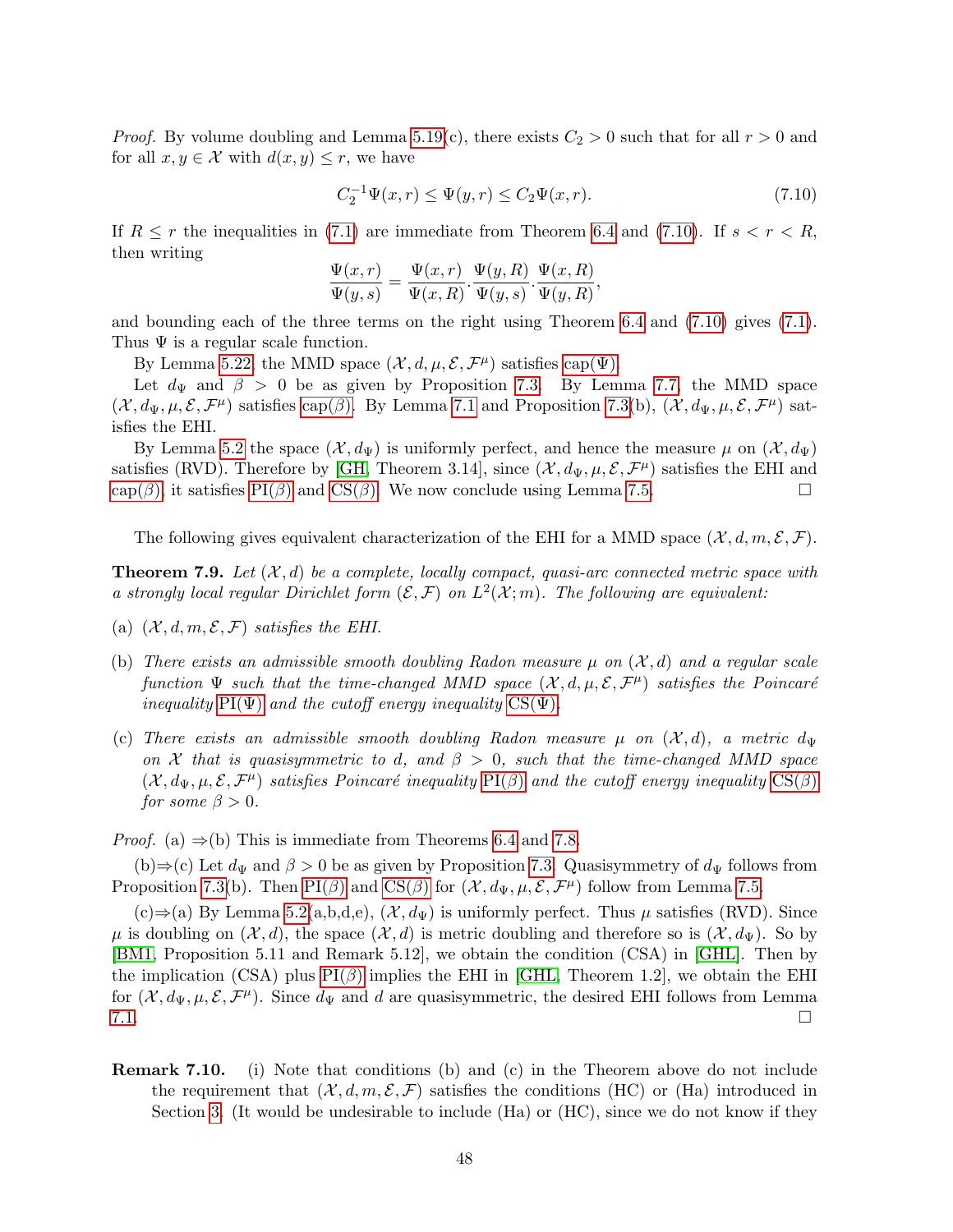are stable.) Thus (b) or (c) do not immediately give the existence of Green's functions; however the existence of regular Green functions does follow from the implications (b), (c)  $\Rightarrow$  (a) and Theorems [4.6](#page-19-1) and [4.7](#page-20-1)

The proof in [\[GHL\]](#page-52-16) that (CSA) plus  $PI(\beta)$  implies the EHI does not require the existence of Green's functions.

(ii) The result (a) implies (c) in Theorem [7.9](#page-47-0) can be sharpened as follows. If  $(\mathcal{X}, d, m, \mathcal{E}, \mathcal{F})$ satisfies the EHI then for any  $\beta > 2$  there exists a metric  $d_{\Psi}$  on X that is quasisymmetric to  $d$ , and an admissible smooth Radon measure  $\mu$  such that the time-changed MMD space  $(\mathcal{X}, d_{\Psi}, \mu, \mathcal{E}, \mathcal{F}^{\mu})$  satisfies Poincaré inequality [PI\(](#page-0-0) $\beta$ ) and the cutoff energy inequality [CS\(](#page-0-0) $\beta$ ). The condition  $\beta > 2$  is sharp in the sense that any  $\beta$  in property (c) must necessarily satisfy  $\beta \geq 2$  and there are examples for which  $\beta = 2$  is not possible. These results are contained in [\[KM\]](#page-53-14).

*Proof of Theorem [1.2.](#page-2-0)* The condition that  $\mathcal{E}(f, f) \simeq \mathcal{E}'(f, f)$  for all  $f \in \mathcal{F}$  implies that the associated energy measures satisfy  $\mu_{\langle f \rangle} \approx \mu'_{\langle f \rangle}$  (by [\[LJ,](#page-53-15) Proposition 1.5.5(b)]). Hence the conditions  $PI(\Psi)$  and  $CS(\Psi)$  hold for  $\mathcal{E}'$ , and therefore the implication (b)  $\Rightarrow$  (a) in Theorem [7.9](#page-47-0) implies that the EHI holds for  $\mathcal{E}'$ . В последните последните последните последните последните последните последните последните последните последн<br>В 1990 година от селото на селото на селото на селото на селото на селото на селото на селото на селото на сел

The following is an extension of Theorem [1.2,](#page-2-0) where the symmetrizing measures for the Dirichlet forms may be different.

<span id="page-48-0"></span>**Theorem 7.11.** Let  $(X, d)$  be a complete, locally compact, relatively ball connected metric space, and let m be a Radon measure on X with full quasi support. Let  $(\mathcal{E}, \mathcal{F})$  be a strongly local regular Dirichlet form on  $L^2(\mathcal{X};m)$ . Suppose that  $(\mathcal{X}, d, m, \mathcal{E}, \mathcal{F})$  satisfies the EHI. Let  $\mu$  be a smooth Radon measure of  $(X, d, m, \mathcal{E}, \mathcal{F})$  with full quasi support on X,, and  $(\mathcal{E}', \mathcal{F}')$  be another strongly local Dirichlet form on  $L^2(\mathcal{X};\mu)$  such that  $\mathcal{F} \cap C_c(\mathcal{X}) = \mathcal{F}' \cap C_c(\mathcal{X})$  and

$$
C^{-1}\mathcal{E}(f,f) \le \mathcal{E}'(f,f) \le C\mathcal{E}(f,f) \quad \text{for all } f \in \mathcal{F} \cap C_c(\mathcal{X}).\tag{7.11}
$$

Then  $(X, d, \mu, \mathcal{E}', \mathcal{F}')$  satisfies the EHI.

**Proof.** Let X be the Hunt process associated with the regular Dirichlet form  $(\mathcal{E}, \mathcal{F})$  on  $L^2(\mathcal{X}; m)$ . Since  $\mu$  is a smooth Radon measure has full quasi-support, its associated positive continuous additive functional  $A_t$  is strictly increasing up to the lifetime of X. Thus its time-changed process  $Y_t := X_{\tau_t}$ , with  $\tau_t := \inf\{r > 0 : A_t > t\}$ , has the same family of harmonic functions as that of X. By [\(6.33\)](#page-42-2), the Dirichlet form  $(\mathcal{E}^{\mu}, \mathcal{F}^{\mu})$  of time-changed process Y is regular on  $L^2(\mathcal{X};\mu)$  and has the property that  $\mathcal{F}^{\mu} = \mathcal{F}_e \cap L^2(\mathcal{X};\mu)$ ,  $\mathcal{F}_e^{\mu} = \mathcal{F}_e$  and  $\mathcal{E}^{\mu} = \mathcal{E}$  on  $\mathcal{F}_e$ . Since both m and  $\mu$  are Radon, any  $f \in \mathcal{F}$  that has compact support is in  $\mathcal{F}^{\mu}$  and

$$
\mathcal{F} \cap C_c(\mathcal{X}) = (\mathcal{F}_e \cap L^2(\mathcal{X};m)) \cap C_c(\mathcal{X}) = (\mathcal{F}_e^{\mu} \cap L^2(\mathcal{X};m)) \cap C_c(\mathcal{X}) = \mathcal{F}^{\mu} \cap C_c(\mathcal{X}).
$$

Hence  $(\mathcal{E}^{\mu}, \mathcal{F}^{\mu})$  is strongly local and satisfies the EHI. Since  $\mathcal{F}' \cap C_c(\mathcal{X}) = \mathcal{F}^{\mu} \cap C_c(\mathcal{X})$  is dense in  $\mathcal{F}'$  and  $\mathcal{F}^{\mu}$  with respect to the norm  $\sqrt{\mathcal{E}'_1}$  and  $\sqrt{\mathcal{E}^{\mu}_1}$  $j_1^{\mu}$ , respectively, where

$$
\mathcal{E}'_1(u,u) := \mathcal{E}'(u,u) + \int_{\mathcal{X}} u(x)^2 \mu(dx) \quad \text{and} \quad \mathcal{E}^{\mu}_1(u,u) := \mathcal{E}^{\mu}(u,u) + \int_{\mathcal{X}} u(x)^2 \mu(dx),
$$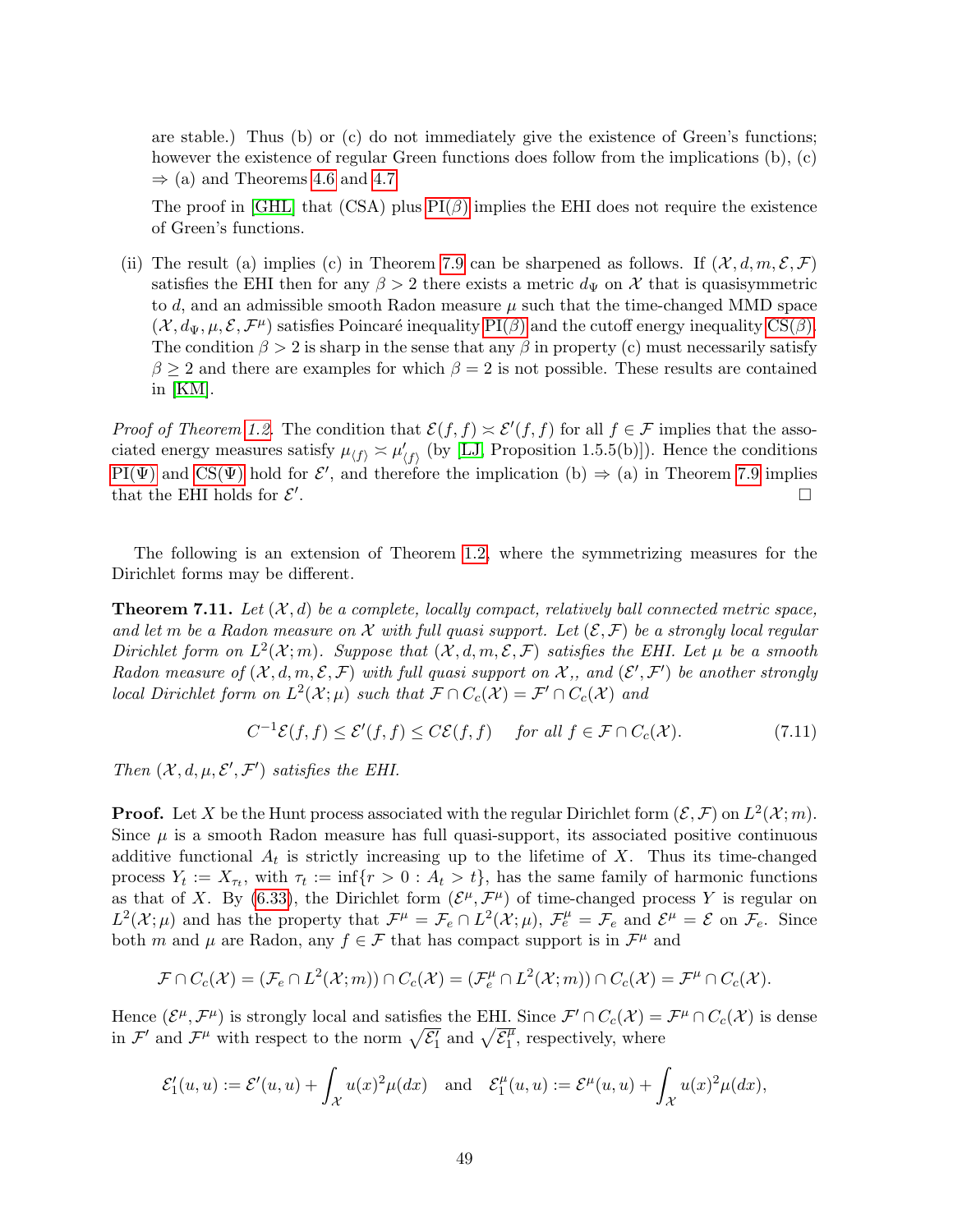we have by [\(7.12\)](#page-49-2) that  $\mathcal{F}' = \mathcal{F}^{\mu}$  and

<span id="page-49-2"></span>
$$
C^{-1}\mathcal{E}^{\mu}(f,f) \le \mathcal{E}'(f,f) \le C\mathcal{E}^{\mu}(f,f) \quad \text{ for all } f \in \mathcal{F}^{\mu}.
$$
 (7.12)

The desired conclusion of the theorem now follows from Theorem [1.2](#page-2-0) applied to the MMD  $(\mathcal{X}, d, \mu, \mathcal{E}^{\mu}, \mathcal{F}^{\mu})$  $\Box$ 

Remark 7.12. The stability results of this paper, Theorem [1.2](#page-2-0) and Theorem [7.11,](#page-48-0) hold for the  $EHI<sub>1</sub>$  as well. We now indicate the needed modifications. All of the results of Section [5](#page-20-0) extend easily under the assumption  $EHI_{\leq 1}$  except that the conclusions only hold for balls of small enough radii. The main difference is in the construction of the measures  $\nu_l$  in Proposition [6.11.](#page-38-2) Instead of the initial condition on  $N_{l+3}$  for the inductive construction using Lemma [6.9,](#page-35-2) we set the initial condition on  $N_1$  to the uniform probability measure on  $N_1$ , where  $N_1$  is as given in the generalized dyadic decomposition of the generalized  $Q_{l,0}$ . Then the weak\* subsequential limit as in the proof of Theorem [6.4](#page-32-2) will be a capacity good measure (only at small enough scales using the same argument). However, this property is enough so that our construction gives a smooth measure with full quasi support. All the results used in Section 7 (for example, [\[GHL,](#page-52-16) Theorem 1.2]) will also admit local versions. Although there is no clear reference in the literature for these results, a careful reading of the proofs in the literature shows that these local versions do hold, with essentially the same proof.

### <span id="page-49-1"></span>8 Examples

<span id="page-49-0"></span>Example 8.1. The following example, based on an example of instability of the Liouville property of Benjamini [\[Ben2\]](#page-52-17), shows that in general without (MD) the EHI is not stable.

We begin by describing Benjamini's example. Let  $(\mathbb{B}, E_{\mathbb{B}})$  be the (1-sided) binary tree with root  $0_{\mathbb{B}}$ . We have

$$
\mathbb{B} = \{0_{\mathbb{B}}\} \cup \bigcup_{n=1}^{\infty} \{0,1\}^n.
$$

We call an edge of the form  $\{x,(x,0)\}$  with  $x \in \{0,1\}^n$  a 0-edge and an edge of the form  $\{x,(x,1)\}\$ a 1-edge. Let  $E_{\mathbb{B}}^{(j)}$  be the set of j-edges for  $j=0,1$ . Given  $f:\mathbb{B}\to\mathbb{R}$  and an edge  $e = \{x, y\}$ , set  $|\nabla f(e)| = |f(x) - f(y)|$ .

Let  $\alpha_0 = 0$ ,  $\alpha_1 \in (0, 1)$  and define the quadratic forms

$$
\mathcal{E}^{(j)}(f,f) = \sum_{e \in E_{\mathbb{B}}^{(0)}} |\nabla f(e)|^2 + (1+\alpha_j) \sum_{e \in E_{\mathbb{B}}^{(1)}} |\nabla f(e)|^2.
$$

Clearly,  $\mathcal{E}^{(1)}(f, f)$  and  $\mathcal{E}^{(2)}(f, f)$  are comparable and they have the same domain of definition. Let m be counting measure on  $\mathbb{B}$ . Let  $X^{(j)}$  be the Markov process associated with  $\mathcal{E}^{(j)}$ . Then (see [\[Lyo,](#page-53-16) [Ben1\]](#page-52-18)) there exists an infinite subset  $A \subset \mathbb{B}$  with the property that started at any point in B,  $X^{(0)}$  is a.s. ultimately in A, while  $X^{(1)}$  is a.s. ultimately in B \ A.

Let W be the x<sub>1</sub>-axis in  $\mathbb{Z}^4$ . Let  $\varphi: A \to W$  be bijective. Let  $(\mathbb{V}, E_{\mathbb{V}})$  be the graph with vertex set  $\mathbb{V} = \mathbb{B} \cup \mathbb{Z}^4$  and edges consisting of  $E_{\mathbb{B}}$ , the edges of  $\mathbb{Z}^4$ , and all pairs of the form  $\{x, \varphi(x)\}\$ for  $x \in A$ . We extend the forms  $\mathcal{E}^{(j)}$  to V by assigning unit conductance to all edges not in  $E_{\mathcal{B}}$ . Write  $Y^{(j)}$  for the Markov process associated with  $\mathcal{E}^{(j)}$  with counting measure (on V). Then since the SRW on  $\mathbb{Z}^4$  hits W only finitely often the process  $Y^{(0)}$  will ultimately stay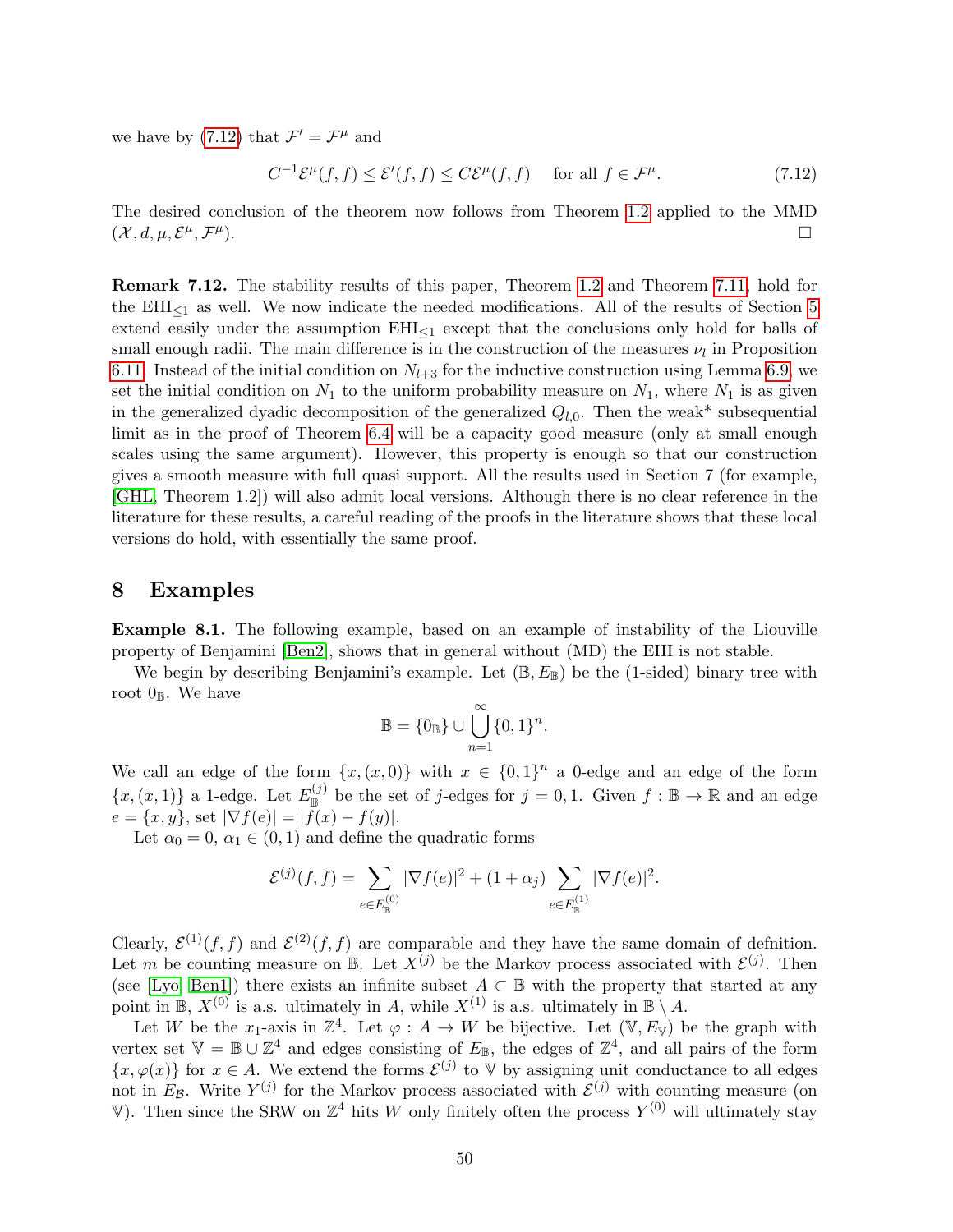$\mathbb{Z}^4$ , a.s. On the other hand  $Y^{(1)}$  has a positive probability of never visiting  $\mathbb{Z}^4$ . Since  $\mathbb{Z}^4$  has the Liouville property, it follows that all bounded  $\mathcal{E}^{(0)}$ -harmonic functions are constant, while  $\mathcal{E}^{(1)}$ has non-constant bounded harmonic functions.

The same property holds for the cable system  $(\mathcal{X}, d)$  of the graph  $(\mathbb{V}, E_{\mathbb{V}})$ . It is easy to verify that (MD) fails for this space. Let  $m$  be the measure which assigns a copy of Lebesgue measure on [0, 1] to each cable. Let  $d'(x, y) = 1 \wedge d(x, y)$ . The EHI holds for  $(\mathcal{X}, d', m, \mathcal{E}^{(0)}, \mathcal{F})$ , but fails for  $(\mathcal{X}, d', m, \mathcal{E}^{(1)}, \mathcal{F}).$ 

<span id="page-50-0"></span>Example 8.2. We give an example of a strongly local irreducible MMD space where harmonic functions may be discontinuous and (Ha) fails. Furthermore, (HC) for its part MMD space on a ball. The space consists of three parts: the closure of a domain in  $\mathbb{R}^2$ , the standard Sierpinski gasket, and a line segment. Let  $\mathcal{X}_1$  be the compact Sierpinski gasket, with vertices  $A_1 = (0,0), A_2 = (1,0) \text{ and } A_3 = (\frac{1}{2}, \frac{\sqrt{3}}{2})$  $\chi^2(2)$ ,  $\mathcal{X}_2 = [0, 1] \times [-1, 0]$  a unit closed square, and let  $\mathcal{X}_3$ be a smooth curve outside  $\mathcal{X}_1 \cup \mathcal{X}_2$  that connects the vertex  $A_3$  of the Sierpinski gasket with the point  $A_4 = (1/2, 1)$  at the middle of the right side of the square  $\mathcal{X}_2$ . We identify  $\mathcal{X}_3$  with a closed line segment of length  $l > 1$ .

Let  $\mathcal{X} = \mathcal{X}_1 \cup \mathcal{X}_2 \cup \mathcal{X}_3$ , equipped with Euclidean metric inherited from  $\mathbb{R}^2$ . Clearly,  $(\mathcal{X}, d)$ is a compact separable metric space. Let  $m_1$  be the measure on  $\mathcal{X}_1$  which assigns mass  $3^{-n}$  to each triangle of side  $2^{-n}$ , and for  $j = 2, 3$ , let  $m_j$  be Lebesgue measure on  $\mathcal{X}_j$ . Let m be the measure on X such that  $m|_{\mathcal{X}_i} = m_i$  for each i. Clearly, m is a finite measure on X.

Let  $(\mathcal{E}^{(1)}, \mathcal{F}^{(1)})$  be the strongly local Dirichlet form on  $L^2(\mathcal{X}_1, m_1)$  associated with the stan-dard diffusion on the Sierpinski gasket – see [\[Kig,](#page-53-17) Chapter 3]. It is known that  $C^2(\mathcal{X}_1)$ , the space of  $C^2$  functions on  $\mathbb{R}^2$  restricted to  $\mathcal{X}_1$ , is  $\sqrt{\mathcal{E}_1^{(1)}}$  $I_1^{(1)}$ -dense in  $\mathcal{F}^{(1)}$ , where

$$
\mathcal{E}_1^{(1)}(u,u) := \mathcal{E}^{(1)}(u,u) + \int_{\mathcal{X}_1} u(x)^2 m_1(dx).
$$

The Dirichlet form  $(\mathcal{E}^{(1)}, \mathcal{F}^{(1)})$  on  $L^2(\mathcal{X}_1, m_1)$  is a so called resistance form, each point in  $\mathcal{X}_1$  is of positive capacity and every  $f \in \mathcal{F}^{(1)}$  is Hölder continuous on  $\mathcal{X}_1$  – see [\[Kig\]](#page-53-17).

Denote by  $C^2(\mathcal{X})$  be the space of continuous functions f on X so that  $f|_{\mathcal{X}_i} \in C^2(\mathcal{X}_i)$  for  $i = 1, 2, 3$ , and define for  $f, g \in C^{(2)}(\mathcal{X}),$ 

<span id="page-50-1"></span>
$$
\mathcal{E}(f,g) = \mathcal{E}^{(1)}(f|x_2,g|x_2) + \frac{1}{2} \int_{\mathcal{X}_2} \nabla f(x) \cdot \nabla g(x) m_2(dx) + \frac{1}{2} \int_{\mathcal{X}_3} f'(x) g'(x) m_3(dx).
$$
 (8.1)

Clearly, the bilinear form  $(\mathcal{E}, C^2(\mathcal{X}))$  is closable in  $L^2(\mathcal{X};m)$  in the sense that if  $\{f_n; n \geq 1\} \subset$  $C^2(\mathcal{X})$  is  $\mathcal{E}\text{-Cauchy}$  and  $f_n$  converges to 0 in  $L^2(\mathcal{X};m)$ , then  $\lim_{n\to\infty}\mathcal{E}(f_n,f_n)=0$ . This is because each term in the right hand side of [\(8.1\)](#page-50-1) is closable on  $L^2(\mathcal{X}_i; m_i)$  for  $i = 1, 2, 3$ . Let  $\mathcal F$ because each term in the right hand side of (8.1) is closable on L ( $\alpha_i$ ;  $m_i$ ) for  $i = 1, 2, 3$ . Let  $\mathcal F$  be the  $\sqrt{\mathcal{E}_1}$ -completion of  $C^2(\mathcal X)$ , where  $\mathcal{E}_1(f, f) := \mathcal{E}(f, f) + \int_{\mathcal X} f(x)^2 m(dx)$ . Then  $(\mathcal E, \mathcal F)$ regular Dirichlet form on  $L^2(\mathcal{X};m)$ . Clearly it is strongly local, and is irreducible by Theorem [4.5.](#page-18-0) It is easy to see that  $f \in \mathcal{F}$  if and only if  $f|_{\mathcal{X}_1} \in \mathcal{F}^{(1)}$ ,  $f|_{\mathcal{X}_i} \in W^{1,2}(\mathcal{X}_i)$  for  $i = 2, 3$  and the trace of  $f|_{\mathcal{X}_1}$  on  $K := \mathcal{X}_1 \cap ([0,1] \times \{0\})$  coincides on K with the trace of  $f|_{\mathcal{X}_2}$  on  $[0,1] \times \{0\}$ .

Let  $X = \{X_t, t \geq 0; \mathbb{P}^x, x \in \mathcal{X}\}\)$  be the diffusion process associated with the regular Dirichlet form  $(\mathcal{E}, \mathcal{F})$  on  $L^2(\mathcal{X}; m)$ . The diffusion X is conservative as  $1 \in \mathcal{F}$  with  $\mathcal{E}(1, 1) = 0$ . The diffusion  $X$  on  $X$  behaves as follows:

(i) when  $X_t$  is inside  $X_1$ , it behaves like Brownian motion on the Sierpinski gasket  $X_1$  until it reaches the vertex  $A_3$  or the bottom  $K$ ;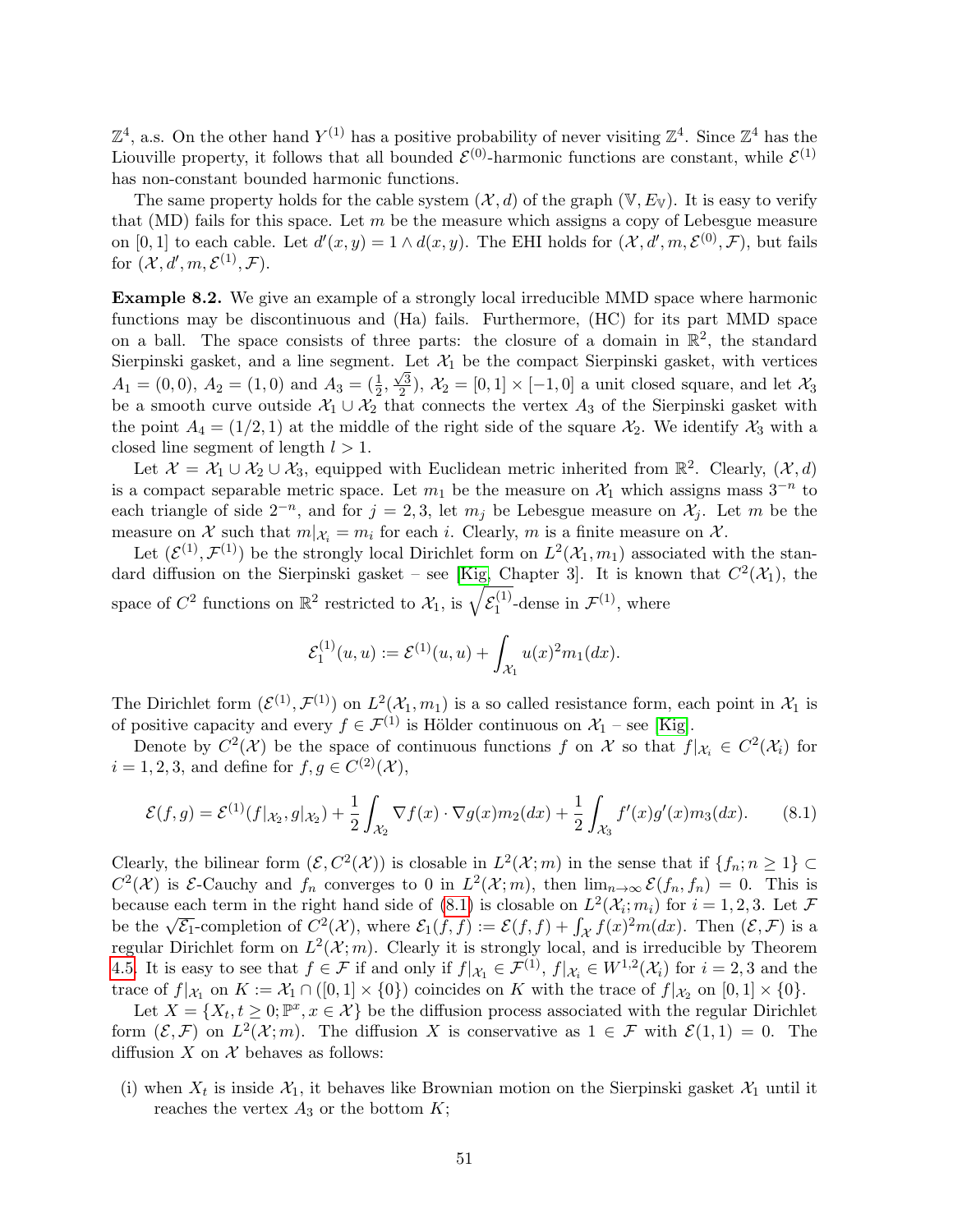- (ii) when  $X_t$  is inside  $X_2$ , it behaves like two-dimensional Brownian motion in  $X_2$  reflected on  $\partial \mathcal{X}_2 \setminus \mathcal{X}_1$ ;
- (iii) when  $X_t$  is inside  $X_3$ , it behaves like one-dimensional Brownian motion reflected at the end point  $A_4$ ;
- (iv) when  $X_t$  is at the vertex  $A_3$ , it has positive probability to enter either  $X_1$  and  $X_3$ ; when  $X_t$  is at the Cantor set K, it has positive probability to enter either  $X_1$  and  $X_2$ ; when the  $X_t$  is at  $A_4$ , it gets reflected into  $X_3$ .

Note that single point in  $\mathcal{X}_2$  is polar for reflected Brownian motion in  $\mathcal{X}_2$ . Thus the process X starting from  $\mathcal{X}_2 \setminus \{A_4\}$  can only enter  $\mathcal{X}_3$  through the Sierpinksi gasket  $\mathcal{X}_1$  via vertex  $A_3$ .

For any  $r \in (0, 1/2)$ , let  $h(x) = \mathbb{P}^x(\tau_{B(A_4, r)} \in B(A_4, r) \cap \mathcal{X}_2)$ . Clearly h is harmonic in the ball  $B(A_4, r)$ ,  $h(x) = 1$  for  $x \in B(A_4, r) \cap \mathcal{X}_2 \setminus \{A_4\}$  and  $h(x) = 0$  on  $B(A_4, r) \cap \mathcal{X}_3$ . Thus h does not satisfy the non-scale-variant Harnack inequality. In other words, (Ha) fails for this strongly local Dirichlet form  $(\mathcal{E}, \mathcal{F})$ .

Note that the point  $A_4$  is of positive capacity and  $(\mathcal{E}, \mathcal{F})$  is irreducible. On the other hand, the part Dirichlet  $(\mathcal{E}, \mathcal{F}^{B(A_4,r)})$  on  $L^2(B(A_4,r), m|_{B(A_4,r)})$  is not irreducible for any  $r \in (0,1/2]$ ; the space  $B(A_4, r)$  has two disjoint invariant sets  $B(A_4, r) \cap \mathcal{X}_2$  and  $B(B_4, r) \cap \mathcal{X}_3$ . (This example also shows that a strongly local regular Dirichlet form does not need to be irreducible even though the underlying metric space is connected.) Thus (HC) fails for  $(B(A_4, r), d, m|_{B(A_4,r)}, \mathcal{E}, \mathcal{F}^{B(A_4,r)})$ ; for instance,  $G_{B(A_4,r)}f(x) := \mathbb{E}^{x} \int_0^{\tau_{B(A_4,r)}} f(X_s)ds$  with  $f = 1_{(B(A_4,r) \setminus B(A_4,3r/4)) \cap \mathcal{X}_2}$  is bounded away from a positive constant in  $B(A_4, r/2) \cap \mathcal{X}_2 \setminus \{A_4\}$  and identically zero on  $B(A_4, r/2) \cap \mathcal{X}_3$ . However, if we define a new metric  $\rho$  on X so that its restriction on  $\mathcal{X}_1 \cup \mathcal{X}_3$  is comparable to d, and on  $\mathcal{X}_2 \setminus \{A_4\}$  is locally comparable to d but sending  $A_3$  to infinity from the side of  $\mathcal{X}_2 \cap B(A_4, 1/4)$ . Then  $(X, \rho)$  is a locally compact separable metric space and  $(\mathcal{X}, \rho, m, \mathcal{E}, \mathcal{F})$  is a strongly local regular irreducible MMD space. Under this metric, one can in fact show that the EHI holds on balls with radius no larger than 1.

Example 8.3. To give a concrete example of an irreducible strongly local MMD space that fits the setting of Theorem [1.2](#page-2-0) but fails to satisfy the local regularity of [\[BM1\]](#page-52-2) in the compact setting, consider  $\mathcal X$  to be the join of Vicsek tree (compact) with the unit interval [0, 1], where the symmetrizing measure  $m$  is given by the Hausdorff measure on each of the pieces. The space X satisfies the relatively ball condition. We take  $(\mathcal{E}, \mathcal{F})$  to be the strongly local regular Dirichlet form on  $L^2(\mathcal{X};m)$  obtained by combining the Dirichlet form associated with Brownian motion on  $(0, 1]$  with the Dirichlet form associated with the diffusion on the Vicsek tree, in a similar fashion to the previous example. The argument in [\[De2\]](#page-52-19) can be adapted to show that this example satisfies the EHI. This example is essentially due to Delmotte [\[De2\]](#page-52-19).

Acknowledgment. We thank Naotaka Kajino for helpful comments on an earlier draft of this work. The research of Martin Barlow is partially supported by an NSERC grant. The research of Zhen-Qing Chen is partially supported by a Simons Foundation Grant. The research of Mathav Murugan is partially supported by the Canada Research Chairs program and an NSERC grant.

# References

<sup>[</sup>Bar] M. T. Barlow. Some remarks on the elliptic Harnack inequality. Bull. London Math. Soc. 37 (2005), 200–208.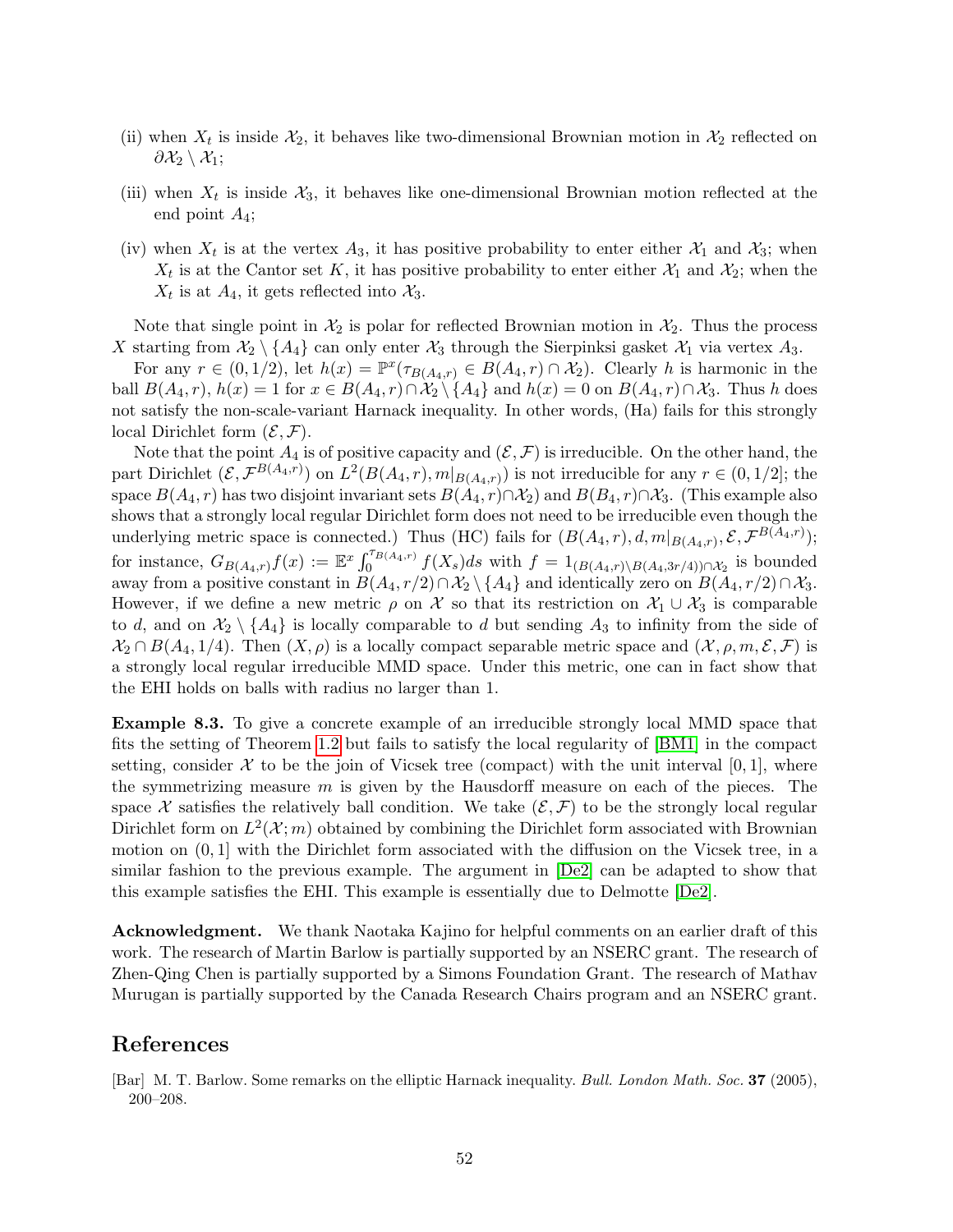- <span id="page-52-12"></span>[BG] R. F. Bass and and M. Gordina. Harnack inequalities in infinite dimensions. J. Funct. Anal. 263 (2012), 3707-3740.
- <span id="page-52-9"></span>[BBCK] M. T. Barlow, R. F. Bass, Z.-Q. Chen and and M. Kassmann. Non-local Dirichlet Forms and Symmetric Jump Processes. Trans. Amer. Math. Soc. 361 (2009), 1963-1999.
- <span id="page-52-15"></span>[BK] M. T. Barlow, T. Kumagai. Transition density asymptotics for some diffusion processes with multifractal structures. Electron. J. Probab. 6 (2001), no. 9, 23 pp.
- <span id="page-52-2"></span>[BM1] M. T. Barlow and M. Murugan. Stability of elliptic Harnack inequality. Ann. Math. 187 (2018), 777-823.
- <span id="page-52-3"></span>[BM2] M. T. Barlow and M. Murugan. Boundary Harnack principle and elliptic Harnack inequality. J. Math. Soc. Japan **71** (2019), 383-412.
- <span id="page-52-11"></span>[BBK] M. T. Barlow, R. F. Bass and T. Kumagai. Note on the equivalence of parabolic Harnack inequalities and heat kernel estimates. Unpublished manuscript (2005).
- <span id="page-52-18"></span>[Ben1] I. Benjamini. Instability of the Liouville property for quasi-isometric graphs and manifolds of polynomial volume growth. J. Theoret. Probab., 4 (1991), 631–637.
- <span id="page-52-17"></span>[Ben2] I. Benjamini. Personal communication.
- <span id="page-52-7"></span>[Che] Z.-Q. Chen. On notions of harmonicity. Proc. Amer. Math. Soc. 137 (2009), 3497-3510.
- <span id="page-52-5"></span>[CF] Z.-Q. Chen and M. Fukushima. Symmetric Markov Processes, Time Change, and Boundary Theory. Princeton University Press, 2012.
- <span id="page-52-13"></span>[Chr] M. Christ. A T(b) theorem with remarks on analytic capacity and the Cauchy integral. Colloq. *Math.*,  $60/61$  (1990), 601–628.
- [DG] E. de Giorgi. Congetture sulla continuit`a delle soluzioni di equazioni lineari ellittiche autoaggiunte a coefficienti illimitati, Unpublished, 1995
- <span id="page-52-8"></span>[DM] C. Dellacherie and P. A. Meyer. Probabilités et Potential, Chapitres I-IV. Hermann, Paris 1975.
- <span id="page-52-1"></span>[De1] T. Delmotte. Parabolic Harnack inequality and estimates of Markov chains on graphs. Rev. Math. Iberoamericana 15 (1999), 181–232.
- <span id="page-52-19"></span>[De2] T. Delmotte. Graphs between the elliptic and parabolic Harnack inequalities. Potential Anal. 16 (2002), 151–168.
- <span id="page-52-10"></span>[DS] N. Dunford and J. T. Schwartz. Linear Operators. Part 1. Interscience Publishers, 1958.
- <span id="page-52-6"></span>[FOT] M. Fukushima, Y. Oshima and M. Takeda. Dirichlet Forms and Symmetric Markov Processes, 2nd Edition. De Gruyter, 2011.
- <span id="page-52-0"></span>[Gr0] A. Grigor'yan. The heat equation on noncompact Riemannian manifolds. (in Russian) Matem. Sbornik. 182 (1991), 55–87. (English transl.) Math. USSR Sbornik 72 (1992), 47–77.
- <span id="page-52-4"></span>[GH] A. Grigor'yan and J. Hu. Heat kernels and Green functions on metric measure spaces. Canad. J. Math. **66** (2014), 641–699.
- <span id="page-52-16"></span>[GHL] A. Grigor'yan, J. Hu and K.-S. Lau. Generalized capacity, Harnack inequality and heat kernels of Dirichlet forms on metric spaces. J. Math. Soc. Japan 67 (2015) 1485–1549.
- <span id="page-52-14"></span>[GNY] A. Grigor'yan, Y. Netrusov, and S.-T. Yau. Eigenvalues of elliptic operators and geometric applications. Surveys in differential geometry, IX, Int. Press, Somerville, MA, 2004, pp. 147–217
- [GT] A. Grigor'yan and A. Telcs. Harnack inequalities and sub-Gaussian estimates for random walks. Math. Ann. **324** 521-556 (2002).
- [Hei] J. Heinonen. Lectures on Analysis on Metric Spaces. Universitext. Springer-Verlag, New York, 2001. x+140 pp.